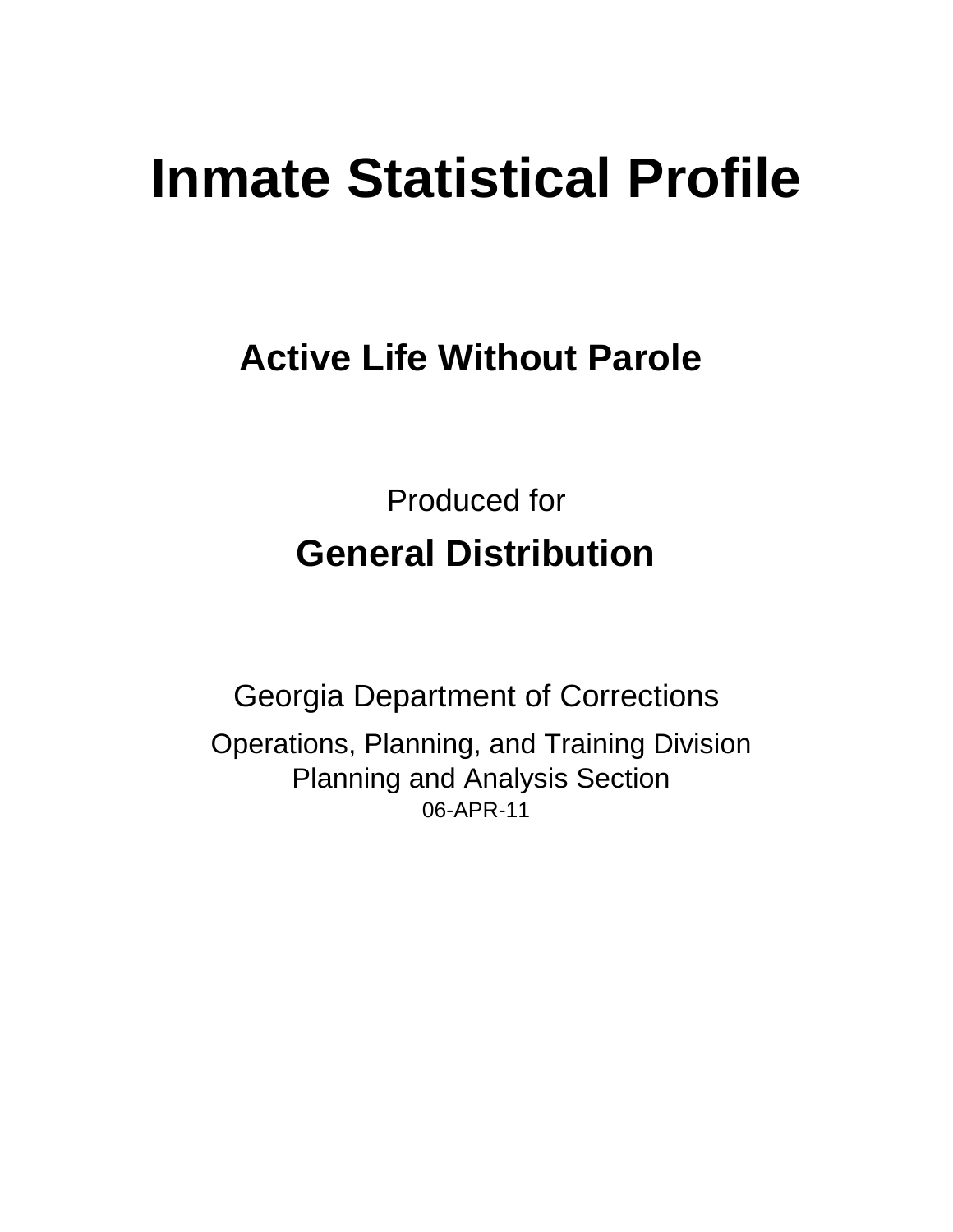**Contents** 

**Active Life Without Parole** 

Produced for **General Distribution**

## Table of Contents

| <b>Demographic information</b>                                       |
|----------------------------------------------------------------------|
| 5 Current age, broken out in ten year age groups                     |
| 1 Weight, measured at entry to prison                                |
| 6 Race group                                                         |
| 7 Hispanic Origin                                                    |
| 8 Marital status, self-reported at entry to prison                   |
| 9 Number of children, self-reported at entry to prison               |
| 10 Religious affiliation, self-reported at entry to prison           |
| 11 Home county - self-reported at entry to prison                    |
| 14 Socioeconomic class, self-reported at entry to prison             |
| 15 Environment to age 16, self-reported at entry to prison           |
| 16 Guardian status to age 16, self-reported at entry to prison       |
| 17 Employment status before prison, self-reported at entry to prison |
| 18 Age at admission                                                  |
| 20 Height, measured at entry to prison                               |
| 22 Military service                                                  |
| <b>Correctional information</b>                                      |
| 23 Type of admission to prison                                       |
| 24 Current / last security status                                    |
| 25 Current / last institution type                                   |
| 26 Institution type - transitional centers                           |
| 27 Institution type - mental hospitals                               |
| 28 Institution type - county prisons                                 |
| 29 Institution type - state prisons                                  |
| 30 Institution type - private prisons                                |
| 31 Institution type - prison annexes                                 |
| 32 Institution type - pre-release centers                            |
| 33 Institution type - inmate boot camp                               |
| 34 Number of disciplinary reports                                    |
| 35 Number of transfers                                               |
| 36 Number of escapes                                                 |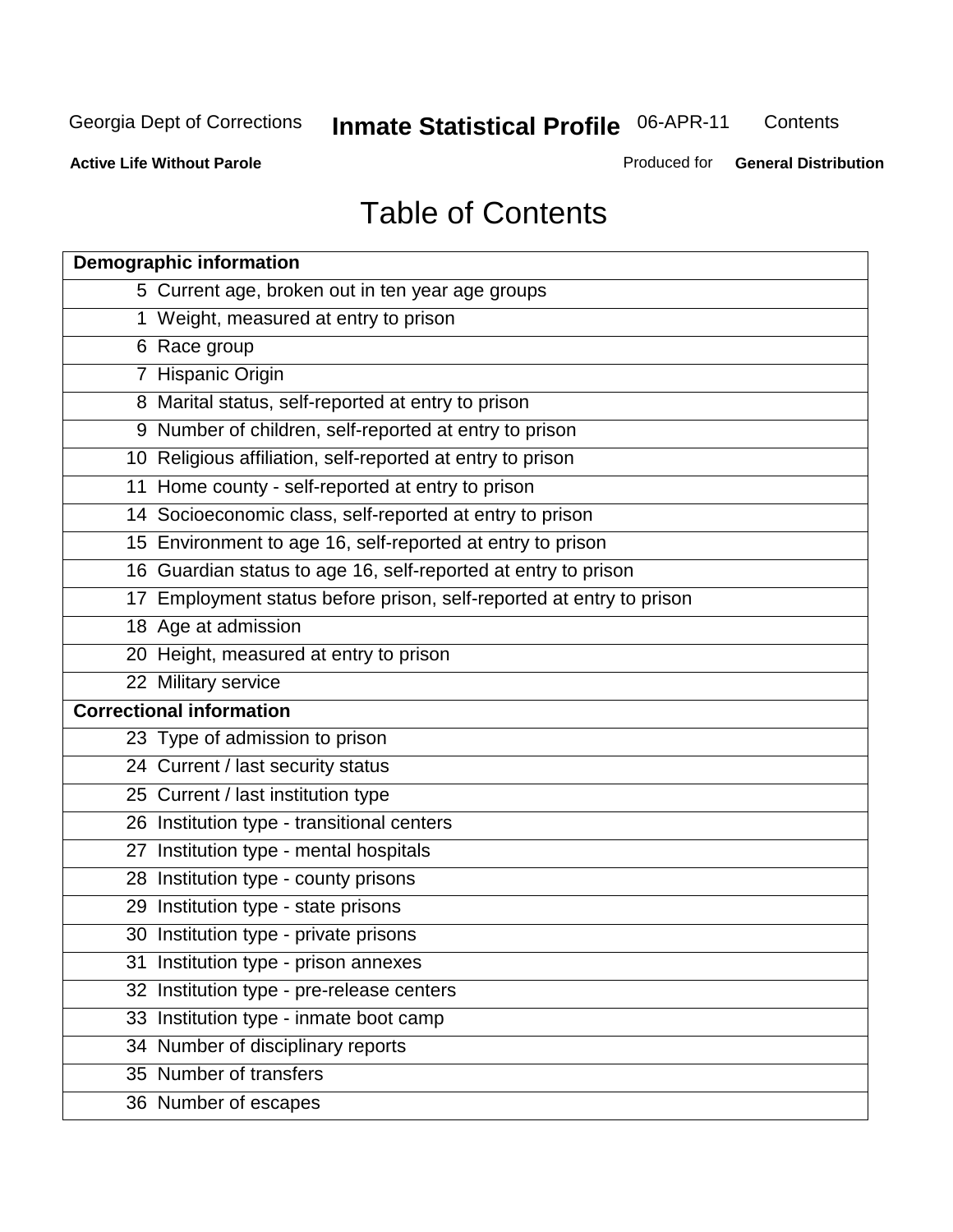**Contents** 

**Active Life Without Parole** 

Produced for **General Distribution**

## Table of Contents

| <b>Correctional information</b>                                  |  |  |  |  |  |  |  |
|------------------------------------------------------------------|--|--|--|--|--|--|--|
| 37 Time served in current (or last) institution                  |  |  |  |  |  |  |  |
| Educational, psychological and physical information              |  |  |  |  |  |  |  |
| 38 Highest grade level attained                                  |  |  |  |  |  |  |  |
| 39 Culture fair IQ scores                                        |  |  |  |  |  |  |  |
| 40 Wide Range Achievement Test (WRAT) reading score              |  |  |  |  |  |  |  |
| 41 Wide Range Achievement Test (WRAT) math score                 |  |  |  |  |  |  |  |
| 42 Wide Range Achievement Test (WRAT) spelling score             |  |  |  |  |  |  |  |
| 43 Scope of substance abuse - summary                            |  |  |  |  |  |  |  |
| 44 Scope of substance abuse - detail                             |  |  |  |  |  |  |  |
| 45 Current / last mental health treatment level                  |  |  |  |  |  |  |  |
| 46 PULHESDWIT medical scale - 'P' overall condition ('P'hysical) |  |  |  |  |  |  |  |
| 47 PULHESDWIT medical scale - 'U' upper body                     |  |  |  |  |  |  |  |
| 48 PULHESDWIT medical scale - 'L' lower body                     |  |  |  |  |  |  |  |
| 49 PULHESDWIT medical scale - 'H' hearing                        |  |  |  |  |  |  |  |
| 50 PULHESDWIT medical scale - 'E' vision                         |  |  |  |  |  |  |  |
| 51 PULHESDWIT medical scale -'S' psychiatric                     |  |  |  |  |  |  |  |
| 52 PULHESDWIT medical scale - 'D' dental                         |  |  |  |  |  |  |  |
| 53 PULHESDWIT medical scale - 'W' work ability                   |  |  |  |  |  |  |  |
| 54 PULHESDWIT medical scale - 'I' impairment                     |  |  |  |  |  |  |  |
| 55 PULHESDWIT medical scale - 'T' transportability               |  |  |  |  |  |  |  |
| 56 Criminality in family, self-reported                          |  |  |  |  |  |  |  |
| 57 Alcoholism in family, self-reported                           |  |  |  |  |  |  |  |
| 58 Drug abuse in family, self-reported                           |  |  |  |  |  |  |  |
| 59 Subjected to frequent beatings, self-reported                 |  |  |  |  |  |  |  |
| 60 Father absent during inmate's childhood                       |  |  |  |  |  |  |  |
| 61 Mother absent during inmate's childhood                       |  |  |  |  |  |  |  |
| <b>Crimes and criminal history information</b>                   |  |  |  |  |  |  |  |
| 62 Number of prior Georgia incarcerations                        |  |  |  |  |  |  |  |
| 63 Prison sentence in years                                      |  |  |  |  |  |  |  |
| 64 Primary offense, broken out into felonies vs misdemeanors     |  |  |  |  |  |  |  |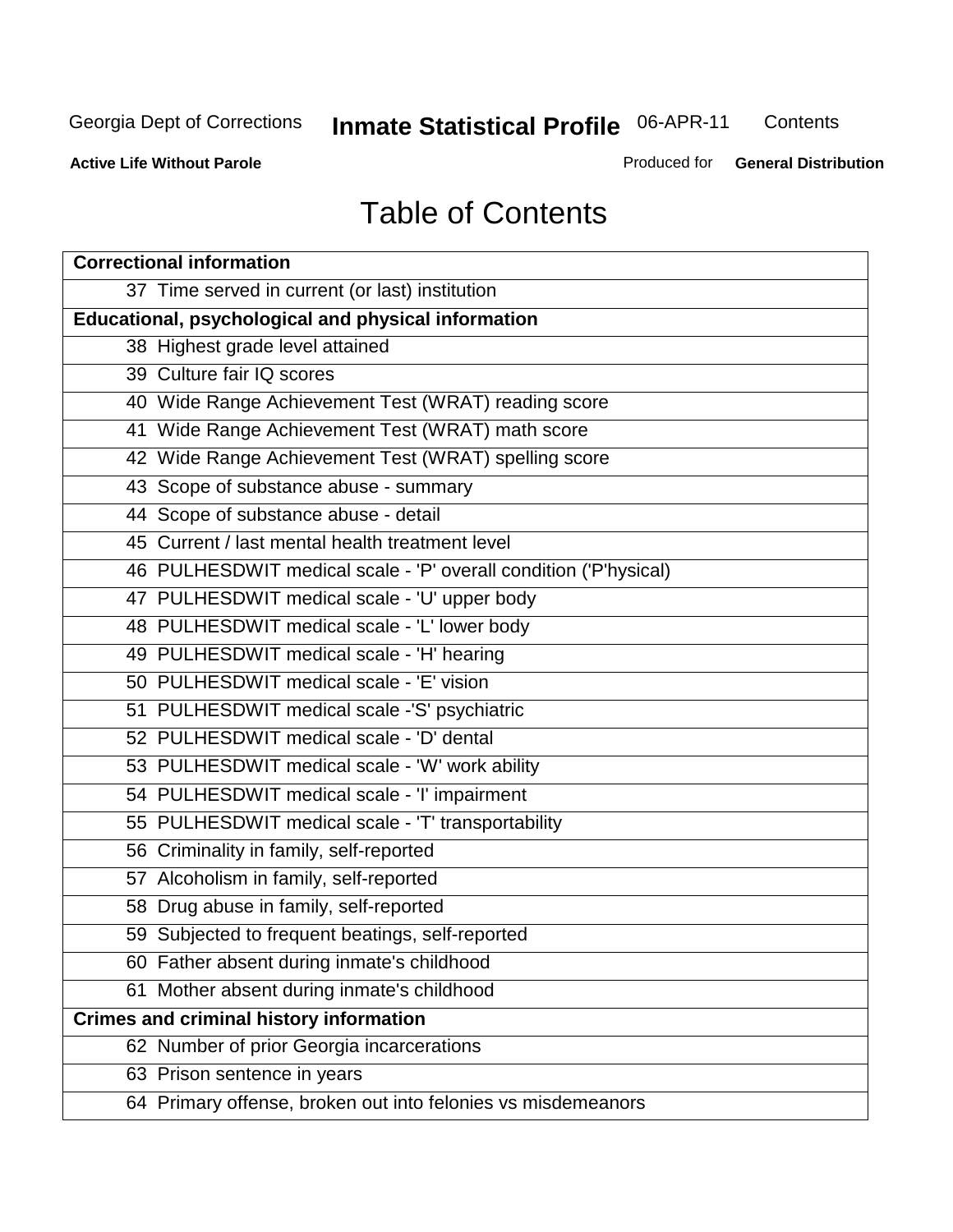**Contents** 

**Active Life Without Parole** 

Produced for **General Distribution**

## Table of Contents

| <b>Crimes and criminal history information</b>                 |
|----------------------------------------------------------------|
| 65 Primary offense, broken out into six broad crime categories |
| 66 Primary offense, detailed offense code                      |
| 67 County of conviction of primary offense                     |
| 70 County of conviction of primary offense                     |
| 74 Circuit of conviction of primary offense                    |
| 76 Years served (jail + prison) in this incarceration          |
| <b>Medical information</b>                                     |
| 77 Results of most recent HIV test                             |
| 78 Results of most recent tuberculosis test                    |
| 79 Results of most recent syphilis test                        |
| 80 Results of most recent Hepatitis-C test                     |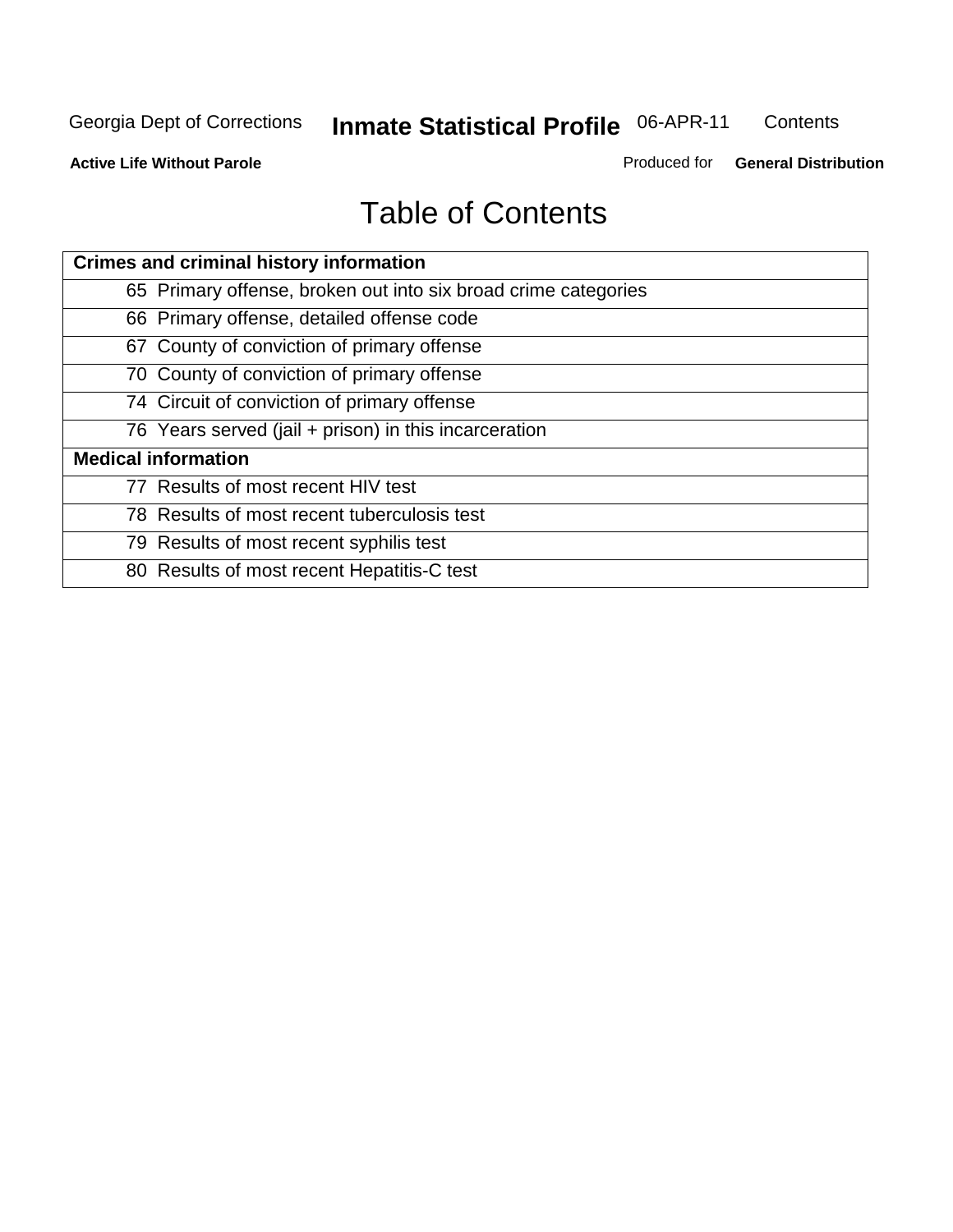#### **Active Life Without Parole**

#### Produced for **General Distribution**

#### Current age, broken out in ten-year age groups

|                          |              | <b>Male</b> |         |              | <b>Female</b> |       |                  | <b>Total</b> |
|--------------------------|--------------|-------------|---------|--------------|---------------|-------|------------------|--------------|
| <b>Current Age</b>       | <b>Count</b> | Col %       | Row %   | <b>Count</b> | Col %         | Row % | <b>Total</b>     | Col %        |
| <b>Twenties (20-29)</b>  | 54           | 8.70%       | 96.43%  |              | 18.18%        | 3.57% | 56 l             | 8.86%        |
| Thirties (30-39)         | 201          | 32.37%      | 98.05%  | 4            | 36.36%        | 1.95% |                  | 205 32.44%   |
| <b>Forties (40-49)</b>   | 199          | 32.05%      | 99.00%  | 2            | 18.18%        | 1.00% | 201              | 31.80%       |
| <b>Fifties (50-59)</b>   | 124          | 19.97%      | 97.64%  | 3            | 27.27%        | 2.36% | 127 <sup>1</sup> | 20.09%       |
| <b>Sixties (60-69)</b>   | 31           | 4.99%       | 100.00% |              |               |       | 31               | 4.91%        |
| Seventy + (70 and above) | 12           | 1.93%       | 100.00% |              |               |       | 12               | 1.90%        |
| <b>Total Reported</b>    | 621          | 100%        | 98.26%  | 11           | 100%          | 1.74% | 632              | 100%         |

| <b>Not Reported</b> |      |        |
|---------------------|------|--------|
| <b>Total</b>        | co.  | $\sim$ |
| $\mathbf{v}$ and    | OZ 1 | ∡כט    |

| Mean<br>(average)       | 42.97    | 39.82 | 42.92     |
|-------------------------|----------|-------|-----------|
| Median (middle)         |          | ^^    |           |
| Mode<br>(most frequent) | ^-<br>v, | 30    | ^-<br>ا پ |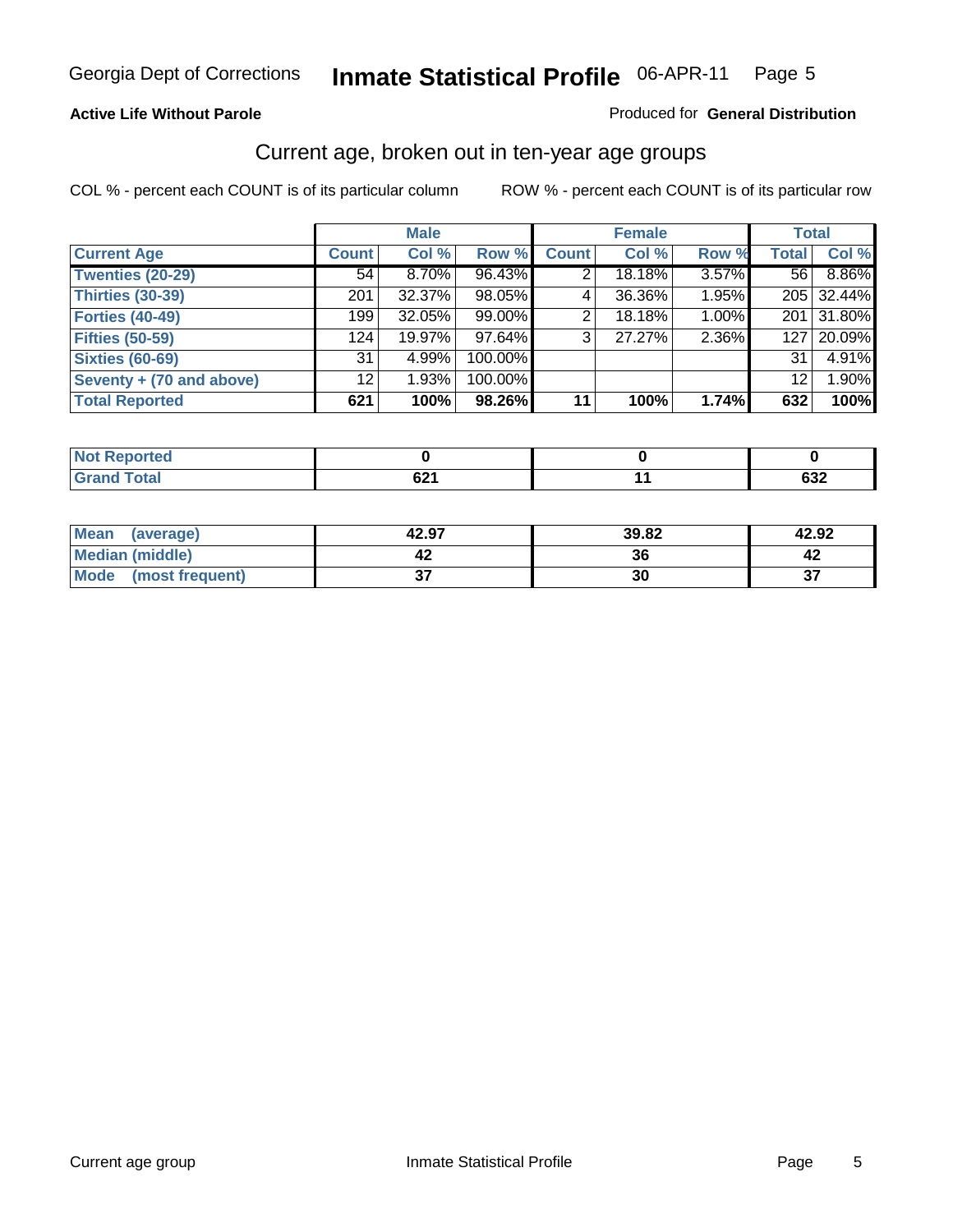#### **Active Life Without Parole**

Produced for **General Distribution**

#### Race group

|                       |              | <b>Male</b> |                    |    | <b>Female</b> |       |              | <b>Total</b> |
|-----------------------|--------------|-------------|--------------------|----|---------------|-------|--------------|--------------|
| <b>Race Group</b>     | <b>Count</b> | Col %       | <b>Row % Count</b> |    | Col %         | Row % | <b>Total</b> | Col %        |
| <b>White</b>          | 148          | 23.83%      | 96.73%             |    | 45.45%        | 3.27% | 153          | 24.21%       |
| <b>Black</b><br>2     | 460          | 74.07%      | 98.71%             | 6  | 54.55%        | 1.29% | 466          | 73.73%       |
| <b>Other</b><br>5.    |              | .16%        | 100.00%            |    |               |       |              | .16%         |
| <b>Asian</b><br>6     |              | $.16\%$     | 100.00%            |    |               |       |              | .16%         |
| <b>Hispanic</b><br>10 | 11           | $1.77\%$    | 100.00%            |    |               |       | 11           | 1.74%        |
| <b>Total Reported</b> | 621          | 100%        | 98.26%             | 11 | 100%          | 1.74% | 632          | 100%         |

| ted:<br>N         |                    |     |
|-------------------|--------------------|-----|
| T <sub>ofol</sub> | co.<br><b>DZ</b> 1 | 632 |

| M | . . |  |
|---|-----|--|
|   |     |  |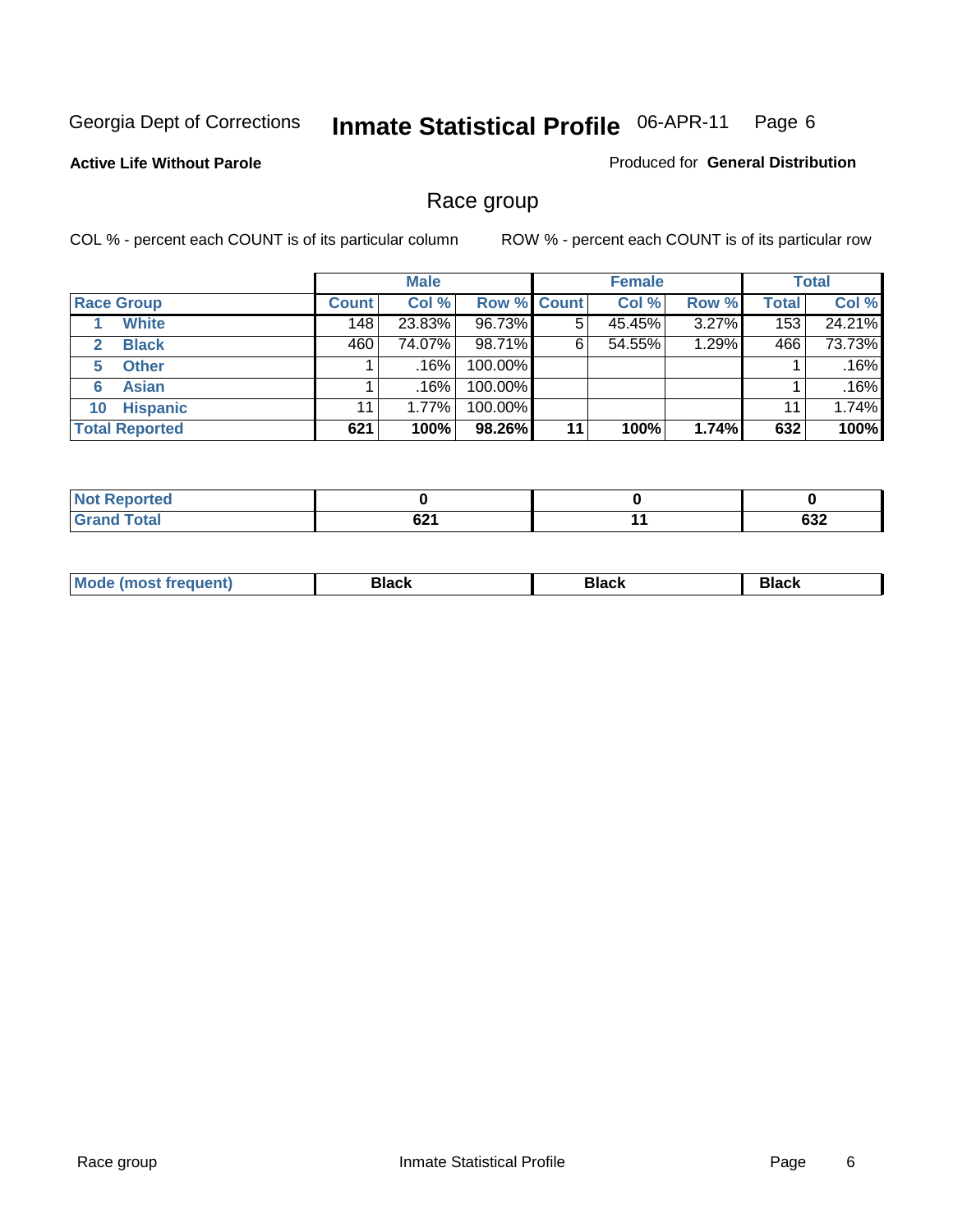**Active Life Without Parole** 

Produced for **General Distribution**

#### Hispanic Origin

COL % - percent each COUNT is of its particular column ROW % - percent each COUNT is of its particular row

|                        |              | <b>Male</b> |                    |    | <b>Female</b> |         |       | <b>Total</b> |
|------------------------|--------------|-------------|--------------------|----|---------------|---------|-------|--------------|
| <b>Hispanic Origin</b> | <b>Count</b> | Col %       | <b>Row % Count</b> |    | Col %         | Row %   | Total | Col %        |
| <b>Non Hispanic</b>    | 610          | 98.23%      | 98.23%             | 11 | 100.00%       | $.77\%$ | 621   | 98.26%       |
| <b>Hispanic</b>        |              | $1.77\%$    | 100.00%            |    |               |         | 11    | 1.74%        |
| <b>Total Reported</b>  | 621          | 100%        | 98.26%             | 11 | 100%          | 1.74%   | 632   | 100%         |

**An inmate is counted as Hispanic if** 

**(a) he self-reported as Hispanic during the diagnostic process, or** 

**(b) his primary language is Spanish, or** 

**(c) he claimed birth or citizenship in Spain or a Latin American country, or** 

**(d) he had a common Spanish surname such as Lopez or Garcia**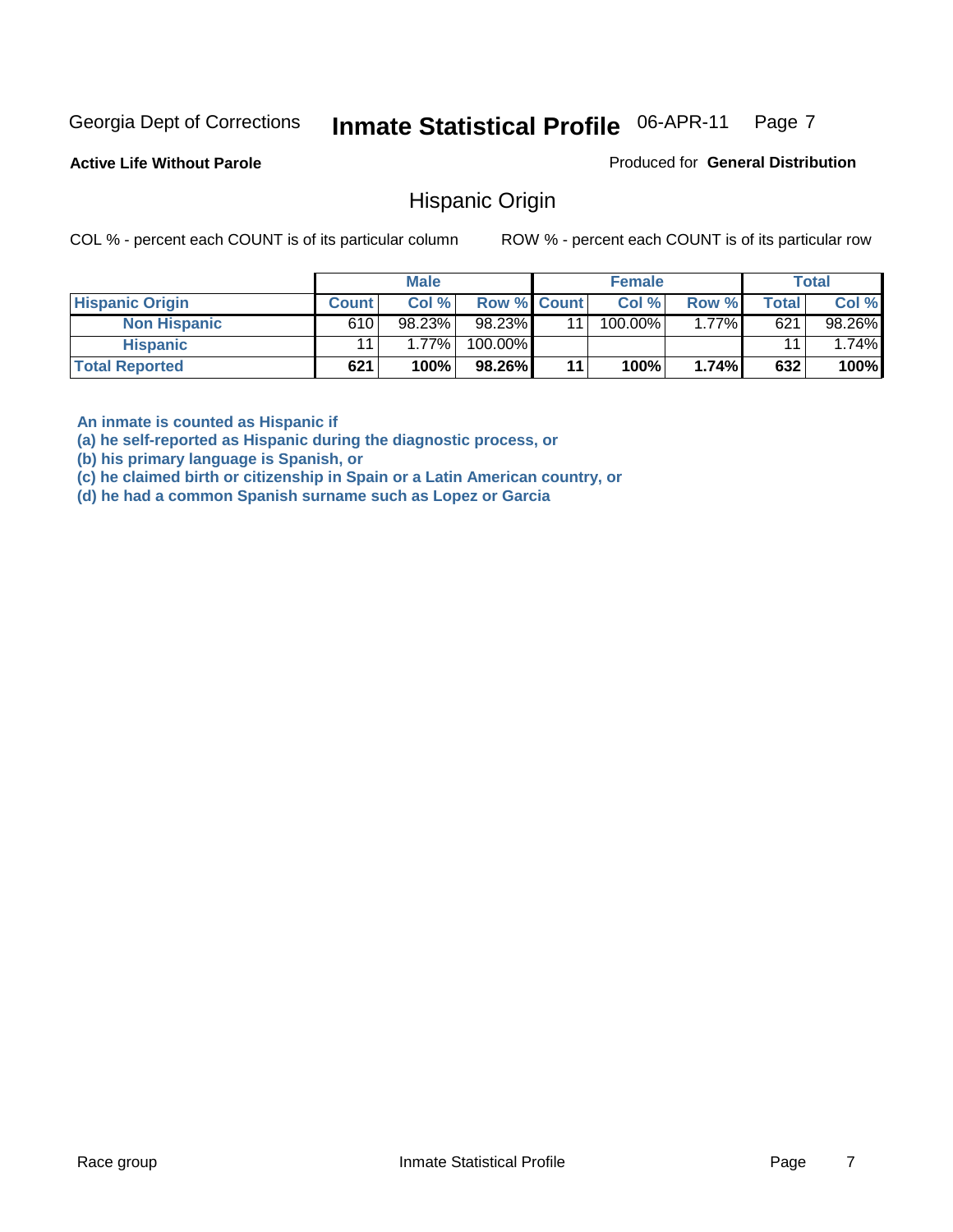#### **Active Life Without Parole**

#### Produced for **General Distribution**

#### Marital status, self-reported at entry to prison

|                        | <b>Male</b>  |         |         | <b>Female</b>  |        |        | <b>Total</b> |        |
|------------------------|--------------|---------|---------|----------------|--------|--------|--------------|--------|
| <b>Marital Status</b>  | <b>Count</b> | Col %   | Row %   | <b>Count</b>   | Col %  | Row %  | <b>Total</b> | Col %  |
| <b>Unknown</b><br>0    |              | $.32\%$ | 100.00% |                |        |        | 2            | .32%   |
| <b>Divorced</b><br>D   | 43           | 6.92%   | 97.73%  |                | 9.09%  | 2.27%  | 44           | 6.96%  |
| <b>Married</b><br>М    | 103          | 16.59%  | 98.10%  | $\overline{2}$ | 18.18% | 1.90%  | 105          | 16.61% |
| <b>Separated</b><br>S. | 13           | 2.09%   | 100.00% |                |        |        | 13           | 2.06%  |
| <b>Unmarried</b><br>U  | 447          | 71.98%  | 98.68%  | 6              | 54.55% | 1.32%  | 453          | 71.68% |
| <b>Widow</b><br>W      | 13           | 2.09%   | 86.67%  | 2              | 18.18% | 13.33% | 15           | 2.37%  |
| <b>Total Reported</b>  | 621          | 100%    | 98.26%  | 11             | 100%   | 1.74%  | 632          | 100%   |

| المستسلمات<br>τeα<br>N0<br>. |             |        |
|------------------------------|-------------|--------|
| $int^{\bullet}$              | co.         | $\sim$ |
| υιαι                         | <b>UZ</b> 1 | ∠כס    |

|  | Mode<br>(most frequent) | Jnmarried | Unmarried | Jnmarried |
|--|-------------------------|-----------|-----------|-----------|
|--|-------------------------|-----------|-----------|-----------|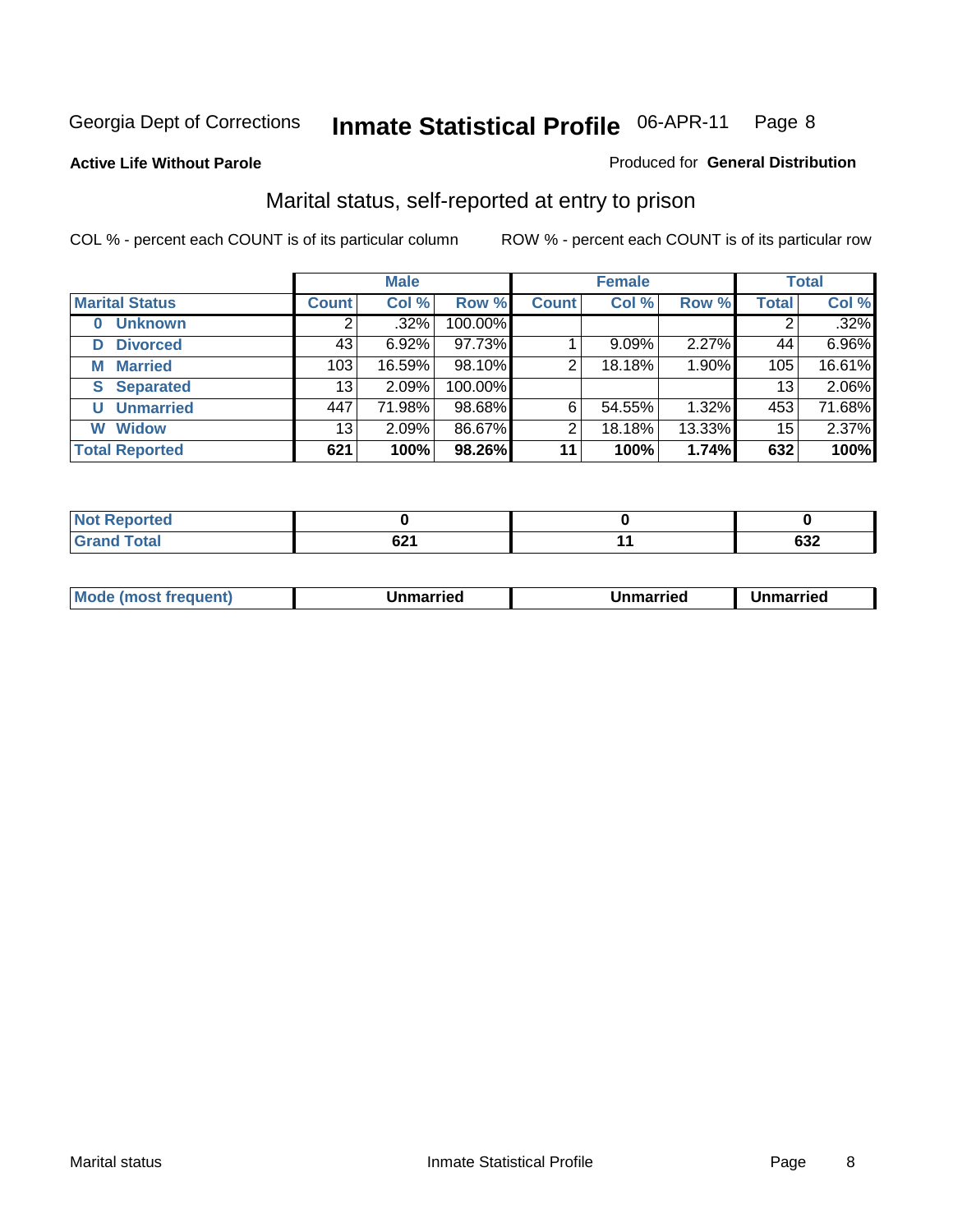#### **Active Life Without Parole**

#### Produced for **General Distribution**

## Number of children, self reported at entry to prison

|                           |                | <b>Male</b> |         |              | <b>Female</b> |       | <b>Total</b>   |        |
|---------------------------|----------------|-------------|---------|--------------|---------------|-------|----------------|--------|
| <b>Number of Children</b> | <b>Count</b>   | Col %       | Row %   | <b>Count</b> | Col %         | Row % | <b>Total</b>   | Col %  |
| $\bf{0}$                  | 226            | 36.57%      | 98.69%  | 3            | 27.27%        | 1.31% | 229            | 36.41% |
|                           | 159            | 25.73%      | 97.55%  | 4            | 36.36%        | 2.45% | 163            | 25.91% |
| $\overline{2}$            | 106            | 17.15%      | 97.25%  | 3            | 27.27%        | 2.75% | 109            | 17.33% |
| 3                         | 59             | 9.55%       | 100.00% |              |               |       | 59             | 9.38%  |
| 4                         | 39             | 6.31%       | 97.50%  |              | 9.09%         | 2.50% | 40             | 6.36%  |
| 5                         | 16             | 2.59%       | 100.00% |              |               |       | 16             | 2.54%  |
| $6\phantom{a}$            | 5              | 0.81%       | 100.00% |              |               |       | 5              | 0.79%  |
| 7                         |                | 0.16%       | 100.00% |              |               |       |                | 0.16%  |
| 8                         |                | 0.16%       | 100.00% |              |               |       |                | 0.16%  |
| 9                         | $\overline{2}$ | 0.32%       | 100.00% |              |               |       | $\overline{2}$ | 0.32%  |
| 10                        |                | 0.16%       | 100.00% |              |               |       |                | 0.16%  |
| Over 10                   | 3              | 0.49%       | 100.00% |              |               |       | 3              | 0.48%  |
| <b>Total Reported</b>     | 618            | 100%        | 98.25%  | 11           | 100%          | 1.75% | 629            | 100%   |

| <b>POLLED</b><br>. |      |        |
|--------------------|------|--------|
| <b>otal</b>        | ົາ   | $\sim$ |
| $\mathbf{v}$ and   | VŁ I | ⊿כּס   |

| Mean<br>(average)       | 1.44 | דר | 1.44 |
|-------------------------|------|----|------|
| <b>Median (middle)</b>  |      |    |      |
| Mode<br>(most frequent) |      |    |      |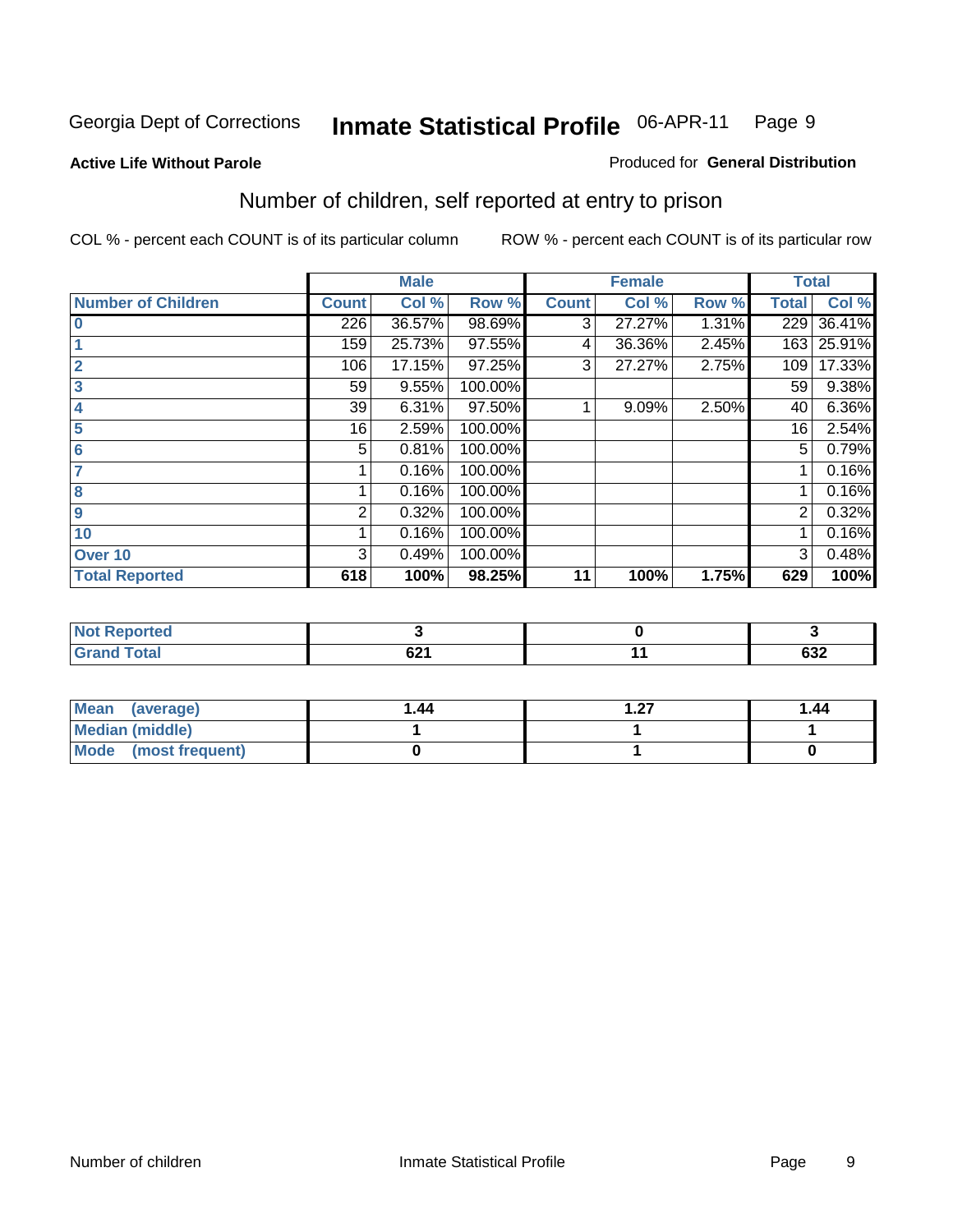#### **Active Life Without Parole**

#### Produced for **General Distribution**

## Religious affiliation, self-reported at entry to prison

|                |                              |              | <b>Male</b> |         |                | <b>Female</b> |       |              | <b>Total</b> |
|----------------|------------------------------|--------------|-------------|---------|----------------|---------------|-------|--------------|--------------|
|                | <b>Religious Affiliation</b> | <b>Count</b> | Col %       | Row %   | <b>Count</b>   | Col %         | Row % | <b>Total</b> | Col %        |
|                | <b>Islam</b>                 | 42           | 8.24%       | 97.67%  |                | 11.11%        | 2.33% | 43           | 8.29%        |
| $\overline{2}$ | <b>Catholic</b>              | 18           | 3.53%       | 94.74%  |                | 11.11%        | 5.26% | 19           | 3.66%        |
| 3              | <b>Baptist</b>               | 215          | 42.16%      | 97.73%  | 5              | 55.56%        | 2.27% | 220          | 42.39%       |
| 4              | <b>Methodist</b>             |              | 1.37%       | 100.00% |                |               |       | 7            | 1.35%        |
| 7              | <b>Chc Of God</b>            | 2            | .39%        | 100.00% |                |               |       | 2            | .39%         |
| 8              | <b>Holiness</b>              | 17           | 3.33%       | 100.00% |                |               |       | 17           | 3.28%        |
| 9              | <b>Jewish</b>                |              | .20%        | 100.00% |                |               |       |              | .19%         |
| 10             | <b>Anglican</b>              |              | .20%        | 100.00% |                |               |       |              | .19%         |
| 12             | <b>Hindu</b>                 |              | .20%        | 100.00% |                |               |       |              | .19%         |
| 16             | <b>Seven D Ad</b>            | 4            | .78%        | 100.00% |                |               |       | 4            | .77%         |
| 17             | <b>Jehovah Wt</b>            | 9            | 1.76%       | 100.00% |                |               |       | 9            | 1.73%        |
| 18             | <b>Latr Day S</b>            |              | .20%        | 100.00% |                |               |       |              | .19%         |
| 20             | <b>Other Prot</b>            | 80           | 15.69%      | 97.56%  | $\overline{2}$ | 22.22%        | 2.44% | 82           | 15.80%       |
| 96             | <b>None</b>                  | 112          | 21.96%      | 100.00% |                |               |       | 112          | 21.58%       |
|                | <b>Total Reported</b>        | 510          | 100%        | 98.27%  | 9              | 100%          | 1.73% | 519          | 100%         |

| <u>ica</u><br>. | . .<br>.<br>- - - | .<br>יי |
|-----------------|-------------------|---------|
| $-4-$           | cn4               | $\sim$  |
|                 | $\sim$            | νυ∠     |

| <b>Mode (most frequent)</b> | Baptist | Baptist | 3aptist |
|-----------------------------|---------|---------|---------|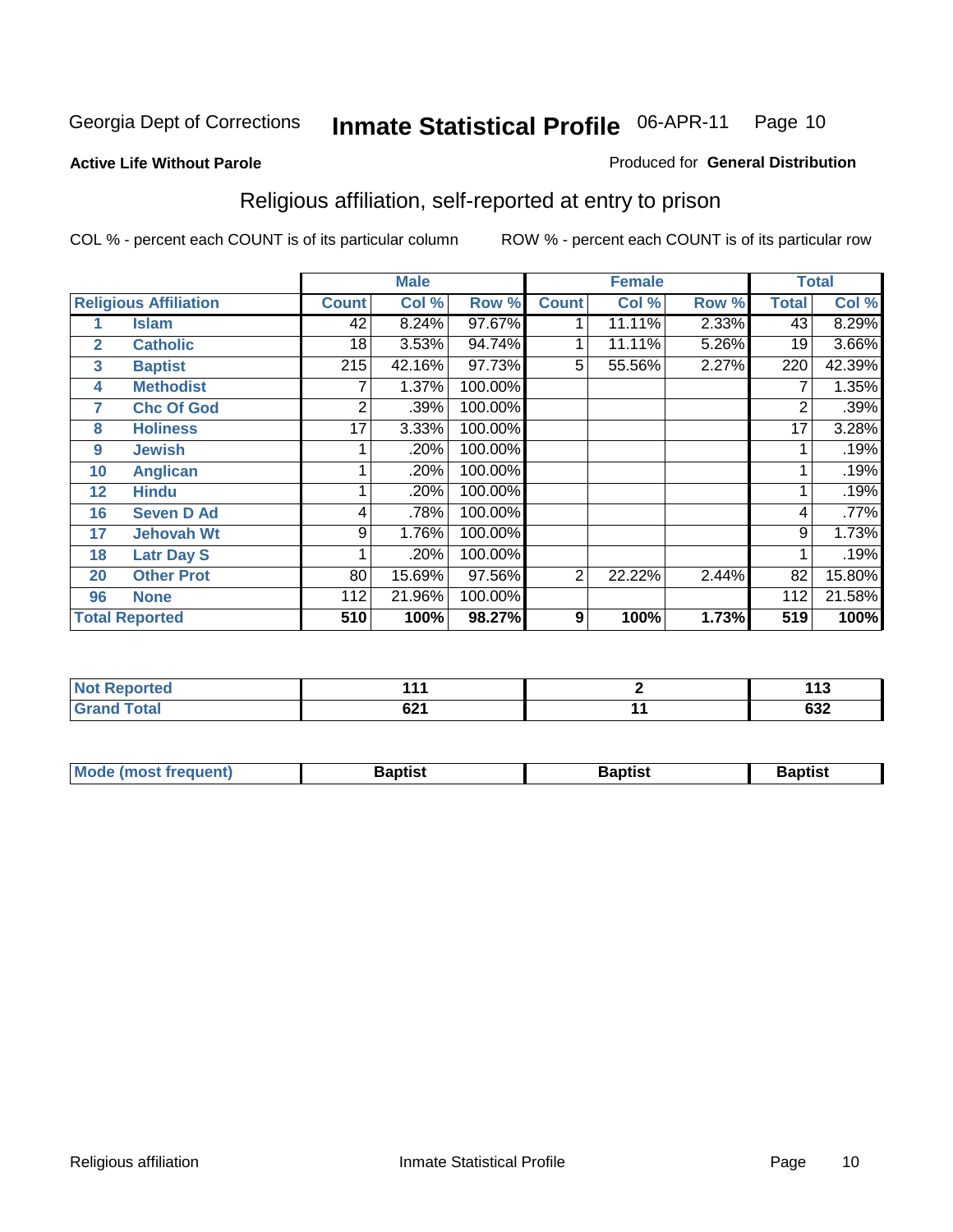#### **Active Life Without Parole**

#### Produced for **General Distribution**

#### Home county, self-reported at entry to prison

|                |                      |                         | <b>Male</b> |         |              | <b>Female</b> |        | <b>Total</b>    |       |
|----------------|----------------------|-------------------------|-------------|---------|--------------|---------------|--------|-----------------|-------|
|                | <b>Home County</b>   | <b>Count</b>            | Col %       | Row %   | <b>Count</b> | Col %         | Row %  | <b>Total</b>    | Col % |
| 1              | <b>Appling</b>       | $\overline{2}$          | .36%        | 100.00% |              |               |        | $\overline{2}$  | .35%  |
| $\overline{2}$ | <b>Atkinson</b>      | 1                       | .18%        | 100.00% |              |               |        | 1               | .18%  |
| 5              | <b>Baldwin</b>       | 4                       | .72%        | 100.00% |              |               |        | 4               | .70%  |
| 7              | <b>Barrow</b>        | 4                       | .72%        | 100.00% |              |               |        | 4               | .70%  |
| 8              | <b>Bartow</b>        | 6                       | 1.07%       | 100.00% |              |               |        | 6               | 1.05% |
| 9              | <b>Ben Hill</b>      | 4                       | .72%        | 100.00% |              |               |        | 4               | .70%  |
| 10             | <b>Berrien</b>       | 1                       | .18%        | 100.00% |              |               |        | 1               | .18%  |
| 11             | <b>Bibb</b>          | 11                      | 1.97%       | 100.00% |              |               |        | 11              | 1.93% |
| 12             | <b>Bleckley</b>      | $\overline{3}$          | .54%        | 100.00% |              |               |        | 3               | .53%  |
| 14             | <b>Brooks</b>        | 1                       | .18%        | 100.00% |              |               |        | 1               | .18%  |
| 16             | <b>Bulloch</b>       | 4                       | .72%        | 80.00%  | 1            | 9.09%         | 20.00% | 5               | .88%  |
| 17             | <b>Burke</b>         | $\overline{5}$          | .89%        | 100.00% |              |               |        | 5               | .88%  |
| 18             | <b>Butts</b>         | $\overline{\mathbf{c}}$ | .36%        | 100.00% |              |               |        | $\overline{2}$  | .35%  |
| 20             | <b>Camden</b>        | 5                       | .89%        | 100.00% |              |               |        | $\overline{5}$  | .88%  |
| 22             | <b>Carroll</b>       | $\overline{2}$          | .36%        | 100.00% |              |               |        | $\overline{2}$  | .35%  |
| 23             | <b>Catoosa</b>       | 1                       | .18%        | 100.00% |              |               |        | 1               | .18%  |
| 24             | <b>Charlton</b>      | 1                       | .18%        | 100.00% |              |               |        | 1               | .18%  |
| 25             | <b>Chatham</b>       | $\overline{31}$         | 5.55%       | 100.00% |              |               |        | $\overline{31}$ | 5.44% |
| 26             | <b>Chattahoochee</b> | 1                       | .18%        | 100.00% |              |               |        | 1               | .18%  |
| 28             | <b>Cherokee</b>      | $\overline{2}$          | .36%        | 100.00% |              |               |        | $\overline{2}$  | .35%  |
| 29             | <b>Clarke</b>        | $\overline{13}$         | 2.33%       | 100.00% |              |               |        | $\overline{13}$ | 2.28% |
| 31             | <b>Clayton</b>       | $\overline{15}$         | 2.68%       | 100.00% |              |               |        | $\overline{15}$ | 2.63% |
| 33             | <b>Cobb</b>          | $\overline{18}$         | 3.22%       | 100.00% |              |               |        | $\overline{18}$ | 3.16% |
| 34             | <b>Coffee</b>        | 3                       | .54%        | 100.00% |              |               |        | 3               | .53%  |
| 35             | <b>Colquitt</b>      | $\overline{\mathbf{c}}$ | .36%        | 100.00% |              |               |        | $\overline{2}$  | .35%  |
| 36             | <b>Columbia</b>      | $\overline{3}$          | .54%        | 100.00% |              |               |        | $\overline{3}$  | .53%  |
| 37             | <b>Cook</b>          | $\overline{5}$          | .89%        | 100.00% |              |               |        | $\overline{5}$  | .88%  |
| 38             | <b>Coweta</b>        | 4                       | .72%        | 100.00% |              |               |        | 4               | .70%  |
| 40             | <b>Crisp</b>         | $\overline{3}$          | .54%        | 100.00% |              |               |        | 3               | .53%  |
| 42             | <b>Dawson</b>        | 1                       | .18%        | 100.00% |              |               |        | 1               | .18%  |
| 43             | <b>Decatur</b>       | 1                       | .18%        | 100.00% |              |               |        | 1               | .18%  |
| 44             | <b>Dekalb</b>        | 40                      | 7.16%       | 100.00% |              |               |        | 40              | 7.02% |
| 46             | <b>Dooly</b>         | 1                       | .18%        | 50.00%  | $\mathbf{1}$ | 9.09%         | 50.00% | $\overline{2}$  | .35%  |
| 47             | <b>Dougherty</b>     | $\overline{21}$         | 3.76%       | 100.00% |              |               |        | $\overline{21}$ | 3.68% |
| 48             | <b>Douglas</b>       | 7                       | 1.25%       | 87.50%  | $\mathbf{1}$ | 9.09%         | 12.50% | $\overline{8}$  | 1.40% |
| 49             | <b>Early</b>         | 1                       | .18%        | 100.00% |              |               |        | 1               | .18%  |
| 51             | <b>Effingham</b>     | $\overline{2}$          | .36%        | 100.00% |              |               |        | $\overline{2}$  | .35%  |
| 52             | <b>Elbert</b>        | $\overline{3}$          | .54%        | 100.00% |              |               |        | $\overline{3}$  | .53%  |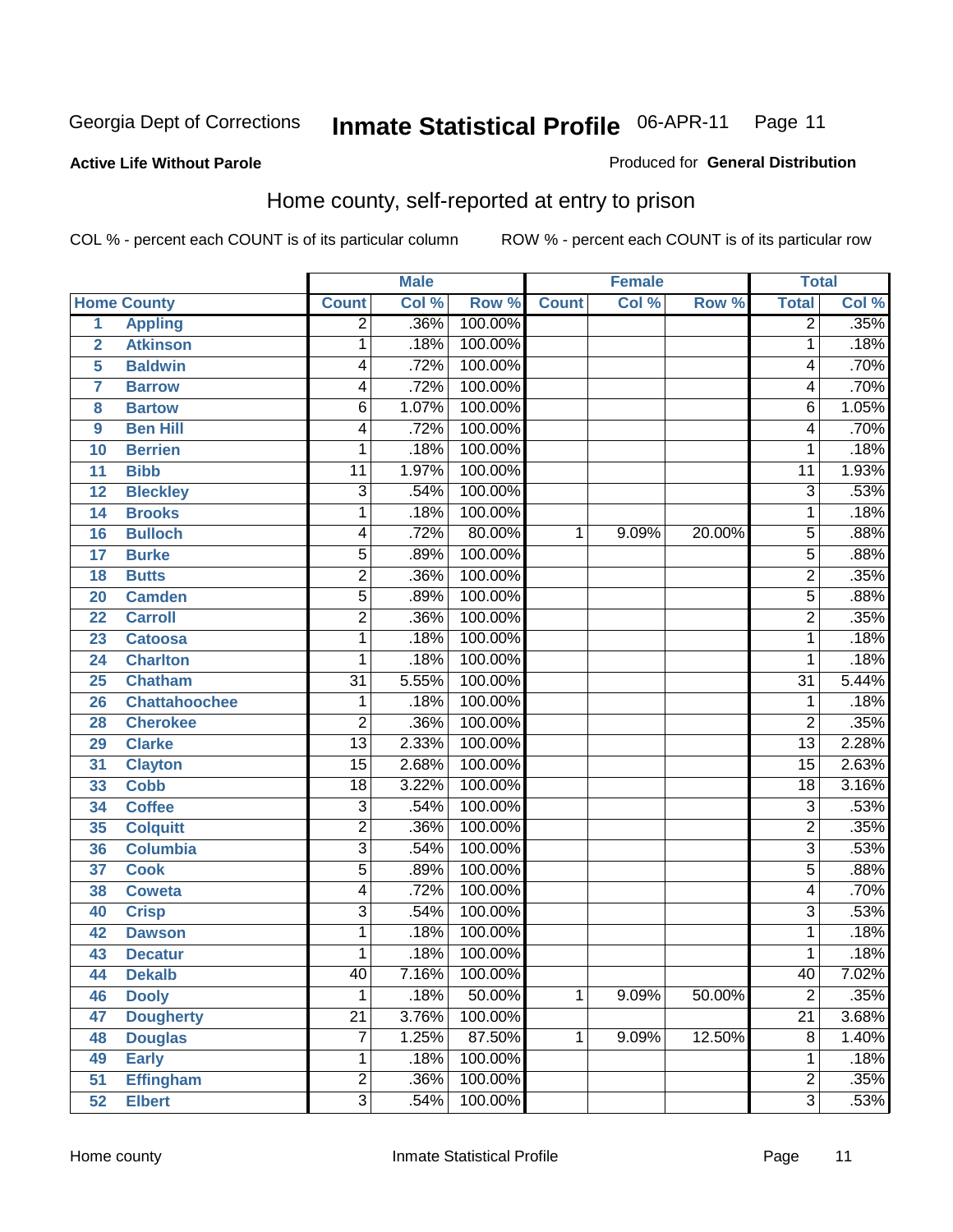Produced for **General Distribution**

#### **Active Life Without Parole**

## Home county, self-reported at entry to prison

|     |                    |                 | <b>Male</b> |         |                | <b>Female</b> |        | <b>Total</b>    |        |
|-----|--------------------|-----------------|-------------|---------|----------------|---------------|--------|-----------------|--------|
|     | <b>Home County</b> | <b>Count</b>    | Col %       | Row %   | <b>Count</b>   | Col %         | Row %  | <b>Total</b>    | Col %  |
| 53  | <b>Emanuel</b>     | $\mathbf 1$     | .18%        | 100.00% |                |               |        | 1               | .18%   |
| 56  | <b>Fayette</b>     | $\overline{3}$  | .54%        | 100.00% |                |               |        | 3               | .53%   |
| 57  | <b>Floyd</b>       | $\overline{9}$  | 1.61%       | 100.00% |                |               |        | 9               | 1.58%  |
| 58  | <b>Forsyth</b>     | 1               | .18%        | 100.00% |                |               |        | 1               | .18%   |
| 59  | <b>Franklin</b>    | $\overline{2}$  | .36%        | 100.00% |                |               |        | $\overline{2}$  | .35%   |
| 60  | <b>Fulton</b>      | $\overline{86}$ | 15.38%      | 97.73%  | $\overline{2}$ | 18.18%        | 2.27%  | $\overline{88}$ | 15.44% |
| 61  | <b>Gilmer</b>      | 1               | .18%        | 100.00% |                |               |        | 1               | .18%   |
| 63  | <b>Glynn</b>       | 11              | 1.97%       | 100.00% |                |               |        | 11              | 1.93%  |
| 66  | <b>Greene</b>      | 1               | .18%        | 100.00% |                |               |        | 1               | .18%   |
| 67  | <b>Gwinnett</b>    | 10              | 1.79%       | 90.91%  | 1              | 9.09%         | 9.09%  | 11              | 1.93%  |
| 68  | <b>Habersham</b>   | $\mathbf 1$     | .18%        | 100.00% |                |               |        | 1               | .18%   |
| 69  | <b>Hall</b>        | $\overline{8}$  | 1.43%       | 100.00% |                |               |        | 8               | 1.40%  |
| 70  | <b>Hancock</b>     | $\overline{2}$  | .36%        | 100.00% |                |               |        | $\overline{2}$  | .35%   |
| 71  | <b>Haralson</b>    | $\overline{2}$  | .36%        | 100.00% |                |               |        | $\overline{2}$  | .35%   |
| 72  | <b>Harris</b>      | $\mathbf 1$     | .18%        | 100.00% |                |               |        | 1               | .18%   |
| 73  | <b>Hart</b>        | $\overline{c}$  | .36%        | 100.00% |                |               |        | $\overline{2}$  | .35%   |
| 75  | <b>Henry</b>       | $\overline{4}$  | .72%        | 100.00% |                |               |        | 4               | .70%   |
| 76  | <b>Houston</b>     | $\overline{7}$  | 1.25%       | 100.00% |                |               |        | $\overline{7}$  | 1.23%  |
| 78  | <b>Jackson</b>     | $\overline{5}$  | .89%        | 100.00% |                |               |        | $\overline{5}$  | .88%   |
| 80  | <b>Jeff Davis</b>  | 1               | .18%        | 100.00% |                |               |        | 1               | .18%   |
| 81  | <b>Jefferson</b>   | $\mathbf 1$     | .18%        | 100.00% |                |               |        | 1               | .18%   |
| 82  | <b>Jenkins</b>     | 1               | .18%        | 100.00% |                |               |        | 1               | .18%   |
| 87  | <b>Laurens</b>     | 4               | .72%        | 100.00% |                |               |        | 4               | .70%   |
| 88  | Lee                | 1               | .18%        | 100.00% |                |               |        | 1               | .18%   |
| 89  | <b>Liberty</b>     | 6               | 1.07%       | 100.00% |                |               |        | 6               | 1.05%  |
| 90  | <b>Lincoln</b>     | 1               | .18%        | 100.00% |                |               |        | 1               | .18%   |
| 91  | Long               | $\mathbf 1$     | .18%        | 100.00% |                |               |        | 1               | .18%   |
| 92  | <b>Lowndes</b>     | 4               | .72%        | 100.00% |                |               |        | 4               | .70%   |
| 96  | <b>Marion</b>      | $\mathbf 1$     | .18%        | 100.00% |                |               |        | 1               | .18%   |
| 97  | <b>Mcduffie</b>    | $\overline{2}$  | .36%        | 100.00% |                |               |        | $\overline{2}$  | .35%   |
| 98  | <b>Mcintosh</b>    | $\overline{2}$  | .36%        | 100.00% |                |               |        | $\overline{2}$  | .35%   |
| 100 | <b>Miller</b>      | 1               | .18%        | 100.00% |                |               |        | 1               | .18%   |
| 101 | <b>Mitchell</b>    | 1               | .18%        | 100.00% |                |               |        | 1               | .18%   |
| 102 | <b>Monroe</b>      | $\overline{2}$  | .36%        | 100.00% |                |               |        | $\overline{2}$  | .35%   |
| 104 | <b>Morgan</b>      | 1               | .18%        | 100.00% |                |               |        | 1               | .18%   |
| 106 | <b>Muscogee</b>    | 18              | 3.22%       | 100.00% |                |               |        | 18              | 3.16%  |
| 107 | <b>Newton</b>      | $\overline{2}$  | .36%        | 66.67%  | 1              | 9.09%         | 33.33% | $\overline{3}$  | .53%   |
| 109 | <b>Oglethorpe</b>  | $\overline{2}$  | .36%        | 100.00% |                |               |        | $\overline{2}$  | .35%   |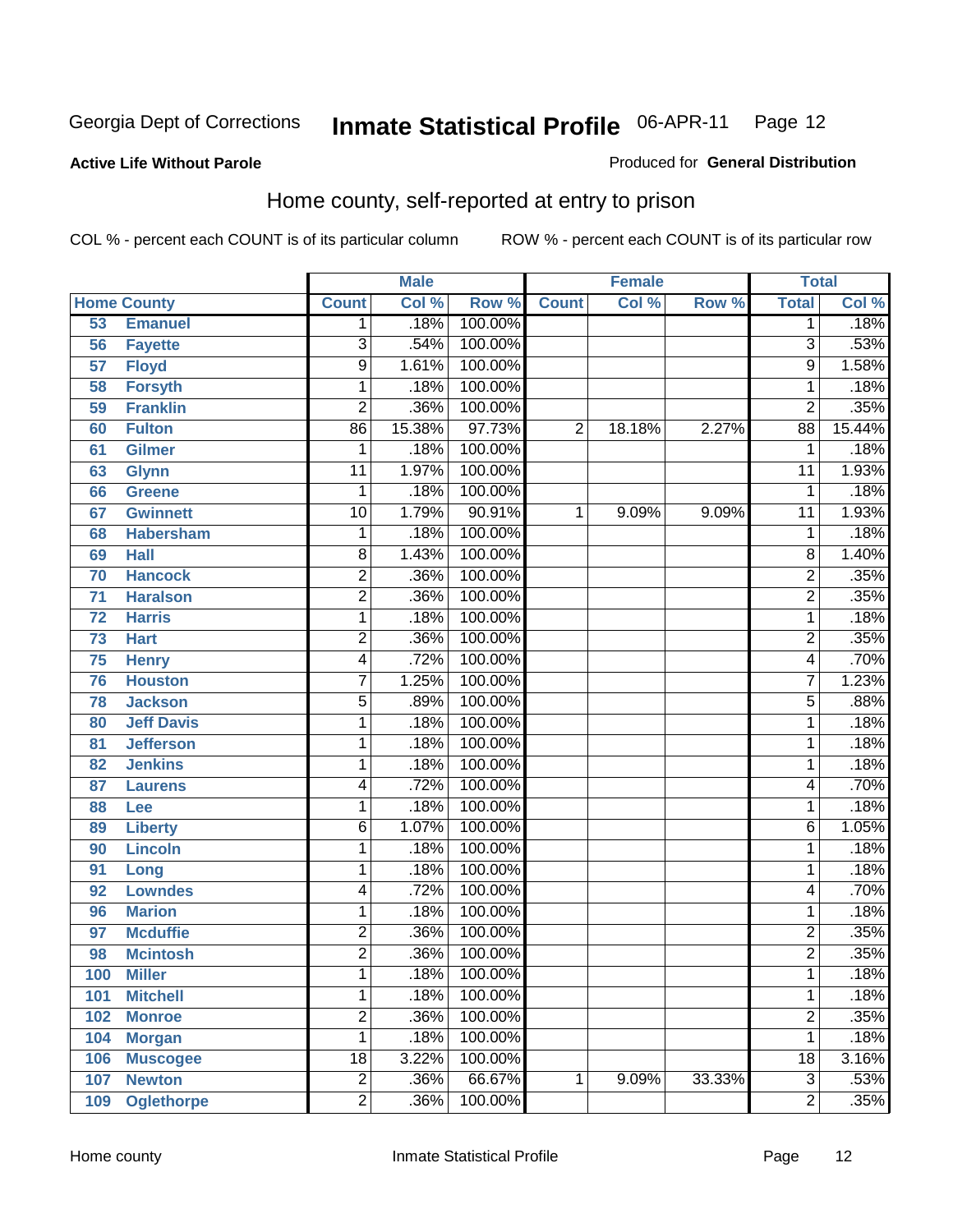#### **Active Life Without Parole**

#### Produced for **General Distribution**

#### Home county, self-reported at entry to prison

|                         |                 | <b>Male</b> |         |              | <b>Female</b> |        | <b>Total</b>    |       |
|-------------------------|-----------------|-------------|---------|--------------|---------------|--------|-----------------|-------|
| <b>Home County</b>      | <b>Count</b>    | Col %       | Row %   | <b>Count</b> | Col %         | Row %  | <b>Total</b>    | Col % |
| 110<br><b>Paulding</b>  | $\overline{2}$  | .36%        | 100.00% |              |               |        | $\overline{2}$  | .35%  |
| <b>Peach</b><br>111     | 1               | .18%        | 100.00% |              |               |        | 1               | .18%  |
| <b>Pierce</b><br>113    | $\overline{3}$  | .54%        | 100.00% |              |               |        | $\overline{3}$  | .53%  |
| <b>Pike</b><br>114      | $\overline{3}$  | .54%        | 75.00%  | 1            | 9.09%         | 25.00% | 4               | .70%  |
| 115<br><b>Polk</b>      | $\overline{3}$  | .54%        | 100.00% |              |               |        | 3               | .53%  |
| Putnam<br>117           | $\overline{2}$  | .36%        | 100.00% |              |               |        | $\overline{2}$  | .35%  |
| 119<br><b>Rabun</b>     | $\mathbf{1}$    | .18%        | 100.00% |              |               |        | 1               | .18%  |
| <b>Randolph</b><br>120  | $\overline{2}$  | .36%        | 100.00% |              |               |        | $\overline{2}$  | .35%  |
| 121<br><b>Richmond</b>  | $\overline{21}$ | 3.76%       | 95.45%  | 1            | 9.09%         | 4.55%  | $\overline{22}$ | 3.86% |
| <b>Rockdale</b><br>122  | $\overline{2}$  | .36%        | 100.00% |              |               |        | $\overline{2}$  | .35%  |
| 125<br><b>Seminole</b>  | $\overline{1}$  | .18%        | 100.00% |              |               |        | $\overline{1}$  | .18%  |
| <b>Spalding</b><br>126  | $\overline{7}$  | 1.25%       | 100.00% |              |               |        | 7               | 1.23% |
| 127<br><b>Stephens</b>  | 1               | .18%        | 100.00% |              |               |        | 1               | .18%  |
| 129<br><b>Sumter</b>    | 1               | .18%        | 100.00% |              |               |        | 1               | .18%  |
| <b>Tattnall</b><br>132  | 1               | .18%        | 100.00% |              |               |        | 1               | .18%  |
| <b>Telfair</b><br>134   | 1               | .18%        | 100.00% |              |               |        | 1               | .18%  |
| 136<br><b>Thomas</b>    | 4               | .72%        | 100.00% |              |               |        | 4               | .70%  |
| <b>Tift</b><br>137      | $\overline{5}$  | .89%        | 100.00% |              |               |        | $\overline{5}$  | .88%  |
| <b>Toombs</b><br>138    | $\overline{10}$ | 1.79%       | 100.00% |              |               |        | $\overline{10}$ | 1.75% |
| 142<br><b>Turner</b>    | 1               | .18%        | 100.00% |              |               |        | 1               | .18%  |
| 144<br><b>Union</b>     | 1               | .18%        | 100.00% |              |               |        | 1               | .18%  |
| 145<br><b>Upson</b>     | $\overline{2}$  | .36%        | 100.00% |              |               |        | $\overline{2}$  | .35%  |
| <b>Walker</b><br>146    | $\overline{2}$  | .36%        | 66.67%  | 1            | 9.09%         | 33.33% | $\overline{3}$  | .53%  |
| <b>Walton</b><br>147    | $\overline{5}$  | .89%        | 100.00% |              |               |        | $\overline{5}$  | .88%  |
| 148<br><b>Ware</b>      | $\overline{6}$  | 1.07%       | 100.00% |              |               |        | $\overline{6}$  | 1.05% |
| 150<br>Washington       | $\overline{3}$  | .54%        | 100.00% |              |               |        | $\overline{3}$  | .53%  |
| 151<br><b>Wayne</b>     | $\overline{2}$  | .36%        | 100.00% |              |               |        | $\overline{2}$  | .35%  |
| <b>Whitfield</b><br>155 | $\overline{3}$  | .54%        | 100.00% |              |               |        | $\overline{3}$  | .53%  |
| <b>Wilkinson</b><br>158 | 1               | .18%        | 100.00% |              |               |        | 1               | .18%  |
| <b>Unknown</b><br>160   | $\overline{19}$ | 3.40%       | 95.00%  | 1            | 9.09%         | 5.00%  | $\overline{20}$ | 3.51% |
| <b>Total Rported</b>    | 559             | 100%        | 98.07%  | 11           | 100%          | 1.93%  | 570             | 100%  |

| <b>Reported</b><br>. | VŁ          | υ∠            |
|----------------------|-------------|---------------|
| 'otal                | cn4<br>UZ I | $\sim$<br>⊽ວ∠ |

| Mode | ulton | <b>ulton</b> | ultor |
|------|-------|--------------|-------|
|      |       |              |       |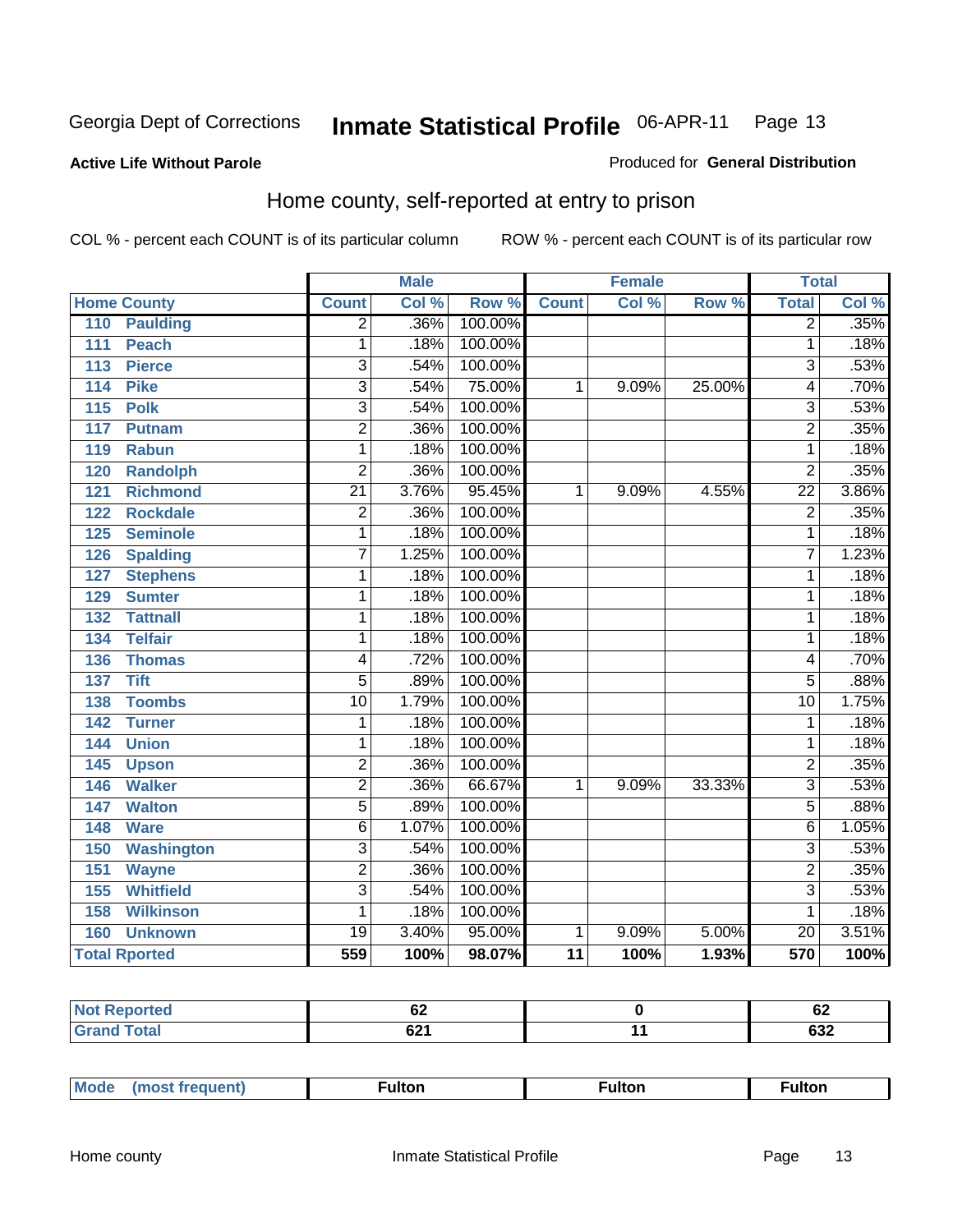#### **Active Life Without Parole**

#### Produced for **General Distribution**

#### Socioeconomic class, self-reported at entry to prison

|                            |       | <b>Male</b> |            |              | <b>Female</b> |         |       | <b>Total</b> |
|----------------------------|-------|-------------|------------|--------------|---------------|---------|-------|--------------|
| <b>Socioeconomic Class</b> | Count | Col %       | Row %      | <b>Count</b> | Col %         | Row %   | Total | Col %        |
| <b>Welfare</b>             | 32    | 6.08%       | $100.00\%$ |              |               |         | 32    | 5.99%        |
| <b>Occ Employ</b>          | 23    | 4.37%       | $100.00\%$ |              |               |         | 23    | 4.31%        |
| <b>Minimum Std</b>         | 267   | 50.76%      | 99.63%     |              | 12.50%        | $.37\%$ | 268   | 50.19%       |
| <b>Middle</b>              | 204   | 38.78%      | 96.68%     |              | 87.50%        | 3.32%   | 211   | 39.51%       |
| <b>Total Reported</b>      | 526   | 100%        | 98.5%      |              | 100%          | 1.5%    | 534   | 100%         |

| <b>Contractor</b><br>тес | - -<br>DИ<br>ಶಾ | ΩS<br>IJС                |
|--------------------------|-----------------|--------------------------|
| $f \wedge f \wedge f$    | $\sim$<br>94 I  | <b>000</b><br><b>OJZ</b> |

| .<br>___ |
|----------|
|----------|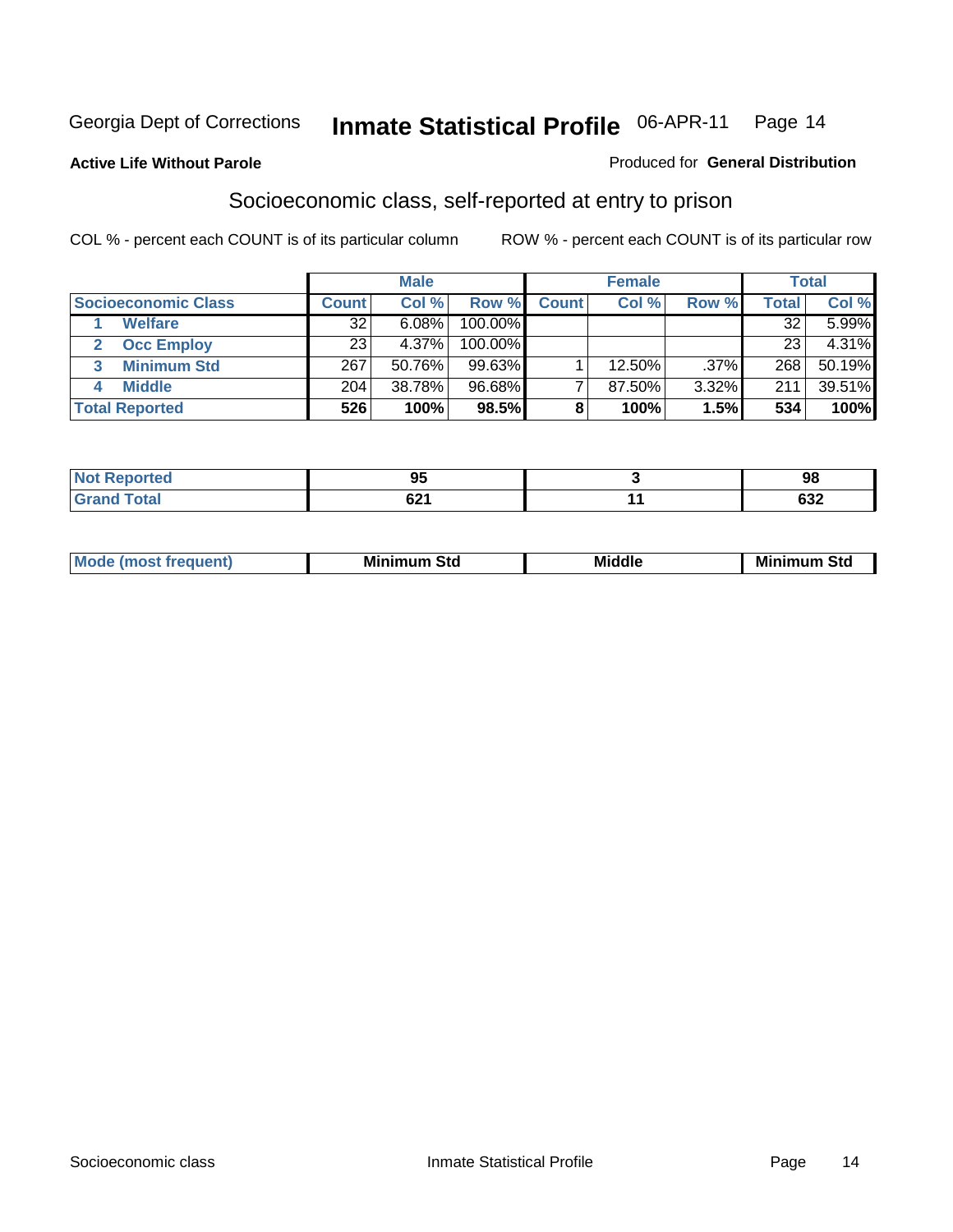#### **Active Life Without Parole**

#### Produced for **General Distribution**

#### Environment to age 16, self-reported at entry to prison

|                              | <b>Male</b>     |        | <b>Female</b> |              |        | <b>Total</b> |              |        |
|------------------------------|-----------------|--------|---------------|--------------|--------|--------------|--------------|--------|
| <b>Environment to age 16</b> | <b>Count</b>    | Col %  | Row %         | <b>Count</b> | Col %  | Row %        | <b>Total</b> | Col %  |
| <b>Rural/Farm</b>            | 10 <sup>1</sup> | 1.87%  | 100.00%       |              |        |              | 10           | 1.84%  |
| <b>Rural/Nfarm</b>           | 24              | 4.49%  | 88.89%        | 3            | 33.33% | 11.11%       | 27           | 4.96%  |
| <b>S.M.S.A</b>               | 221             | 41.31% | 99.55%        |              | 11.11% | .45%         | 222          | 40.81% |
| <b>Urban</b><br>4            | 114             | 21.31% | 97.44%        | 3            | 33.33% | 2.56%        | 117          | 21.51% |
| <b>Small Town</b>            | 166             | 31.03% | 98.81%        | ◠            | 22.22% | 1.19%        | 168          | 30.88% |
| <b>Total Reported</b>        | 535             | 100%   | 98.35%        | 9            | 100%   | 1.65%        | 544          | 100%   |

| <b>orted</b> | 86   | c.<br>oo |
|--------------|------|----------|
| <b>Total</b> | ົ້   | coa      |
| Grand        | VZ I | ∠כּס     |

| 1.11<br>Mo<br>M S<br>M<br>_____<br>______ |  |  |
|-------------------------------------------|--|--|
|                                           |  |  |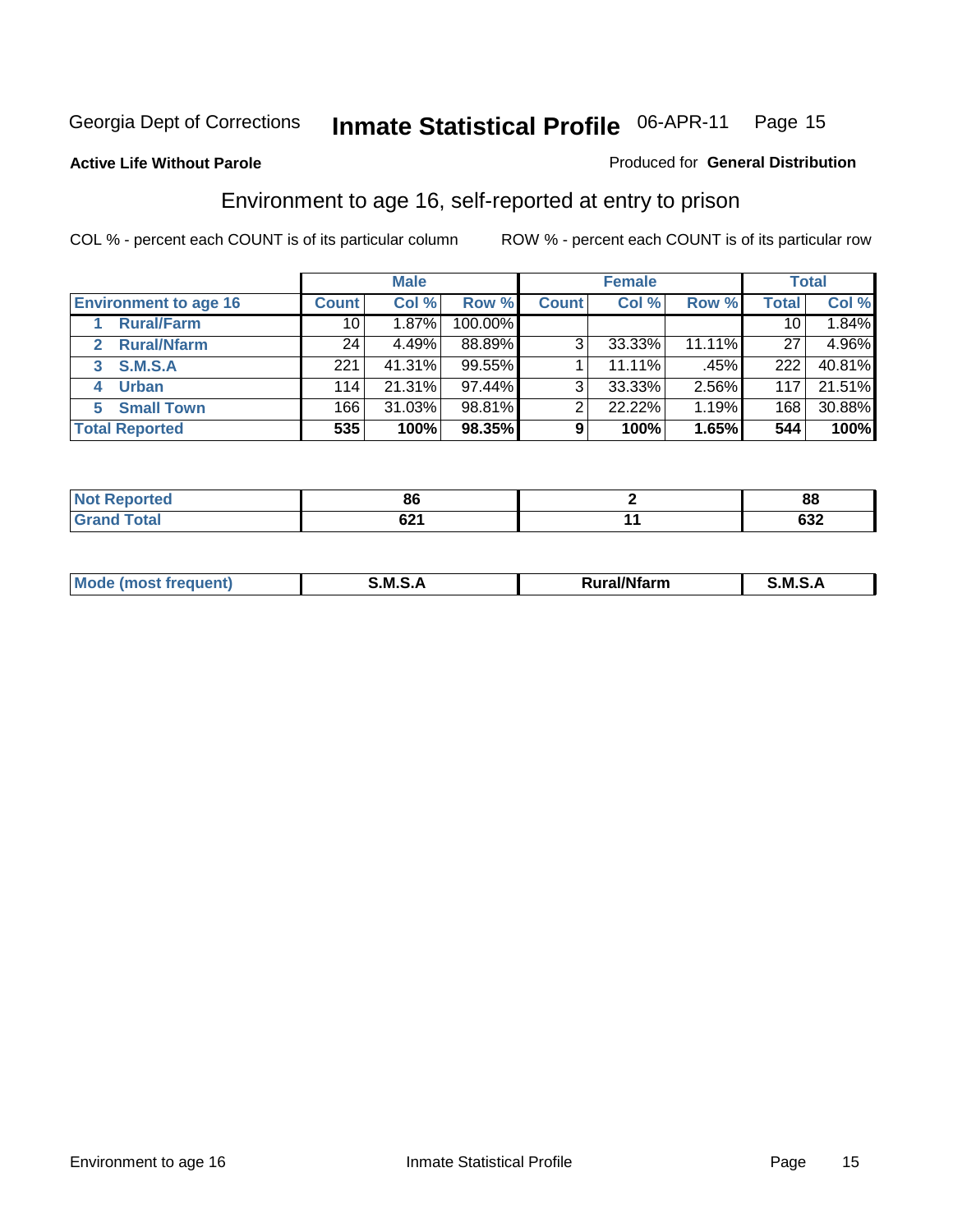Produced for **General Distribution**

#### **Active Life Without Parole**

#### Guardian status to age 16, self-reported at entry to prison

|                                  |              | <b>Male</b> |         |              | <b>Female</b> |       |              | <b>Total</b> |
|----------------------------------|--------------|-------------|---------|--------------|---------------|-------|--------------|--------------|
| <b>Guardian Status To Age 16</b> | <b>Count</b> | Col %       | Row %   | <b>Count</b> | Col %         | Row % | <b>Total</b> | Col %        |
| 2 Father Only                    | 9            | 2.05%       | 100.00% |              |               |       | 9            | 2.02%        |
| <b>3 Both Parents</b>            | 188          | 42.82%      | 97.92%  | 4            | 66.67%        | 2.08% | 192          | 43.15%       |
| <b>4 Mother Only</b>             | 173          | 39.41%      | 99.43%  |              | 16.67%        | .57%  | 174          | 39.10%       |
| <b>6 Oth Female</b>              | 15           | 3.42%       | 100.00% |              |               |       | 15           | 3.37%        |
| <b>7 Oth Male</b>                | 4            | $.91\%$     | 100.00% |              |               |       | 4            | .90%         |
| 8 Step-Parents                   | 12           | 2.73%       | 100.00% |              |               |       | 12           | 2.70%        |
| 9 Foster Home                    | 9            | 2.05%       | 100.00% |              |               |       | 9            | 2.02%        |
| <b>10 Grand Parents</b>          | 29           | 6.61%       | 96.67%  |              | 16.67%        | 3.33% | 30           | 6.74%        |
| <b>Total Reported</b>            | 439          | 100%        | 98.65%  | 6            | 100%          | 1.35% | 445          | 100%         |

| രറ<br>. OZ                          | 187          |
|-------------------------------------|--------------|
| <b>CO.</b><br>04 I<br>$\sim$ $\sim$ | $\sim$<br>פט |

| <b>Mode (most frequent)</b> | <b>Both Parents</b> | <b>Both Parents</b> | <b>Both Parents</b> |
|-----------------------------|---------------------|---------------------|---------------------|
|                             |                     |                     |                     |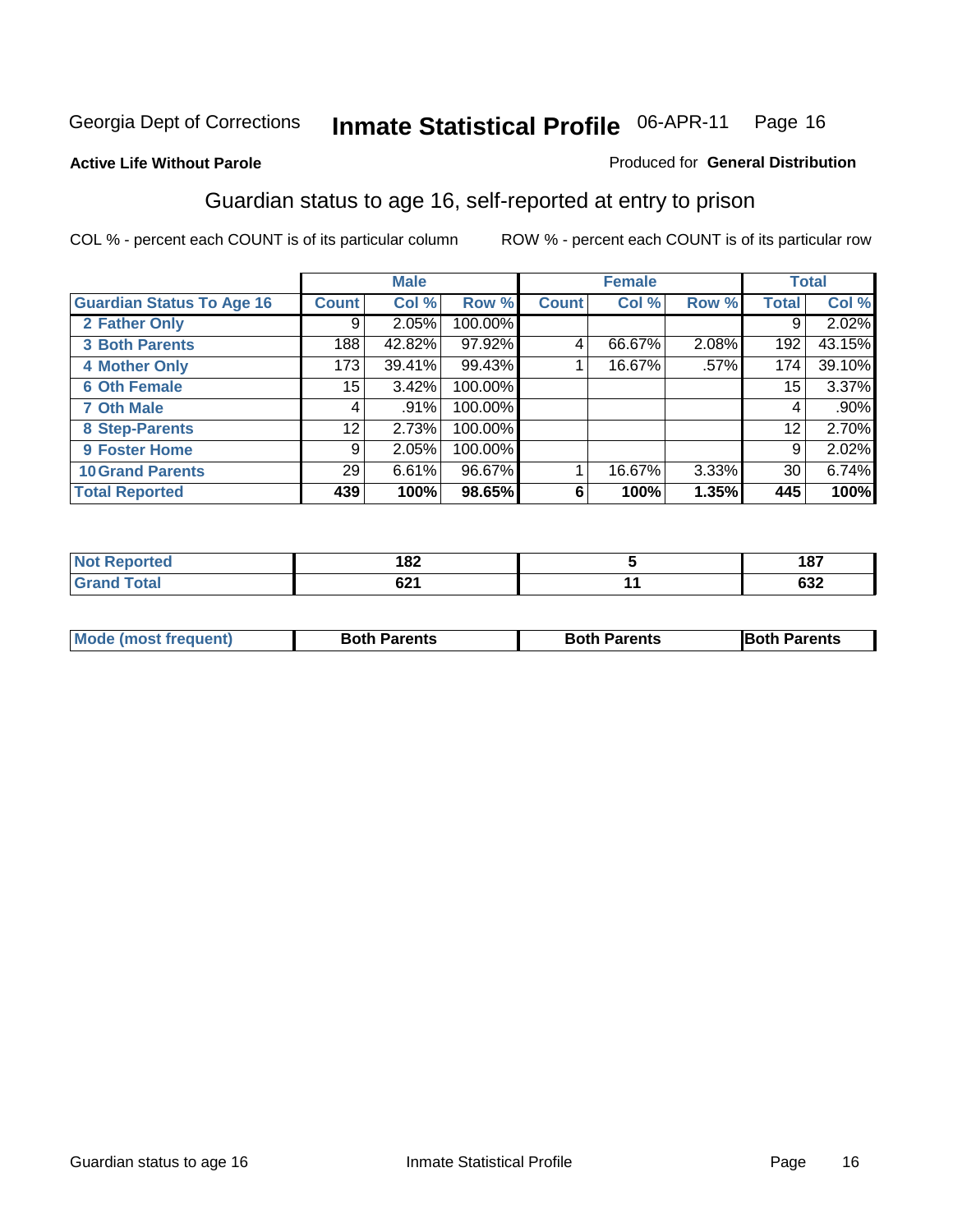#### **Active Life Without Parole**

#### Produced for **General Distribution**

#### Employment status before prison, self-reported at entry to prison

|              |                          |              | <b>Male</b> |         |              | <b>Female</b> |       |              | <b>Total</b> |
|--------------|--------------------------|--------------|-------------|---------|--------------|---------------|-------|--------------|--------------|
|              | <b>Employment Status</b> | <b>Count</b> | Col %       | Row %   | <b>Count</b> | Col %         | Row % | <b>Total</b> | Col %        |
|              | <b>Full Time</b>         | 286          | 53.76%      | 97.95%  | 6            | 75.00%        | 2.05% | 292          | 54.07%       |
| $\mathbf{2}$ | <b>Part Time</b>         | 37           | 6.95%       | 100.00% |              |               |       | 37           | 6.85%        |
| 3            | Unempl $<$ 6m            | 54           | 10.15%      | 98.18%  |              | 12.50%        | 1.82% | 55           | 10.19%       |
| 4            | Unempl $> 6m$            | 87           | 16.35%      | 98.86%  |              | 12.50%        | 1.14% | 88           | 16.30%       |
| 5            | <b>Never Workd</b>       | 39           | 7.33%       | 100.00% |              |               |       | 39           | 7.22%        |
| 6            | <b>Student</b>           | 6            | 1.13%       | 100.00% |              |               |       | 6            | 1.11%        |
|              | <b>Incapable</b>         | 23           | 4.32%       | 100.00% |              |               |       | 23           | 4.26%        |
|              | <b>Total Reported</b>    | 532          | 100%        | 98.52%  | 8            | 100%          | 1.48% | 540          | 100%         |

| тес.    | ΩC<br>oa | - -<br>n'<br>JŁ |
|---------|----------|-----------------|
| Coto!   | $\sim$   | coo             |
| _______ | UZ I     | פט              |

| <b>M</b> ດ | the contract of the contract of the contract of the contract of the contract of the contract of the contract of | , ull i<br>ıme<br>the contract of the contract of the contract of the contract of the contract of the contract of the contract of | ïme<br>uı<br>$\sim$ $\sim$ $\sim$ $\sim$ $\sim$ |
|------------|-----------------------------------------------------------------------------------------------------------------|-----------------------------------------------------------------------------------------------------------------------------------|-------------------------------------------------|
|            |                                                                                                                 |                                                                                                                                   |                                                 |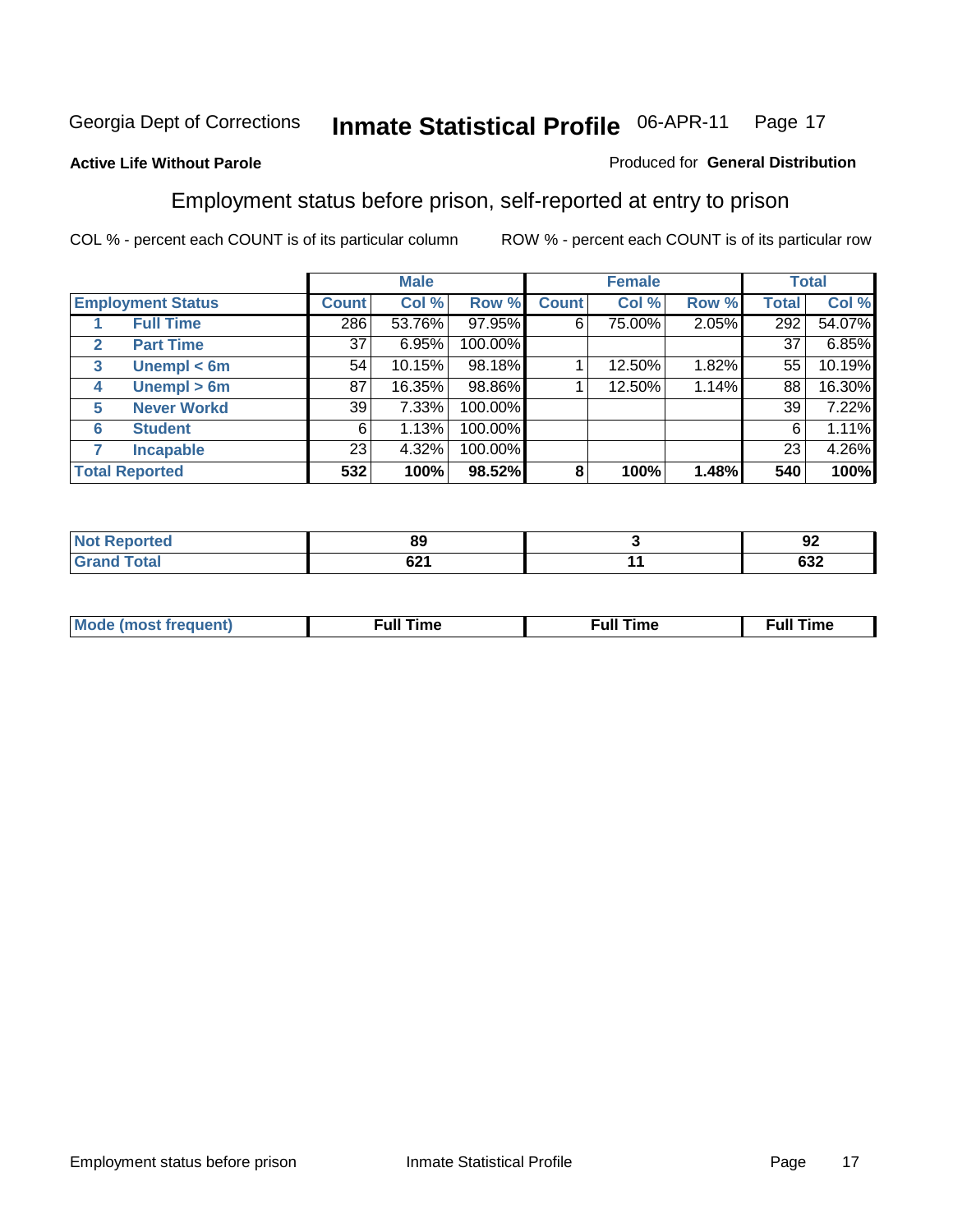#### **Active Life Without Parole**

Produced for **General Distribution**

#### Age at admission

|                         |                 | <b>Male</b> |         |              | <b>Female</b> |        |                 | <b>Total</b>        |
|-------------------------|-----------------|-------------|---------|--------------|---------------|--------|-----------------|---------------------|
| <b>Age At Admission</b> | <b>Count</b>    | Col %       | Row %   | <b>Count</b> | Col %         | Row %  | <b>Total</b>    | Col %               |
| 15                      | 1               | 0.16%       | 100.00% |              |               |        | 1               | 0.16%               |
| 16                      | 1               | 0.16%       | 100.00% |              |               |        | 1               | 0.16%               |
| 17                      | 2               | 0.32%       | 100.00% |              |               |        | $\overline{2}$  | 0.32%               |
| 18                      | $\overline{3}$  | 0.48%       | 100.00% |              |               |        | $\overline{3}$  | 0.47%               |
| 19                      | $\overline{12}$ | 1.93%       | 100.00% |              |               |        | $\overline{12}$ | 1.90%               |
| 20                      | 9               | 1.45%       | 90.00%  | 1            | 9.09%         | 10.00% | 10              | 1.58%               |
| 21                      | $\overline{19}$ | 3.06%       | 100.00% |              |               |        | $\overline{19}$ | 3.01%               |
| 22                      | $\overline{27}$ | 4.35%       | 100.00% |              |               |        | $\overline{27}$ | 4.27%               |
| 23                      | 18              | 2.90%       | 94.74%  | 1            | 9.09%         | 5.26%  | 19              | 3.01%               |
| 24                      | $\overline{21}$ | 3.38%       | 100.00% |              |               |        | 21              | 3.32%               |
| 25                      | $\overline{21}$ | 3.38%       | 95.45%  | 1            | 9.09%         | 4.55%  | $\overline{22}$ | 3.48%               |
| 26                      | $\overline{25}$ | 4.03%       | 100.00% |              |               |        | $\overline{25}$ | 3.96%               |
| 27                      | $\overline{23}$ | 3.70%       | 95.83%  | 1            | 9.09%         | 4.17%  | $\overline{24}$ | 3.80%               |
| 28                      | $\overline{25}$ | 4.03%       | 100.00% |              |               |        | $\overline{25}$ | 3.96%               |
| 29                      | $\overline{29}$ | 4.67%       | 100.00% |              |               |        | $\overline{29}$ | 4.59%               |
| 30                      | 19              | 3.06%       | 100.00% |              |               |        | 19              | 3.01%               |
| 31                      | $\overline{22}$ | 3.54%       | 100.00% |              |               |        | $\overline{22}$ | 3.48%               |
| 32                      | $\overline{23}$ | 3.70%       | 92.00%  | 2            | 18.18%        | 8.00%  | 25              | 3.96%               |
| 33                      | $\overline{16}$ | 2.58%       | 100.00% |              |               |        | $\overline{16}$ | 2.53%               |
| 34                      | 14              | 2.25%       | 100.00% |              |               |        | 14              | 2.22%               |
| 35                      | $\overline{19}$ | 3.06%       | 95.00%  | 1            | 9.09%         | 5.00%  | $\overline{20}$ | 3.16%               |
| 36                      | $\overline{32}$ | 5.15%       | 100.00% |              |               |        | $\overline{32}$ | 5.06%               |
| 37                      | $\overline{22}$ | 3.54%       | 100.00% |              |               |        | $\overline{22}$ | 3.48%               |
| 38                      | 18              | 2.90%       | 100.00% |              |               |        | 18              | 2.85%               |
| 39                      | $\overline{18}$ | 2.90%       | 100.00% |              |               |        | 18              | 2.85%               |
| 40                      | 13              | 2.09%       | 100.00% |              |               |        | 13              | 2.06%               |
| 41                      | $\overline{22}$ | 3.54%       | 100.00% |              |               |        | $\overline{22}$ | 3.48%               |
| 42                      | 19              | 3.06%       | 100.00% |              |               |        | $\overline{19}$ | 3.01%               |
| 43                      | $\overline{15}$ | 2.42%       | 100.00% |              |               |        | $\overline{15}$ | 2.37%               |
| 44                      | 10              | 1.61%       | 90.91%  | 1            | 9.09%         | 9.09%  | 11              | 1.74%               |
| 45                      | $\overline{15}$ | 2.42%       | 100.00% |              |               |        | 15              | 2.37%               |
| 46                      | 13              | 2.09%       | 86.67%  | 2            | 18.18%        | 13.33% | 15              | 2.37%               |
| 47                      | $\overline{9}$  | 1.45%       | 100.00% |              |               |        | $\overline{9}$  | 1.42%               |
| 48                      | 10              | 1.61%       | 90.91%  | 1            | 9.09%         | 9.09%  | 11              | 1.74%               |
| 49                      | 11              | 1.77%       | 100.00% |              |               |        | 11              | 1.74%               |
| 50                      | 4               | 0.64%       | 100.00% |              |               |        | 4               | 0.63%               |
| 51                      | 4               | 0.64%       | 100.00% |              |               |        | 4               | 0.63%               |
| 52                      | 6               | 0.97%       | 100.00% |              |               |        | $\overline{6}$  | 0.95%               |
| 53                      | 1               | 0.16%       | 100.00% |              |               |        | 1               | 0.16%               |
| 54                      | 3               | 0.48%       | 100.00% |              |               |        | 3               | 0.47%               |
| 55                      | $\overline{3}$  | 0.48%       | 100.00% |              |               |        | $\overline{3}$  | 0.47%               |
| 56                      | $\overline{5}$  | 0.81%       | 100.00% |              |               |        | 5               | $\overline{0.79\%}$ |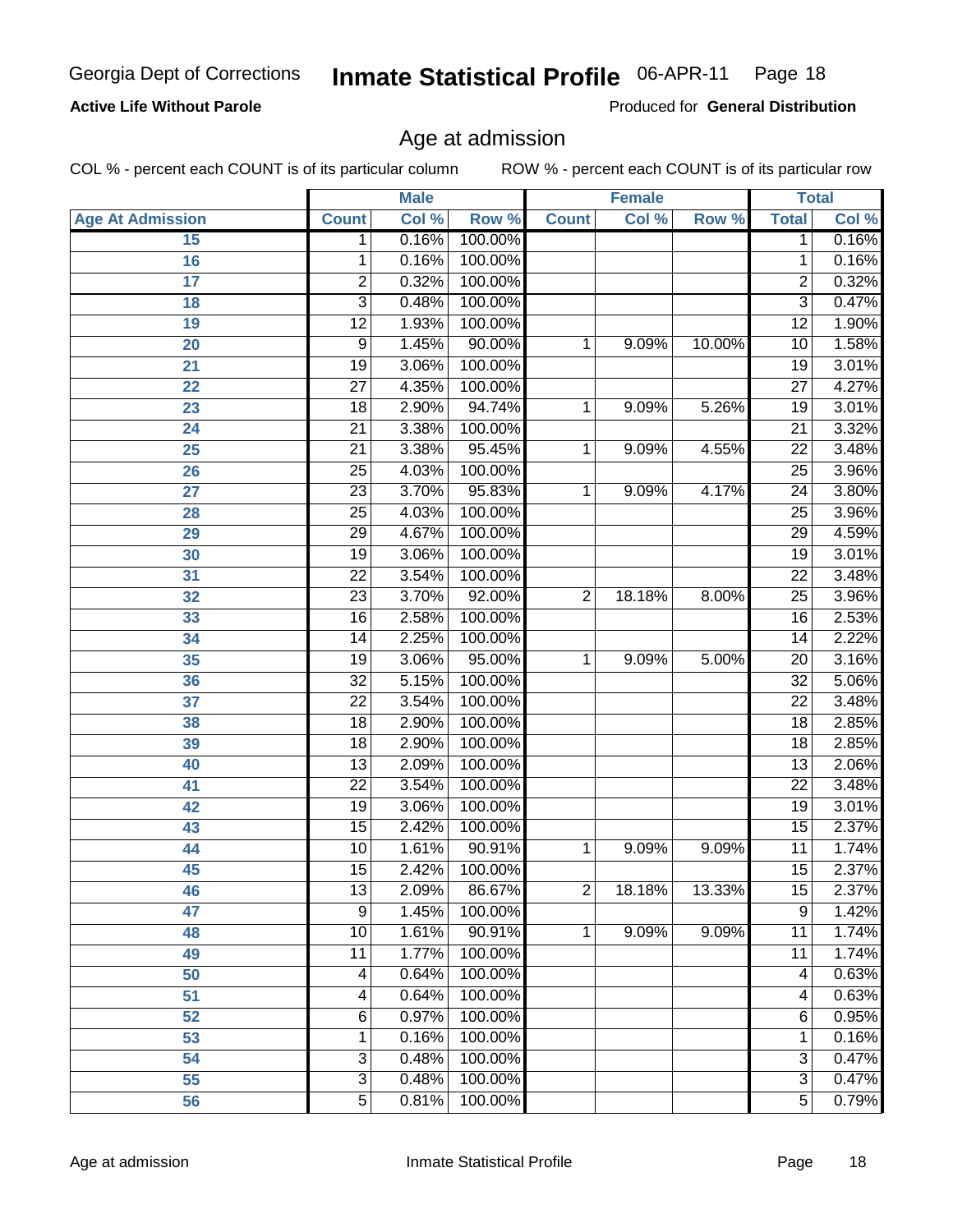#### **Active Life Without Parole**

Produced for **General Distribution**

#### Age at admission

|                                |              | <b>Male</b> |         |              | <b>Female</b> |       | <b>Total</b>   |             |
|--------------------------------|--------------|-------------|---------|--------------|---------------|-------|----------------|-------------|
| <b>Age At Admission</b>        | <b>Count</b> | Col %       | Row %   | <b>Count</b> | Col %         | Row % | <b>Total</b>   | Col %       |
| 57                             | 5            | 0.81%       | 100.00% |              |               |       | $\overline{5}$ | 0.79%       |
| 58                             | 2            | 0.32%       | 100.00% |              |               |       | 2              | 0.32%       |
| 60                             | 2            | 0.32%       | 100.00% |              |               |       | $\overline{2}$ | 0.32%       |
| 62                             |              | 0.16%       | 100.00% |              |               |       | 1              | 0.16%       |
| 63                             |              | 0.16%       | 100.00% |              |               |       | 1              | 0.16%       |
| 64                             | 3            | 0.48%       | 100.00% |              |               |       | 3              | 0.47%       |
| 65                             |              | 0.16%       | 100.00% |              |               |       | 1              | 0.16%       |
| 66                             |              | 0.16%       | 100.00% |              |               |       | 1              | 0.16%       |
| 67                             |              | 0.16%       | 100.00% |              |               |       | 1              | 0.16%       |
| 69                             |              | 0.16%       | 100.00% |              |               |       | 1              | 0.16%       |
| 71                             |              | 0.16%       | 100.00% |              |               |       | 1              | 0.16%       |
| <b>Total Reported</b>          | 621          | 100%        | 98.26%  | 11           | 100%          | 1.74% | 632            | 100%        |
|                                |              |             |         |              |               |       |                |             |
| <b>Not Reported</b>            |              | $\mathbf 0$ |         |              | $\pmb{0}$     |       |                | $\mathbf 0$ |
| <b>Grand Total</b>             |              | 621         |         |              | 11            |       |                | 632         |
|                                |              |             |         |              |               |       |                |             |
| <b>Mean</b><br>(average)       |              | 34.39       |         |              | 34.36         |       |                | 34.39       |
| <b>Median (middle)</b>         |              | 33          |         |              | 32            |       | 33             |             |
| <b>Mode</b><br>(most frequent) |              | 36          |         |              | 46            |       | 36             |             |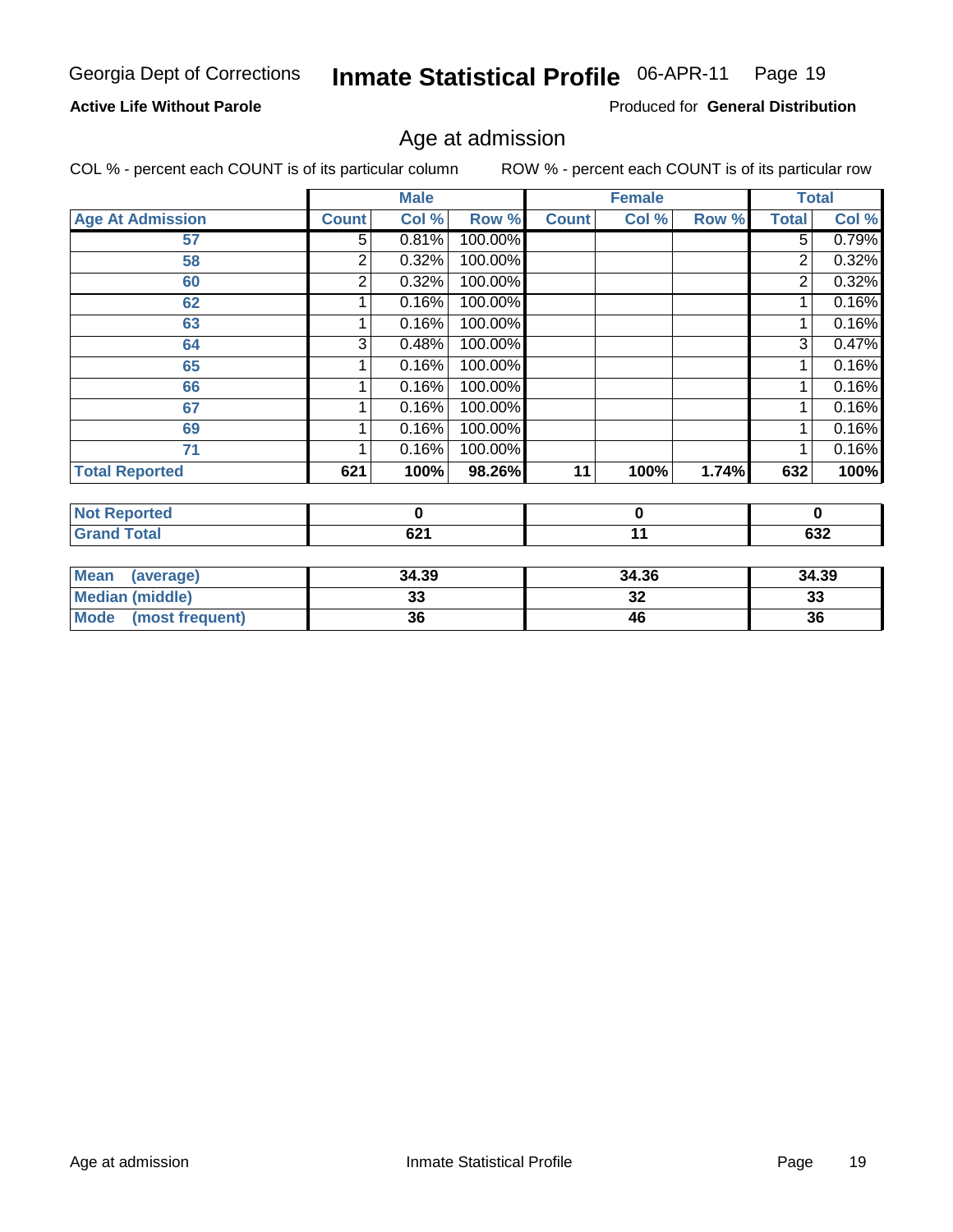#### **Active Life Without Parole**

#### Produced for **General Distribution**

#### Height, measured at entry to prison

|                       |              | <b>Male</b> |         |              | <b>Female</b> |          |        | Total           |
|-----------------------|--------------|-------------|---------|--------------|---------------|----------|--------|-----------------|
| <b>Height</b>         | <b>Count</b> | Col %       | Row %   | <b>Count</b> | Col %         | Row %    | Totall | Col %           |
| 5'08"                 |              | 0.56%       | 100.00% |              |               |          |        | $0.56\%$        |
| 5'10"                 | 91           | 50.56%      | 100.00% |              |               |          |        | $91   50.56\% $ |
| 5'11''                | 88           | 48.89%      | 100.00% |              |               |          |        | 88 48.89%       |
| <b>Total Reported</b> | 180          | 100%        | 100.00% |              |               | $0.00\%$ | 180    | 100%            |

| <b>Not</b>   | 40   | $\mathbf{A}$ |
|--------------|------|--------------|
| eported      |      | ™∸           |
| Total        | ົດ   | $\sim$       |
| <b>Grano</b> | 04 I | عدن          |

| <b>Mean</b><br>(average)       | 5'10" |      | 5'10" |
|--------------------------------|-------|------|-------|
| Median (middle)                | 5'10" |      | 5'10" |
| <b>Mode</b><br>(most frequent) | 5'10" | Null | 5'10" |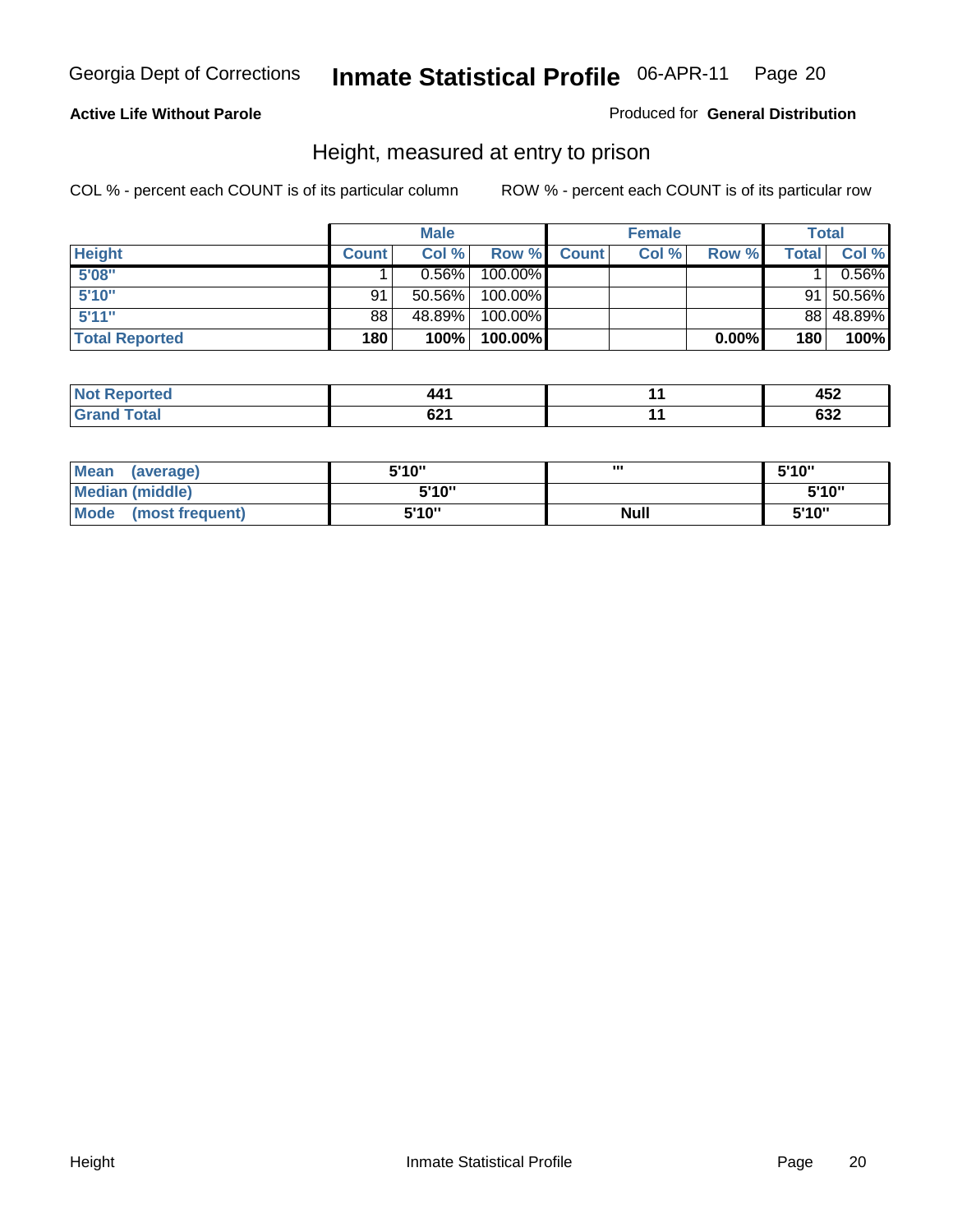#### **Active Life Without Parole**

Produced for **General Distribution**

#### Weight, measured at entry to prison

|                                |                 | <b>Male</b>      |         |                | <b>Female</b>   |         |                 | <b>Total</b>               |
|--------------------------------|-----------------|------------------|---------|----------------|-----------------|---------|-----------------|----------------------------|
| Weight                         | <b>Count</b>    | Col %            | Row %   | <b>Count</b>   | Col %           | Row %   | <b>Total</b>    | $\overline{\text{Col }\%}$ |
| 90 - 99 pounds                 | 1               | 0.16%            | 100.00% |                |                 |         | $\overline{1}$  | 0.16%                      |
| 110 - 119 pounds               |                 |                  |         | $\overline{2}$ | 18.18%          | 100.00% | $\overline{2}$  | 0.32%                      |
| 120 - 129 pounds               | $\overline{2}$  | 0.32%            | 66.67%  | $\overline{1}$ | 9.09%           | 33.33%  | $\overline{3}$  | 0.48%                      |
| 130 - 139 pounds               | $\overline{13}$ | 2.10%            | 100.00% |                |                 |         | $\overline{13}$ | 2.06%                      |
| 140 - 149 pounds               | $\overline{36}$ | 5.81%            | 100.00% |                |                 |         | $\overline{36}$ | 5.71%                      |
| 150 - 159 pounds               | $\overline{51}$ | 8.23%            | 100.00% |                |                 |         | $\overline{51}$ | 8.08%                      |
| 160 - 169 pounds               | $\overline{81}$ | 13.06%           | 98.78%  | 1              | 9.09%           | 1.22%   | 82              | 13.00%                     |
| 170 - 179 pounds               | $\overline{99}$ | 15.97%           | 99.00%  | $\overline{1}$ | 9.09%           | 1.00%   | 100             | 15.85%                     |
| 180 - 189 pounds               | $\overline{82}$ | 13.23%           | 97.62%  | $\overline{2}$ | 18.18%          | 2.38%   | 84              | 13.31%                     |
| 190 - 199 pounds               | $\overline{50}$ | 8.06%            | 100.00% |                |                 |         | $\overline{50}$ | 7.92%                      |
| 200 - 209 pounds               | $\overline{51}$ | 8.23%            | 98.08%  | 1              | 9.09%           | 1.92%   | $\overline{52}$ | 8.24%                      |
| 210 - 219 pounds               | $\overline{38}$ | 6.13%            | 97.44%  | $\overline{1}$ | 9.09%           | 2.56%   | $\overline{39}$ | 6.18%                      |
| 220 - 229 pounds               | $\overline{42}$ | 6.77%            | 100.00% |                |                 |         | 42              | 6.66%                      |
| 230 - 239 pounds               | $\overline{21}$ | 3.39%            | 100.00% |                |                 |         | $\overline{21}$ | 3.33%                      |
| 240 - 249 pounds               | $\overline{20}$ | 3.23%            | 100.00% |                |                 |         | $\overline{20}$ | 3.17%                      |
| 250 - 259 pounds               | $\overline{8}$  | 1.29%            | 88.89%  | 1              | 9.09%           | 11.11%  | $\overline{9}$  | 1.43%                      |
| 260 - 269 pounds               | $\overline{8}$  | 1.29%            | 88.89%  | $\overline{1}$ | 9.09%           | 11.11%  | $\overline{9}$  | 1.43%                      |
| 270 - 279 pounds               | $\overline{5}$  | 0.81%            | 100.00% |                |                 |         | $\overline{5}$  | 0.79%                      |
| 280 - 289 pounds               | 4               | 0.65%            | 100.00% |                |                 |         | 4               | 0.63%                      |
| 290 - 299 pounds               | $\overline{2}$  | 0.32%            | 100.00% |                |                 |         | $\overline{2}$  | 0.32%                      |
| 320 - 329 pounds               | 4               | 0.65%            | 100.00% |                |                 |         | $\overline{4}$  | 0.63%                      |
| 330 - 339 pounds               | 1               | 0.16%            | 100.00% |                |                 |         | $\mathbf{1}$    | 0.16%                      |
| 400 pounds and over            | 1               | 0.16%            | 100.00% |                |                 |         | $\overline{1}$  | 0.16%                      |
| <b>Total Reported</b>          | 620             | 100%             | 98.26%  | 11             | 100%            | 1.74%   | 631             | 100.0%                     |
|                                |                 |                  |         |                |                 |         |                 |                            |
| <b>Not Reported</b>            |                 | 1                |         |                | $\pmb{0}$       |         |                 | 1                          |
| <b>Grand Total</b>             |                 | $\overline{621}$ |         |                | $\overline{11}$ |         |                 | 632                        |
|                                |                 |                  |         |                |                 |         |                 |                            |
| <b>Mean</b><br>(average)       |                 | 189              |         |                | 178             |         |                 | 189                        |
| <b>Median (middle)</b>         |                 | 180              |         |                | 180             |         |                 | 180                        |
| <b>Mode</b><br>(most frequent) |                 | 170              |         |                | 180             |         |                 | 170                        |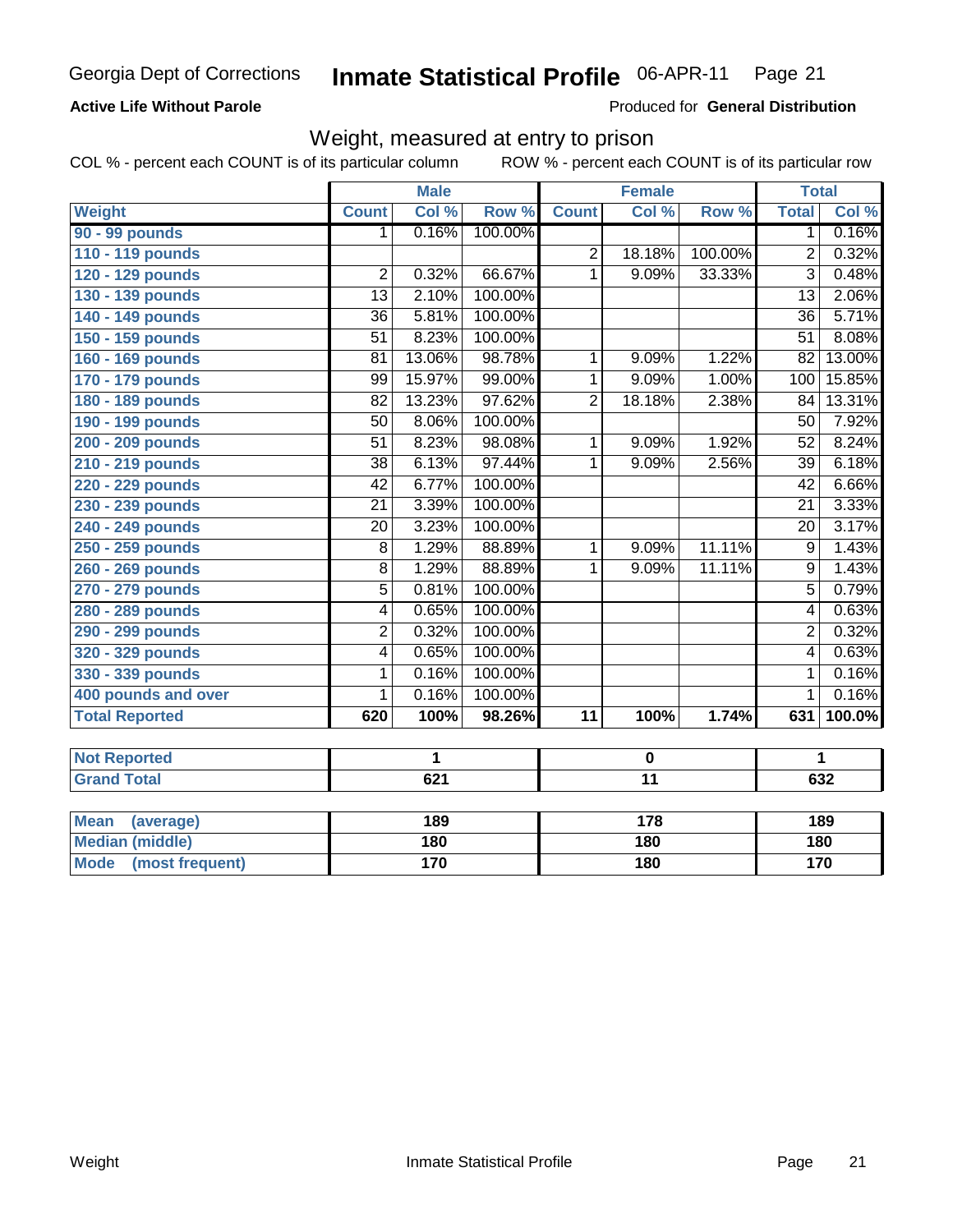**Active Life Without Parole** 

Produced for **General Distribution**

## Military service

|              |                         |              | <b>Male</b> |                    |   | <b>Female</b> |       |              | <b>Total</b> |
|--------------|-------------------------|--------------|-------------|--------------------|---|---------------|-------|--------------|--------------|
|              | <b>Military service</b> | <b>Count</b> | Col %       | <b>Row % Count</b> |   | Col %         | Row % | <b>Total</b> | Col %        |
|              | <b>Air Force</b>        | 40           | $9.50\%$    | 100.00%            |   |               |       | 40           | 9.30%        |
| $\mathbf{2}$ | <b>Army</b>             | 6            | 1.43%       | 100.00%            |   |               |       | 6            | 1.40%        |
| 3            | <b>Navy</b>             | 3            | $.71\%$     | 100.00%            |   |               |       | 3            | .70%         |
| 4            | <b>Marines</b>          |              | .24%        | 100.00%            |   |               |       |              | .23%         |
| 5            | <b>Coast Guard</b>      | 5            | 1.19%       | 100.00%            |   |               |       | 5            | 1.16%        |
| 96           | <b>None</b>             | 366          | 86.94%      | 97.60%             | 9 | 100.00%       | 2.40% | 375          | 87.21%       |
|              | <b>Total Reported</b>   | 421          | 100%        | 97.91%             | 9 | 100%          | 2.09% | 430          | 100%         |

| <b>rted</b><br><b>NI</b> | 200  | 202        |
|--------------------------|------|------------|
| otal                     | cn4  | <b>000</b> |
| $\sim$                   | 04 I | פט         |

|  | <b>Mode (most frequent)</b> | <b>Air Force</b> | <b>Null</b> | <b>Force</b><br>~ |
|--|-----------------------------|------------------|-------------|-------------------|
|--|-----------------------------|------------------|-------------|-------------------|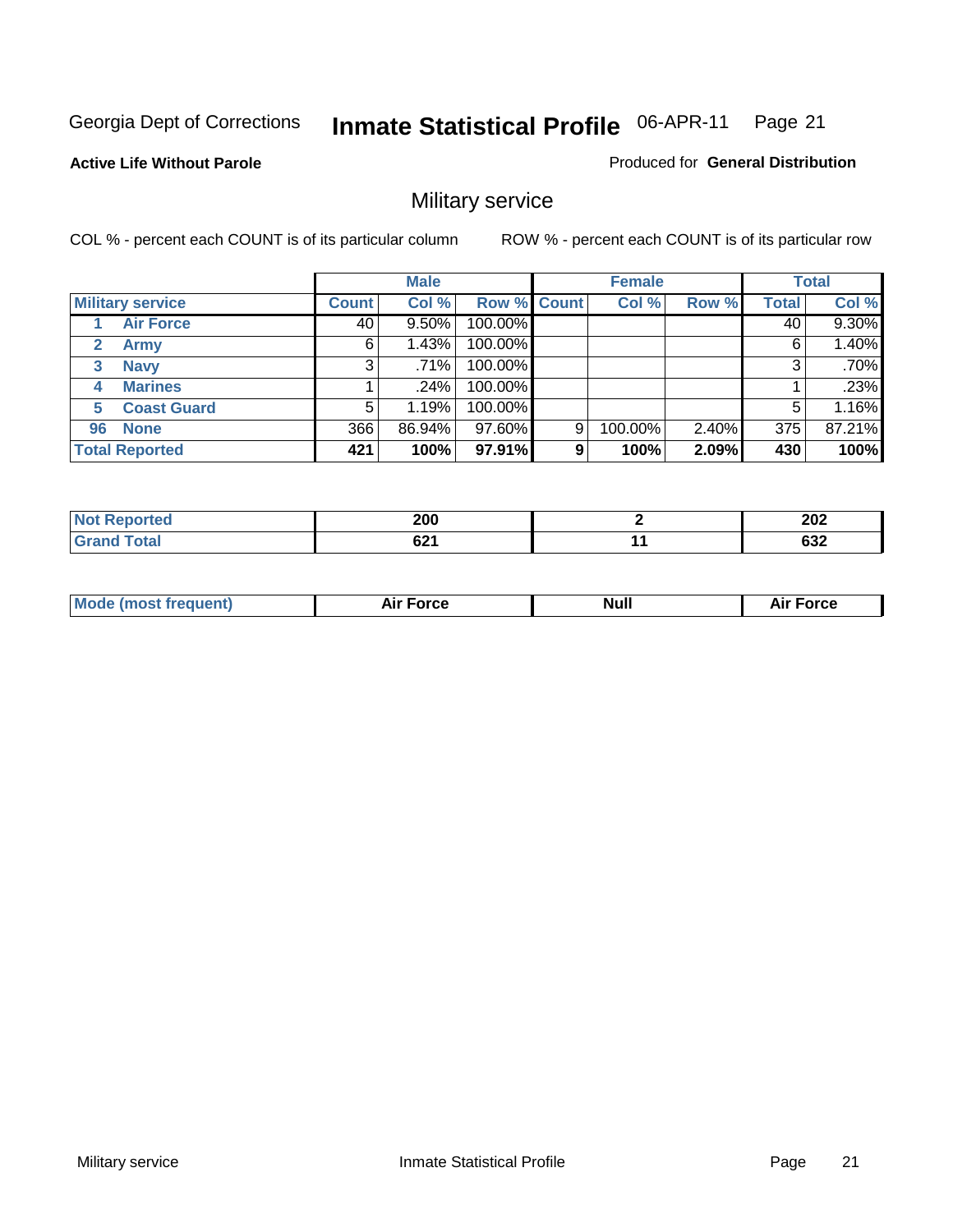**Active Life Without Parole** 

Produced for **General Distribution**

#### Type of admission to prison

|                             |              | <b>Male</b> |                    |    | <b>Female</b> |          |              | <b>Total</b> |
|-----------------------------|--------------|-------------|--------------------|----|---------------|----------|--------------|--------------|
| <b>Type of Admission</b>    | <b>Count</b> | Col %       | <b>Row % Count</b> |    | Col %         | Row %    | <b>Total</b> | Col %        |
| <b>Committed From Court</b> | 608          | $97.91\%$   | $98.22\%$          | 11 | $100.00\%$    | $1.78\%$ | 619          | 97.94%       |
| <b>Parole Rev/New Sent</b>  |              | $.16\%$     | $100.00\%$         |    |               |          |              | .16%         |
| <b>Par Rev/No New Sent</b>  |              | .16%        | $100.00\%$         |    |               |          |              | .16%         |
| 11 Life W/O Parole          | 11           | 1.77%       | 100.00%            |    |               |          | 11           | 1.74%        |
| <b>Total Reported</b>       | 621          | 100%        | 98.26%             | 11 | 100%          | 1.74%    | 632          | 100%         |

| eported<br>מ מ<br>.        |            |           |
|----------------------------|------------|-----------|
| <b>Total</b><br><b>CHA</b> | <b>001</b> | coo<br>פט |

|  | Mode<br>frequent)<br>www<br>$\cdots$ | ∶Cmmt<br>∴ourt<br>$\sim$ $\sim$ $\sim$ $\sim$ $\sim$ $\sim$ $\sim$ $\sim$ | วmmt<br>∴∩urt<br>_______ | Cmmt<br>וזו ה |
|--|--------------------------------------|---------------------------------------------------------------------------|--------------------------|---------------|
|--|--------------------------------------|---------------------------------------------------------------------------|--------------------------|---------------|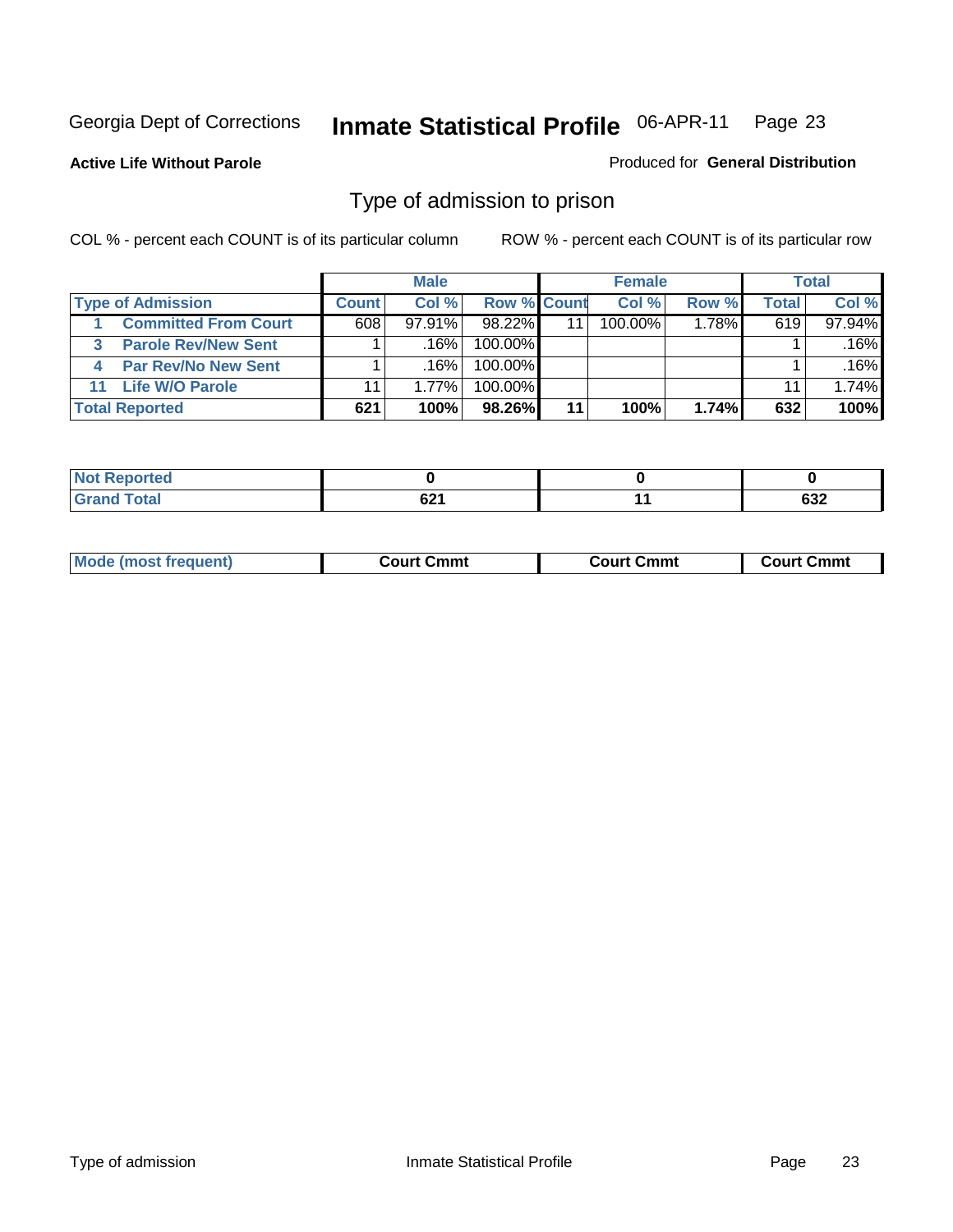**Active Life Without Parole** 

Produced for **General Distribution**

#### Current / last security status

|                        |                 | <b>Male</b> |                    |    | <b>Female</b> |       |       | <b>Total</b> |
|------------------------|-----------------|-------------|--------------------|----|---------------|-------|-------|--------------|
| <b>Security Status</b> | <b>Count</b>    | Col %       | <b>Row % Count</b> |    | Col %         | Row % | Total | Col %        |
| 0 Diag Incom           |                 | .50%        | 100.00%            |    | $.00\%$       |       | 3     | .49%         |
| 3 Minimum              |                 | $.67\%$     | 100.00%            |    | .00%          |       |       | .65%         |
| 4 Medium               | 14 <sub>1</sub> | 2.33%       | 100.00%            |    | .00%          |       | 14    | 2.29%        |
| 5 Close                | 578             | 96.17%      | 98.30%             | 10 | 100.00%       | 1.70% | 588   | 96.24%       |
| <b>6 Maximum</b>       |                 | .33%        | 100.00%            |    | .00%          |       |       | .33%         |
| <b>Total Reported</b>  | 601             | 100%        | 98.36%             | 10 | 100%          | 1.64% | 611   | 100%         |

| <b>Still being diagnosed</b> |     |     |
|------------------------------|-----|-----|
| <b>Not Reported</b>          | 20  | ົ   |
| <b>Grand Total</b>           | 621 | 632 |

|  | <b>Mode</b><br>oueni<br>. | Close<br>. | Close<br>. | Close |
|--|---------------------------|------------|------------|-------|
|--|---------------------------|------------|------------|-------|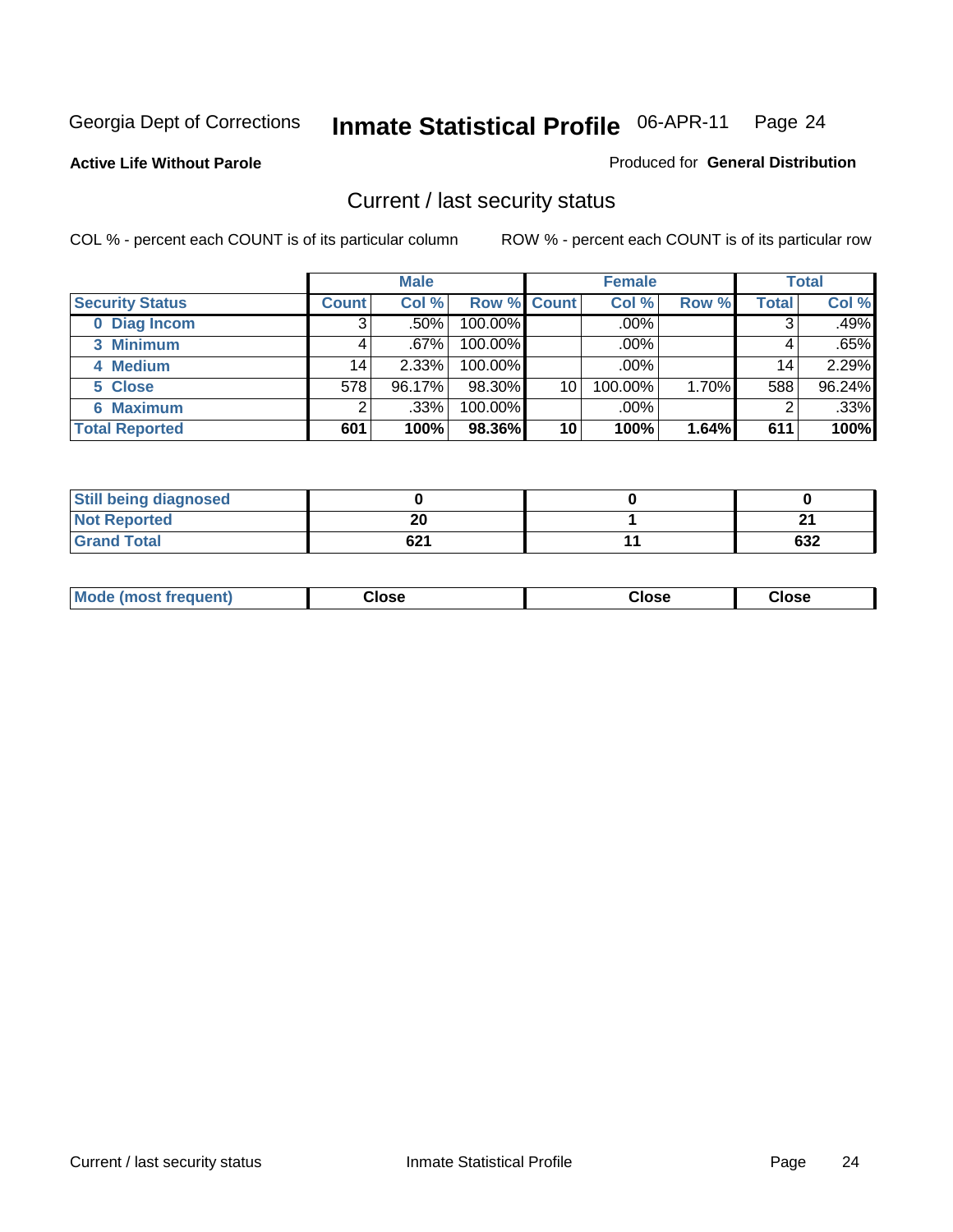**Active Life Without Parole** 

Produced for **General Distribution**

## Current / last type of institution

|                            |              | <b>Male</b> |                    |    | <b>Female</b> |       |       | <b>Total</b> |
|----------------------------|--------------|-------------|--------------------|----|---------------|-------|-------|--------------|
| <b>Type of Institution</b> | <b>Count</b> | Col %       | <b>Row % Count</b> |    | Col%          | Row % | Total | Col %        |
| <b>State Prison</b>        | 619          | 99.84%      | 98.25%             |    | $100.00\%$    | .75%  | 630   | 99.84%       |
| <b>Private Prison</b>      |              | 16%         | 100.00%            |    |               |       |       | 16%          |
| <b>Total Reported</b>      | 620          | 100%        | 98.26%             | 11 | 100%          | 1.74% | 631   | 100%         |

| <b>rted</b>  |        |            |
|--------------|--------|------------|
| <b>Total</b> | $\sim$ | <b>000</b> |
| $\mathbf{v}$ | 94 I   | פט         |

| <b>Mode (most frequent)</b> | <b>State Prison</b> | <b>State Prison</b> | <b>State Prison</b> |
|-----------------------------|---------------------|---------------------|---------------------|
|                             |                     |                     |                     |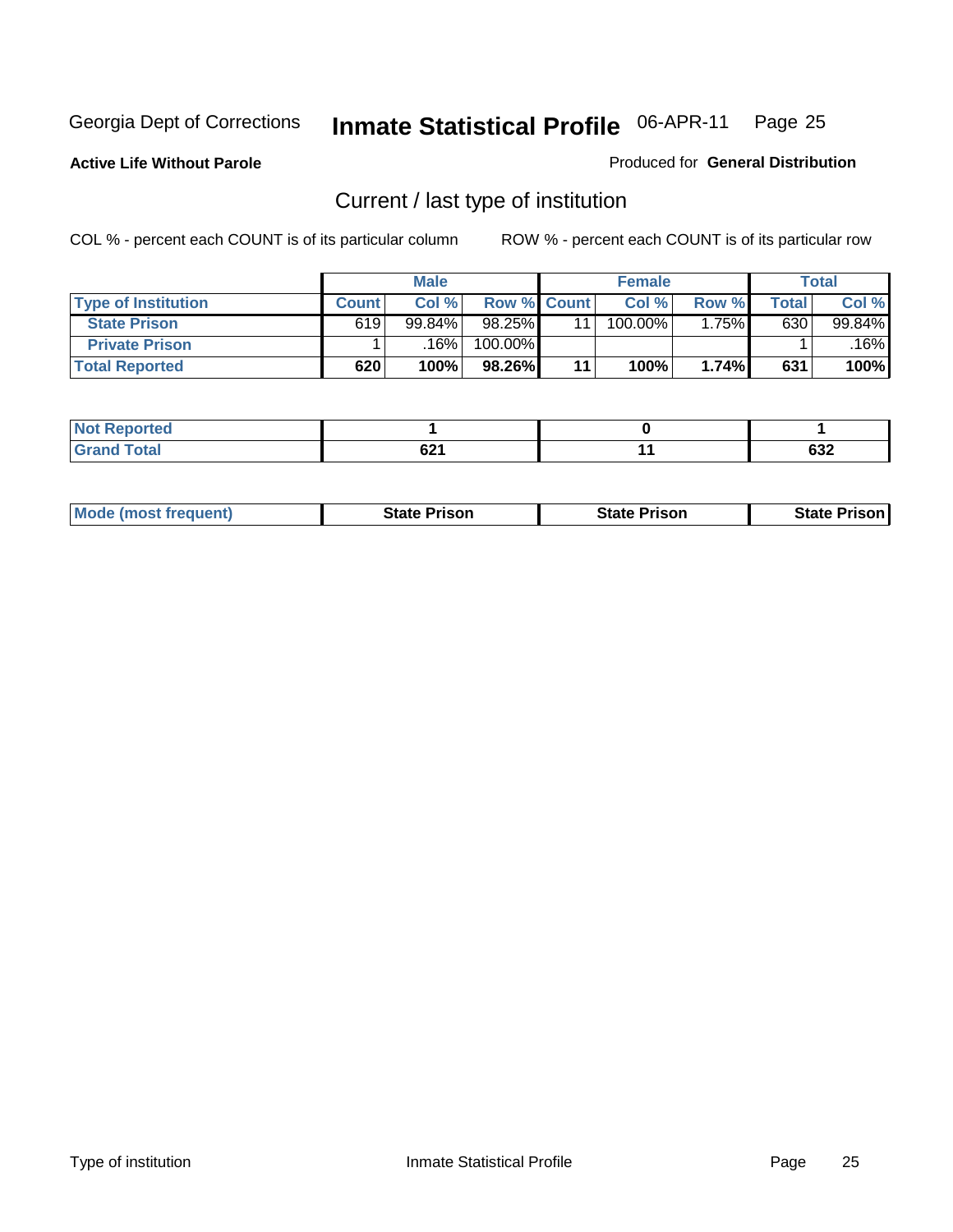**Active Life Without Parole** 

Produced for **General Distribution**

#### Institution type - transitional centers

|                                          |              | <b>Male</b> |                    | <b>Female</b> |             | <b>Total</b> |
|------------------------------------------|--------------|-------------|--------------------|---------------|-------------|--------------|
| <b>Institution Type - Trans. Centers</b> | <b>Count</b> | Col %       | <b>Row % Count</b> | Col %         | Row % Total | Col %        |
| <b>Total Reported</b>                    |              |             |                    |               |             |              |

| <b>Not Reported</b>             |  |  |
|---------------------------------|--|--|
| Cotal<br>Cror<br>. <del>.</del> |  |  |

| Mode (most frequent) | <b>Null</b> | <b>Null</b> | <b>Null</b> |
|----------------------|-------------|-------------|-------------|
|                      |             |             |             |
|                      |             |             |             |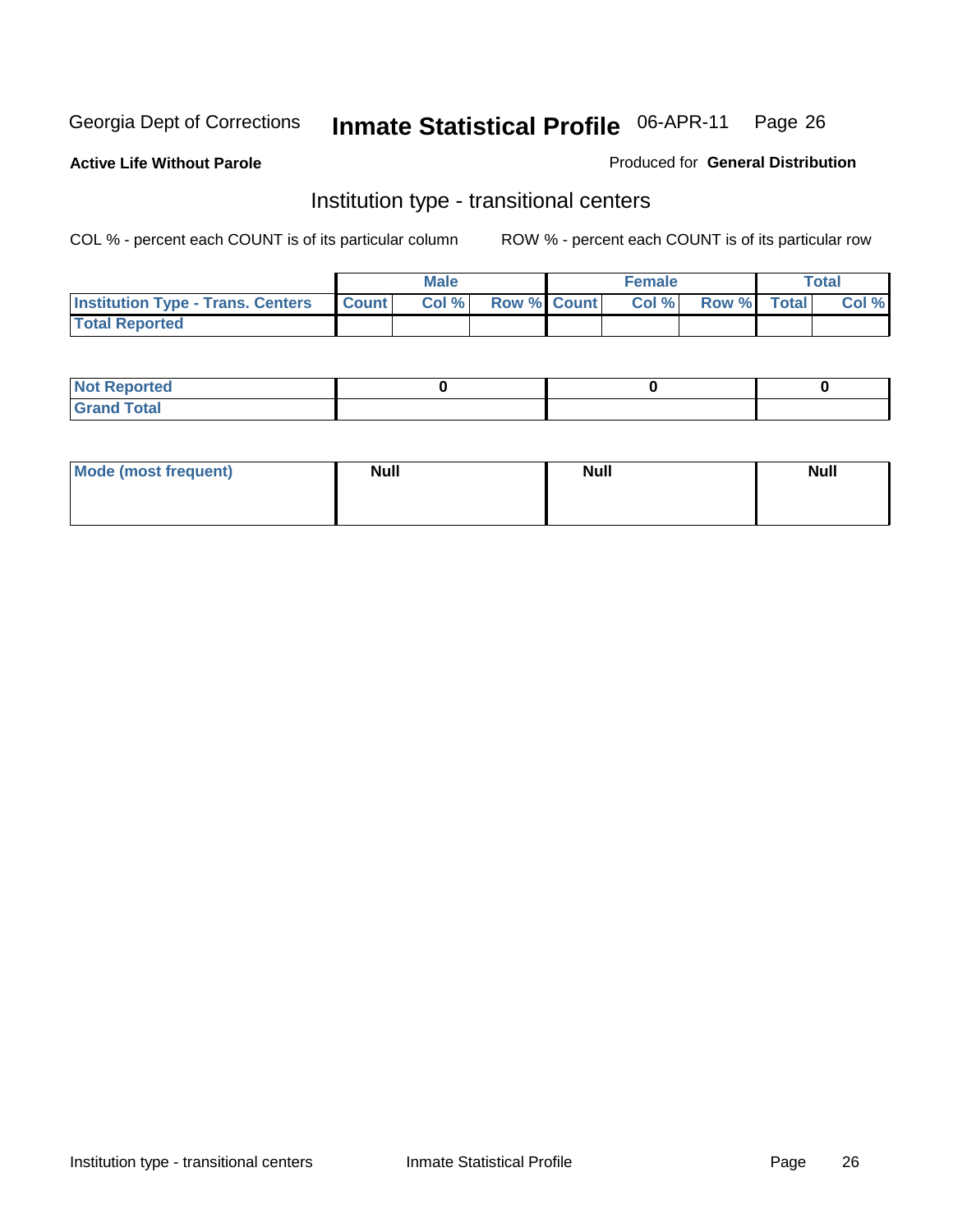**Active Life Without Parole** 

Produced for **General Distribution**

#### Institution type - mental hospitals

|                                                    | Male |                    | <b>Female</b> |                    | <b>Total</b> |
|----------------------------------------------------|------|--------------------|---------------|--------------------|--------------|
| <b>Institution Type - Mental Hospitals Count  </b> | Col% | <b>Row % Count</b> | Col%          | <b>Row % Total</b> | Col %        |
| <b>Total Reported</b>                              |      |                    |               |                    |              |

| <b>Not Reported</b> |  |  |
|---------------------|--|--|
| <b>Fotal</b><br>Cro |  |  |

| Mode (most frequent) | <b>Null</b> | <b>Null</b> | <b>Null</b> |
|----------------------|-------------|-------------|-------------|
|                      |             |             |             |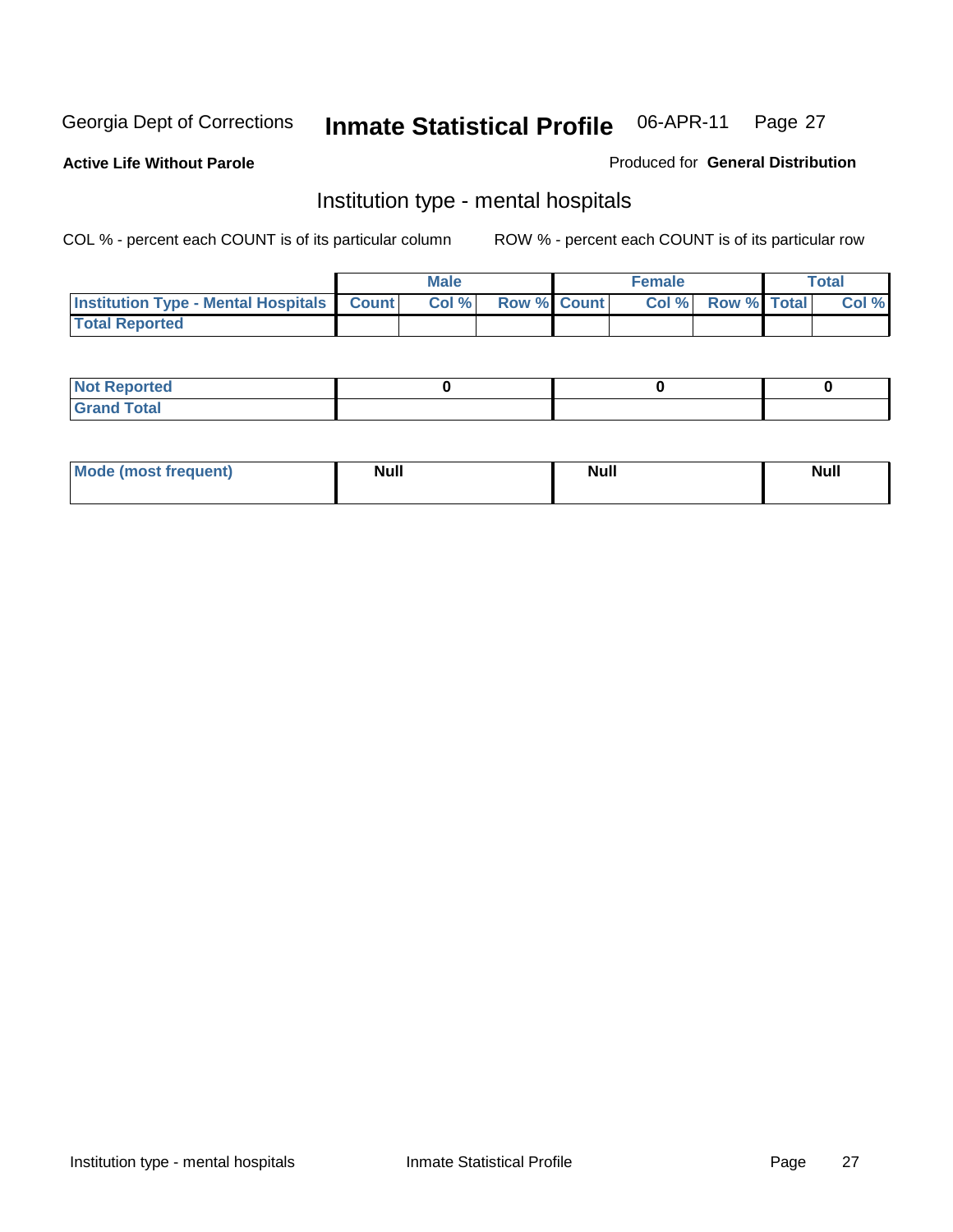**Active Life Without Parole** 

Produced for **General Distribution**

#### Institution type - county prisons

|                                                    | <b>Male</b> |                          | <b>Female</b> |       |              | Total |
|----------------------------------------------------|-------------|--------------------------|---------------|-------|--------------|-------|
| <b>Institution Type - County Prisons   Count  </b> | Col %       | <b>Row % Count Col %</b> |               | Row % | <b>Total</b> | Col % |
| <b>Total Reported</b>                              |             |                          |               |       |              |       |

| <b>Not Reported</b>        |  |  |
|----------------------------|--|--|
| <b>Total</b><br>.Grar<br>_ |  |  |

| <b>Mode (most frequent)</b> | <b>Null</b> | <b>Null</b> | <b>Null</b> |
|-----------------------------|-------------|-------------|-------------|
|                             |             |             |             |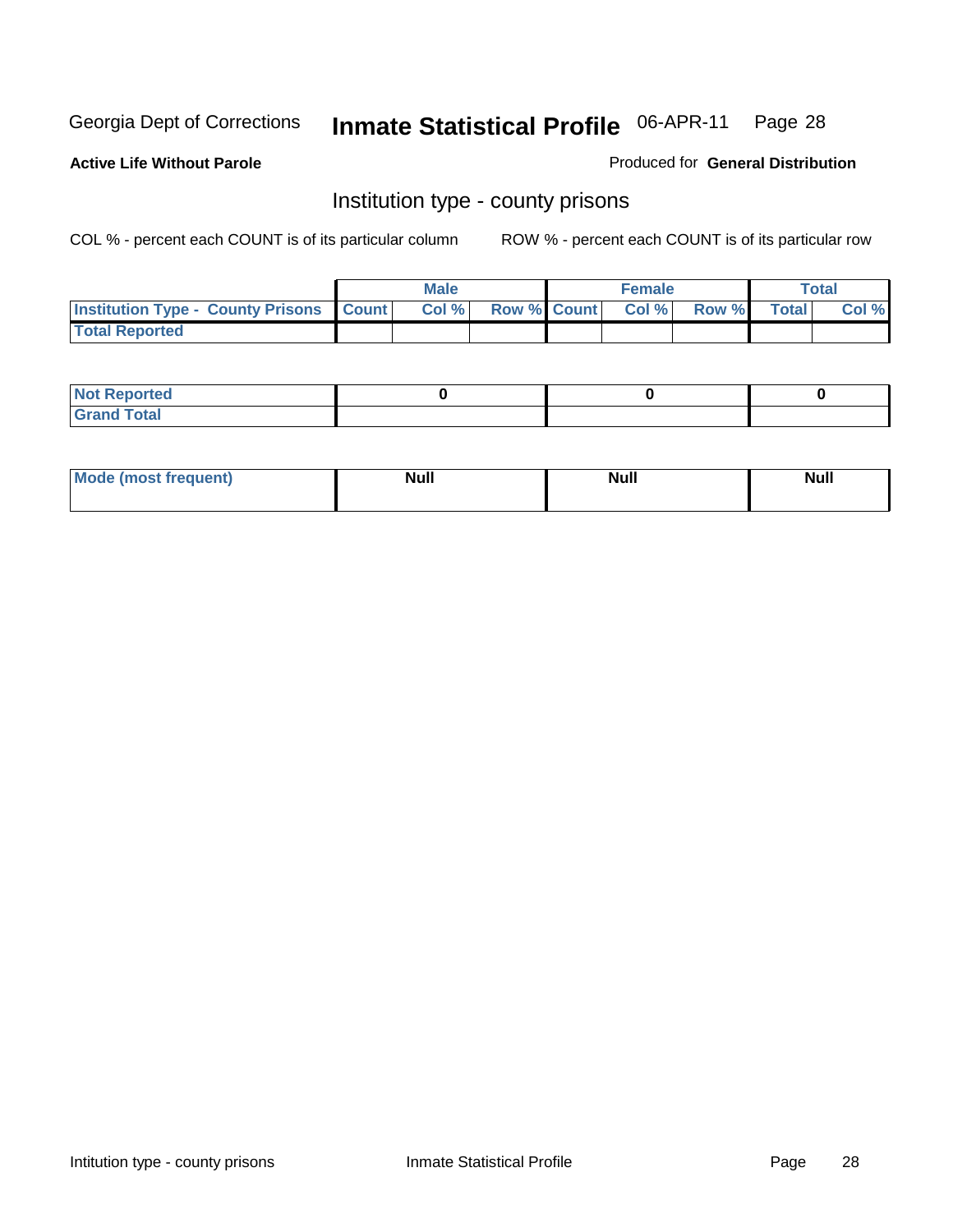#### **Active Life Without Parole**

#### Produced for **General Distribution**

#### Institution type - state prisons

|                                         |              | <b>Male</b> |                       | <b>Female</b> |        |         | <b>Total</b> |        |
|-----------------------------------------|--------------|-------------|-----------------------|---------------|--------|---------|--------------|--------|
| <b>Institution Type - State Prisons</b> | <b>Count</b> | Col %       | Row %                 | <b>Count</b>  | Col %  | Row %   | <b>Total</b> | Col %  |
| <b>Arrendale State Prison</b><br>508    |              |             |                       | 2             | 18.18% | 100.00% | 2            | .32%   |
| <b>Augusta State Med.</b><br>532        | 38           | 6.14%       | 100.00%               |               |        |         | 38           | 6.03%  |
| <b>Prison</b>                           |              |             |                       |               |        |         |              |        |
| <b>Baldwin State Prison</b><br>553      | 28           | 4.52%       | 100.00%               |               |        |         | 28           | 4.44%  |
| <b>Coastal State Prison</b><br>523      |              | .16%        | 100.00%               |               |        |         |              | .16%   |
| <b>Ga Diag &amp; Class Pris</b><br>521  | 31           | 5.01%       | 100.00%               |               |        |         | 31           | 4.92%  |
| <b>Ga State Prison</b><br>517           | 6            | .97%        | $\overline{100.00\%}$ |               |        |         | 6            | .95%   |
| <b>Hancock State Prison</b><br>541      | 65           | 10.50%      | 100.00%               |               |        |         | 65           | 10.32% |
| <b>Hays State Prison</b><br>540         | 76           | 12.28%      | 100.00%               |               |        |         | 76           | 12.06% |
| <b>Johnson State Prison</b><br>545      |              | .16%        | 100.00%               |               |        |         |              | .16%   |
| <b>Macon State Prison</b><br>549        | 92           | 14.86%      | 100.00%               |               |        |         | 92           | 14.60% |
| <b>Metro State Prison (W)</b><br>554    |              |             |                       | 6             | 54.55% | 100.00% | 6            | .95%   |
| <b>Phillips State Prison</b><br>505     | 14           | 2.26%       | 100.00%               |               |        |         | 14           | 2.22%  |
| <b>Pulaski State Prison (W)</b><br>557  |              |             |                       | 3             | 27.27% | 100.00% | 3            | .48%   |
| <b>Smith State Prison</b><br>550        | 70           | 11.31%      | 100.00%               |               |        |         | 70           | 11.11% |
| <b>Telfair State Prison</b><br>542      | 76           | 12.28%      | 100.00%               |               |        |         | 76           | 12.06% |
| <b>Valdosta State Prison</b><br>537     | 61           | 9.85%       | 100.00%               |               |        |         | 61           | 9.68%  |
| <b>Ware State Prison</b><br>501         | 60           | 9.69%       | 100.00%               |               |        |         | 60           | 9.52%  |
| <b>Total Reported</b>                   | 619          | 100%        | 98.25%                | 11            | 100%   | 1.75%   | 630          | 100%   |

| <b>Not Reported</b> |      |     |
|---------------------|------|-----|
| <b>Total</b>        | 51 Q | 630 |

| Mode (most frequent) | <b>1549 Macon State Prison</b> | <b>554 Metro State Prison (W)   549 Macon State</b> | Prison |
|----------------------|--------------------------------|-----------------------------------------------------|--------|
|----------------------|--------------------------------|-----------------------------------------------------|--------|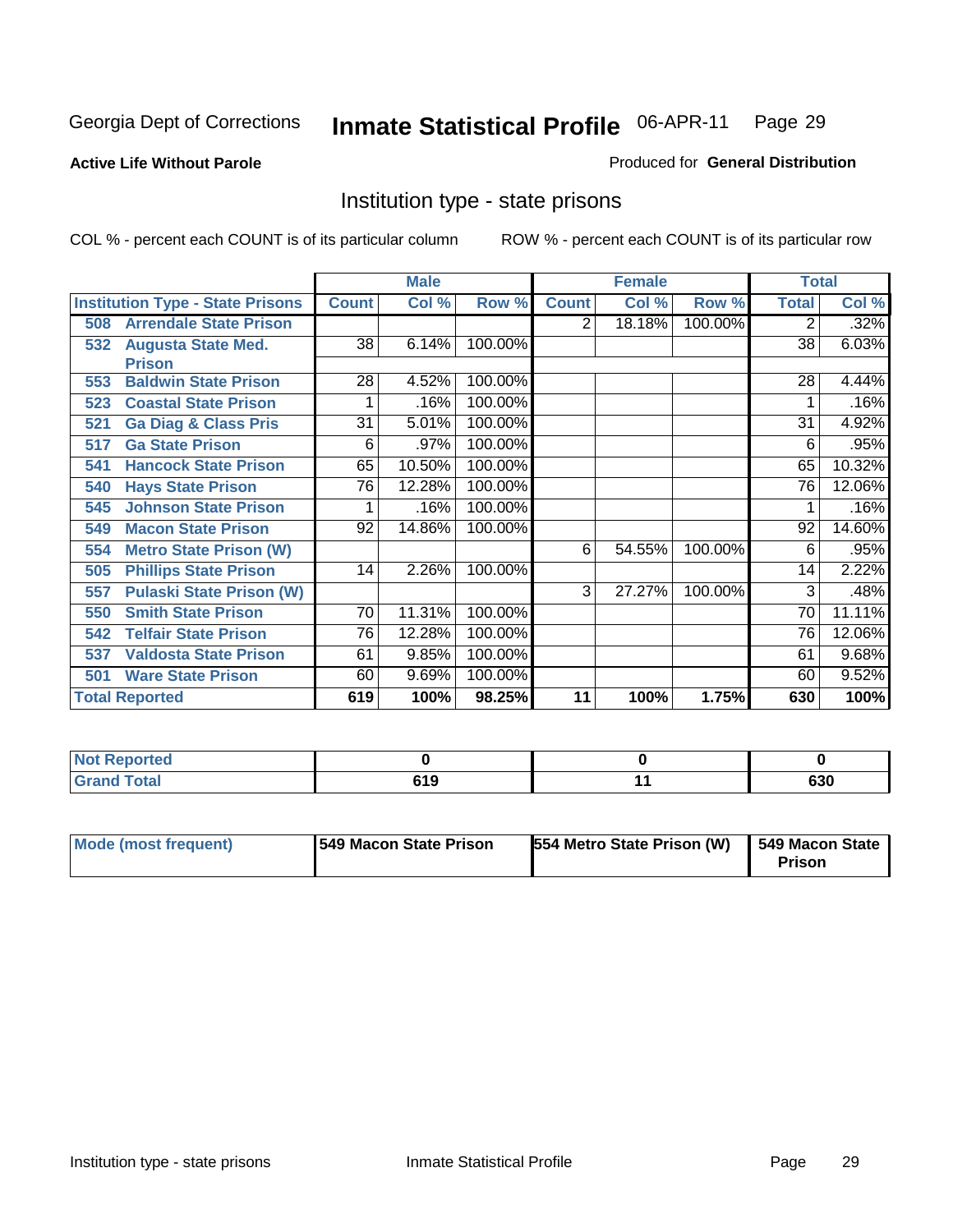**Active Life Without Parole** 

Produced for **General Distribution**

#### Institution type - private prisons

|                                           |              | Male       |                    | <b>Female</b> |       |        | Total   |
|-------------------------------------------|--------------|------------|--------------------|---------------|-------|--------|---------|
| <b>Institution Type - Private Prisons</b> | <b>Count</b> | Col %      | <b>Row % Count</b> | Col %         | Row % | Totall | Col %   |
| 569<br><b>Coffee Corr Facility</b>        |              | $100.00\%$ | $100.00\%$         |               |       |        | 100.00% |
| <b>Total Reported</b>                     |              | 100%       | 100% <b>I</b>      |               | %     |        | 100%    |

| <b>Not Reported</b>             |  |  |
|---------------------------------|--|--|
| <b>Total</b><br>Gr2<br>$\sim$ . |  |  |

| Mode (most frequent) | 569 Coffee Corr Facility | Null | 569 Coffee Corr |
|----------------------|--------------------------|------|-----------------|
|                      |                          |      | <b>Facility</b> |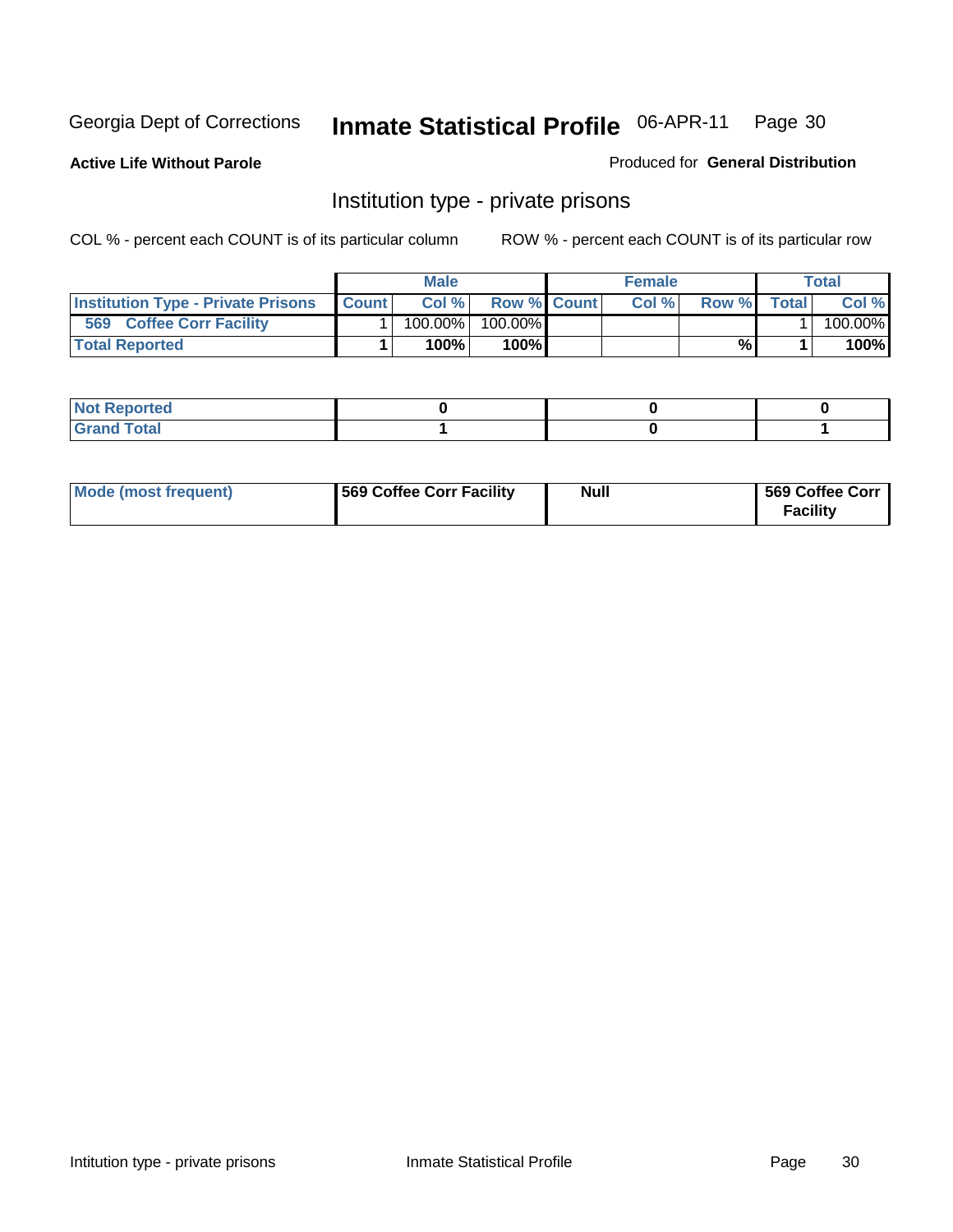**Active Life Without Parole** 

Produced for **General Distribution**

#### Institution type - prison annexes

|                                                  | <b>Male</b> |             | <b>Female</b> |             | Total |
|--------------------------------------------------|-------------|-------------|---------------|-------------|-------|
| <b>Institution Type - Prison Annexes Count  </b> | Col %       | Row % Count | Col %         | Row % Total | Col % |
| <b>Total Reported</b>                            |             |             |               |             |       |

| <b>Not Reported</b>        |  |  |
|----------------------------|--|--|
| <b>Total</b><br>-<br>_____ |  |  |

| Mode (most frequent) | <b>Null</b> | <b>Null</b> | <b>Null</b> |
|----------------------|-------------|-------------|-------------|
|                      |             |             |             |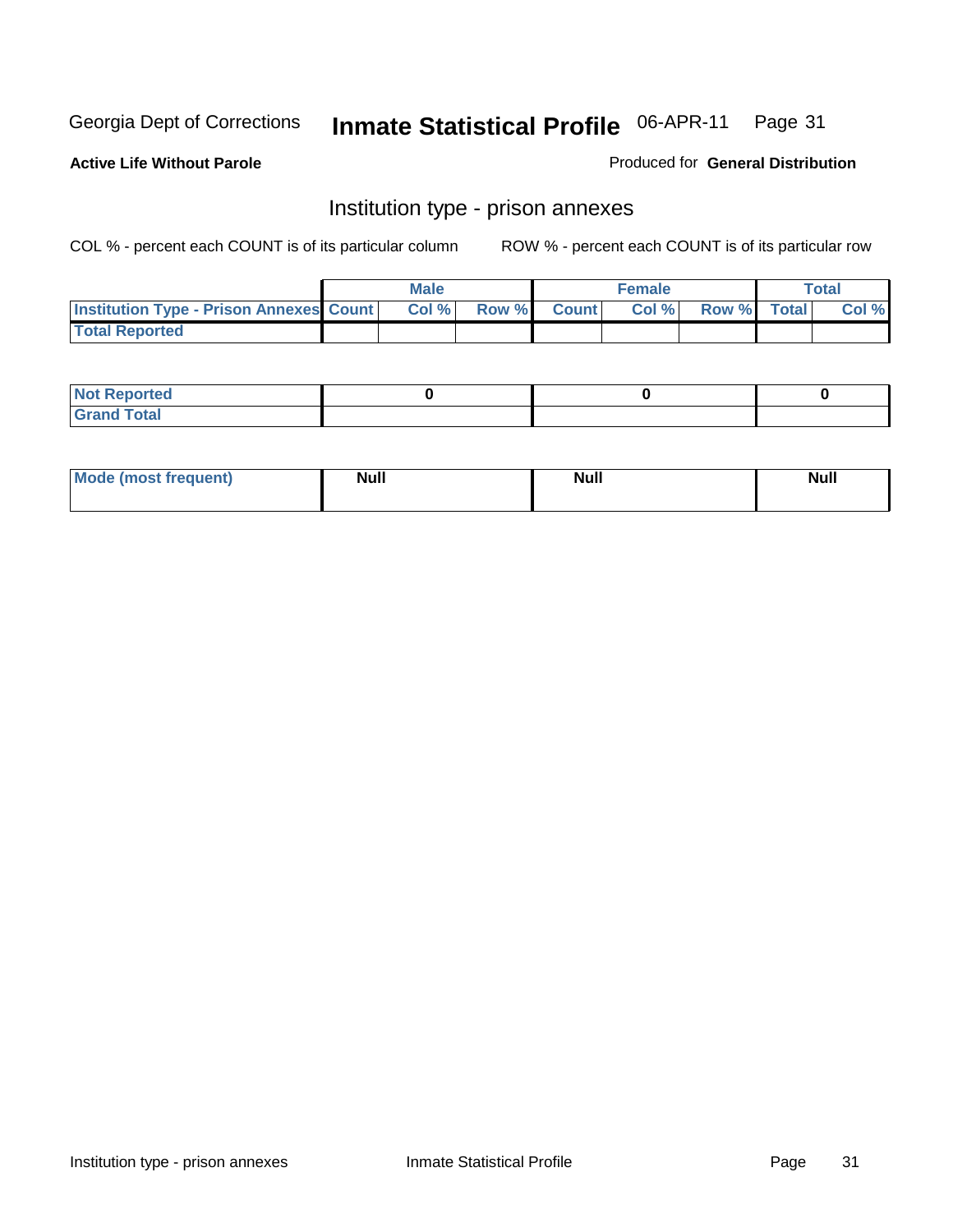**Active Life Without Parole** 

Produced for **General Distribution**

#### Institution type - pre-release centers

|                                                | <b>Male</b> |              |                | <b>Female</b> |             | <b>Total</b> |
|------------------------------------------------|-------------|--------------|----------------|---------------|-------------|--------------|
| <b>Institution Type - Prison Annexes Count</b> | Col %       | <b>Row %</b> | <b>Count</b> Ⅰ | Col%          | Row % Total | Col %        |
| <b>Total Reported</b>                          |             |              |                |               |             |              |

| <b>Not</b><br><b>Reported</b>    |  |  |
|----------------------------------|--|--|
| <b>Total</b><br>Gran<br>$\sim$ . |  |  |

| Mode (most frequent) | <b>Null</b> | <b>Null</b> | <b>Null</b> |
|----------------------|-------------|-------------|-------------|
|                      |             |             |             |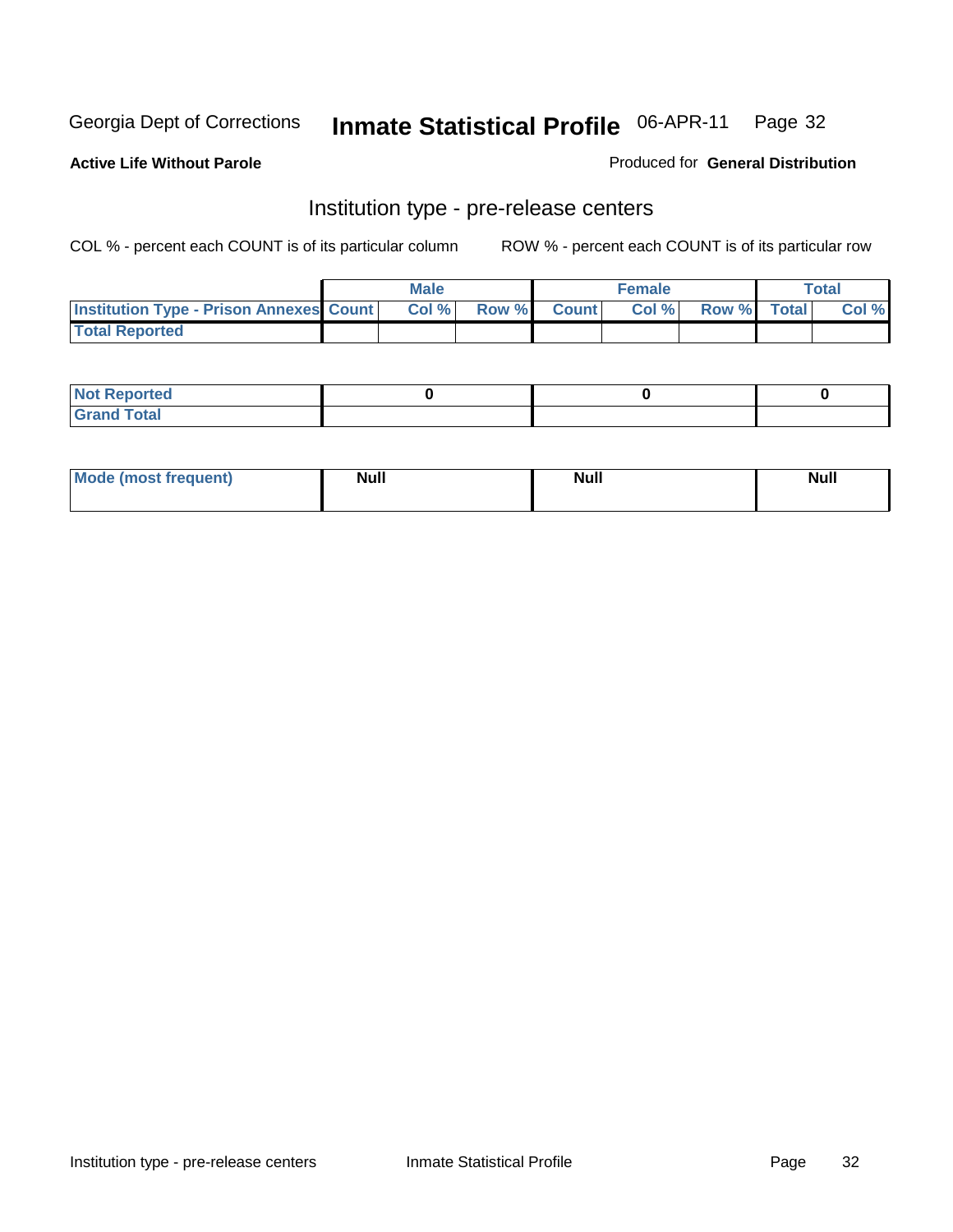**Active Life Without Parole** 

Produced for **General Distribution**

#### Institution type - inmate boot camp

|                                      |              | <b>Male</b> |                    | <b>Female</b> |             | <b>Total</b> |
|--------------------------------------|--------------|-------------|--------------------|---------------|-------------|--------------|
| <b>Institution Type - Boot Camps</b> | <b>Count</b> | Col%        | <b>Row % Count</b> | Col%          | Row % Total | Col %        |
| <b>Total Rported</b>                 |              |             |                    |               |             |              |

| <b>Not Reported</b>  |  |  |
|----------------------|--|--|
| <b>Total</b><br>Croy |  |  |

| Mode (most frequent) | <b>Null</b> | <b>Null</b> | <b>Null</b> |
|----------------------|-------------|-------------|-------------|
|                      |             |             |             |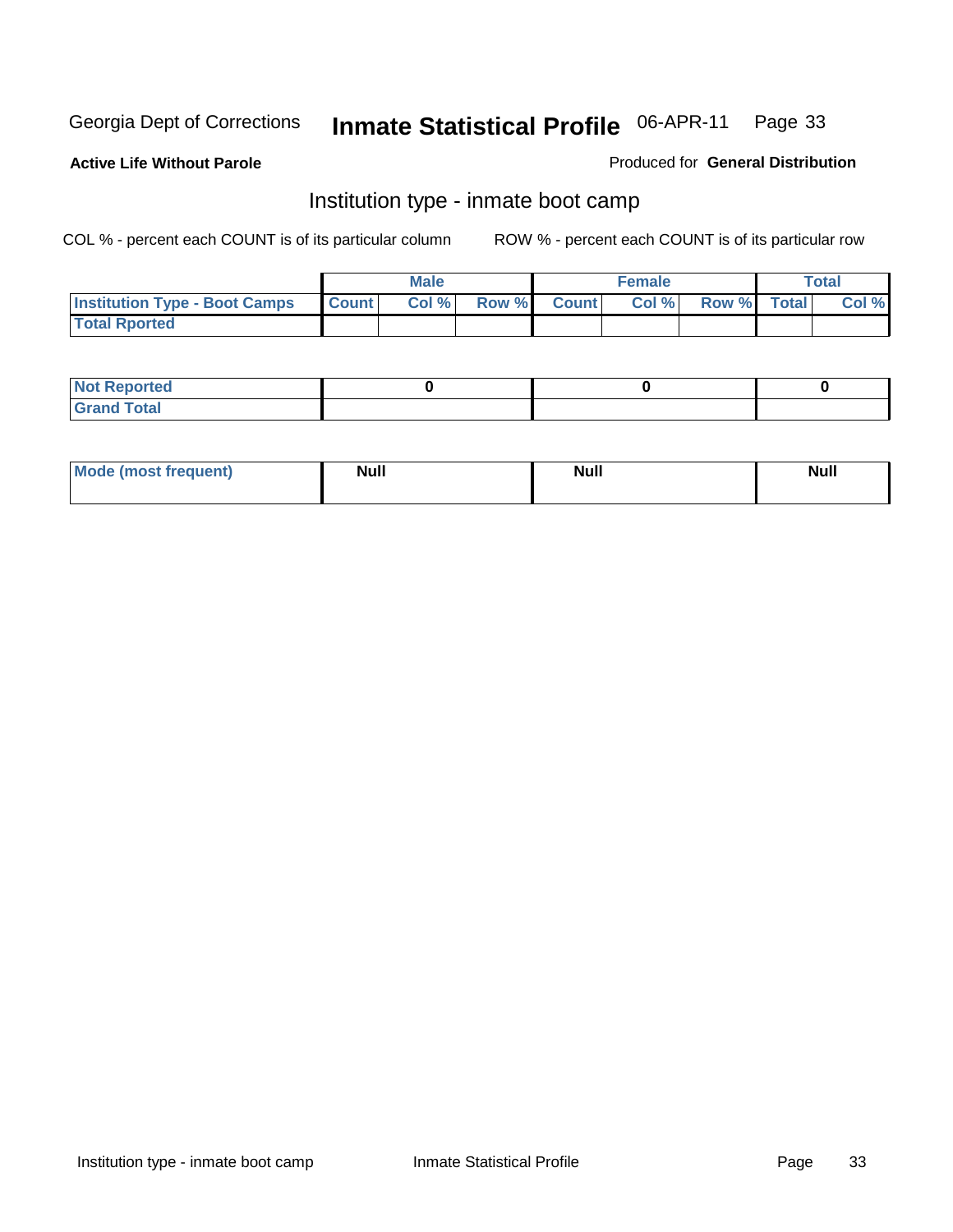#### **Active Life Without Parole**

#### Produced for **General Distribution**

## Number of disciplinary reports

|                                       |              | <b>Male</b> |             |    | <b>Female</b> |       |              | <b>Total</b> |
|---------------------------------------|--------------|-------------|-------------|----|---------------|-------|--------------|--------------|
| <b>Number of Disciplinary Reports</b> | <b>Count</b> | Col %       | Row % Count |    | Col %         | Row % | <b>Total</b> | Col %        |
|                                       | 161          | 25.93%      | 98.17%      | 3  | 27.27%        | 1.83% | 164          | 25.95%       |
|                                       | 65           | 10.47%      | 98.48%      |    | 9.09%         | 1.52% | 66           | 10.44%       |
| 2                                     | 51           | 8.21%       | 94.44%      | 3  | 27.27%        | 5.56% | 54           | 8.54%        |
| 3                                     | 33           | $5.31\%$    | 97.06%      |    | 9.09%         | 2.94% | 34           | 5.38%        |
|                                       | 42           | 6.76%       | 100.00%     |    |               |       | 42           | 6.65%        |
| 5                                     | 27           | 4.35%       | 100.00%     |    |               |       | 27           | 4.27%        |
| <b>More Than 5</b>                    | 242          | 38.97%      | 98.78%      | 3  | 27.27%        | 1.22% | 245          | 38.77%       |
| <b>Total Reported</b>                 | 621          | 100%        | 98.26%      | 11 | 100%          | 1.74% | 632          | 100%         |

| .<br>N<br>тес. |      |            |
|----------------|------|------------|
| T <sub>1</sub> | co.  | cor.       |
|                | VZ I | <b>OJZ</b> |

| Mean (average)       | 8.63 | 7.09 | 8.61 |
|----------------------|------|------|------|
| Median (middle)      |      |      |      |
| Mode (most frequent) |      |      |      |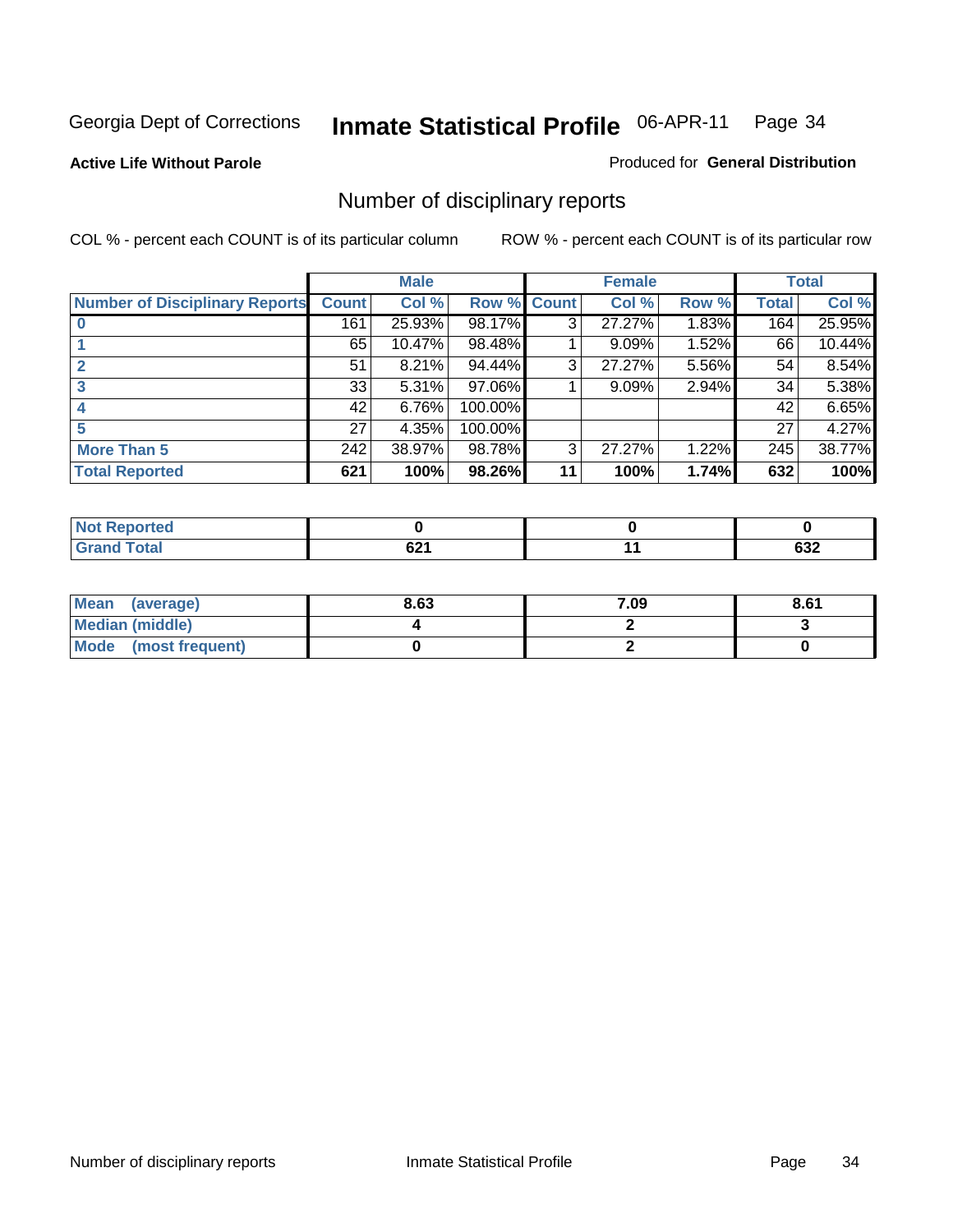#### **Active Life Without Parole**

#### Produced for **General Distribution**

#### Number of transfers

|                            |              | <b>Male</b> |         |       | <b>Female</b> |        |              | <b>Total</b> |
|----------------------------|--------------|-------------|---------|-------|---------------|--------|--------------|--------------|
| <b>Number of Transfers</b> | <b>Count</b> | Col %       | Row %   | Count | Col %         | Row %  | <b>Total</b> | Col %        |
|                            | 15           | 2.42%       | 83.33%  | 3     | 27.27%        | 16.67% | 18           | 2.85%        |
|                            | 93           | 14.98%      | 96.88%  | 3     | 27.27%        | 3.13%  | 96           | 15.19%       |
|                            | 115          | 18.52%      | 99.14%  |       | 9.09%         | 0.86%  | 116          | 18.35%       |
|                            | 118          | 19.00%      | 97.52%  | 3     | 27.27%        | 2.48%  | 121          | 19.15%       |
|                            | 74           | 11.92%      | 98.67%  |       | 9.09%         | 1.33%  | 75           | 11.87%       |
|                            | 48           | 7.73%       | 100.00% |       |               |        | 48           | 7.59%        |
| <b>More Than 5</b>         | 158          | 25.44%      | 100.00% |       |               |        | 158          | 25.00%       |
| <b>Total Reported</b>      | 621          | 100%        | 98.26%  | 11    | 100%          | 1.74%  | 632          | 100%         |

| .<br>N<br>тес |      |            |
|---------------|------|------------|
| $T$ stol $T$  | co.  | $\sim$     |
|               | VŁ I | <b>OJZ</b> |

| Mean (average)       | ົາາ<br>4.ZZ | 64. ا | 4.18 |
|----------------------|-------------|-------|------|
| Median (middle)      |             |       |      |
| Mode (most frequent) |             |       |      |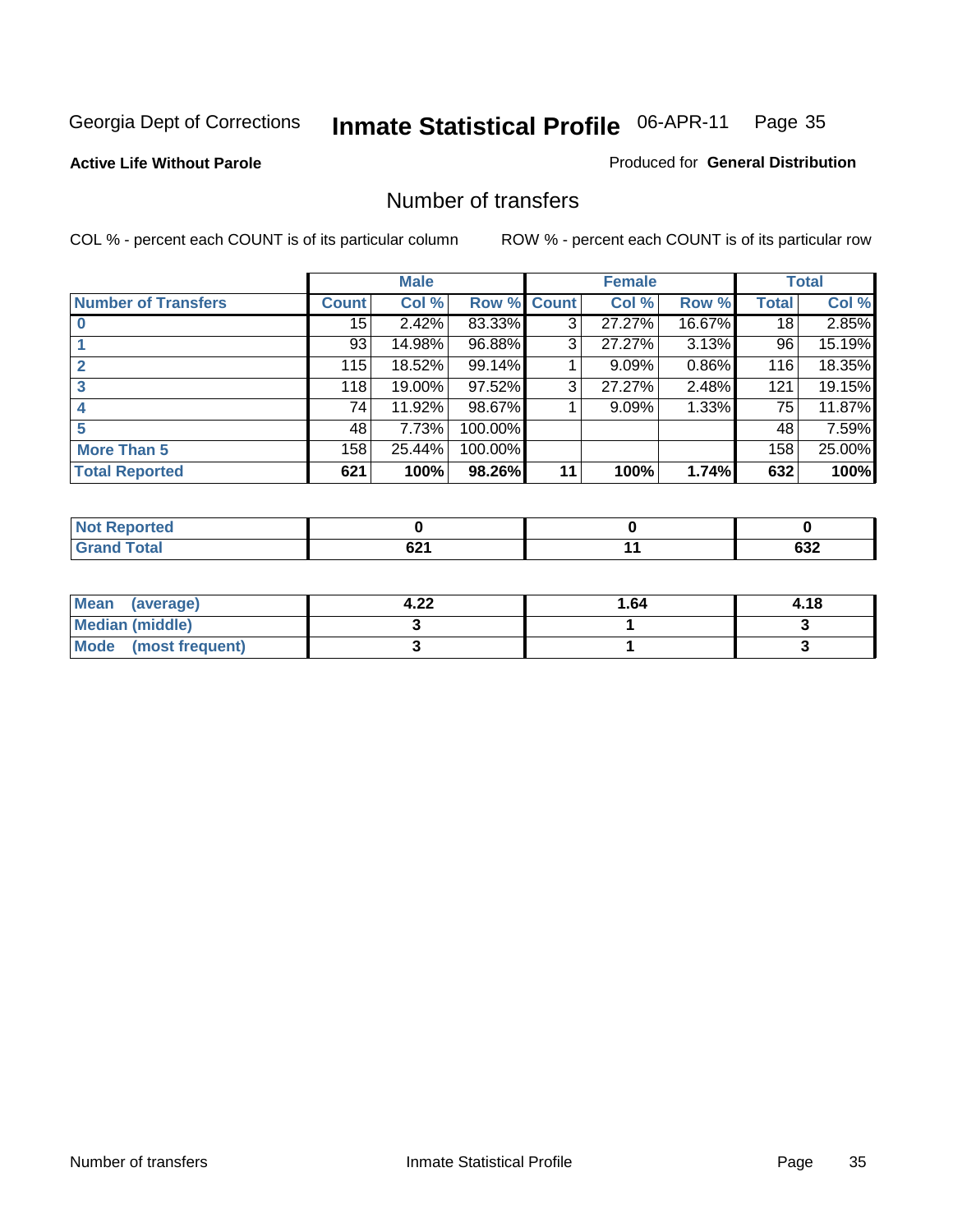**Active Life Without Parole** 

Produced for **General Distribution**

## Number of escapes

|                          | <b>Male</b>  |        | <b>Female</b>      |    |         | <b>Total</b> |       |        |
|--------------------------|--------------|--------|--------------------|----|---------|--------------|-------|--------|
| <b>Number of Escapes</b> | <b>Count</b> | Col%   | <b>Row % Count</b> |    | Col%    | Row %        | Total | Col %  |
|                          | 619          | 99.68% | $98.25\%$          | 11 | 100.00% | $1.75\%$     | 630   | 99.68% |
|                          |              | 0.16%  | $100.00\%$         |    |         |              |       | 0.16%  |
|                          |              | 0.16%  | $100.00\%$         |    |         |              |       | 0.16%  |
| <b>Total Reported</b>    | 621          | 100%   | 98.26%             | 11 | 100%    | 1.74%        | 632   | 100%   |

| <b>NO</b><br>Reported |      |     |
|-----------------------|------|-----|
| <b>otal</b>           | rη.  | coo |
| $\mathsf{v}$ and      | VZ I | ⊿כס |

| Mean (average)       |  |  |
|----------------------|--|--|
| Median (middle)      |  |  |
| Mode (most frequent) |  |  |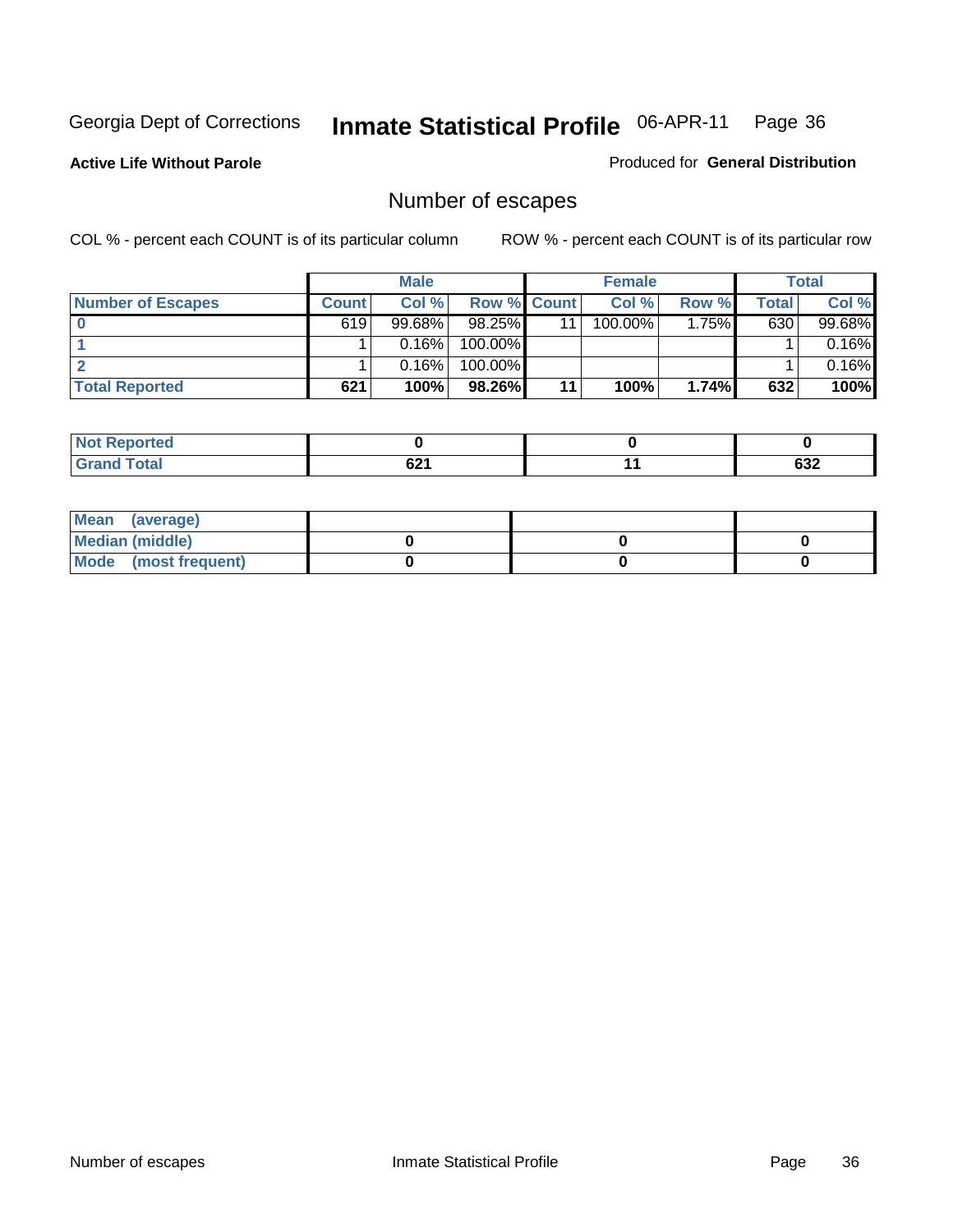#### **Active Life Without Parole**

#### Produced for **General Distribution**

### Time served in current (or last) institution

|                            |              | <b>Male</b> |         |              | <b>Female</b> |       |              | <b>Total</b> |
|----------------------------|--------------|-------------|---------|--------------|---------------|-------|--------------|--------------|
| <b>Time In Institution</b> | <b>Count</b> | Col %       | Row %   | <b>Count</b> | Col %         | Row % | <b>Total</b> | Col %        |
| 0 to 3 months              | 67           | 10.79%      | 95.71%  | 3            | 27.27%        | 4.29% | 70           | 11.08%       |
| 3.01 to 6 months           | 40           | 6.44%       | 97.56%  | 1            | 9.09%         | 2.44% | 41           | 6.49%        |
| 6.01 to 9 months           | 43           | 6.92%       | 100.00% |              |               |       | 43           | 6.80%        |
| 9.01 to 12 months          | 47           | 7.57%       | 100.00% |              |               |       | 47           | 7.44%        |
| 12.01 to 18 months         | 53           | 8.53%       | 98.15%  | 1            | 9.09%         | 1.85% | 54           | 8.54%        |
| 18.01 to 24 months         | 61           | 9.82%       | 100.00% |              |               |       | 61           | 9.65%        |
| 2.01 to 3 years            | 86           | 13.85%      | 95.56%  | 4            | 36.36%        | 4.44% | 90           | 14.24%       |
| 3.01 to 4 years            | 58           | 9.34%       | 100.00% |              |               |       | 58           | 9.18%        |
| 4.01 to 5 years            | 33           | 5.31%       | 100.00% |              |               |       | 33           | 5.22%        |
| 5.01 to 6 years            | 33           | 5.31%       | 100.00% |              |               |       | 33           | 5.22%        |
| 6.01 to 7 years            | 24           | 3.86%       | 92.31%  | 2            | 18.18%        | 7.69% | 26           | 4.11%        |
| $7.01$ to 8 years          | 16           | 2.58%       | 100.00% |              |               |       | 16           | 2.53%        |
| 8.01 to 9 years            | 22           | 3.54%       | 100.00% |              |               |       | 22           | 3.48%        |
| 9.01 to 10 years           | 18           | 2.90%       | 100.00% |              |               |       | 18           | 2.85%        |
| Over 10 years              | 20           | 3.22%       | 100.00% |              |               |       | 20           | 3.16%        |
| <b>Total Reported</b>      | 621          | 100%        | 98.26%  | 11           | 100%          | 1.74% | 632          | 100%         |

| <b>Reported</b><br><b>Not</b> |            |                         |
|-------------------------------|------------|-------------------------|
| <b>Total</b>                  | ດດ<br>VŁ I | <u>__</u><br><b>OJZ</b> |

| <b>Mean</b><br>(average) | 36 months | 28 months | 36 months |
|--------------------------|-----------|-----------|-----------|
| Median (middle)          | 24 months | 32 months | 24 months |
| Mode (most frequent)     | months    | ∣ months  | months    |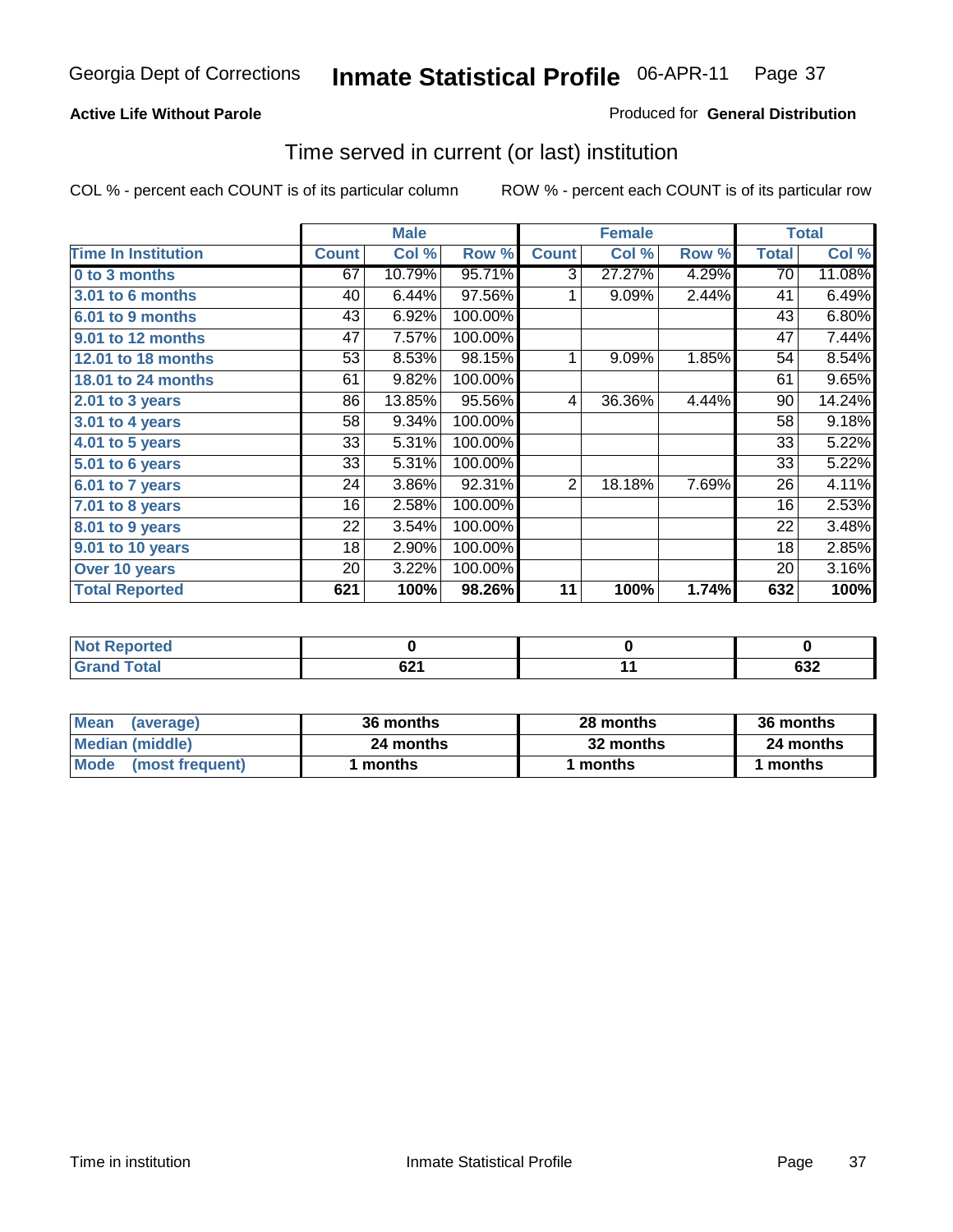**Active Life Without Parole** 

Produced for **General Distribution**

### Highest grade level attained

|                              |                 | <b>Male</b> |         |                | <b>Female</b> |        |                  | <b>Total</b> |
|------------------------------|-----------------|-------------|---------|----------------|---------------|--------|------------------|--------------|
| <b>Grade Level</b>           | <b>Count</b>    | Col %       | Row %   | <b>Count</b>   | Col %         | Row %  | <b>Total</b>     | Col %        |
| No school at all             | 1               | 0.17%       | 100.00% |                |               |        | 1                | 0.16%        |
| <b>Grade 1</b>               | 1               | 0.17%       | 100.00% |                |               |        | 1                | 0.16%        |
| <b>Grade 2</b>               | 1               | 0.17%       | 100.00% |                |               |        | 1                | 0.16%        |
| <b>Grade 4</b>               | 4               | 0.66%       | 100.00% |                |               |        | 4                | 0.65%        |
| Grade 5                      | 4               | 0.66%       | 100.00% |                |               |        | 4                | 0.65%        |
| Grade 6                      | 7               | 1.16%       | 100.00% |                |               |        | 7                | 1.14%        |
| <b>Grade 7</b>               | 22              | 3.65%       | 100.00% |                |               |        | 22               | 3.58%        |
| <b>Grade 8</b>               | 49              | 8.13%       | 100.00% |                |               |        | 49               | 7.98%        |
| <b>Grade 9</b>               | $\overline{75}$ | 12.44%      | 98.68%  | 1              | 9.09%         | 1.32%  | 76               | 12.38%       |
| Grade 10                     | 109             | 18.08%      | 99.09%  | 1              | 9.09%         | 0.91%  | 110              | 17.92%       |
| Grade 11                     | $\overline{91}$ | 15.09%      | 98.91%  | 1              | 9.09%         | 1.09%  | 92               | 14.98%       |
| <b>Grade 12 or GED</b>       | 135             | 22.39%      | 95.74%  | $\overline{6}$ | 54.55%        | 4.26%  | $\overline{141}$ | 22.96%       |
| <b>Some tech school</b>      | 8               | 1.33%       | 88.89%  | 1              | 9.09%         | 11.11% | 9                | 1.47%        |
| <b>Completed tech school</b> | $\overline{10}$ | 1.66%       | 100.00% |                |               |        | 10               | 1.63%        |
| College, 1 year              | $\overline{23}$ | 3.81%       | 100.00% |                |               |        | 23               | 3.75%        |
| College, 2 year              | $\overline{32}$ | 5.31%       | 96.97%  | 1              | 9.09%         | 3.03%  | $\overline{33}$  | 5.37%        |
| College, 3 year              | 11              | 1.82%       | 100.00% |                |               |        | 11               | 1.79%        |
| <b>Bachelor's degree</b>     | 13              | 2.16%       | 100.00% |                |               |        | 13               | 2.12%        |
| <b>Master's degree</b>       | 4               | 0.66%       | 100.00% |                |               |        | 4                | 0.65%        |
| Ph.D. degree                 | 1               | 0.17%       | 100.00% |                |               |        | 1                | 0.16%        |
| Law degree                   | $\overline{2}$  | 0.33%       | 100.00% |                |               |        | $\overline{2}$   | 0.33%        |
| <b>Total Reported</b>        | 603             | 100%        | 98.21%  | 11             | 100%          | 1.79%  | 614              | 100%         |

| тео    | c<br>י<br>$\sim$ | 1 C<br>۰.<br>$\sim$ |
|--------|------------------|---------------------|
| $\sim$ | rn.<br>UZ I      | $\sim$<br>∪J∠       |

| <b>Mean</b><br>(average)       | 10.79           | 11.73           | 10.81             |
|--------------------------------|-----------------|-----------------|-------------------|
| Median (middle)                | Grade 11        | Grade 12 or GED | Grade 11          |
| <b>Mode</b><br>(most frequent) | Grade 12 or GED | Grade 12 or GED | I Grade 12 or GED |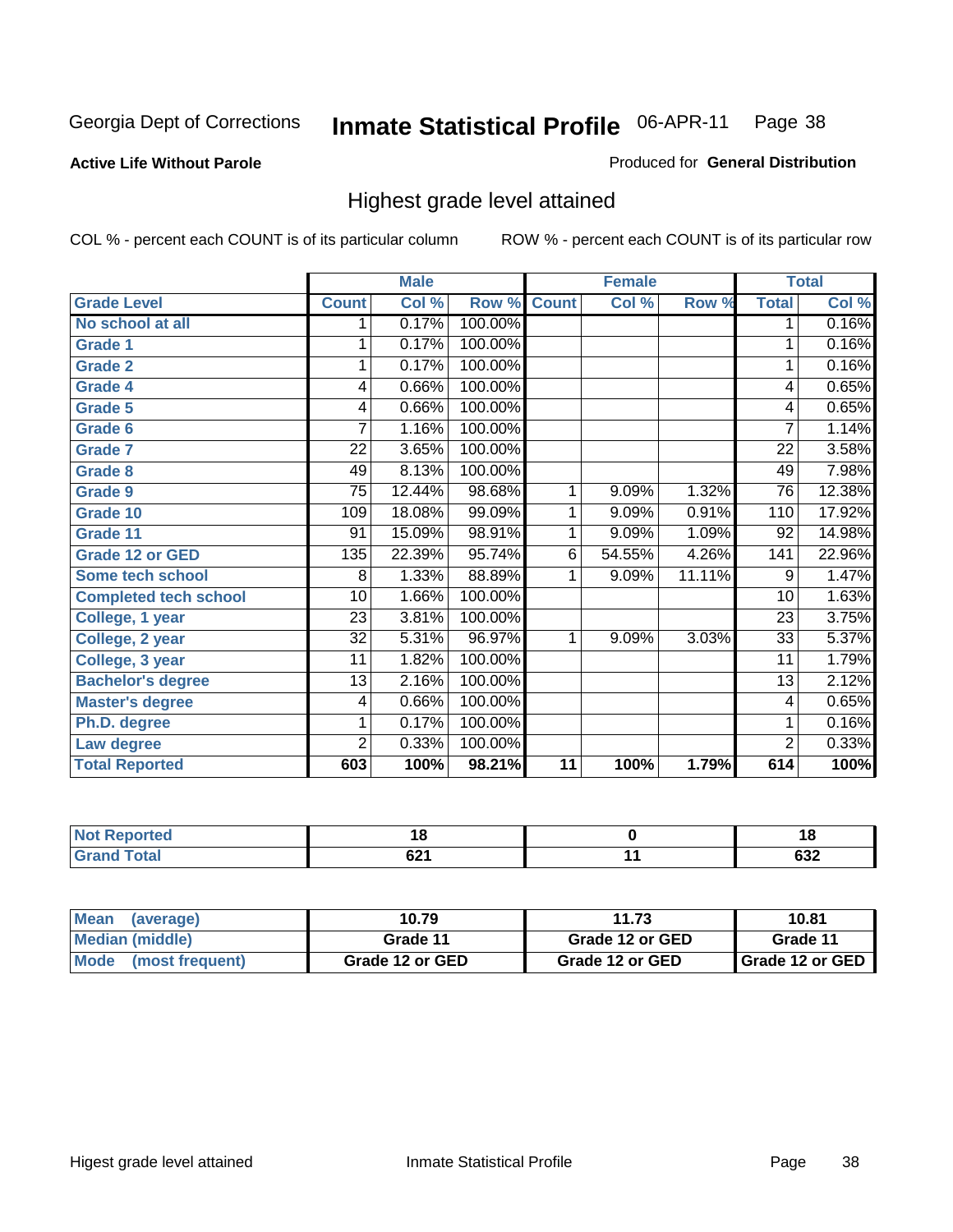#### **Active Life Without Parole**

#### Produced for **General Distribution**

### Culture fair IQ scores

|                       |              | <b>Male</b> |             |                 | <b>Female</b> |       |              | <b>Total</b> |
|-----------------------|--------------|-------------|-------------|-----------------|---------------|-------|--------------|--------------|
| <b>IQ Scores</b>      | <b>Count</b> | Col %       | Row % Count |                 | Col %         | Row % | <b>Total</b> | Col %        |
| $60 - 69$             | 24           | 4.45%       | 100.00%     |                 |               |       | 24           | 4.37%        |
| $70 - 79$             | 41           | 7.61%       | 100.00%     |                 |               |       | 41           | 7.47%        |
| $80 - 89$             | 87           | 16.14%      | 97.75%      | 2               | 20.00%        | 2.25% | 89           | 16.21%       |
| $90 - 99$             | 97           | 18.00%      | 97.00%      | 3               | 30.00%        | 3.00% | 100          | 18.21%       |
| $100 - 109$           | 148          | 27.46%      | 98.67%      | 2               | 20.00%        | 1.33% | 150          | 27.32%       |
| $110 - 119$           | 118          | 21.89%      | 98.33%      | $\overline{2}$  | 20.00%        | 1.67% | 120          | 21.86%       |
| $120 - 129$           | 24           | 4.45%       | 96.00%      |                 | 10.00%        | 4.00% | 25           | 4.55%        |
| <b>Total Reported</b> | 539          | 100%        | 98.18%      | 10 <sup>1</sup> | 100%          | 1.82% | 549          | 100%         |

| <b>Not Reported</b>         | 70  | 79  |
|-----------------------------|-----|-----|
| <b>Not Valid (under 60)</b> |     |     |
| <b>Grand Total</b>          | 621 | 632 |

| <b>Mean</b><br>(average) | 98  | 103 | 98  |
|--------------------------|-----|-----|-----|
| Median (middle)          | 101 | 99  | 101 |
| Mode (most frequent)     | 110 | 96  | 110 |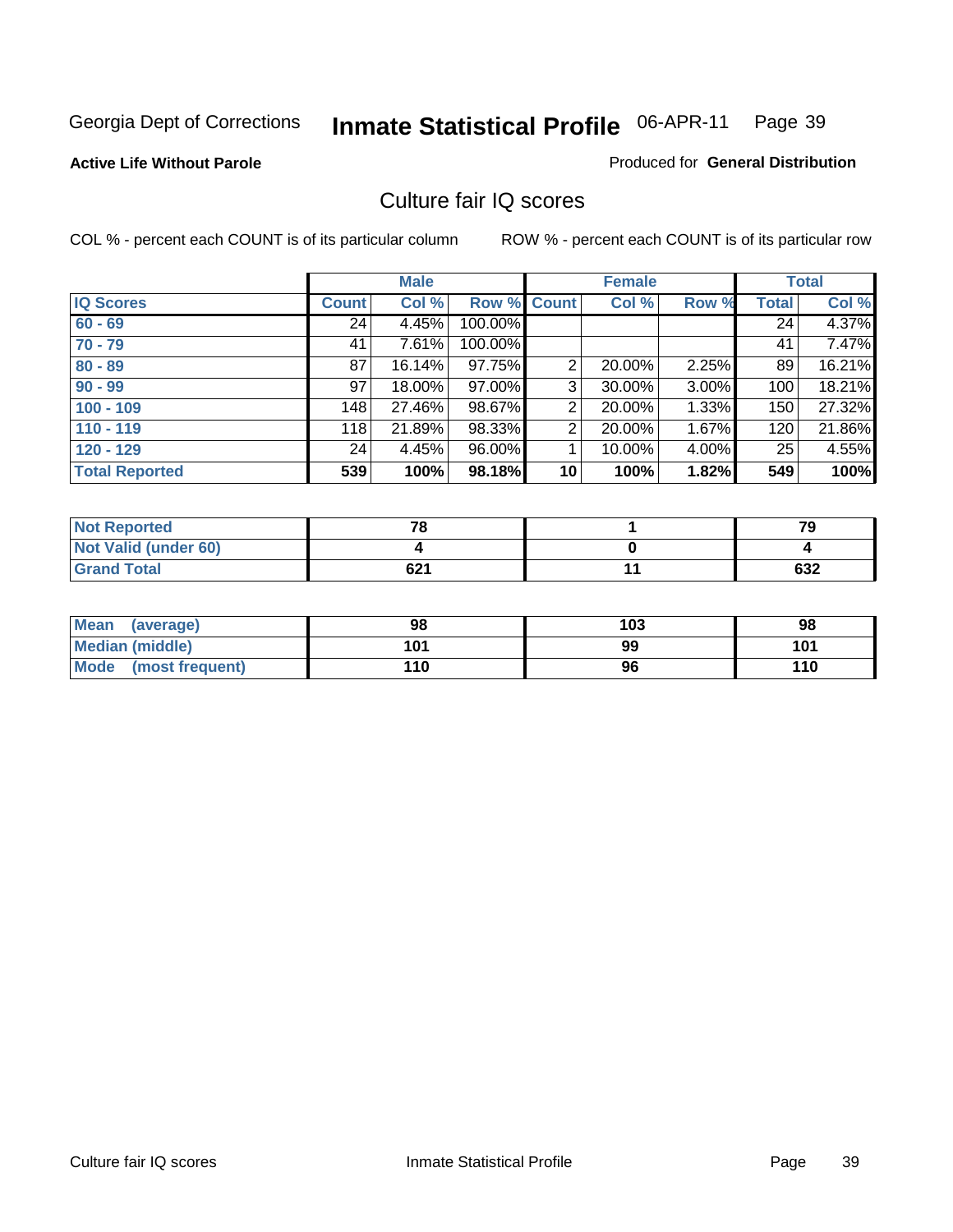#### **Active Life Without Parole**

#### Produced for **General Distribution**

### Wide Range Achievement Test (WRAT) reading score

|                           |              | <b>Male</b> |         |                | <b>Female</b> |       |                 | <b>Total</b> |
|---------------------------|--------------|-------------|---------|----------------|---------------|-------|-----------------|--------------|
| <b>WRAT Reading Score</b> | <b>Count</b> | Col %       | Row %   | <b>Count</b>   | Col %         | Row % | <b>Total</b>    | Col %        |
| 0.1 to 0.9                | 14           | 2.55%       | 100.00% |                |               |       | $\overline{14}$ | 2.51%        |
| 1.0 to 1.9                | 17           | 3.10%       | 100.00% |                |               |       | 17              | 3.05%        |
| 2.0 to 2.9                | 27           | 4.93%       | 96.43%  | 1              | 10.00%        | 3.57% | 28              | 5.02%        |
| 3.0 to 3.9                | 33           | 6.02%       | 100.00% |                |               |       | 33              | 5.91%        |
| 4.0 to 4.9                | 41           | 7.48%       | 100.00% |                |               |       | 41              | 7.35%        |
| 5.0 to 5.9                | 50           | 9.12%       | 98.04%  | 1              | 10.00%        | 1.96% | 51              | 9.14%        |
| 6.0 to 6.9                | 47           | 8.58%       | 100.00% |                |               |       | 47              | 8.42%        |
| 7.0 to 7.9                | 19           | 3.47%       | 100.00% |                |               |       | 19              | 3.41%        |
| 8.0 to 8.9                | 39           | 7.12%       | 100.00% |                |               |       | 39              | 6.99%        |
| 9.0 to 9.9                | 44           | 8.03%       | 97.78%  | 1              | 10.00%        | 2.22% | 45              | $8.06\%$     |
| 10.0 to 10.9              | 13           | 2.37%       | 92.86%  | 1              | 10.00%        | 7.14% | 14              | 2.51%        |
| 11.0 to 11.9              | 34           | 6.20%       | 94.44%  | $\overline{2}$ | 20.00%        | 5.56% | 36              | 6.45%        |
| 12.0 to 12.9              | 113          | 20.62%      | 99.12%  | 1              | 10.00%        | 0.88% | 114             | 20.43%       |
| 13                        | 57           | 10.40%      | 95.00%  | 3              | 30.00%        | 5.00% | 60              | 10.75%       |
| <b>Total Reported</b>     | 548          | 100%        | 98.21%  | 10             | 100%          | 1.79% | 558             | 100%         |
|                           |              |             |         |                |               |       |                 |              |
| <b>Not Reported</b>       |              | 73          |         |                | 1             |       |                 | 74           |
| <b>Grand Total</b>        |              | 621         |         |                | 11            |       |                 | 632          |

| <b>Mean</b><br>(average) | 8.34 | 10.22         | 8.37 |
|--------------------------|------|---------------|------|
| Median (middle)          | გ.ა  | 11 J<br>. . Z | ၓ.๖  |
| Mode<br>(most frequent)  | ıv   |               | IJ   |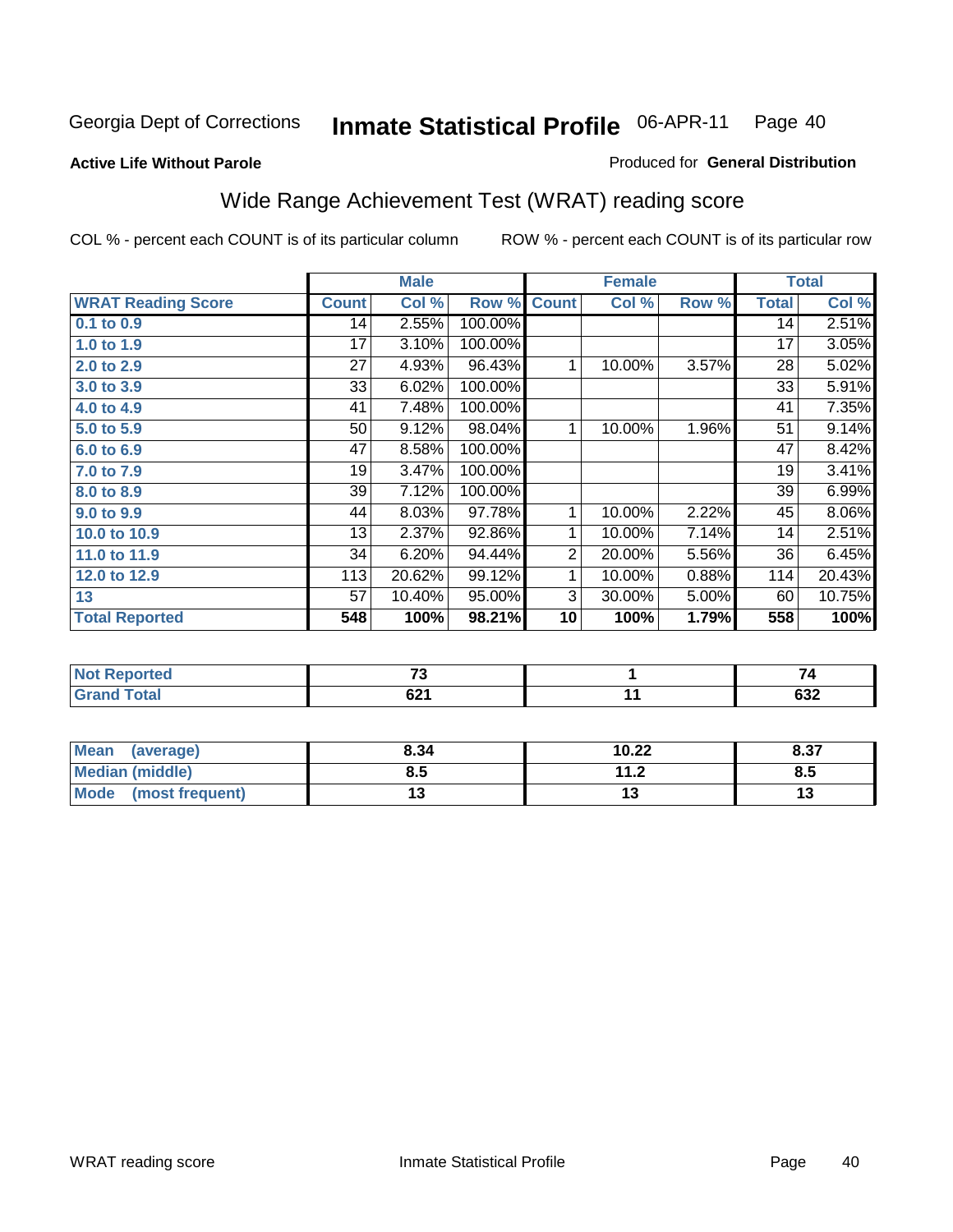**Active Life Without Parole** 

#### Produced for **General Distribution**

# Wide Range Achievement Test (WRAT) math score

|                              |                 | <b>Male</b> |         |                | <b>Female</b> |       |                 | <b>Total</b>       |
|------------------------------|-----------------|-------------|---------|----------------|---------------|-------|-----------------|--------------------|
| <b>WRAT Mathematic Score</b> | <b>Count</b>    | Col %       | Row %   | <b>Count</b>   | Col %         | Row % | <b>Total</b>    | Col %              |
| $0.1$ to $0.9$               | 2               | 0.36%       | 100.00% |                |               |       | 2               | 0.36%              |
| 1.0 to 1.9                   | 4               | 0.73%       | 100.00% |                |               |       | 4               | 0.72%              |
| 2.0 to 2.9                   | 17              | 3.10%       | 100.00% |                |               |       | $\overline{17}$ | 3.05%              |
| 3.0 to 3.9                   | 36              | 6.57%       | 100.00% |                |               |       | 36              | 6.45%              |
| 4.0 to 4.9                   | 60              | 10.95%      | 98.36%  | 1              | 10.00%        | 1.64% | 61              | 10.93%             |
| 5.0 to 5.9                   | 70              | 12.77%      | 98.59%  | 1              | 10.00%        | 1.41% | 71              | 12.72%             |
| 6.0 to 6.9                   | 110             | 20.07%      | 99.10%  | 1              | 10.00%        | 0.90% | 111             | 19.89%             |
| 7.0 to 7.9                   | 66              | 12.04%      | 98.51%  | 1              | 10.00%        | 1.49% | 67              | 12.01%             |
| 8.0 to 8.9                   | 40              | 7.30%       | 95.24%  | $\overline{2}$ | 20.00%        | 4.76% | 42              | 7.53%              |
| 9.0 to 9.9                   | 56              | 10.22%      | 96.55%  | $\overline{2}$ | 20.00%        | 3.45% | 58              | 10.39%             |
| 10.0 to 10.9                 | 26              | 4.74%       | 100.00% |                |               |       | 26              | 4.66%              |
| 11.0 to 11.9                 | $\overline{15}$ | 2.74%       | 100.00% |                |               |       | 15              | 2.69%              |
| 12.0 to 12.9                 | 36              | 6.57%       | 97.30%  | 1              | 10.00%        | 2.70% | $\overline{37}$ | 6.63%              |
| 13                           | 10              | 1.82%       | 90.91%  | 1              | 10.00%        | 9.09% | 11              | 1.97%              |
| <b>Total Reported</b>        | 548             | 100%        | 98.21%  | 10             | 100%          | 1.79% | 558             | $\overline{100\%}$ |
|                              |                 |             |         |                |               |       |                 |                    |
| <b>Not Reported</b>          |                 | 73          |         |                | 1             |       |                 | 74                 |
| <b>Grand Total</b>           |                 | 621         |         |                | 11            |       |                 | 632                |
|                              |                 |             |         |                |               |       |                 |                    |

| Mean<br>(average)       | フ つ<br>$\sim$ | Ծ.Ե  | 7.24 |
|-------------------------|---------------|------|------|
| <b>Median (middle)</b>  | 6.9           | 8.45 | 6.9  |
| Mode<br>(most frequent) | 6.9           | . с  | 6.9  |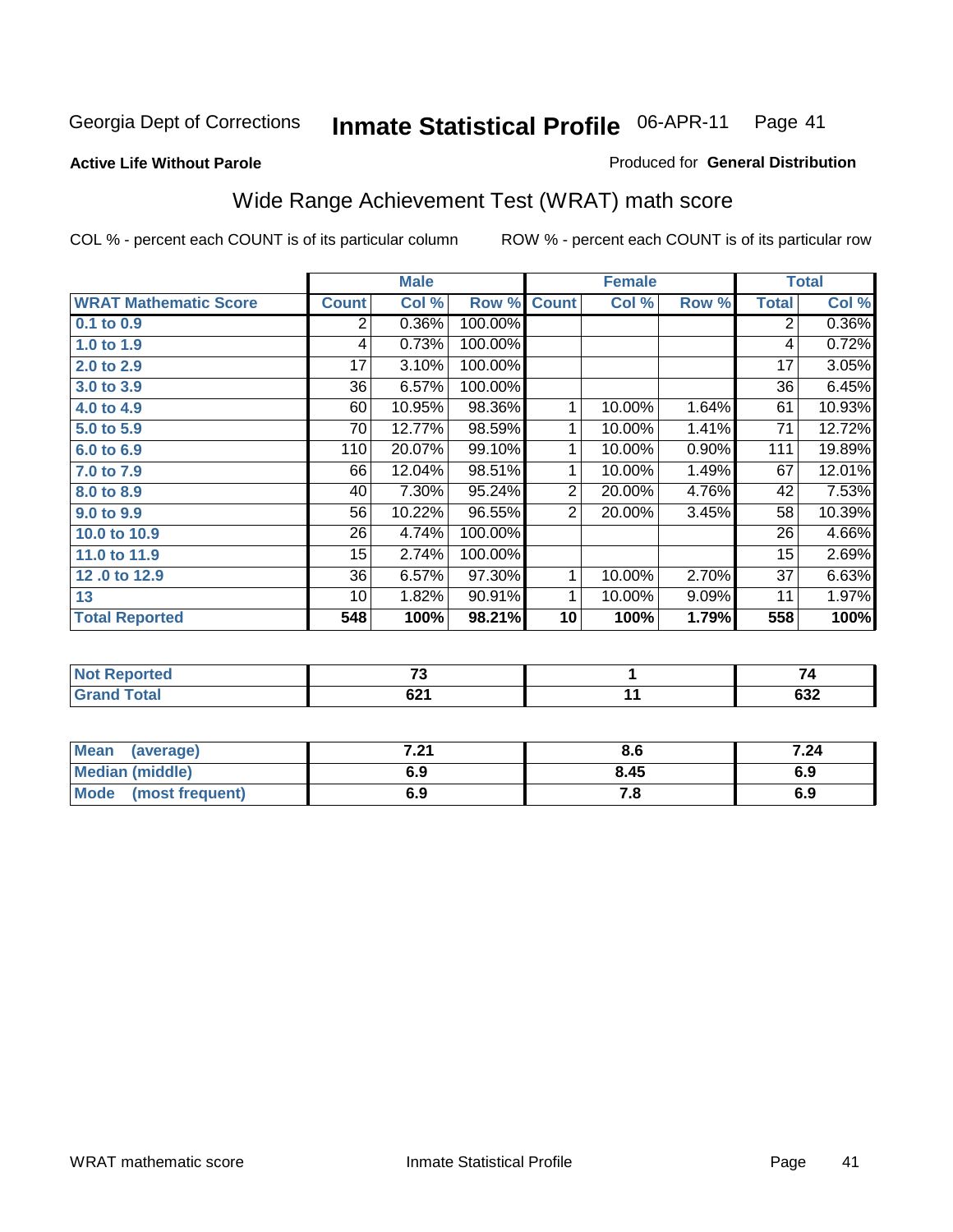#### **Active Life Without Parole**

#### Produced for **General Distribution**

### Wide Range Achievement Test (WRAT) spelling score

|                            |              | <b>Male</b> |         |              | <b>Female</b> |       |              | <b>Total</b> |
|----------------------------|--------------|-------------|---------|--------------|---------------|-------|--------------|--------------|
| <b>WRAT Spelling Score</b> | <b>Count</b> | Col %       | Row %   | <b>Count</b> | Col %         | Row % | <b>Total</b> | Col %        |
| 0.1 to 0.9                 |              | 1.28%       | 100.00% |              |               |       | 7            | 1.26%        |
| 1.0 to 1.9                 | 23           | 4.20%       | 100.00% |              |               |       | 23           | 4.13%        |
| 2.0 to 2.9                 | 41           | 7.50%       | 100.00% |              |               |       | 41           | 7.36%        |
| 3.0 to 3.9                 | 30           | 5.48%       | 100.00% |              |               |       | 30           | 5.39%        |
| 4.0 to 4.9                 | 46           | 8.41%       | 97.87%  | 1            | 10.00%        | 2.13% | 47           | 8.44%        |
| 5.0 to 5.9                 | 55           | 10.05%      | 100.00% |              |               |       | 55           | 9.87%        |
| 6.0 to 6.9                 | 60           | 10.97%      | 98.36%  | 1            | 10.00%        | 1.64% | 61           | 10.95%       |
| 7.0 to 7.9                 | 47           | 8.59%       | 100.00% |              |               |       | 47           | 8.44%        |
| 8.0 to 8.9                 | 40           | 7.31%       | 97.56%  | 1            | 10.00%        | 2.44% | 41           | 7.36%        |
| 9.0 to 9.9                 | 39           | 7.13%       | 100.00% |              |               |       | 39           | 7.00%        |
| 10.0 to 10.9               | 35           | 6.40%       | 100.00% |              |               |       | 35           | 6.28%        |
| 11.0 to 11.9               | 35           | 6.40%       | 92.11%  | 3            | 30.00%        | 7.89% | 38           | 6.82%        |
| 12.0 to 12.9               | 62           | 11.33%      | 95.38%  | 3            | 30.00%        | 4.62% | 65           | 11.67%       |
| 13                         | 27           | 4.94%       | 96.43%  | 1            | 10.00%        | 3.57% | 28           | 5.03%        |
| <b>Total Reported</b>      | 547          | 100%        | 98.20%  | 10           | 100%          | 1.80% | 557          | 100%         |
|                            |              |             |         |              |               |       |              |              |
| <b>Not Reported</b>        |              | 74          |         |              | 1             |       |              | 75           |
| <b>Grand Total</b>         |              | 621         |         |              | 11            |       |              | 632          |

| Mean<br>(average)              | 7.50 | 10.38       | 7.55 |
|--------------------------------|------|-------------|------|
| <b>Median (middle)</b>         | ن. ا | 11.45       | ن. ا |
| <b>Mode</b><br>(most frequent) | 0.J  | 1つ ?<br>د.ء | ၓ.ͻ  |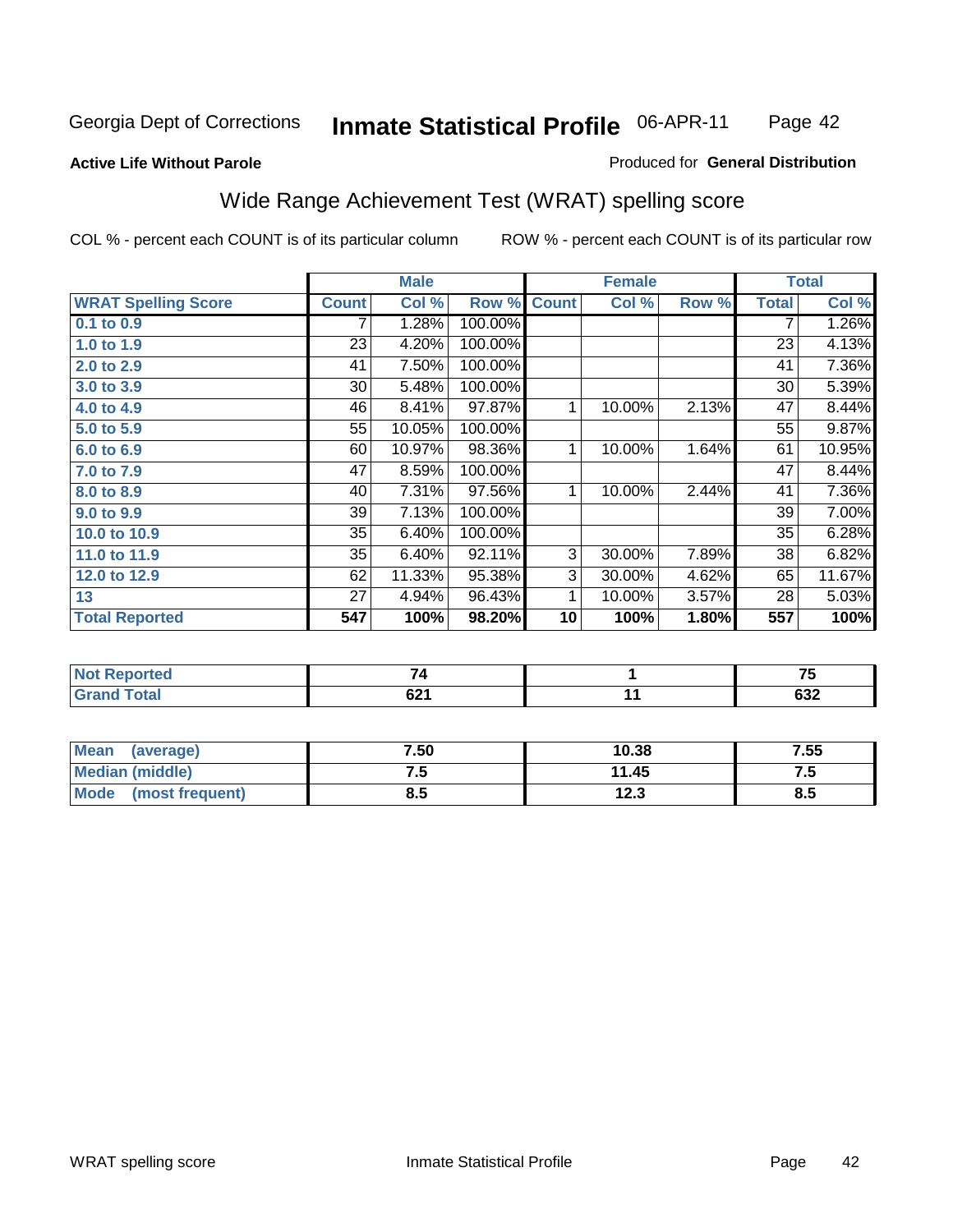#### **Active Life Without Parole**

#### Produced for **General Distribution**

### Scope of substance abuse - summary

|                        |              | <b>Male</b> |            |              | <b>Female</b> |       |              | <b>Total</b> |
|------------------------|--------------|-------------|------------|--------------|---------------|-------|--------------|--------------|
| <b>Substance Abuse</b> | <b>Count</b> | Col %       | Row %      | <b>Count</b> | Col %         | Row % | <b>Total</b> | Col %        |
| <b>None</b>            | 259          | 41.71%      | $98.11\%$  |              | 45.45%        | 1.89% | 264          | 41.77%       |
| Drugs only             | 210          | 33.82%      | $98.59\%$  |              | 27.27%        | 1.41% | 213          | 33.70%       |
| <b>Alcohol only</b>    | 33           | $5.31\%$    | $100.00\%$ |              |               |       | 33           | 5.22%        |
| Drugs and alcohol      | 119          | 19.16%      | 97.54%     |              | $27.27\%$     | 2.46% | 122          | 19.30%       |
| <b>Total Reported</b>  | 621          | 100%        | 98.26%     | 11           | 100%          | 1.74% | 632          | 100%         |

| Reported<br>NOI |      |            |
|-----------------|------|------------|
| <b>Total</b>    | rn,  | <b>000</b> |
| -               | UZ I | ∠כס        |

|  | Mode<br>nuemm | <b>None</b> | <b>None</b> | None |
|--|---------------|-------------|-------------|------|
|--|---------------|-------------|-------------|------|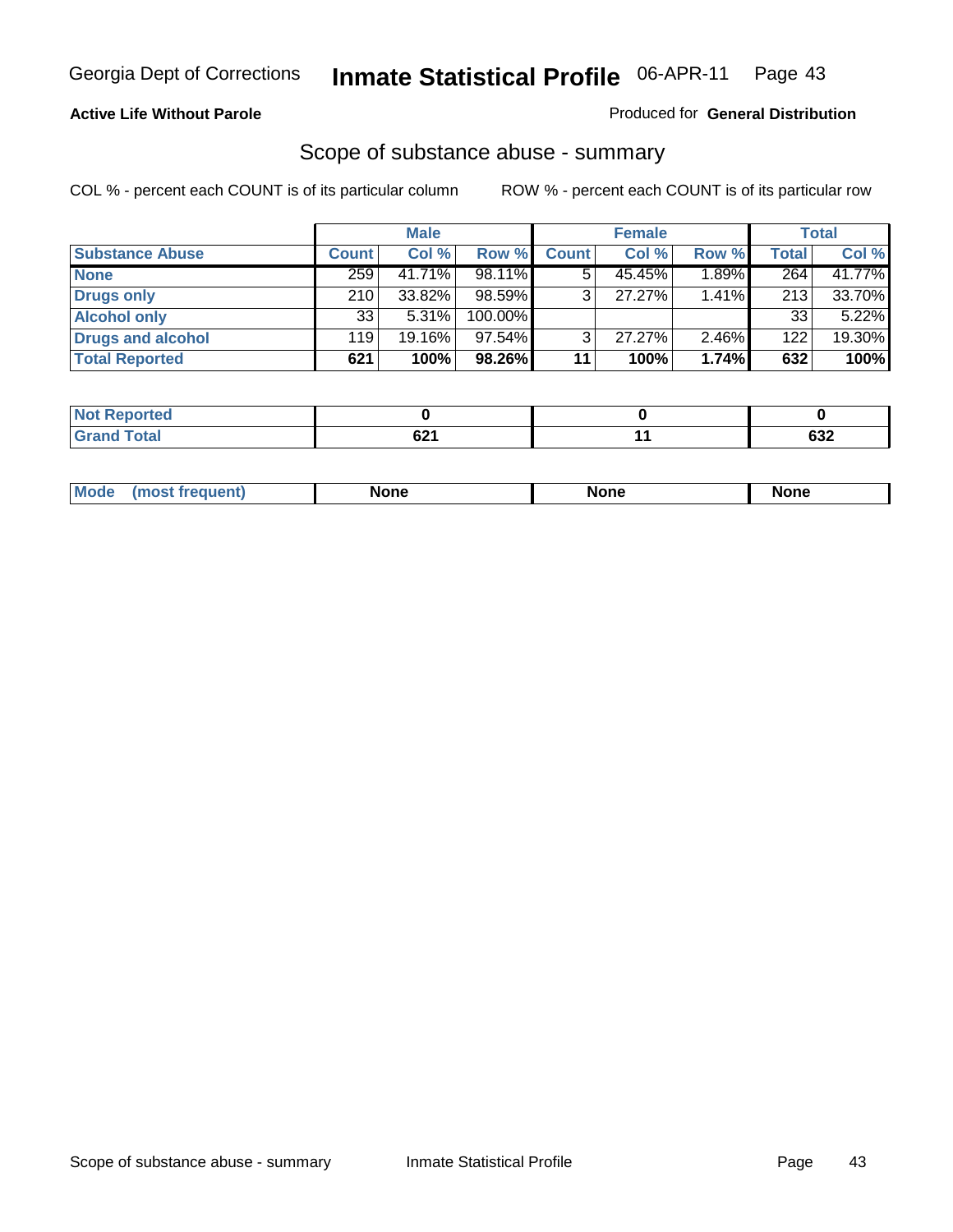#### **Active Life Without Parole**

#### Produced for **General Distribution**

### Scope of substance abuse - detail

|                                      |              | <b>Male</b> |         |                | <b>Female</b> |        |              | <b>Total</b> |
|--------------------------------------|--------------|-------------|---------|----------------|---------------|--------|--------------|--------------|
| <b>Substance Abuse</b>               | <b>Count</b> | Col %       | Row %   | <b>Count</b>   | Col %         | Row %  | <b>Total</b> | Col %        |
| No drug or alcohol problems          | 259          | 41.71%      | 98.11%  | 5.             | 45.45%        | 1.89%  | 264          | 41.77%       |
| Drug addiction but no alcohol        | 3            | 0.48%       | 100.00% |                |               |        | 3            | 0.47%        |
| <b>Drug addiction and alcohol</b>    | 3            | 0.48%       | 100.00% |                |               |        | 3            | 0.47%        |
| abuse                                |              |             |         |                |               |        |              |              |
| <b>Drug addiction and alcoholism</b> | 2            | 0.32%       | 100.00% |                |               |        | 2            | 0.32%        |
| No drug problem but alcohol          | 27           | 4.35%       | 100.00% |                |               |        | 27           | 4.27%        |
| abuse                                |              |             |         |                |               |        |              |              |
| No drug problem but alcoholism       | 6            | 0.97%       | 100.00% |                |               |        | 6            | 0.95%        |
| Drug experiment but no alcohol       | 121          | 19.48%      | 99.18%  |                | 9.09%         | 0.82%  | 122          | 19.30%       |
| <b>Drug experiment &amp; alcohol</b> | 13           | 2.09%       | 100.00% |                |               |        | 13           | 2.06%        |
| abuse                                |              |             |         |                |               |        |              |              |
| Drug experiment & alcoholism         | 10           | 1.61%       | 100.00% |                |               |        | 10           | 1.58%        |
| Drug abuse but no alcohol            | 86           | 13.85%      | 97.73%  | $\overline{2}$ | 18.18%        | 2.27%  | 88           | 13.92%       |
| Drug abuse and alcohol abuse         | 76           | 12.24%      | 98.70%  |                | 9.09%         | 1.30%  | 77           | 12.18%       |
| Drug abuse and alcoholism            | 15           | 2.42%       | 88.24%  | 2              | 18.18%        | 11.76% | 17           | 2.69%        |
| <b>Total Reported</b>                | 621          | 100%        | 98.26%  | 11             | 100%          | 1.74%  | 632          | 100%         |

| <b>Not Reported</b> |            |     |
|---------------------|------------|-----|
| <b>otal</b>         | ົາ<br>UZ I | 632 |

| Mode (most frequent) | No drug or alcohol problems No drug or alcohol problems No drug or alcohol |          |
|----------------------|----------------------------------------------------------------------------|----------|
|                      |                                                                            | problems |
|                      |                                                                            |          |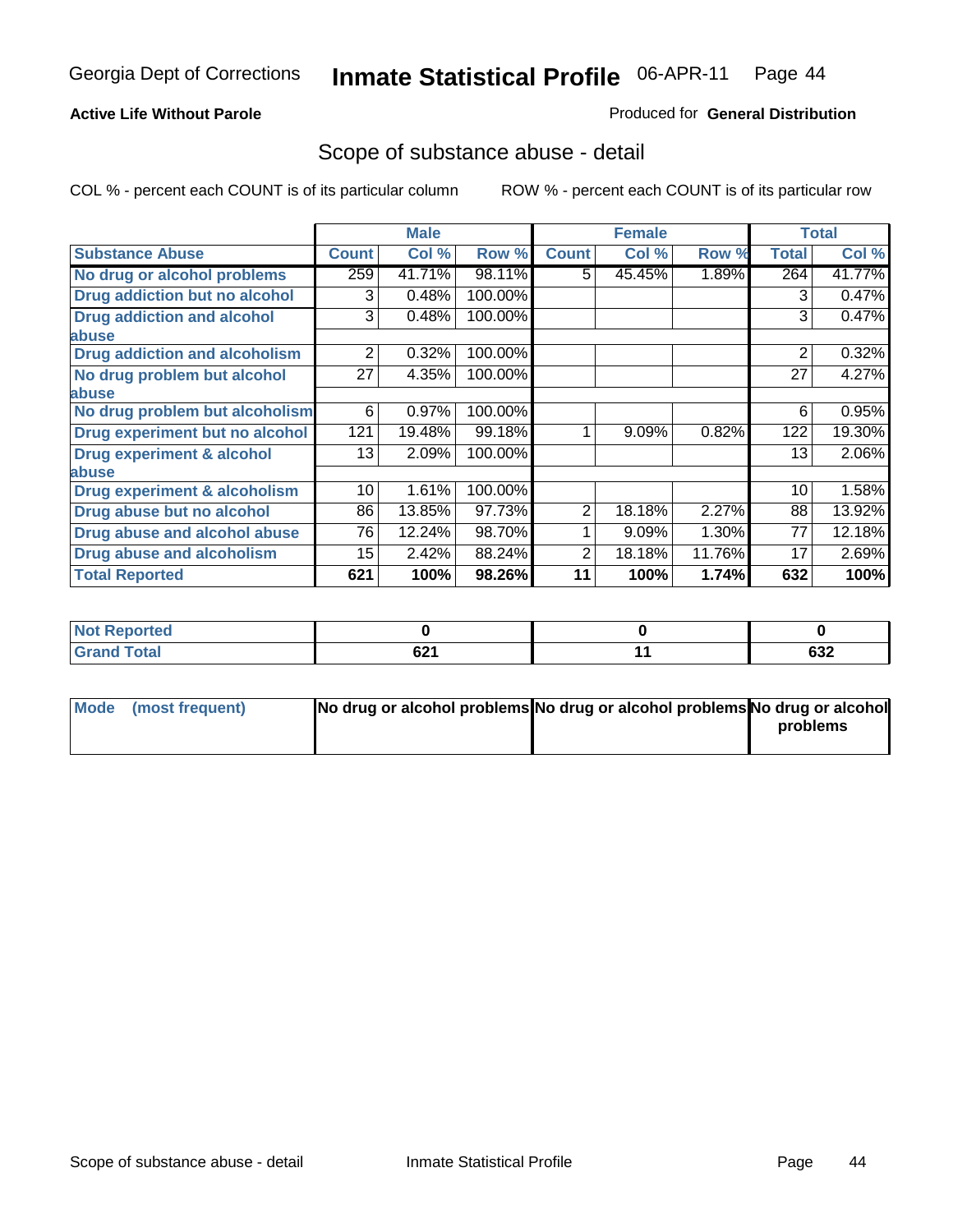#### **Active Life Without Parole**

#### Produced for **General Distribution**

### Current / last mental health treatment level

|                                    |              | <b>Male</b> |         |              | <b>Female</b> |       |              | <b>Total</b> |
|------------------------------------|--------------|-------------|---------|--------------|---------------|-------|--------------|--------------|
| <b>Mental Health Treatment Lev</b> | <b>Count</b> | Col %       | Row %   | <b>Count</b> | Col %         | Row % | <b>Total</b> | Col %        |
| 1 No problem at current time       | 61           | 25.74%      | 98.39%  |              | 11.11%        | 1.61% | 62           | 25.20%       |
| 2 Receiving outpatient             | 136          | 57.38%      | 94.44%  | 8            | 88.89%        | 5.56% | 144          | 58.54%       |
| treatment                          |              |             |         |              |               |       |              |              |
| 3 Inpatient, moderate              | 33           | 13.92%      | 100.00% |              |               |       | 33           | 13.41%       |
| treatment                          |              |             |         |              |               |       |              |              |
| 4 Inpatient, intensive             | 6            | 2.53%       | 100.00% |              |               |       | 6            | 2.44%        |
| treatment                          |              |             |         |              |               |       |              |              |
| <b>5 Undergoing crisis</b>         |              | 0.42%       | 100.00% |              |               |       |              | 0.41%        |
| stabilization                      |              |             |         |              |               |       |              |              |
| <b>Total Evaluated</b>             | 237          | 100%        | 96.34%  | 9            | 100%          | 3.66% | 246          | 100%         |

| Never had MH evaluation | 384         | 386              |
|-------------------------|-------------|------------------|
| <b>Total</b>            | c 71<br>OZ. | <b>000</b><br>פט |

| <b>Median (middle)</b>         | <b>Receiving outpatient</b><br>treatment | <b>Receiving outpatient</b><br>treatment | <b>Receiving</b><br>outpatient<br>treatment |  |
|--------------------------------|------------------------------------------|------------------------------------------|---------------------------------------------|--|
| <b>Mode</b><br>(most frequent) | <b>Receiving outpatient</b><br>treatment | <b>Receiving outpatient</b><br>treatment | <b>Receiving</b><br>outpatient<br>treatment |  |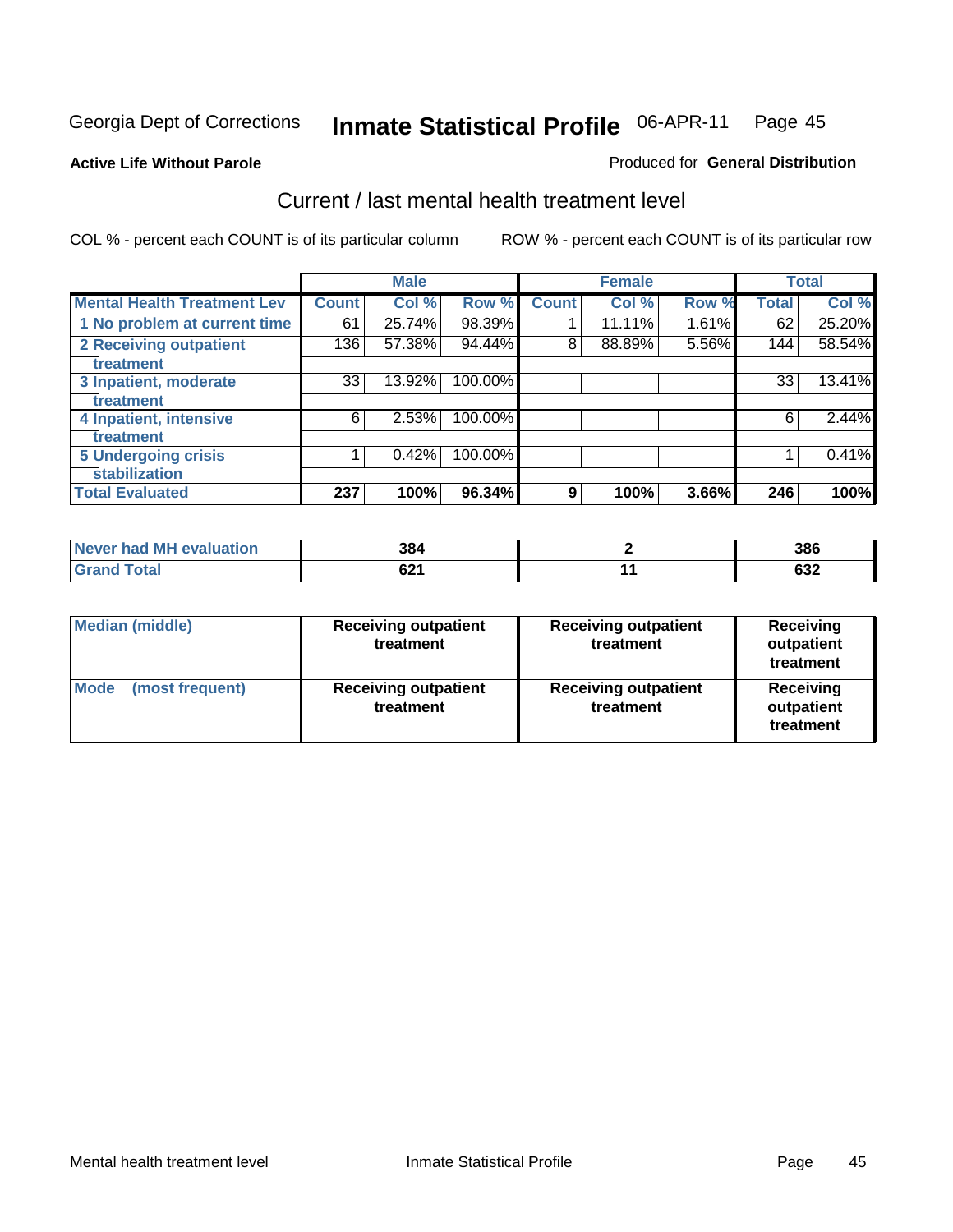### **Active Life Without Parole**

### Produced for **General Distribution**

# PULHESDWIT medical scale - 'P' overall condition ('P'hysical)

|                                   |              | <b>Male</b> |                    |    | <b>Female</b> |       |                 | <b>Total</b> |
|-----------------------------------|--------------|-------------|--------------------|----|---------------|-------|-----------------|--------------|
| 'P' Overall Condition             | <b>Count</b> | Col %       | <b>Row % Count</b> |    | Col %         | Row % | <b>Total</b>    | Col %        |
| 1 No medical illness              | 410          | 70.21%      | 98.80%             |    | 45.45%        | 1.20% | 415             | 69.75%       |
| 2 Well-controlled chronic illness | 142          | 24.32%      | 95.95%             | 6  | 54.55%        | 4.05% | 148             | 24.87%       |
| 3 Poorly-controlled chronic       | 30 l         | 5.14%       | 100.00%            |    |               |       | 30 <sub>1</sub> | 5.04%        |
| <b>illness</b>                    |              |             |                    |    |               |       |                 |              |
| 4 Significant problems requiring  | 2            | $0.34\%$    | 100.00%            |    |               |       | 2               | 0.34%        |
| special housing                   |              |             |                    |    |               |       |                 |              |
| <b>Total Reported</b>             | 584          | 100%        | 98.15%             | 11 | 100%          | 1.85% | 595             | 100%         |

| $Not$ F<br>Reported |             | $\sim$ |
|---------------------|-------------|--------|
| <b>Grand Total</b>  | co.<br>ו שט | 632    |

| Mode | (most frequent) | 1 No medical illness | 2 Well-controlled chronic<br>illness | 1 No medical<br>illness |
|------|-----------------|----------------------|--------------------------------------|-------------------------|
|------|-----------------|----------------------|--------------------------------------|-------------------------|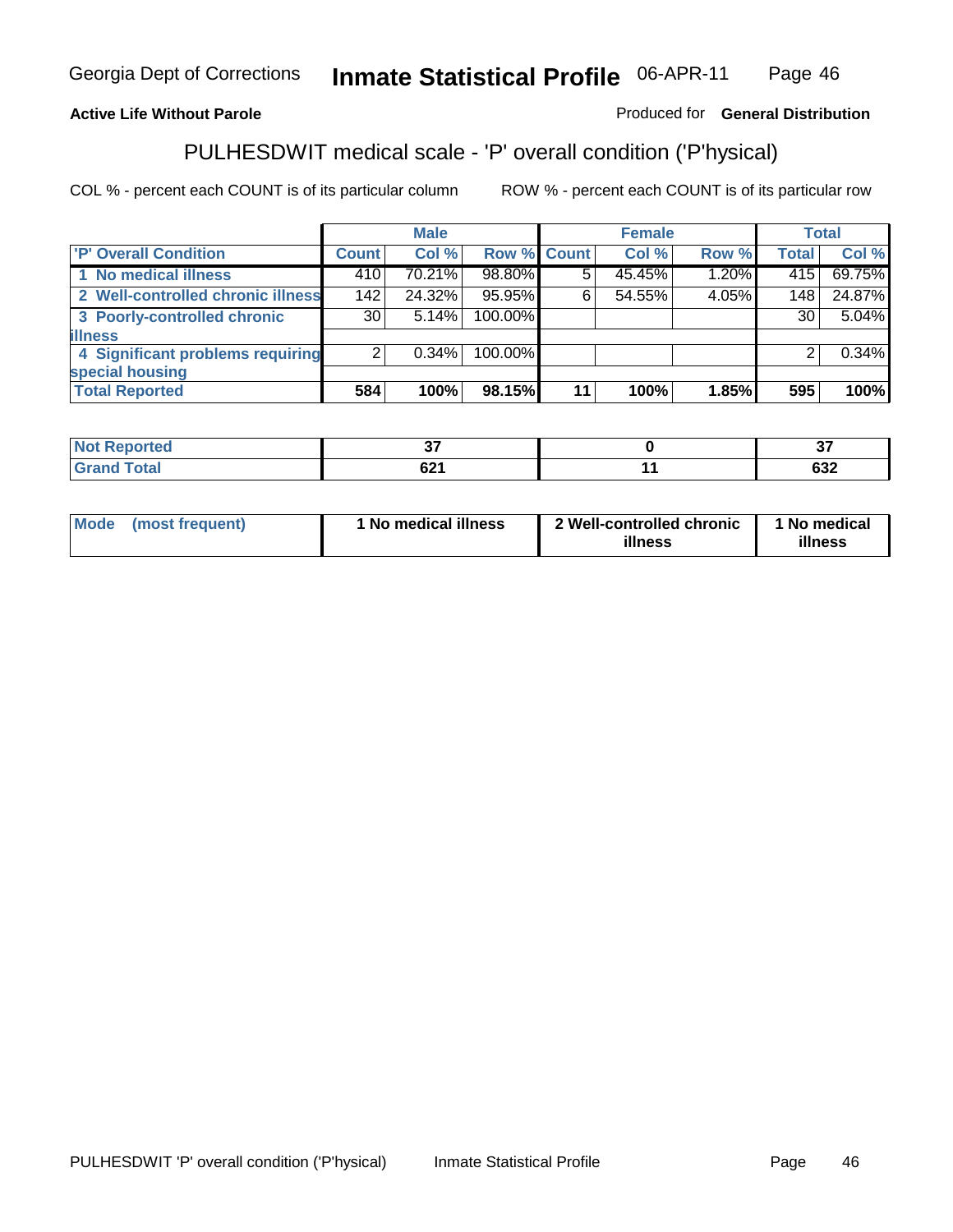### **Active Life Without Parole**

Produced for **General Distribution**

# PULHESDWIT medical scale - 'U' upper body

|                              |                | <b>Male</b> |         |              | <b>Female</b> |       |              | <b>Total</b> |
|------------------------------|----------------|-------------|---------|--------------|---------------|-------|--------------|--------------|
| <b>U' Upper Body</b>         | <b>Count</b>   | Col %       | Row %   | <b>Count</b> | Col %         | Row % | <b>Total</b> | Col %        |
| 1 Upper bones, joints,       | 553            | 94.69%      | 98.40%  | 9            | 81.82%        | 1.60% | 562          | 94.45%       |
| muscles all OK               |                |             |         |              |               |       |              |              |
| 2 One or both arms minimally | 25             | 4.28%       | 92.59%  | 2            | 18.18%        | 7.41% | 27           | 4.54%        |
| limited                      |                |             |         |              |               |       |              |              |
| 3 One or both arms           | 5 <sup>1</sup> | 0.86%       | 100.00% |              |               |       | 5            | 0.84%        |
| moderately limited           |                |             |         |              |               |       |              |              |
| 4 One arm disabled,          |                | 0.17%       | 100.00% |              |               |       |              | 0.17%        |
| paralyzed, or amputated      |                |             |         |              |               |       |              |              |
| <b>Total Reported</b>        | 584            | 100%        | 98.15%  | 11           | 100%          | 1.85% | 595          | 100%         |

| N <sub>of</sub><br><b>Not Reported</b> | ~-                    | $\sim$<br>ω.  |
|----------------------------------------|-----------------------|---------------|
| $T0$ tol<br><b>C</b> <sub>ro</sub>     | co4<br>UZ I<br>$\sim$ | $\sim$<br>∠כס |

|  | Mode (most frequent) | 1 Upper bones, joints,<br>muscles all OK | 1 Upper bones, joints,<br>muscles all OK | 1 Upper bones,<br>joints, muscles all<br>ΟK |
|--|----------------------|------------------------------------------|------------------------------------------|---------------------------------------------|
|--|----------------------|------------------------------------------|------------------------------------------|---------------------------------------------|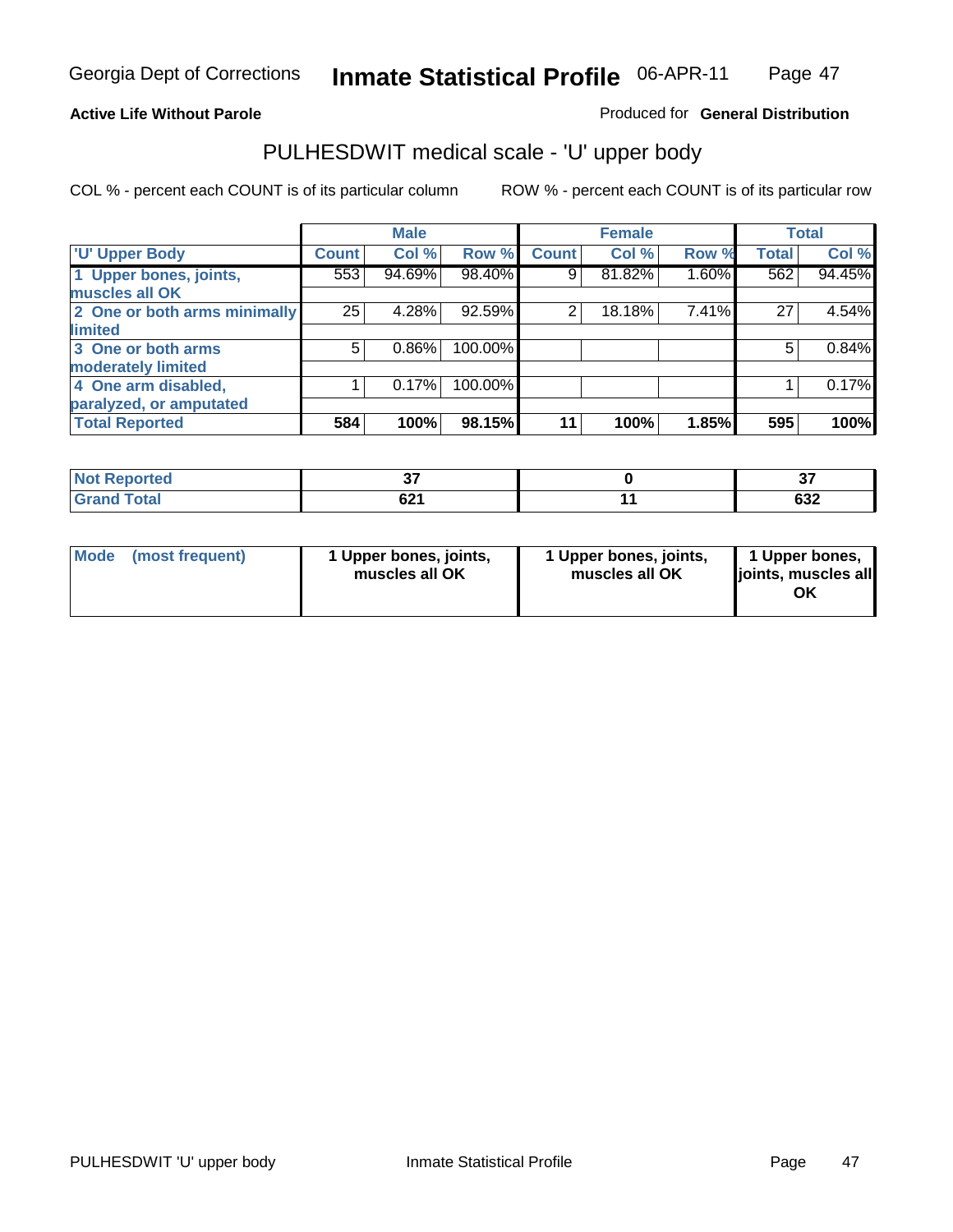#### **Active Life Without Parole**

#### Produced for **General Distribution**

### PULHESDWIT medical scale - 'L' lower body

|                                |              | <b>Male</b> |         |              | <b>Female</b> |       |              | <b>Total</b> |
|--------------------------------|--------------|-------------|---------|--------------|---------------|-------|--------------|--------------|
| 'L' Lower Body                 | <b>Count</b> | Col %       | Row %   | <b>Count</b> | Col %         | Row % | <b>Total</b> | Col %        |
| 1 Lower bones, joints,         | 497          | 85.10%      | 98.61%  |              | 63.64%        | 1.39% | 504          | 84.71%       |
| muscles all OK                 |              |             |         |              |               |       |              |              |
| 2 One or both legs minimally   | 75           | 12.84%      | 94.94%  | 4            | 36.36%        | 5.06% | 79           | 13.28%       |
| limited                        |              |             |         |              |               |       |              |              |
| 3 One or both legs             | 11           | 1.88%       | 100.00% |              |               |       | 11           | 1.85%        |
| moderately limited             |              |             |         |              |               |       |              |              |
| 4 One leg disabled, paralyzed, |              | 0.17%       | 100.00% |              |               |       |              | 0.17%        |
| or amputated                   |              |             |         |              |               |       |              |              |
| <b>Total Reported</b>          | 584          | 100%        | 98.15%  | 11           | 100%          | 1.85% | 595          | 100.0%       |

| norted<br>NG                                              | $ -$      | $\sim$<br><br>$\ddotsc$ |
|-----------------------------------------------------------|-----------|-------------------------|
| T <sub>ofol</sub><br><b>CHAM</b><br><b>Oldi</b><br>------ | co4<br>UL | $\sim$<br>ാ∠            |

|  | Mode (most frequent) | 1 Lower bones, joints,<br>muscles all OK | 1 Lower bones, joints,<br>muscles all OK | 1 Lower bones,<br>joints, muscles all<br>OK |
|--|----------------------|------------------------------------------|------------------------------------------|---------------------------------------------|
|--|----------------------|------------------------------------------|------------------------------------------|---------------------------------------------|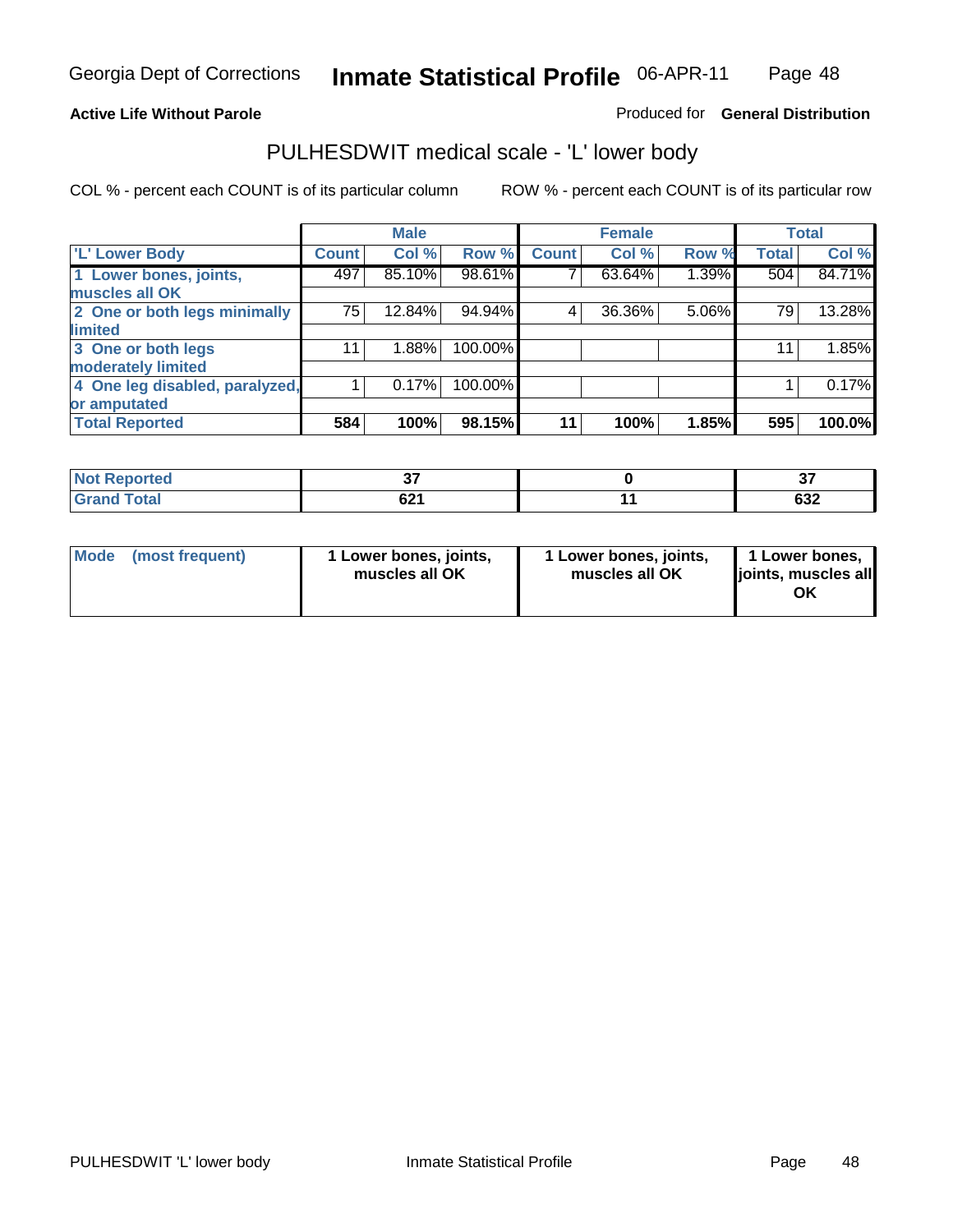#### **Active Life Without Parole**

Produced for **General Distribution**

### PULHESDWIT medical scale - 'H' hearing

|                                |              | <b>Male</b> |             |    | <b>Female</b> |       | Total        |         |
|--------------------------------|--------------|-------------|-------------|----|---------------|-------|--------------|---------|
| 'H' Hearing                    | <b>Count</b> | Col%        | Row % Count |    | Col%          | Row % | <b>Total</b> | Col %   |
| 1 Normal hearing both ears     | 573          | 98.28%      | 98.12%      |    | $100.00\%$    | 1.88% | 584          | 98.32%  |
| 2 Some loss in one ear with    | 10 I         | 1.72%       | 100.00%     |    |               |       | 10           | 1.68%   |
| other OK, or mild loss in both |              |             |             |    |               |       |              |         |
| <b>Total Reported</b>          | 583          | 100%        | 98.15%      | 11 | 100%          | 1.85% | 594          | $100\%$ |

| .   | ^'<br>ູບເ | $\sim$<br>၁၀ |
|-----|-----------|--------------|
| --- | ໍ         | ເາາ          |
|     | VŁ I      | o∍∠          |

| 1 Normal hearing both ears 1 Normal hearing both ears 1 Normal hearing<br>Mode (most frequent)<br>both ears |
|-------------------------------------------------------------------------------------------------------------|
|-------------------------------------------------------------------------------------------------------------|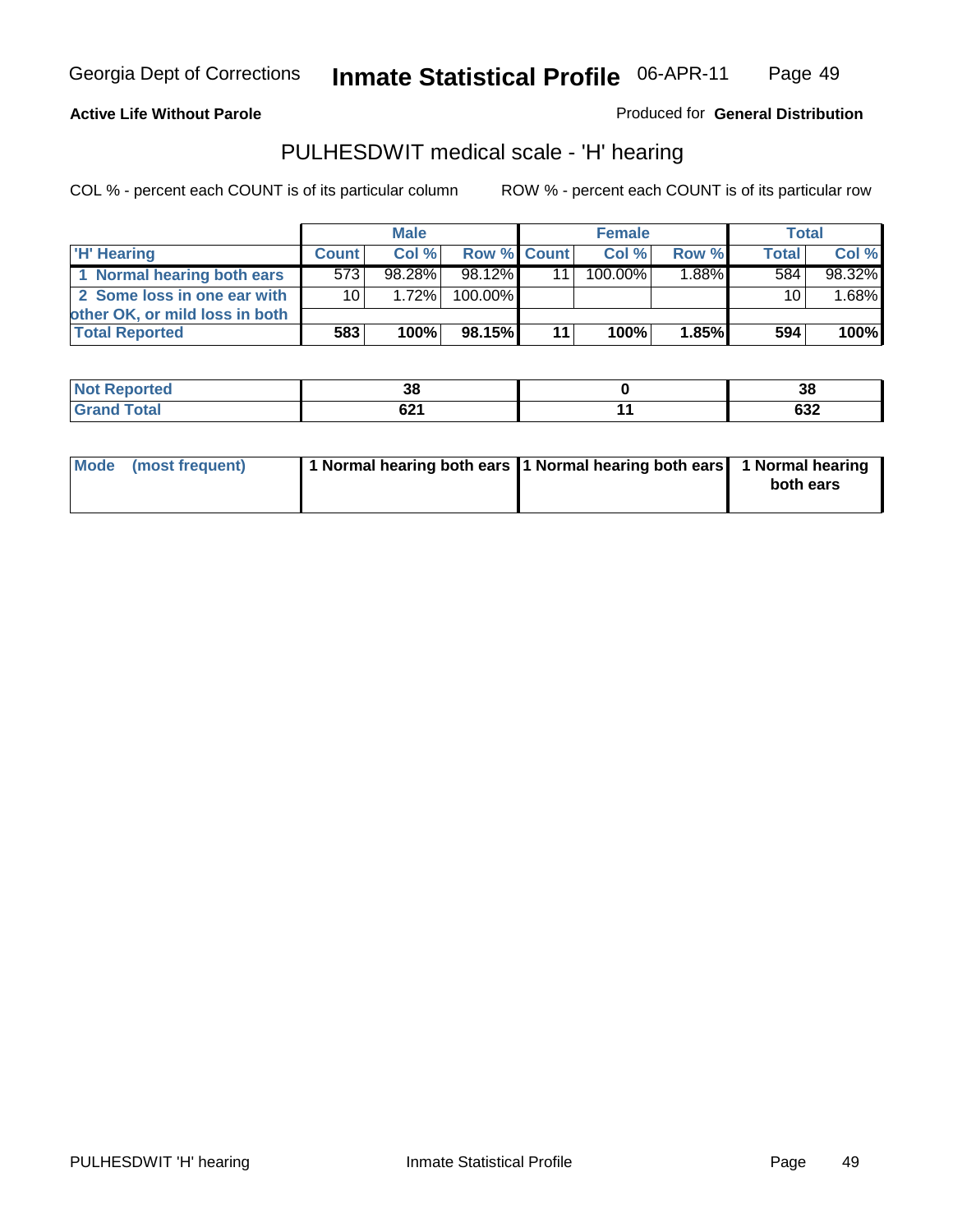#### **Active Life Without Parole**

#### Produced for **General Distribution**

### PULHESDWIT medical scale - 'E' vision

|                                |              | <b>Male</b> |             |    | <b>Female</b> |       |              | <b>Total</b> |
|--------------------------------|--------------|-------------|-------------|----|---------------|-------|--------------|--------------|
| <b>E' Vision</b>               | <b>Count</b> | Col %       | Row % Count |    | Col %         | Row % | <b>Total</b> | Col %        |
| 1 Correctable to 20/40 in both | 444          | 81.77%      | 98.45%      |    | 63.64%        | 1.55% | 451          | 81.41%       |
| eyes                           |              |             |             |    |               |       |              |              |
| 2 Correctable to 20/70 in one  | 84           | 15.47%      | 95.45%      | 4  | 36.36%        | 4.55% | 88           | 15.88%       |
| eye, may be blind in other     |              |             |             |    |               |       |              |              |
| 3 Correctable to 20/200 in one | 13           | $2.39\%$    | 100.00%     |    |               |       | 13           | 2.35%        |
| eye, may be blind in other     |              |             |             |    |               |       |              |              |
| 4 One eye not correctable to   |              | 0.37%       | 100.00%     |    |               |       | 2            | $0.36\%$     |
| 20/200, other may be blind     |              |             |             |    |               |       |              |              |
| <b>Total Reported</b>          | 543          | 100%        | 98.01%      | 11 | 100%          | 1.99% | 554          | 100%         |

| <b>Not Reported</b> | 70         | - -<br>⊿ ⊾ |
|---------------------|------------|------------|
| <b>Total</b>        | <b>CO4</b> | $\sim$     |
| 'Grand              | 94 I       | פט         |

| Mode (most frequent) | 1 Correctable to 20/40 in<br>both eyes | 1 Correctable to 20/40 in   1 Correctable to<br>both eyes | 20/40 in both eyes |
|----------------------|----------------------------------------|-----------------------------------------------------------|--------------------|
|----------------------|----------------------------------------|-----------------------------------------------------------|--------------------|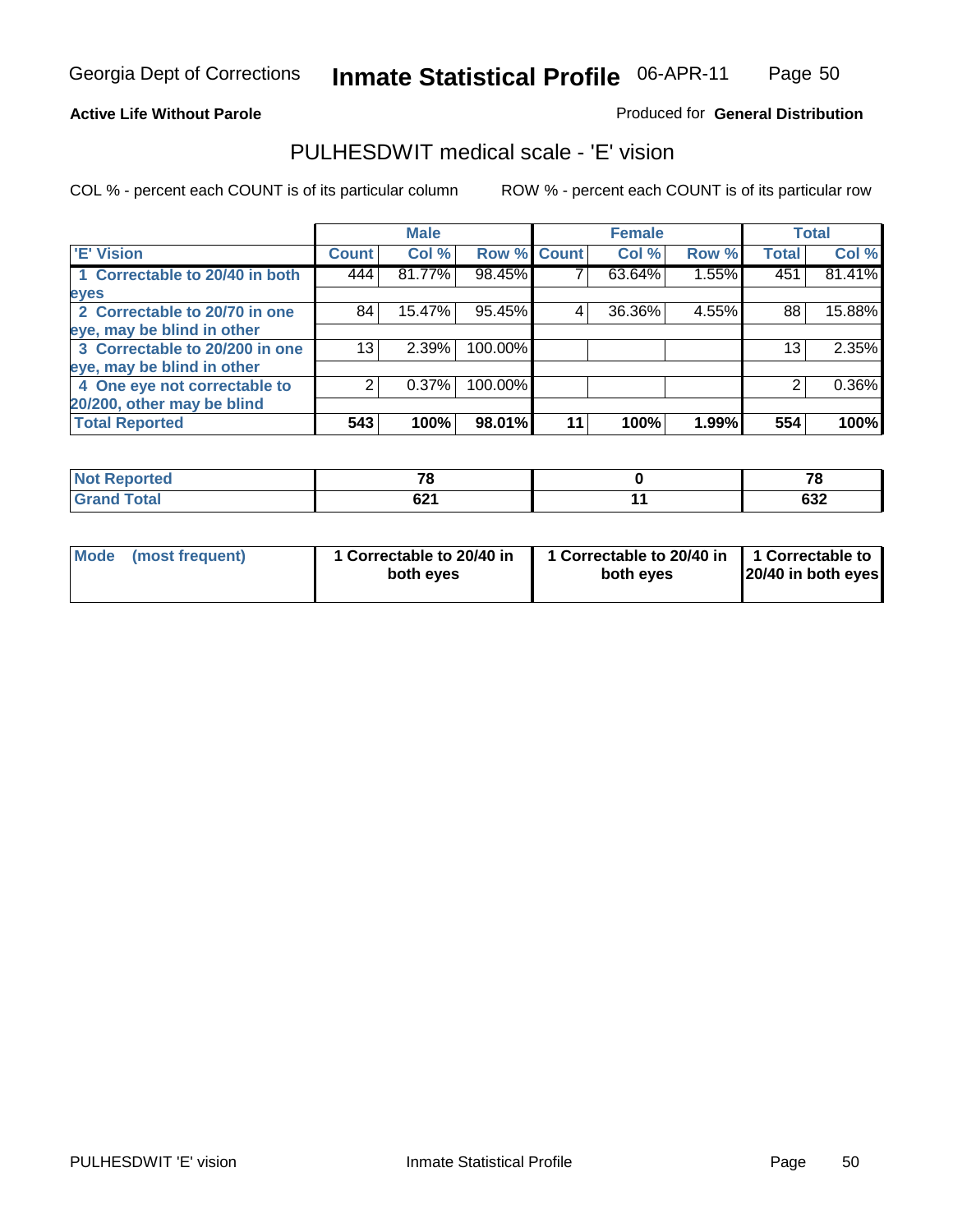### **Active Life Without Parole**

### Produced for **General Distribution**

### PULHESDWIT medical scale - 'S' pSychiatric

|                                        |                 | <b>Male</b> |         |             | <b>Female</b> |       |              | <b>Total</b> |
|----------------------------------------|-----------------|-------------|---------|-------------|---------------|-------|--------------|--------------|
| 'S' pSychiatric                        | <b>Count</b>    | Col %       |         | Row % Count | Col %         | Row % | <b>Total</b> | Col %        |
| 1 No impairment or disorders           | 457             | 82.19%      | 98.92%  | 5.          | 50.00%        | 1.08% | 462          | 81.63%       |
| 2 Stable, or in remission, or          | 64              | 11.51%      | 92.75%  | 5           | 50.00%        | 7.25% | 69           | 12.19%       |
| mild impairment or retardation         |                 |             |         |             |               |       |              |              |
| 3 Requires moderate inpatient          | 30 <sub>1</sub> | $5.40\%$    | 100.00% |             |               |       | 30           | 5.30%        |
| treatment                              |                 |             |         |             |               |       |              |              |
| 4 Requires intensive inpatient         |                 | 0.72%       | 100.00% |             |               |       |              | 0.71%        |
| treatment                              |                 |             |         |             |               |       |              |              |
| <b>5 Requires Crisis Stabilization</b> |                 | 0.18%       | 100.00% |             |               |       |              | 0.18%        |
| Unit (CSU) inpatient care              |                 |             |         |             |               |       |              |              |
| <b>Total Reported</b>                  | 556             | 100%        | 98.23%  | 10          | 100%          | 1.77% | 566          | 100.0%       |

| <b>orted</b> | $\sim$ $\sim$<br>v. | 66         |
|--------------|---------------------|------------|
| $T0$ tol     | <b>691</b><br>VZ 1  | coo<br>∠כס |

| Mode (most frequent) | <b>1</b> No impairment or disorders | 1 No impairment or<br>disorders | 11 No impairment or<br>disorders |
|----------------------|-------------------------------------|---------------------------------|----------------------------------|
|                      |                                     |                                 |                                  |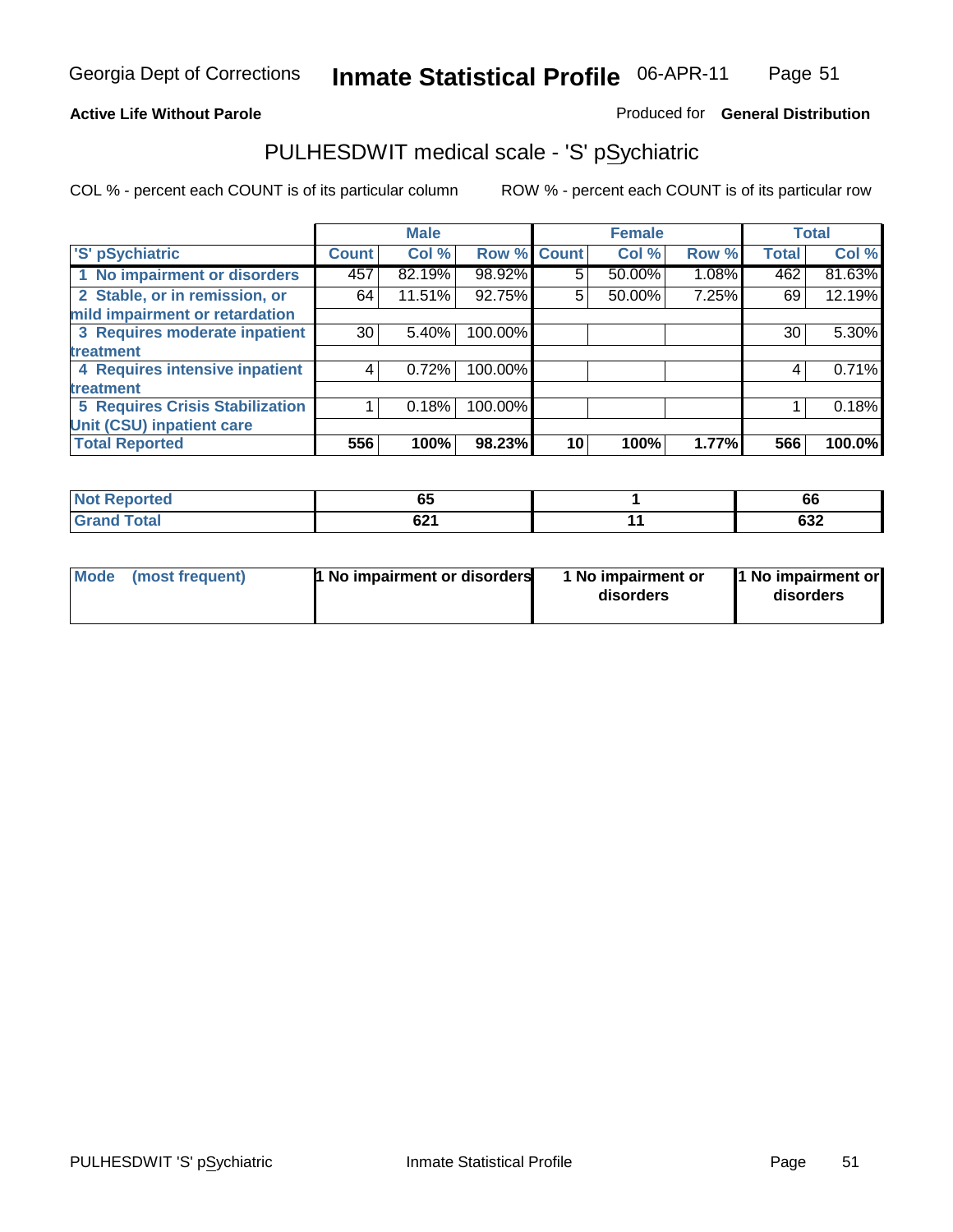#### **Active Life Without Parole**

#### Produced for **General Distribution**

### PULHESDWIT medical scale - 'D' dental

|                                 |                 | <b>Male</b> |                    |    | <b>Female</b> |       |              | <b>Total</b> |
|---------------------------------|-----------------|-------------|--------------------|----|---------------|-------|--------------|--------------|
| 'D' Dental                      | <b>Count</b>    | Col %       | <b>Row % Count</b> |    | Col %         | Row % | <b>Total</b> | Col %        |
| 1 Minimal routine dental health | 382             | 71.54%      | 98.20%             |    | 70.00%        | 1.80% | 389          | 71.51%       |
| <b>needs</b>                    |                 |             |                    |    |               |       |              |              |
| 2 Moderate cavities and/or      | 118             | 22.10%      | 97.52%             | 3  | 30.00%        | 2.48% | 121          | 22.24%       |
| gum disease                     |                 |             |                    |    |               |       |              |              |
| 3 Extensive gum disease         | 33 <sub>1</sub> | 6.18%       | 100.00%            |    |               |       | 33           | 6.07%        |
| and/or widespread decay         |                 |             |                    |    |               |       |              |              |
| 4 Urgent need for dental        |                 | 0.19%       | 100.00%            |    |               |       |              | 0.18%        |
| <b>services</b>                 |                 |             |                    |    |               |       |              |              |
| <b>Total Reported</b>           | 534             | 100%        | 98.16%             | 10 | 100%          | 1.84% | 544          | 100%         |

| Reported<br>' NOT | $\sim$<br>υ.              | 88             |
|-------------------|---------------------------|----------------|
| <b>Total</b>      | <b>CO1</b><br><u>uz 1</u> | $\sim$<br>⊿כּס |

| <b>Mode</b><br>(most frequent) | <b>Minimal routine dental</b><br>health needs | 1 Minimal routine dental<br>health needs | 11 Minimal routine<br>dental health<br>needs |
|--------------------------------|-----------------------------------------------|------------------------------------------|----------------------------------------------|
|--------------------------------|-----------------------------------------------|------------------------------------------|----------------------------------------------|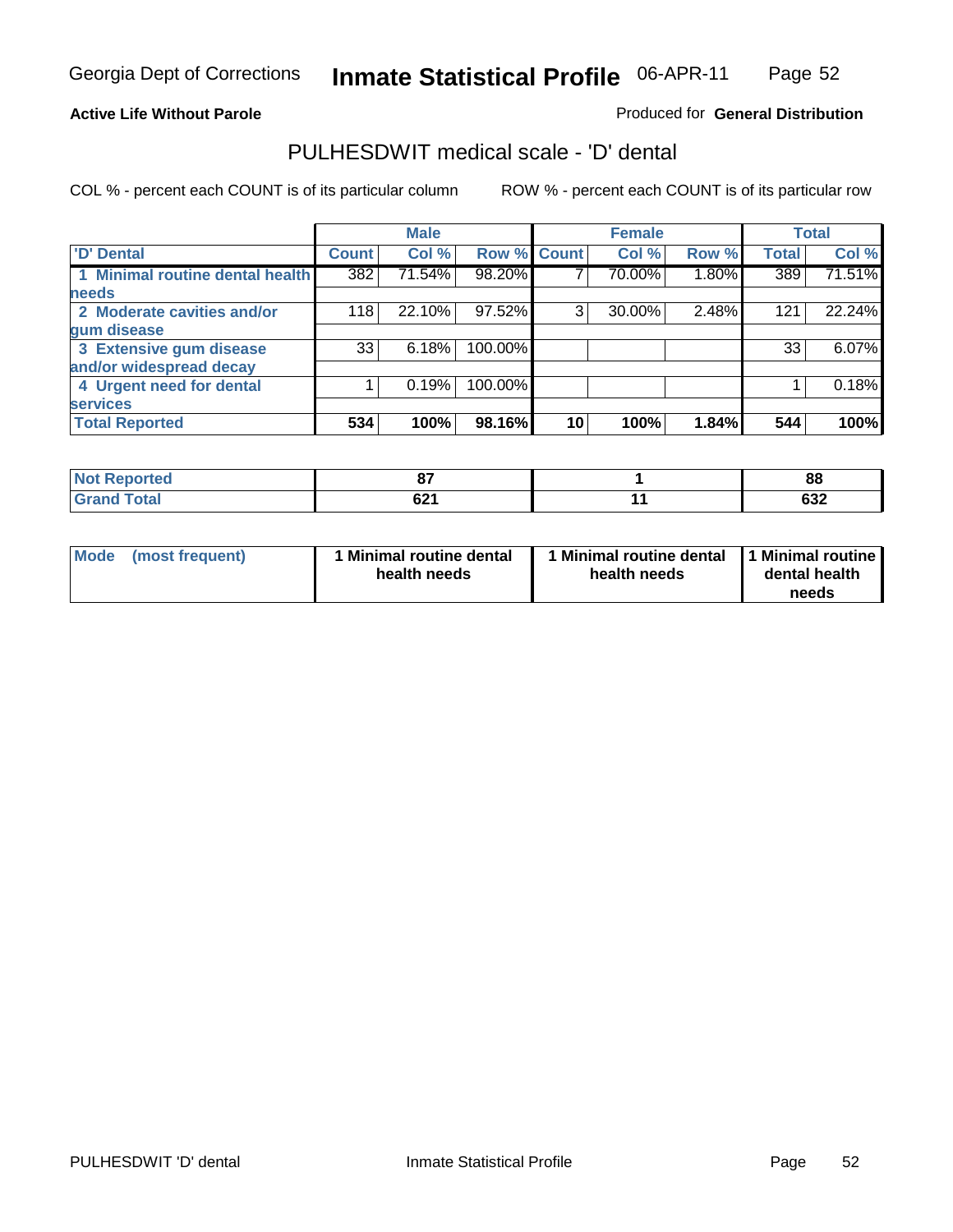### **Active Life Without Parole**

### Produced for **General Distribution**

### PULHESDWIT medical scale - 'W' work ability

|                                 |              | <b>Male</b> |             |    | <b>Female</b> |       |              | <b>Total</b> |
|---------------------------------|--------------|-------------|-------------|----|---------------|-------|--------------|--------------|
| <b>W' work ability</b>          | <b>Count</b> | Col %       | Row % Count |    | Col %         | Row % | <b>Total</b> | Col %        |
| 1 Unrestricted work or activity | 451          | 77.09%      | 98.26%      | 8  | 72.73%        | 1.74% | 459          | 77.01%       |
| 2 Minor restrictions on type of | 107          | 18.29%      | 97.27%      | 3  | 27.27%        | 2.73% | 110          | 18.46%       |
| <b>work</b>                     |              |             |             |    |               |       |              |              |
| 3 Moderate restrictions on type | 15           | $2.56\%$    | 100.00%     |    |               |       | 15           | 2.52%        |
| of work                         |              |             |             |    |               |       |              |              |
| 4 Major restrictions on type of | 11           | 1.88%       | 100.00%     |    |               |       | 11           | 1.85%        |
| <b>work</b>                     |              |             |             |    |               |       |              |              |
| 5 Cannot work under any         |              | 0.17%       | 100.00%     |    |               |       |              | 0.17%        |
| <b>circumstances</b>            |              |             |             |    |               |       |              |              |
| <b>Total Reported</b>           | 585          | 100%        | 98.15%      | 11 | 100%          | 1.85% | 596          | 100.0%       |

| المنتصب المتعارف<br>тео | - -<br>JJ.            | $\ddot{\phantom{0}}$<br>-၁၄ |
|-------------------------|-----------------------|-----------------------------|
| $C = 1$                 | co4<br>UZ 1<br>$\sim$ | <b>000</b><br>ত১∠           |

| Mode | (most frequent) | 1 Unrestricted work or<br>activity | 1 Unrestricted work or<br>activity | 1 Unrestricted<br>work or activity |
|------|-----------------|------------------------------------|------------------------------------|------------------------------------|
|------|-----------------|------------------------------------|------------------------------------|------------------------------------|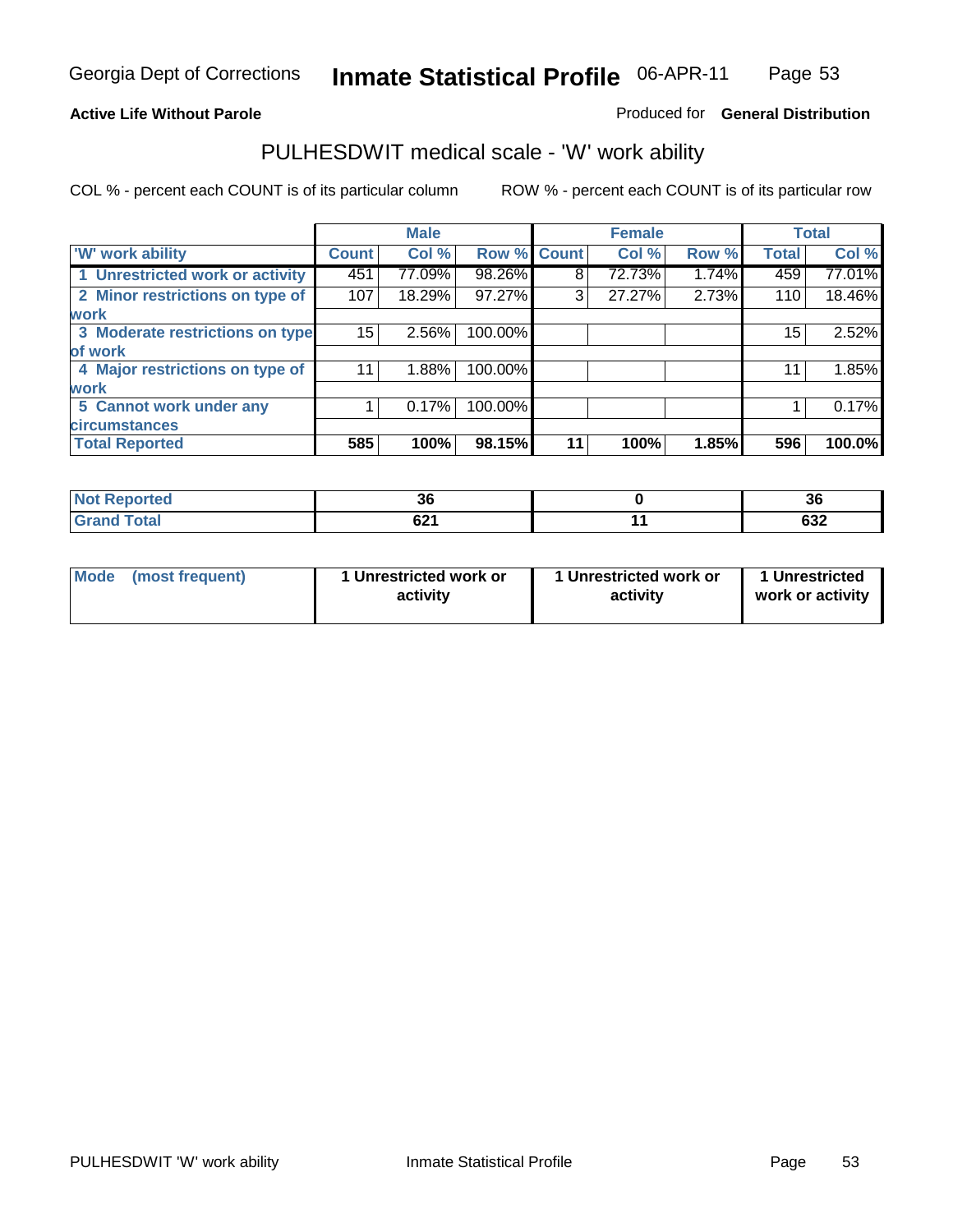#### **Active Life Without Parole**

### Produced for **General Distribution**

### PULHESDWIT medical scale - 'I' impairment

|                                 |              | <b>Male</b> |             |    | <b>Female</b> |       |              | <b>Total</b> |
|---------------------------------|--------------|-------------|-------------|----|---------------|-------|--------------|--------------|
| <b>T' Impairment</b>            | <b>Count</b> | Col %       | Row % Count |    | Col %         | Row % | <b>Total</b> | Col %        |
| 1 No impairments or             | 574          | 98.29%      | 98.12%      | 11 | 100.00%       | 1.88% | 585          | 98.32%       |
| disabilities                    |              |             |             |    |               |       |              |              |
| 2 Wheelchair-bound but          | 9            | 1.54%       | 100.00%     |    |               |       |              | 1.51%        |
| otherwise OK                    |              |             |             |    |               |       |              |              |
| <b>5 Needs maximal Assisted</b> |              | 0.17%       | $100.00\%$  |    |               |       |              | 0.17%        |
| Living (level III)              |              |             |             |    |               |       |              |              |
| <b>Total Reported</b>           | 584          | 100%        | 98.15%      | 11 | 100%          | 1.85% | 595          | 100%         |

| Reported<br>NOI<br> | --<br>      | $\sim$<br>ີ     |
|---------------------|-------------|-----------------|
| <b>c</b> otal       | co.<br>04 I | …<br><b>OJZ</b> |

| Mode            | 1 No impairments or | 1 No impairments or | 1 No impairments |
|-----------------|---------------------|---------------------|------------------|
| (most frequent) | disabilities        | disabilities        | or disabilities  |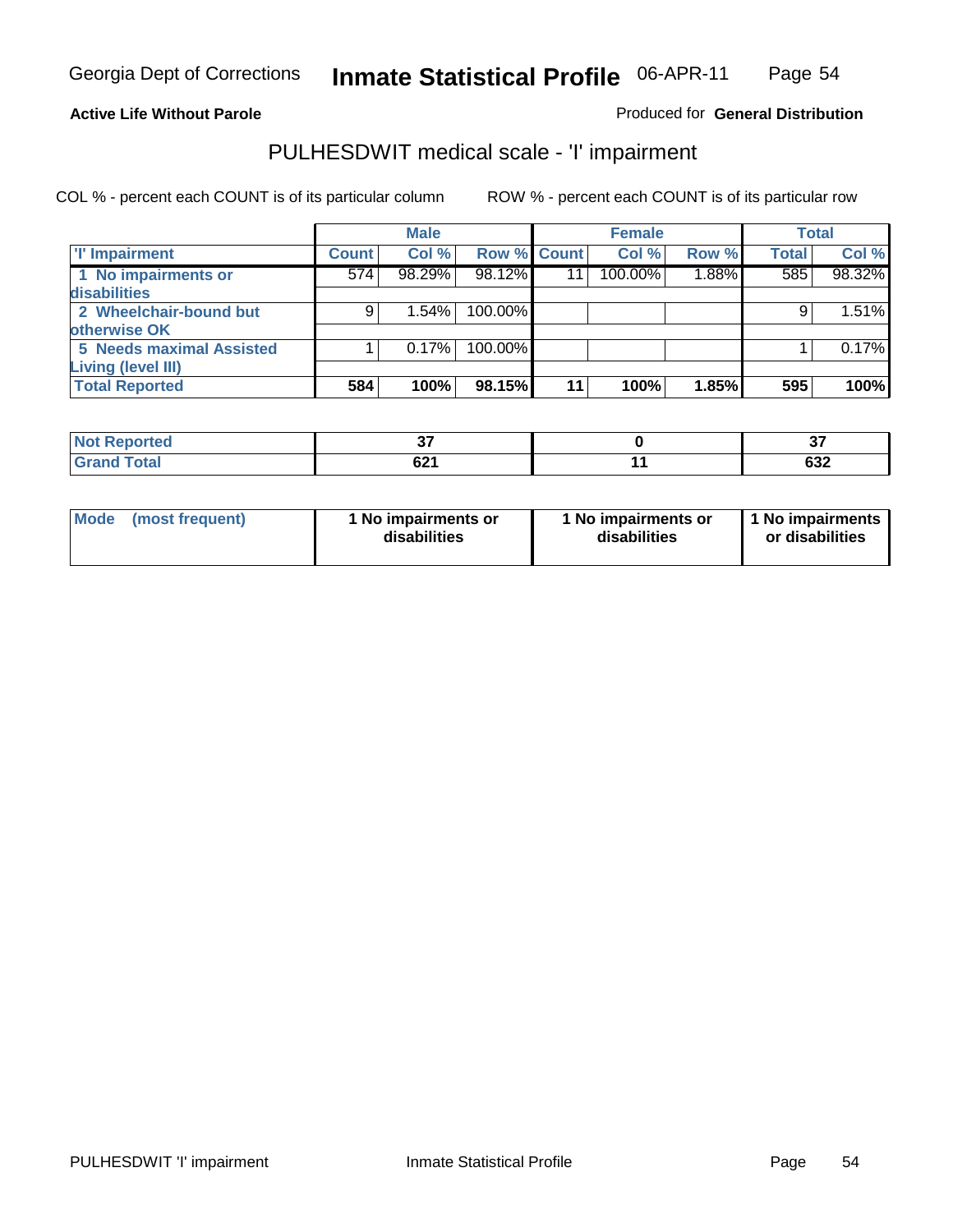#### **Inmate Statistical Profile** 06-APR-11 Page Page 55

### **Active Life Without Parole Produced fo Seneral Distribution**

### PULHESDWIT medical scale - 'T' transportability

|                              |              | <b>Male</b> |             |    | <b>Female</b> |       |              | <b>Total</b> |
|------------------------------|--------------|-------------|-------------|----|---------------|-------|--------------|--------------|
| <b>T' Transportability</b>   | <b>Count</b> | Col %       | Row % Count |    | Col %         | Row % | <b>Total</b> | Col %        |
| 1 Can be transported in any  | 580          | 98.98%      | 98.14%      | 11 | 100.00%       | 1.86% | 591          | 98.99%       |
| ordinary approved vehicle    |              |             |             |    |               |       |              |              |
| 2 Wheelchair-bound, not      | 4            | 0.68%       | 100.00%     |    |               |       | 4            | 0.67%        |
| needing special vehicle      |              |             |             |    |               |       |              |              |
| 3 Wheelchair-bound, requires |              | 0.17%       | 100.00%     |    |               |       |              | 0.17%        |
| special vehicle              |              |             |             |    |               |       |              |              |
| 5 Requires ambulance         |              | 0.17%       | 100.00%     |    |               |       |              | 0.17%        |
| transport                    |              |             |             |    |               |       |              |              |
| <b>Total Reported</b>        | 586          | 100%        | 98.16%      | 11 | 100%          | 1.84% | 597          | 100%         |

| eported                     | ৩৩          | --<br>აუ |
|-----------------------------|-------------|----------|
| <b>Total</b><br><b>Gran</b> | co4<br>04 I | 632      |

|  | Mode (most frequent) | 1 Can be transported in any 1 Can be transported in any | ordinary approved vehicle   ordinary approved vehicle   transported in any | 1 Can be<br>ordinary approved<br>vehicle |
|--|----------------------|---------------------------------------------------------|----------------------------------------------------------------------------|------------------------------------------|
|--|----------------------|---------------------------------------------------------|----------------------------------------------------------------------------|------------------------------------------|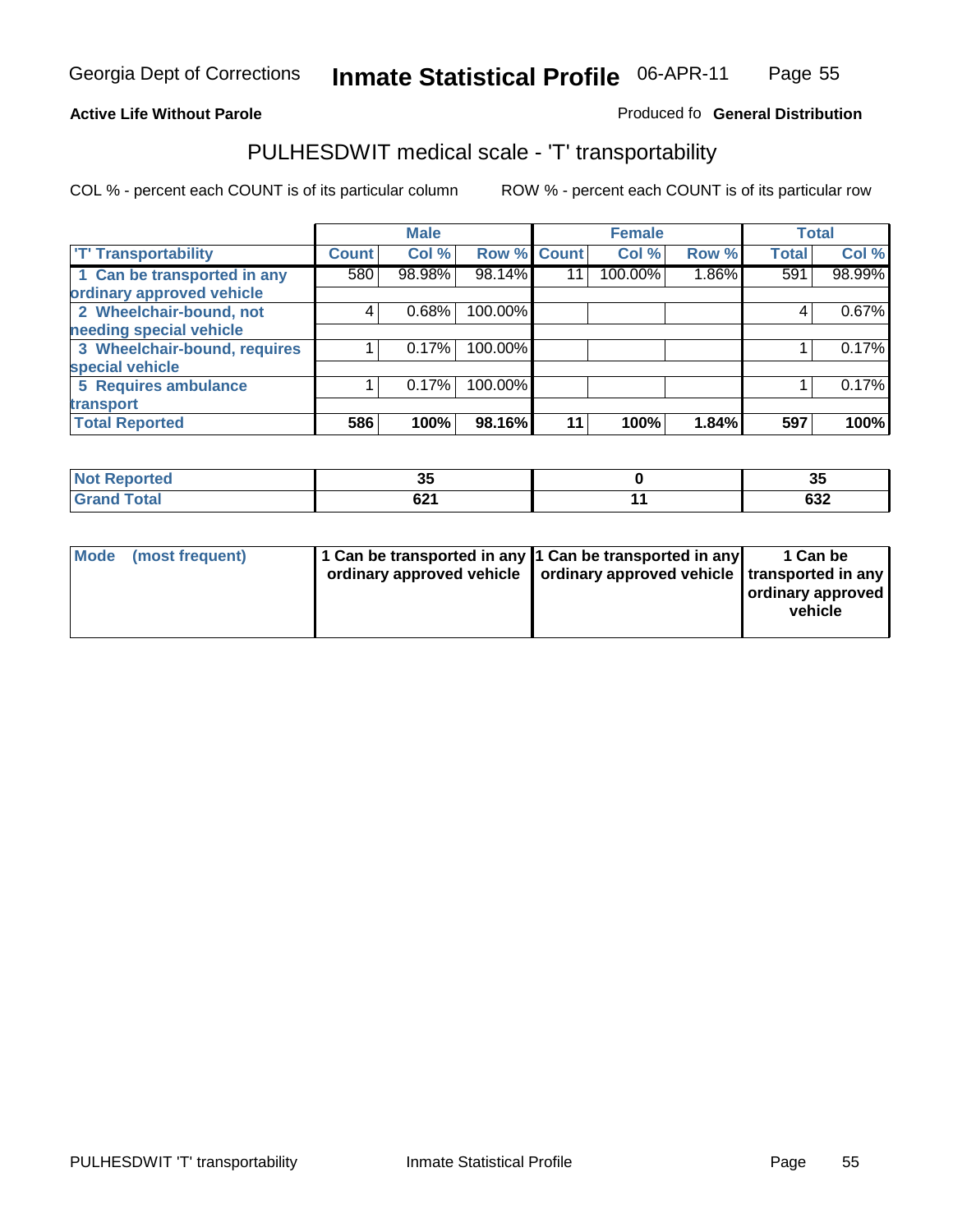### **Active Life Without Parole**

#### Produced for **General Distribution**

### Criminality in family, self-reported

|                              |              | <b>Male</b> |        |              | <b>Female</b> |          |              | Total  |
|------------------------------|--------------|-------------|--------|--------------|---------------|----------|--------------|--------|
| <b>Criminality In Family</b> | <b>Count</b> | Col %       | Row %  | <b>Count</b> | Col %         | Row %    | <b>Total</b> | Col %  |
| Yes, criminality in family   | 158          | 28.52%      | 96.93% | 5            | 55.56%        | $3.07\%$ | 163          | 28.95% |
| No criminality in family     | 396          | 71.48%      | 99.00% | 4            | 44.44%        | 1.00%    | 400          | 71.05% |
| <b>Total Reported</b>        | 554          | 100%        | 98.40% | 9            | 100%          | 1.60%    | 563          | 100%   |

| rted<br><b>NO</b>                                     | --                 | c<br>৩୪           |
|-------------------------------------------------------|--------------------|-------------------|
| $\sim$ $\sim$<br>$\sim$ $\sim$ $\sim$<br>$\sim$<br>-- | co4<br><b>UZ</b> 1 | <b>000</b><br>∠כס |

| Mode (most frequent) |  | No criminality in family | Yes, criminality in family | No criminality in<br>family |
|----------------------|--|--------------------------|----------------------------|-----------------------------|
|----------------------|--|--------------------------|----------------------------|-----------------------------|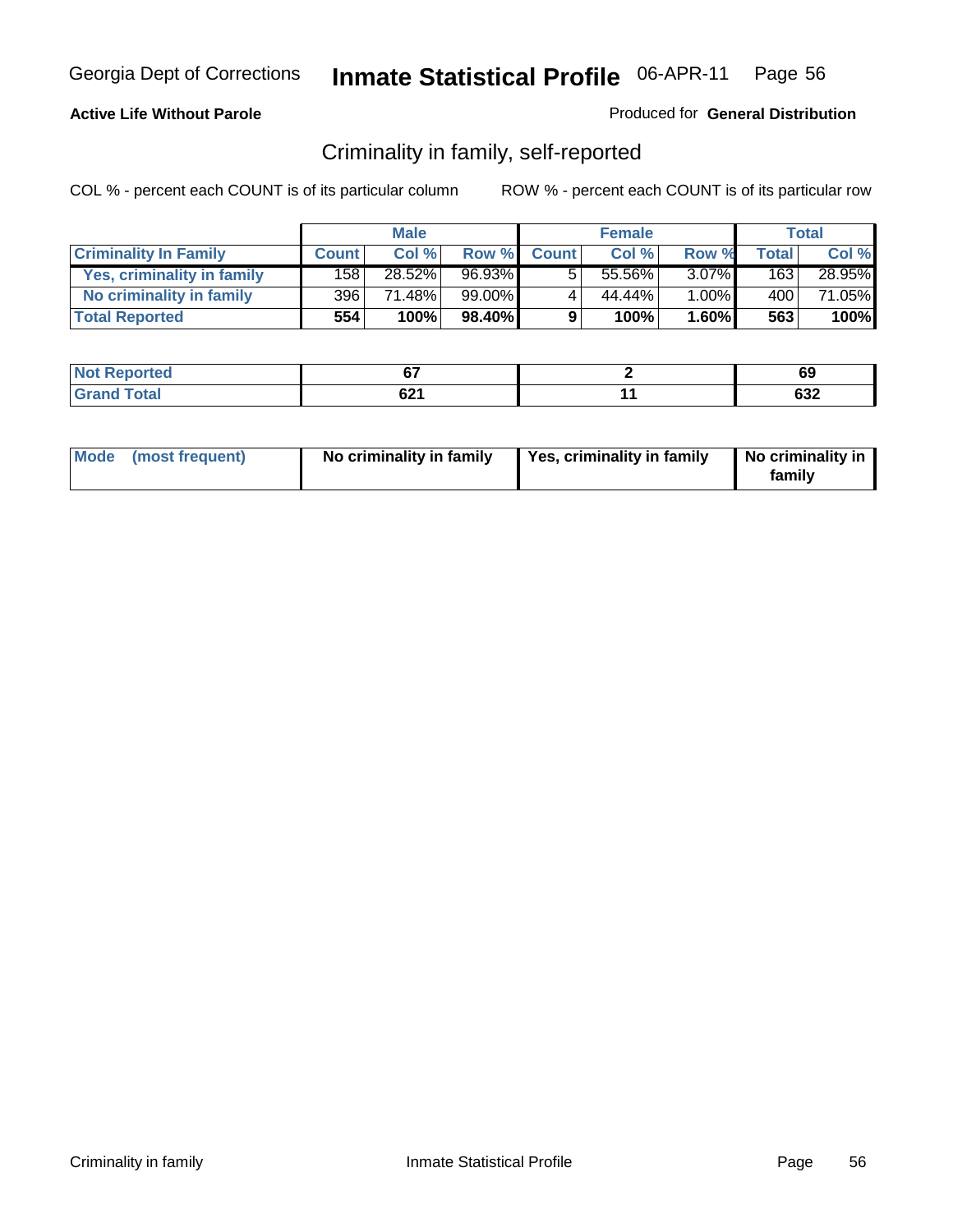### **Active Life Without Parole**

#### Produced for **General Distribution**

### Alcoholism in family, self-reported

|                             |              | <b>Male</b> |        |              | <b>Female</b> |          |       | Total  |
|-----------------------------|--------------|-------------|--------|--------------|---------------|----------|-------|--------|
| <b>Alcoholism In Family</b> | <b>Count</b> | Col %       | Row %  | <b>Count</b> | Col %         | Row %    | Total | Col %  |
| Yes, alcoholism in family   | 108.         | $19.49\%$   | 97.30% |              | $33.33\%$     | $2.70\%$ | 1111  | 19.72% |
| No alcoholism in family     | 446'         | 80.51%      | 98.67% | 6            | 66.67%        | $1.33\%$ | 452   | 80.28% |
| <b>Total Reported</b>       | 554          | 100%        | 98.40% | 9            | 100%          | $1.60\%$ | 563   | 100%   |

| <b>Not</b><br>المحكمت<br>rtea                 | ^¬       | v                       |
|-----------------------------------------------|----------|-------------------------|
| $\sim$ $\sim$<br>$\sim$ $\sim$<br>$\sim$<br>- | rn.<br>U | <u>__</u><br><b>OJZ</b> |

|  | Mode (most frequent) | No alcoholism in family | No alcoholism in family | No alcoholism in<br>familv |
|--|----------------------|-------------------------|-------------------------|----------------------------|
|--|----------------------|-------------------------|-------------------------|----------------------------|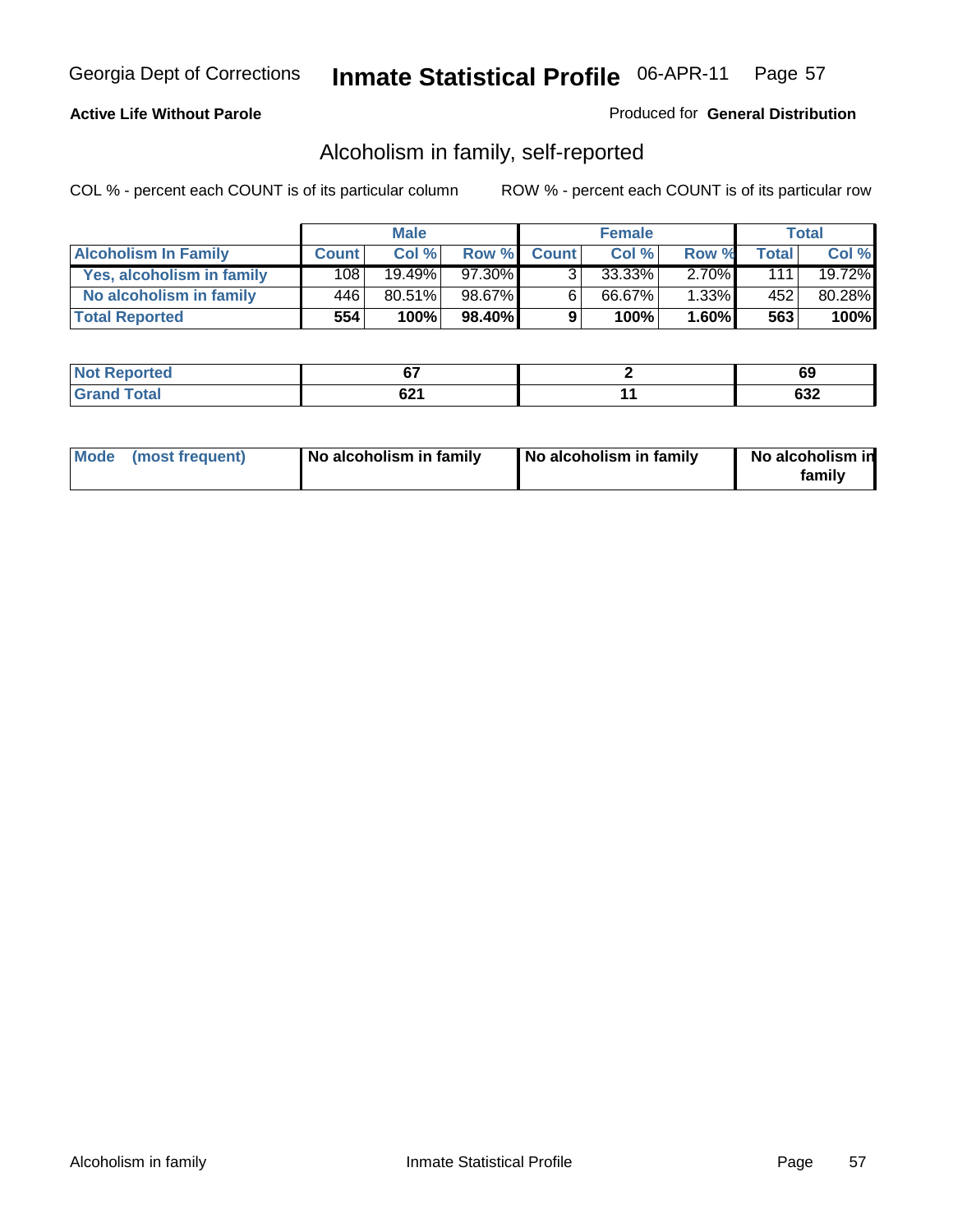#### **Active Life Without Parole**

Produced for **General Distribution**

### Drug abuse in family, self-reported

|                           |              | <b>Male</b> |           |              | <b>Female</b> |          |              | Total  |
|---------------------------|--------------|-------------|-----------|--------------|---------------|----------|--------------|--------|
| Drug Abuse In Family      | <b>Count</b> | Col%        | Row %     | <b>Count</b> | Col %         | Row %    | <b>Total</b> | Col %  |
| Yes, drug abuse in family | 63           | 11.37%      | $95.45\%$ | 3            | 33.33%        | 4.55%I   | 66           | 11.72% |
| No drug abuse in family   | 491          | 88.63%      | 98.79%    | 6            | 66.67%        | $1.21\%$ | 497          | 88.28% |
| <b>Total Reported</b>     | 554          | 100%        | 98.40%    | 9            | 100%          | $1.60\%$ | 563          | 100%   |

| <b>Not</b><br>المحكمت<br>rtea                 | ^¬       | v                       |
|-----------------------------------------------|----------|-------------------------|
| $\sim$ $\sim$<br>$\sim$ $\sim$<br>$\sim$<br>- | rn.<br>U | <u>__</u><br><b>OJZ</b> |

|  | Mode (most frequent) | No drug abuse in family | No drug abuse in family | No drug abuse in<br>family |
|--|----------------------|-------------------------|-------------------------|----------------------------|
|--|----------------------|-------------------------|-------------------------|----------------------------|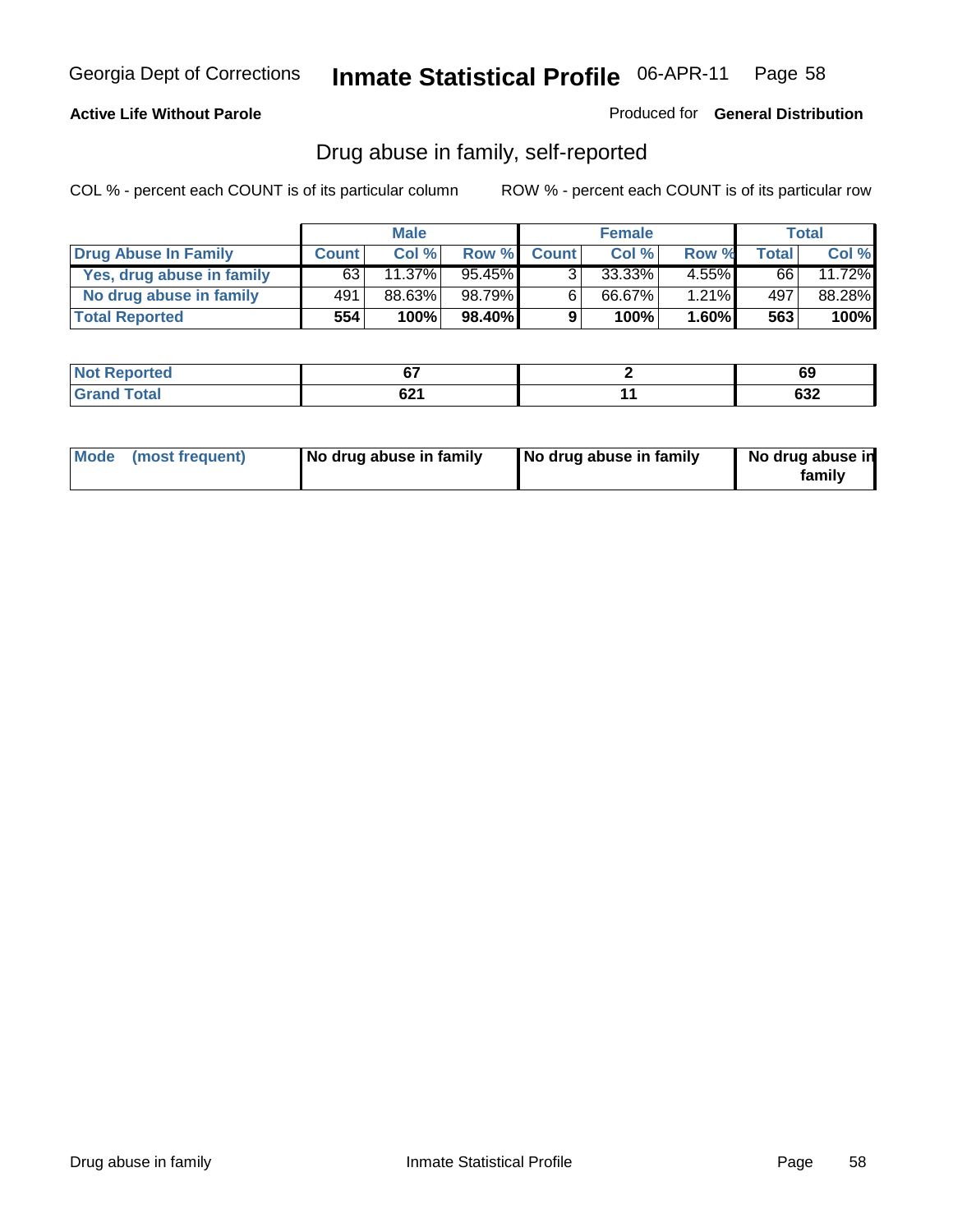#### **Active Life Without Parole**

#### Produced for **General Distribution**

### Subjected to frequent beatings, self-reported

|                            |              | <b>Male</b> |           |              | <b>Female</b> |       |       | <b>Total</b> |
|----------------------------|--------------|-------------|-----------|--------------|---------------|-------|-------|--------------|
| <b>Frequent beatings</b>   | <b>Count</b> | Col%        | Row %     | <b>Count</b> | Col%          | Row % | Total | Col %        |
| Yes, subjected to frequent | 34           | 6.14%       | $97.14\%$ |              | $11.11\%$     | 2.86% | 35    | 6.22%        |
| <b>beatings</b>            |              |             |           |              |               |       |       |              |
| Not subjected to frequent  | 520          | 93.86%      | 98.48%    | 8            | 88.89%        | 1.52% | 528   | 93.78%       |
| <b>beatings</b>            |              |             |           |              |               |       |       |              |
| <b>Total Reported</b>      | 554          | 100%        | 98.40%    | 9            | 100%          | 1.60% | 563   | 100%         |

| prtea<br>NO.<br>$\sim$ | $\sim$     | 69            |
|------------------------|------------|---------------|
| Coto!                  | co4<br>,,, | $\sim$<br>ত১∠ |

| Mode (most frequent) | Not subjected to frequent<br>beatings | Not subjected to frequent<br>beatings | Not subjected to<br><b>frequent beatings</b> |
|----------------------|---------------------------------------|---------------------------------------|----------------------------------------------|
|                      |                                       |                                       |                                              |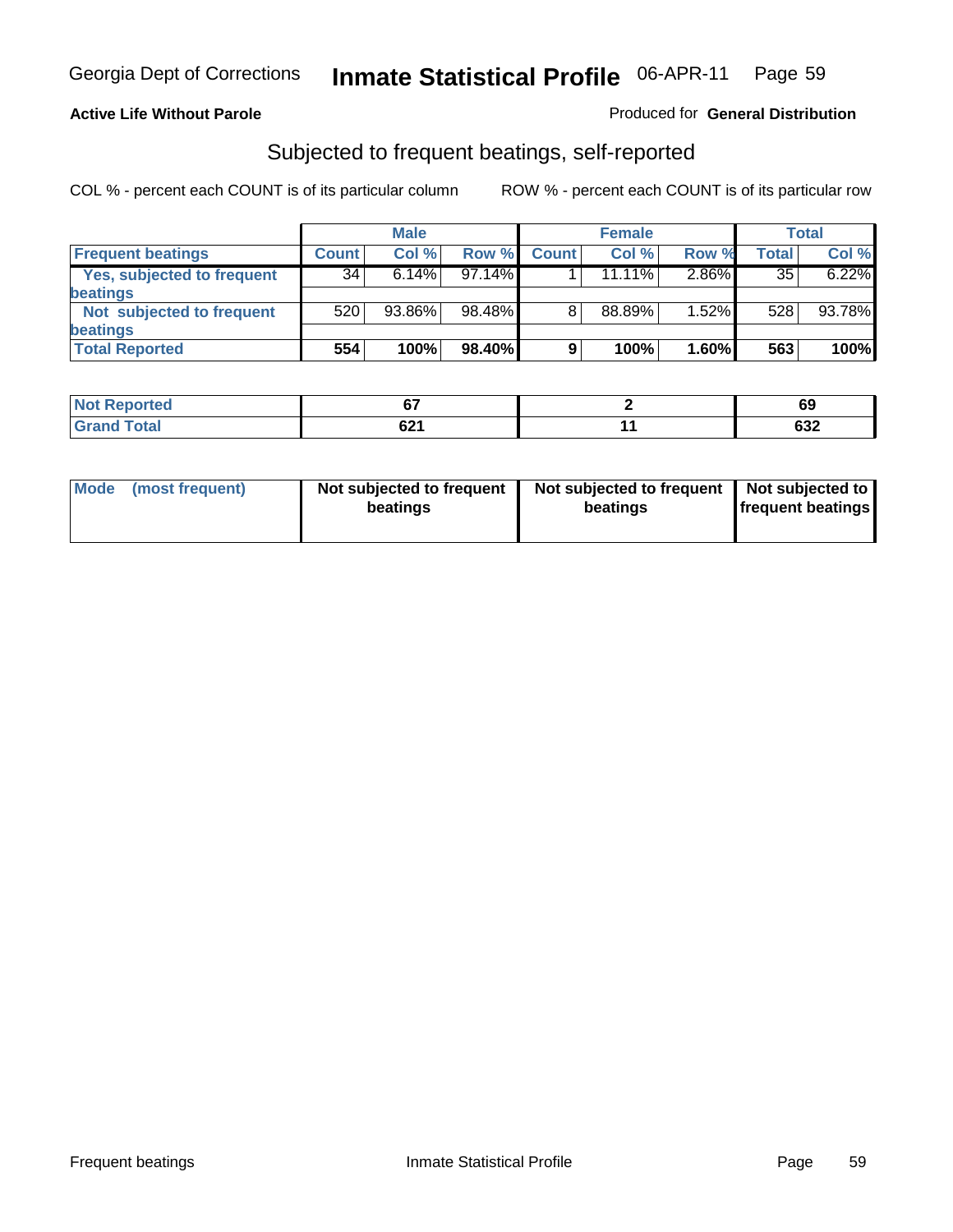### **Active Life Without Parole**

#### Produced for **General Distribution**

### Father absent during inmate's childhood

|                           |              | <b>Male</b> |        |              | <b>Female</b> |          |       | Total  |
|---------------------------|--------------|-------------|--------|--------------|---------------|----------|-------|--------|
| <b>Father Absent</b>      | <b>Count</b> | Col %       | Row %  | <b>Count</b> | Col %         | Row %    | Total | Col %  |
| Yes, father was absent    | 272          | 49.10%      | 98.91% | $\mathbf{R}$ | $33.33\%$     | $1.09\%$ | 275   | 48.85% |
| No, father was not absent | 282          | $50.90\%$   | 97.92% | 6            | 66.67%        | $2.08\%$ | 288   | 51.15% |
| <b>Total Reported</b>     | 554          | 100%        | 98.40% | 9            | 100%          | $1.60\%$ | 563   | 100%   |

| <b>Not Reported</b> |             | c.<br>D2      |
|---------------------|-------------|---------------|
| $\sim$              | co4<br>UZ I | $\sim$<br>⊿כס |

| Mode (most frequent) |  | 「No, father was not absent ┃No, father was not absent ┃No, father was not | absent |
|----------------------|--|---------------------------------------------------------------------------|--------|
|----------------------|--|---------------------------------------------------------------------------|--------|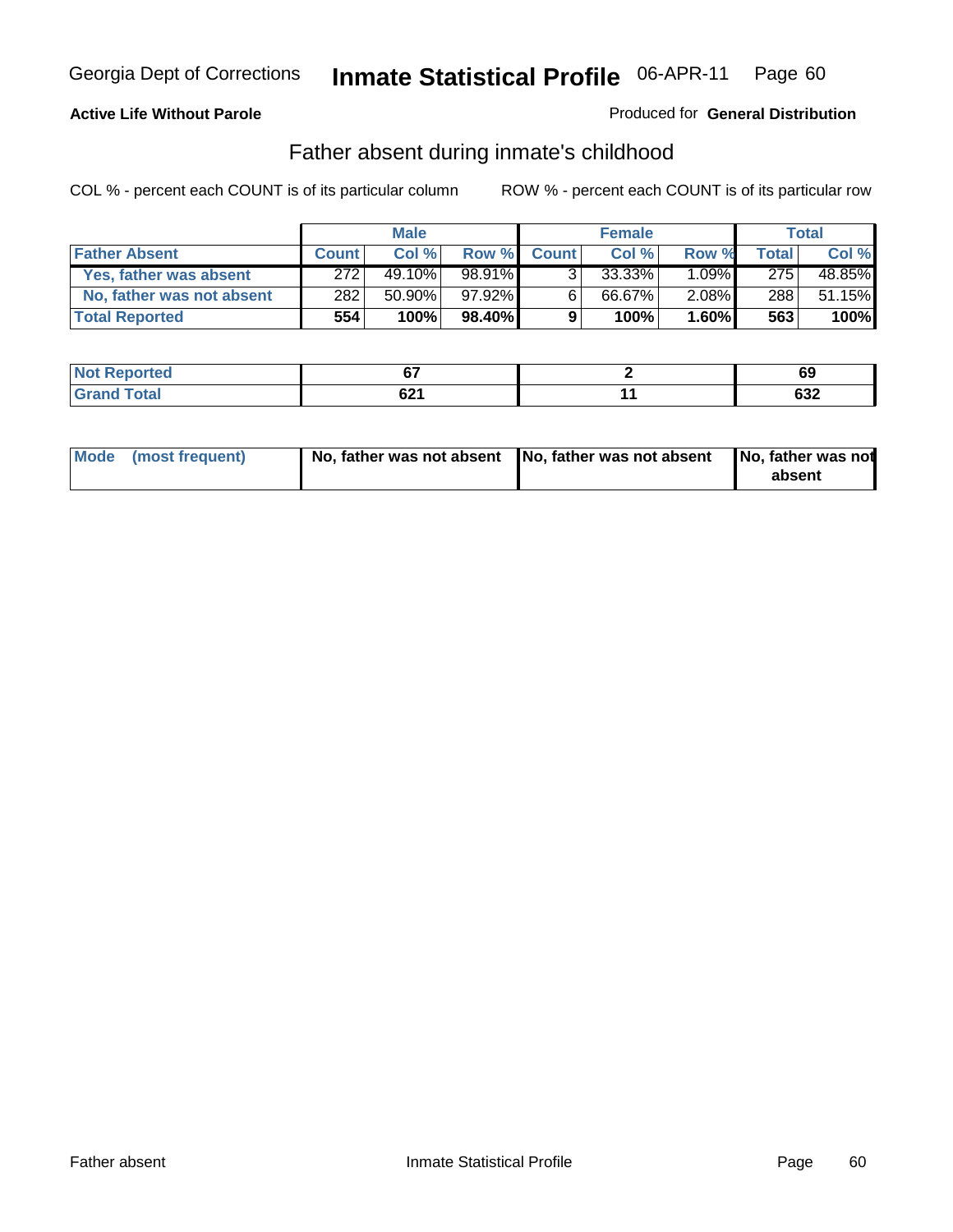#### **Active Life Without Parole**

#### Produced for **General Distribution**

# Mother absent during inmate's childhood

|                           |              | <b>Male</b> |           |              | <b>Female</b>        |          |       | Total  |
|---------------------------|--------------|-------------|-----------|--------------|----------------------|----------|-------|--------|
| <b>Mother Absent</b>      | <b>Count</b> | Col%        | Row %     | <b>Count</b> | Col%                 | Row %    | Total | Col %  |
| Yes, mother was absent    | 78           | 14.08%      | $97.50\%$ |              | $22.\overline{22\%}$ | $2.50\%$ | 80    | 14.21% |
| No, mother was not absent | 476          | 85.92%      | 98.55%    |              | 77.78%               | $1.45\%$ | 483   | 85.79% |
| <b>Total Reported</b>     | 554          | 100%        | 98.40%    | 9            | 100%                 | $1.60\%$ | 563   | 100%   |

| <b>Not</b><br>rted                  | ~-          | ບວ                      |
|-------------------------------------|-------------|-------------------------|
| $\sim$<br>$\sim$ $\sim$ $\sim$<br>- | າດ.<br>UZ I | <u>__</u><br><b>OJZ</b> |

| Mode (most frequent) | No, mother was not absent $\vert$ No, mother was not absent $\vert$ No, mother was | not absent |
|----------------------|------------------------------------------------------------------------------------|------------|
|                      |                                                                                    |            |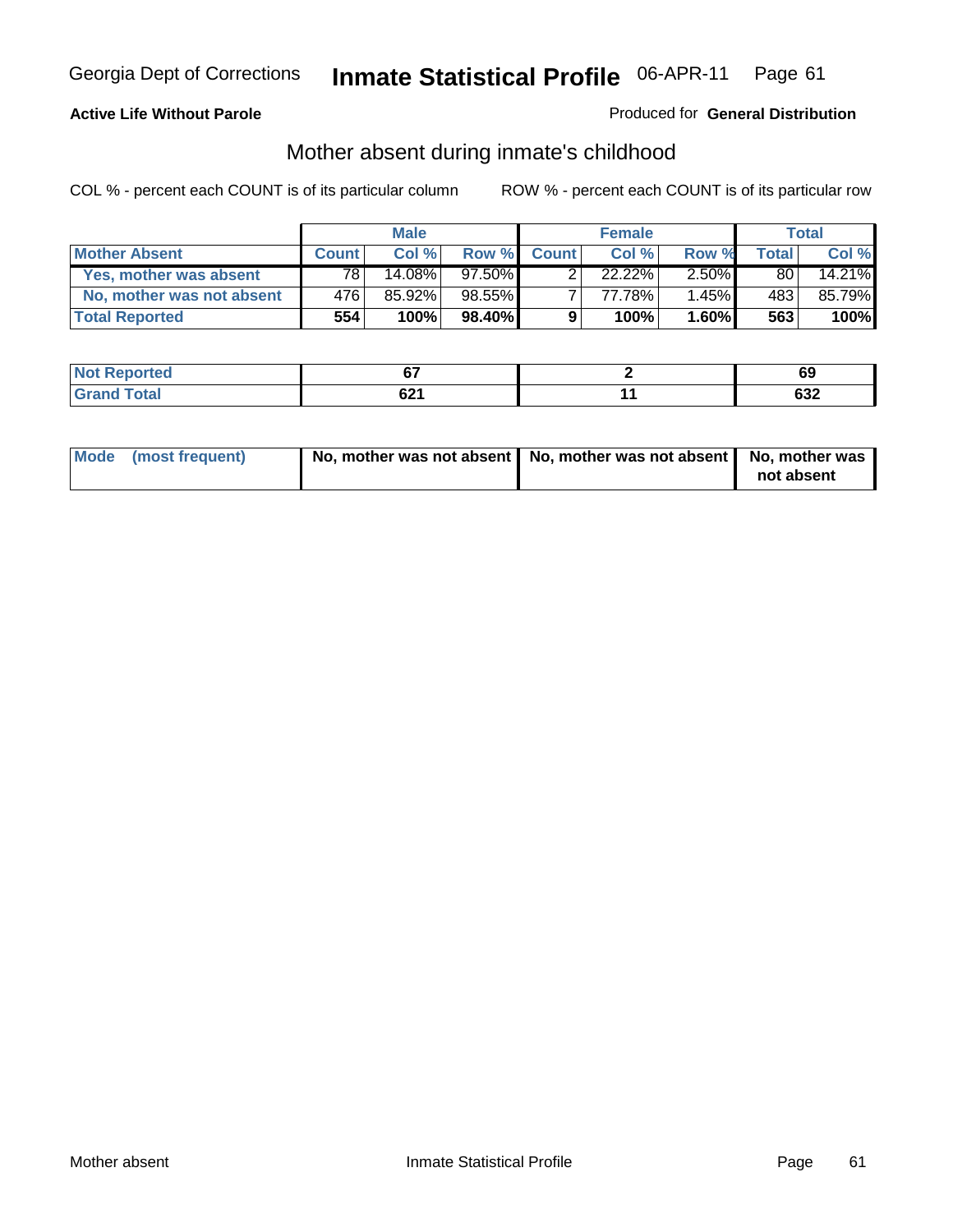**Active Life Without Parole** 

#### Produced for **General Distribution**

### Number of prior Georgia incarcerations

|                                       |                 | <b>Male</b> |                    |    | <b>Female</b> |       |       | <b>Total</b> |
|---------------------------------------|-----------------|-------------|--------------------|----|---------------|-------|-------|--------------|
| <b>Num of Prior GA Incarcerations</b> | <b>Count</b>    | Col %       | <b>Row % Count</b> |    | Col %         | Row % | Total | Col %        |
|                                       | 291             | 46.86%      | 96.68%             | 10 | 90.91%        | 3.32% | 301   | 47.63%       |
|                                       | 128             | 20.61%      | 100.00%            |    |               |       | 128   | 20.25%       |
|                                       | 77              | 12.40%      | 100.00%            |    |               |       | 77    | 12.18%       |
| 3                                     | 59              | $9.50\%$    | 98.33%             |    | 9.09%         | 1.67% | 60    | 9.49%        |
|                                       | 31              | 4.99%       | 100.00%            |    |               |       | 31    | 4.91%        |
|                                       | 18              | 2.90%       | 100.00%            |    |               |       | 18    | 2.85%        |
| <b>More Than 5</b>                    | 17 <sub>1</sub> | 2.74%       | 100.00%            |    |               |       | 17    | 2.69%        |
| <b>Total Reported</b>                 | 621             | 100%        | 98.26%             | 11 | 100%          | 1.74% | 632   | 100%         |

| Reported<br>NOT         |                                        |           |
|-------------------------|----------------------------------------|-----------|
| <b>otal</b><br>$\sim$ . | $\sim$ $\sim$ $\sim$<br>$\cdots$<br>VZ | ົາ<br>∪J∠ |

| Mean (average)       | 26.ا | . | 1.24 |
|----------------------|------|---|------|
| Median (middle)      |      |   |      |
| Mode (most frequent) |      |   |      |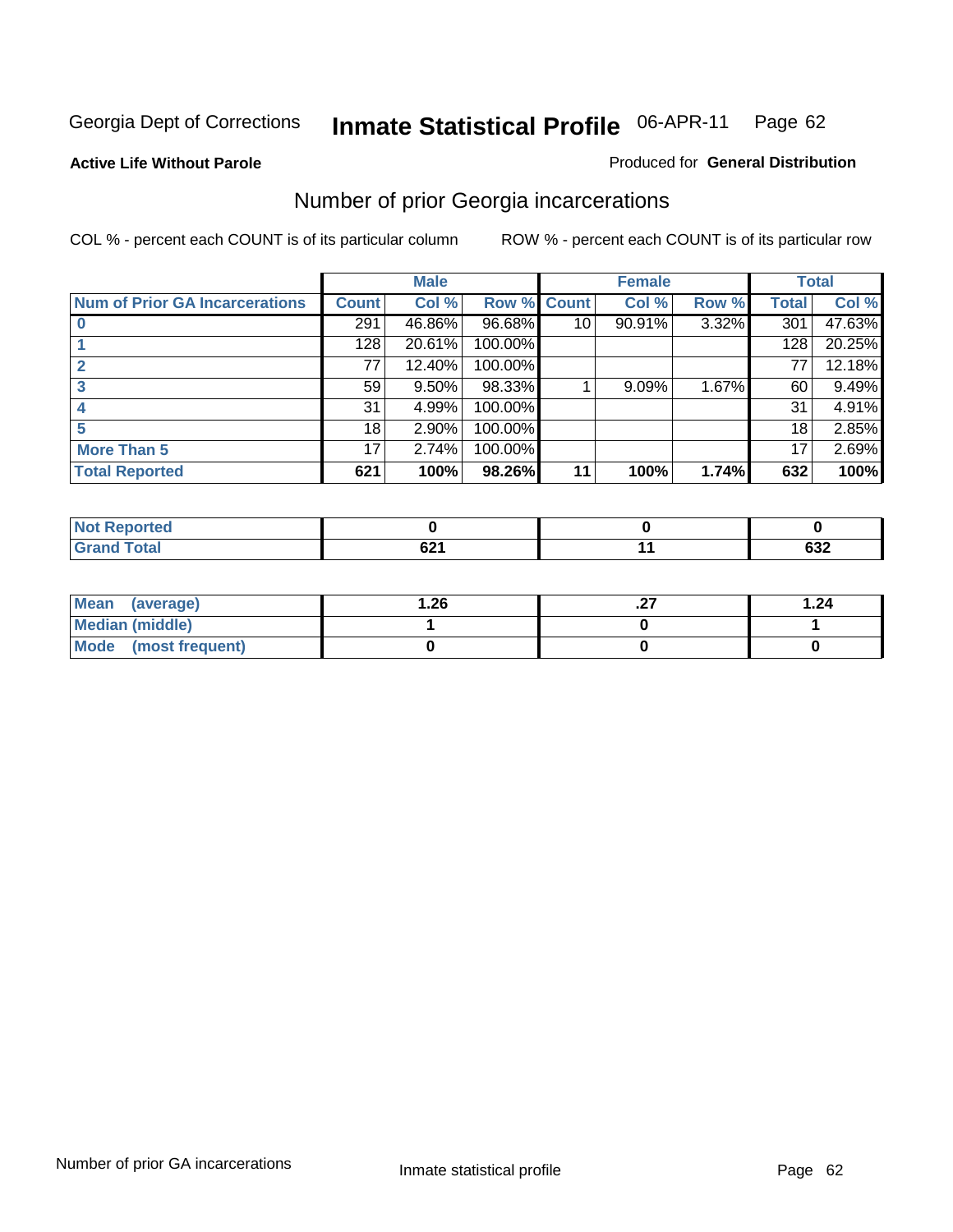**Active Life Without Parole** 

Produced for **General Distribution**

### Prison sentence in years

COL % - percent each COUNT is of its particular column ROW % - percent each COUNT is of its particular row

|                                 |              | Male    |                    | <b>Female</b> |       |             | Total   |
|---------------------------------|--------------|---------|--------------------|---------------|-------|-------------|---------|
| <b>Prison Sentence In Years</b> | <b>Count</b> | Col %   | <b>Row % Count</b> | Col %         | Row % | $\tau$ otal | Col %   |
| $0 - 1$                         | 621          | 100.00% | 98.26%             | $100.00\%$    | .74%  | 632         | 100.00% |
| <b>Total Reported</b>           | 621          | 100%    | 98.26%             | 100%          | 1.74% | 632         | 100%    |

| oorted<br><b>NOT</b><br>$\sim$ |      |      |
|--------------------------------|------|------|
| <b>Total</b>                   | ົ້   | coo  |
| $\mathbf{v}$ and               | 94 I | ∠כּס |

#### **Determinate (numeric) sentences only**

| <b>Mean</b> | (average) |  |  |
|-------------|-----------|--|--|

**All sentences (including determinate), with life, life without parole, and death sentences figured at 45 years**

| <b>Mear</b><br>anei<br>. |  |  |  |
|--------------------------|--|--|--|
|                          |  |  |  |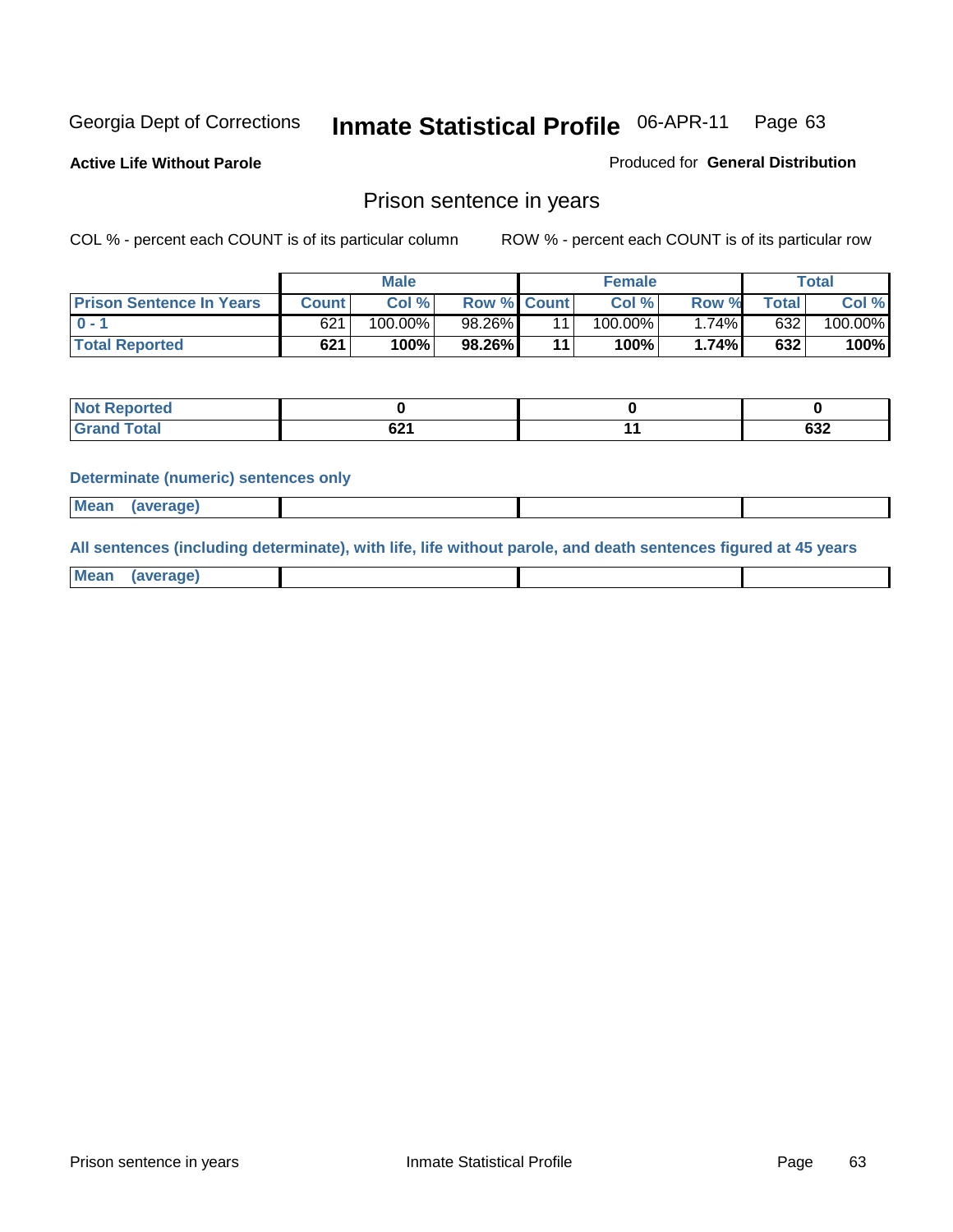#### **Active Life Without Parole**

#### Produced for **General Distribution**

# Primary offense, broken out into felonies vs misdemeanors

|                                  |              | <b>Male</b> |                    |   | <b>Female</b> |          |              | Total   |
|----------------------------------|--------------|-------------|--------------------|---|---------------|----------|--------------|---------|
| <b>Felonies and Misdemeanors</b> | <b>Count</b> | Col%        | <b>Row % Count</b> |   | Col%          | Row %    | <b>Total</b> | Col %   |
| <b>Felonies</b>                  | 555          | 100.00%     | 98.40%             | 9 | $100.00\%$    | $1.60\%$ | 564          | 100.00% |
| <b>Total Reported</b>            | 555          | 100%        | 98.4%              |   | 100%          | 1.6%     | 564          | 100%    |

| $\mathbf{B}$ $\mathbf{B}$ $\mathbf{B}$ $\mathbf{C}$<br><b>rted</b><br><b>NO</b> | oo          |                   | 68  |
|---------------------------------------------------------------------------------|-------------|-------------------|-----|
|                                                                                 | cn4<br>VŁ I | <b>EE7</b><br>JJ. | 632 |

| M<br>$\cdots$<br>пю.<br>. | nies<br>. | . |
|---------------------------|-----------|---|
|---------------------------|-----------|---|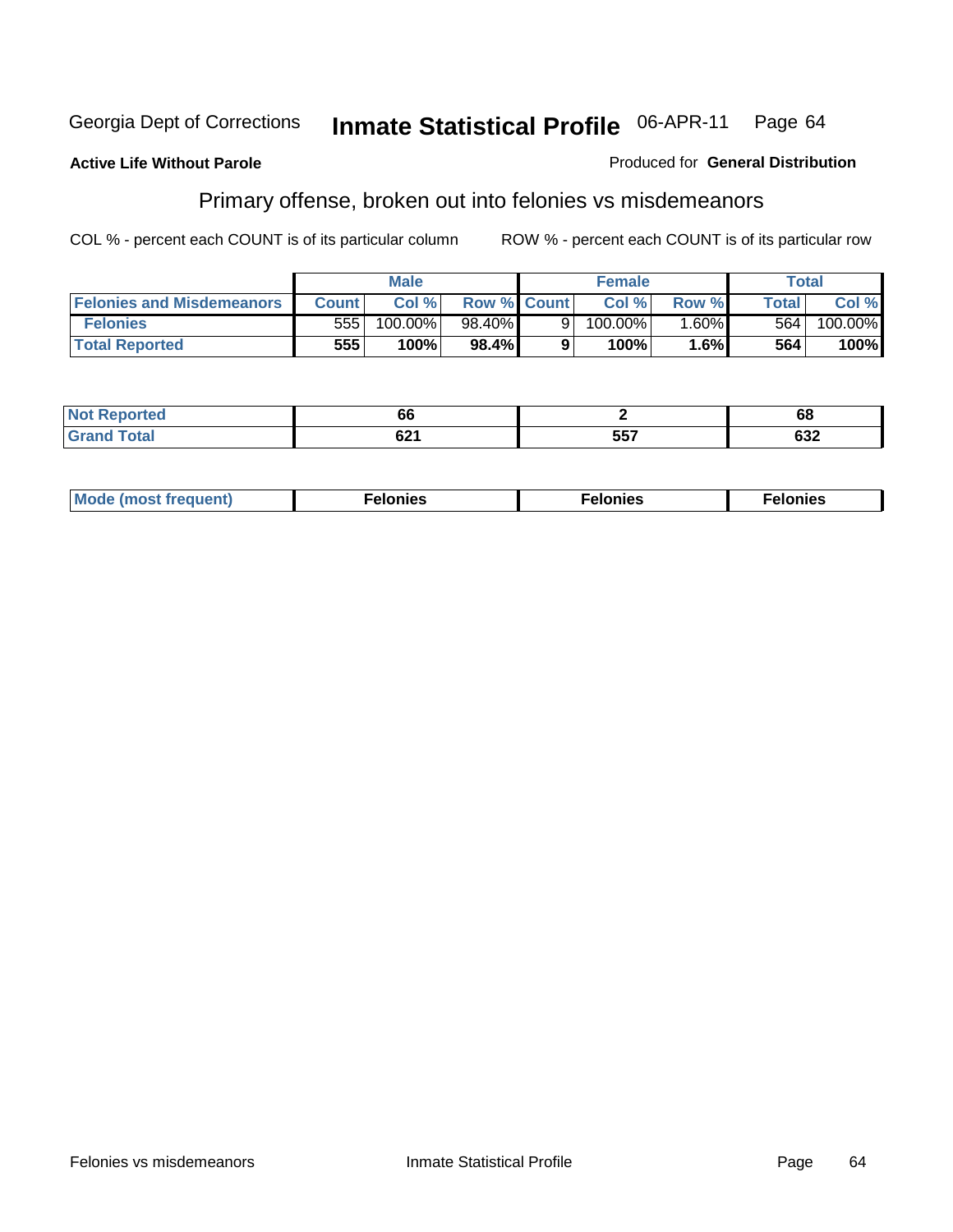#### **Active Life Without Parole**

#### Produced for **General Distribution**

### Primary offense, broken out into six broad crime categories

|                         |              | <b>Male</b> |             |   | <b>Female</b> |       |                 | <b>Total</b> |
|-------------------------|--------------|-------------|-------------|---|---------------|-------|-----------------|--------------|
| <b>Crime Categories</b> | <b>Count</b> | Col %       | Row % Count |   | Col %         | Row % | <b>Total</b>    | Col %        |
| <b>Violent</b>          | 453          | 81.62%      | 98.05%      | 9 | 100.00%       | 1.95% | 462             | 81.91%       |
| <b>Sex Crime</b>        | 79           | 14.23%      | 100.00%     |   | .00%          |       | 79 <sub>1</sub> | 14.01%       |
| <b>Property</b><br>3    | 9            | $.62\%$     | 100.00%     |   | .00%          |       | 9               | 1.60%        |
| <b>Drug</b><br>4        | 12           | 2.16%       | 100.00%     |   | .00%          |       | 12              | 2.13%        |
| <b>Other</b><br>6       | 2            | .36%        | 100.00%     |   | .00%          |       |                 | .35%         |
| <b>Total Reported</b>   | 555          | 100%        | 98.4%       | 9 | 100%          | 1.6%  | 564             | 100%         |

| <b>Reported</b><br>.     | . UU                      | eо<br>oo |
|--------------------------|---------------------------|----------|
| <b>Total</b><br>UI di Iu | <b>CO4</b><br><u>uz i</u> | 632      |

| Mo | n n | winlor" | ılen' |
|----|-----|---------|-------|
|    |     |         |       |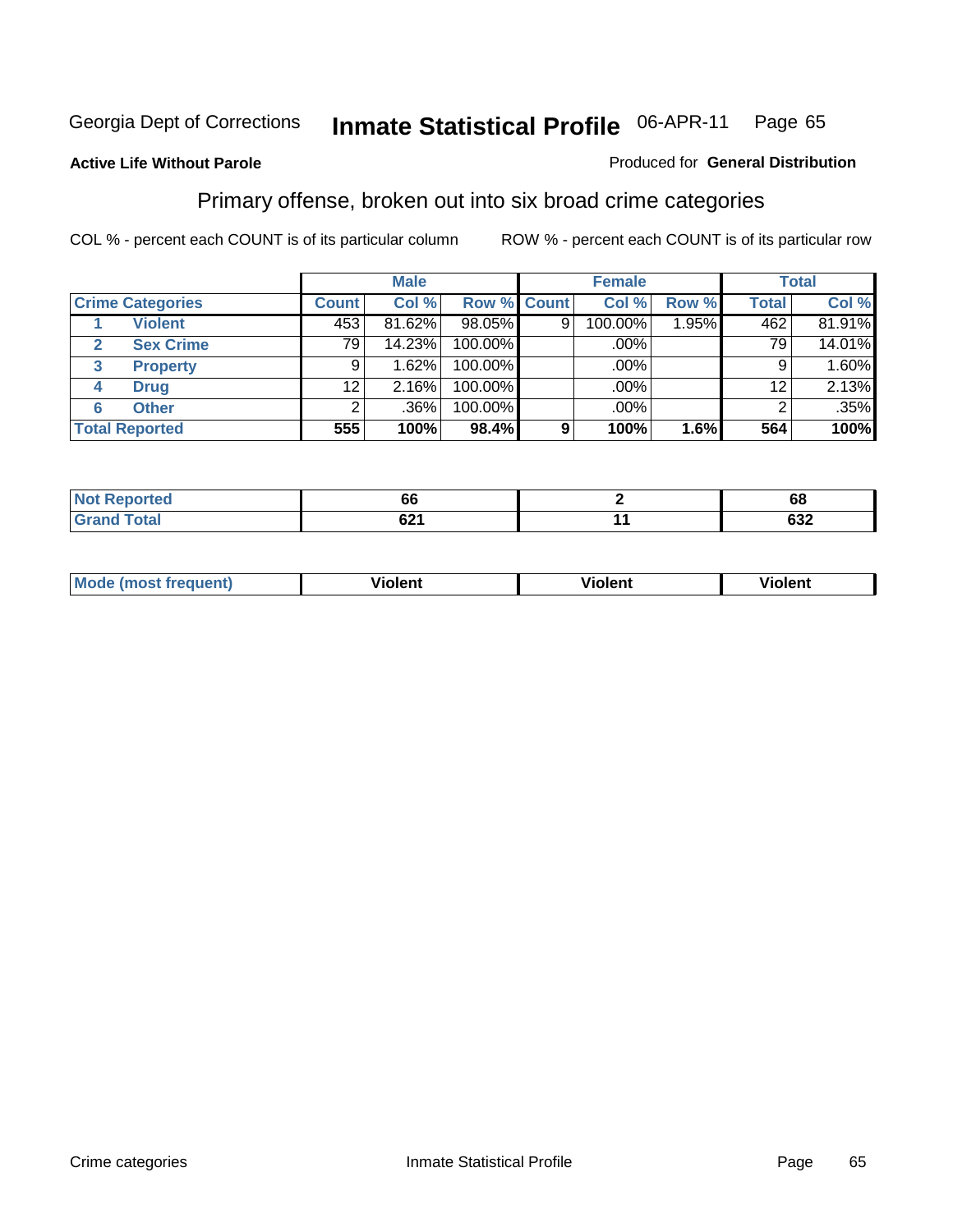#### **Active Life Without Parole**

#### Produced for **General Distribution**

# Primary offense, detailed offense code

|      |                                     |                 | <b>Male</b> |         |                | <b>Female</b> |       |                  | <b>Total</b> |
|------|-------------------------------------|-----------------|-------------|---------|----------------|---------------|-------|------------------|--------------|
|      | <b>Primary Offense</b>              | <b>Count</b>    | Col %       | Row %   | <b>Count</b>   | Col %         | Row % | <b>Total</b>     | Col %        |
| 1101 | <b>Murder</b>                       | 300             | 54.05%      | 97.40%  | $\overline{8}$ | 88.89%        | 2.60% | $\overline{308}$ | 54.61%       |
| 1102 | <b>Voluntary Manslaughter</b>       | 1               | .18%        | 100.00% |                |               |       | $\mathbf{1}$     | .18%         |
| 1103 | <b>Involuntary</b>                  | 1               | .18%        | 100.00% |                |               |       | 1                | .18%         |
|      | <b>Manslaughter</b>                 |                 |             |         |                |               |       |                  |              |
| 1123 | <b>Vehicular Homicide</b>           | 1               | .18%        | 100.00% |                |               |       | 1                | .18%         |
| 1302 | <b>Aggrav Assault</b>               | 4               | .72%        | 100.00% |                |               |       | $\overline{4}$   | .71%         |
| 1311 | <b>Kidnapping</b>                   | 60              | 10.81%      | 100.00% |                |               |       | 60               | 10.64%       |
| 1401 | <b>Arson 1st Degree</b>             | 1               | .18%        | 100.00% |                |               |       | $\mathbf{1}$     | .18%         |
| 1601 | <b>Burglary</b>                     | 5               | .90%        | 100.00% |                |               |       | $\overline{5}$   | .89%         |
| 1701 | <b>Forgery 1st Degree</b>           | $\overline{2}$  | .36%        | 100.00% |                |               |       | $\overline{2}$   | .35%         |
| 1821 | <b>Theft By Shoplifting</b>         | $\overline{1}$  | .18%        | 100.00% |                |               |       | $\overline{1}$   | .18%         |
| 1902 | <b>Armed Robbery</b>                | $\overline{83}$ | 14.95%      | 98.81%  | 1              | 11.11%        | 1.19% | 84               | 14.89%       |
| 1911 | <b>Hijacking Motor Vehicle</b>      | $\overline{1}$  | .18%        | 100.00% |                |               |       | $\mathbf{1}$     | .18%         |
| 2001 | <b>Rape</b>                         | $\overline{55}$ | 9.91%       | 100.00% |                |               |       | $\overline{55}$  | 9.75%        |
| 2003 | <b>Aggrav Sodomy</b>                | 4               | .72%        | 100.00% |                |               |       | $\overline{4}$   | .71%         |
| 2009 | <b>Aggrav Sexual Battery</b>        | 5               | .90%        | 100.00% |                |               |       | 5                | .89%         |
| 2018 | <b>Statutory Rape</b>               | $\overline{1}$  | .18%        | 100.00% |                |               |       | $\mathbf{1}$     | .18%         |
| 2019 | <b>Child Molestation</b>            | 3               | .54%        | 100.00% |                |               |       | 3                | .53%         |
| 2021 | <b>Aggrav Child Molestation</b>     | $\overline{11}$ | 1.98%       | 100.00% |                |               |       | $\overline{11}$  | 1.95%        |
| 2501 | <b>Escape</b>                       | 1               | .18%        | 100.00% |                |               |       | 1                | .18%         |
| 2801 | <b>Cruelty To Children</b>          | 1               | .18%        | 100.00% |                |               |       | 1                | .18%         |
| 2910 | <b>Poss Of Firearm Dur</b>          | $\overline{1}$  | .18%        | 100.00% |                |               |       | 1                | .18%         |
|      | <b>Crime</b>                        |                 |             |         |                |               |       |                  |              |
| 2912 | <b>Poss Of Certain</b>              | 1               | .18%        | 100.00% |                |               |       | 1                | .18%         |
|      | <b>Weapons</b>                      |                 |             |         |                |               |       |                  |              |
| 4012 | <b>Viol Ga Cntrl Sbst Act</b>       | 1               | .18%        | 100.00% |                |               |       | 1                | .18%         |
| 4018 | <b>S/D Cont Sub School</b>          | $\overline{1}$  | .18%        | 100.00% |                |               |       | $\overline{1}$   | .18%         |
| 4021 | <b>S/D Cocaine</b>                  | $\overline{3}$  | .54%        | 100.00% |                |               |       | $\overline{3}$   | .53%         |
| 4022 | <b>Poss Of Cocaine</b>              | $\overline{3}$  | .54%        | 100.00% |                |               |       | $\overline{3}$   | .53%         |
| 4050 | <b>Poss W Int Dist Cocaine</b>      | $\overline{2}$  | .36%        | 100.00% |                |               |       | $\overline{2}$   | .35%         |
| 4103 | <b>Traf Cocaine 401+ Gm</b>         | $\overline{1}$  | .18%        | 100.00% |                |               |       | $\mathbf{1}$     | .18%         |
| 4134 | <b>Att/Consprcy Commt</b><br>C/S/Of | $\overline{1}$  | .18%        | 100.00% |                |               |       | $\mathbf{1}$     | .18%         |
|      | <b>Total Rported</b>                | 555             | 100%        | 98.4%   | 9              | 100%          | 1.6%  | 564              | 100%         |

| rer                 | oo   |     | 68        |
|---------------------|------|-----|-----------|
| $T \wedge f \wedge$ | co/  | . . | <u>__</u> |
|                     | OZ 1 |     | OJZ.      |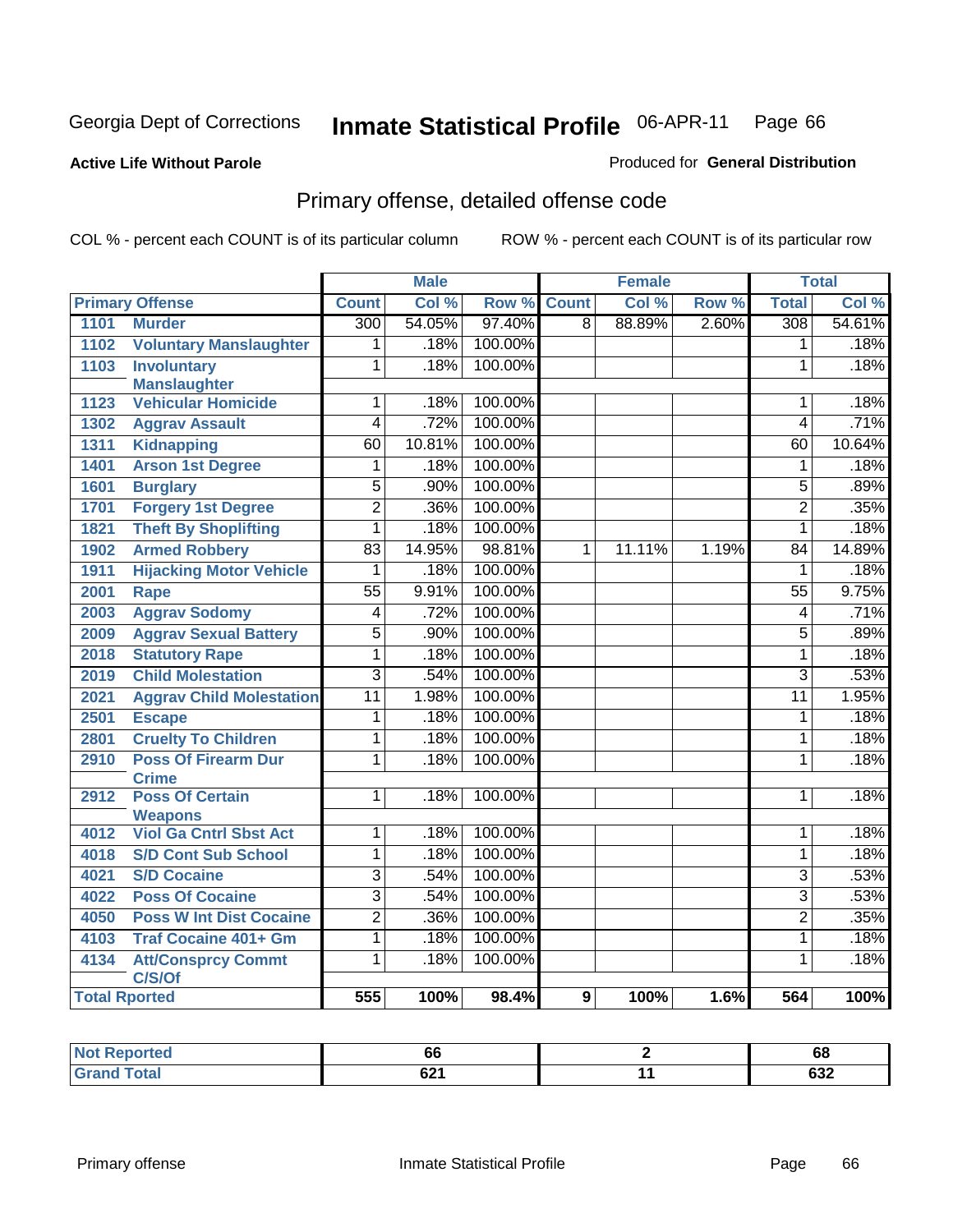**Active Life Without Parole** 

Produced for **General Distribution**

# Primary offense, detailed offense code

|                      | Male        | <b>Female</b> | $\tau$ otal |
|----------------------|-------------|---------------|-------------|
| Mode (most frequent) | 1101 Murder | 1101 Murder   | 1101 Murder |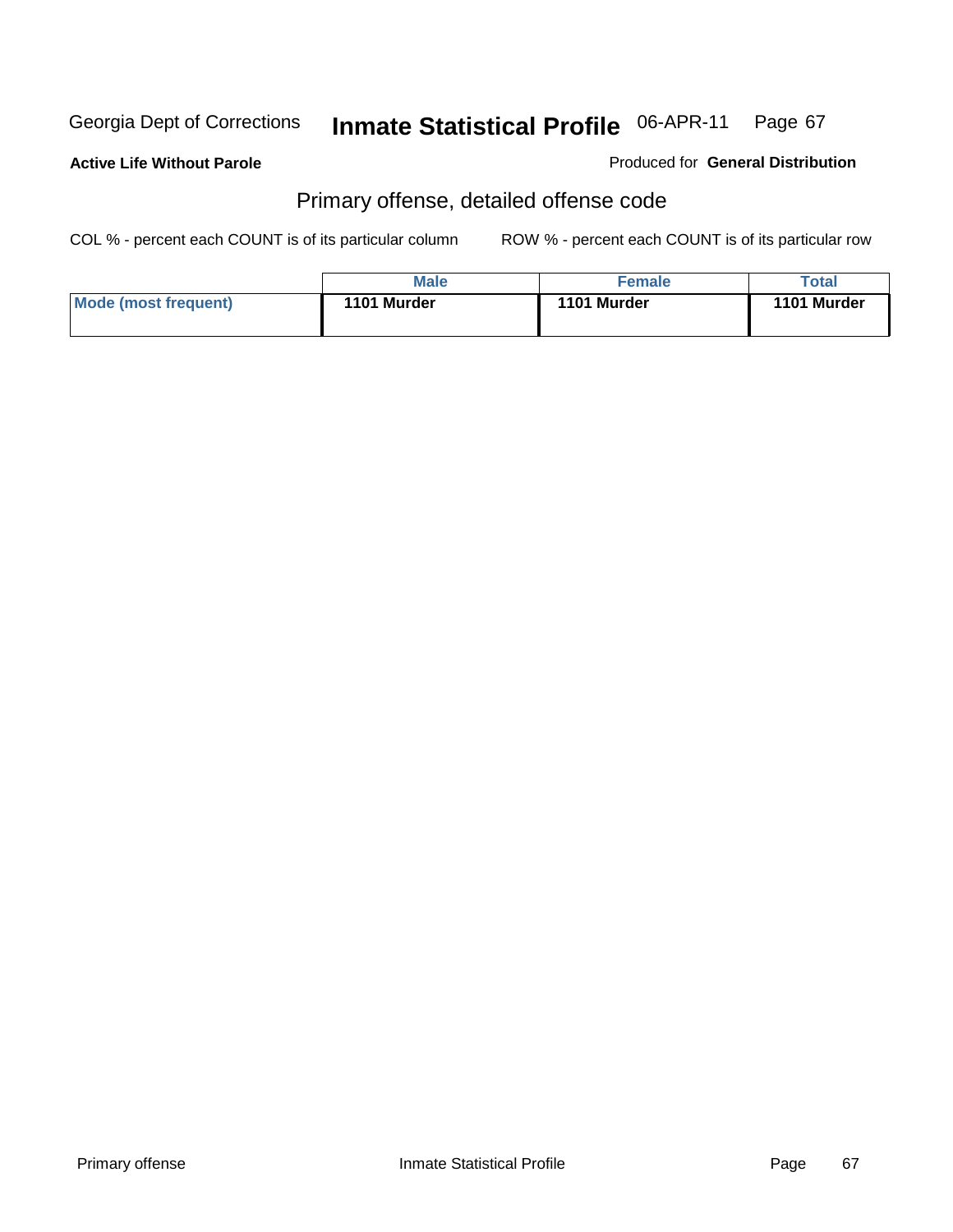#### **Active Life Without Parole**

# Produced for **General Distribution**

# County of conviction of primary offense

|                |                             |                         | <b>Male</b> |         | <b>Female</b> |        |        | <b>Total</b>    |                            |
|----------------|-----------------------------|-------------------------|-------------|---------|---------------|--------|--------|-----------------|----------------------------|
|                | <b>County of Conviction</b> | <b>Count</b>            | Col %       | Row %   | <b>Count</b>  | Col %  | Row %  | <b>Total</b>    | $\overline{\text{Col }^9}$ |
| 1              | <b>Appling</b>              | $\overline{2}$          | .36%        | 100.00% |               |        |        | 2               | .35%                       |
| $\overline{2}$ | <b>Atkinson</b>             | 1                       | .18%        | 100.00% |               |        |        | 1               | .18%                       |
| 3              | <b>Bacon</b>                | 1                       | .18%        | 100.00% |               |        |        | 1               | .18%                       |
| 5              | <b>Baldwin</b>              | $\overline{6}$          | 1.08%       | 100.00% |               |        |        | 6               | 1.06%                      |
| 6              | <b>Banks</b>                | 1                       | .18%        | 100.00% |               |        |        | 1               | .18%                       |
| $\overline{7}$ | <b>Barrow</b>               | 3                       | .54%        | 100.00% |               |        |        | $\overline{3}$  | .53%                       |
| 8              | <b>Bartow</b>               | 4                       | .72%        | 100.00% |               |        |        | 4               | .71%                       |
| 9              | <b>Ben Hill</b>             | $\overline{5}$          | .90%        | 100.00% |               |        |        | $\overline{5}$  | .89%                       |
| 10             | <b>Berrien</b>              | 1                       | .18%        | 100.00% |               |        |        | 1               | .18%                       |
| 11             | <b>Bibb</b>                 | $\overline{16}$         | 2.88%       | 100.00% |               |        |        | $\overline{16}$ | 2.84%                      |
| 12             | <b>Bleckley</b>             | 1                       | .18%        | 100.00% |               |        |        | 1               | .18%                       |
| 13             | <b>Brantley</b>             | 1                       | .18%        | 100.00% |               |        |        | 1               | .18%                       |
| 14             | <b>Brooks</b>               | 1                       | .18%        | 100.00% |               |        |        | 1               | .18%                       |
| 16             | <b>Bulloch</b>              | 4                       | .72%        | 80.00%  | $\mathbf{1}$  | 11.11% | 20.00% | 5               | .89%                       |
| 17             | <b>Burke</b>                | $\overline{6}$          | 1.08%       | 100.00% |               |        |        | 6               | 1.06%                      |
| 18             | <b>Butts</b>                | 4                       | .72%        | 100.00% |               |        |        | 4               | .71%                       |
| 20             | <b>Camden</b>               | $\overline{2}$          | .36%        | 100.00% |               |        |        | $\overline{2}$  | .35%                       |
| 22             | <b>Carroll</b>              | $\overline{\mathbf{c}}$ | .36%        | 100.00% |               |        |        | $\overline{2}$  | .35%                       |
| 23             | <b>Catoosa</b>              | $\overline{2}$          | .36%        | 100.00% |               |        |        | $\overline{2}$  | .35%                       |
| 24             | <b>Charlton</b>             | 1                       | .18%        | 100.00% |               |        |        | 1               | .18%                       |
| 25             | <b>Chatham</b>              | $\overline{24}$         | 4.32%       | 100.00% |               |        |        | 24              | 4.26%                      |
| 28             | <b>Cherokee</b>             | $\overline{2}$          | .36%        | 100.00% |               |        |        | $\overline{2}$  | .35%                       |
| 29             | <b>Clarke</b>               | $\overline{13}$         | 2.34%       | 100.00% |               |        |        | $\overline{13}$ | 2.30%                      |
| 31             | <b>Clayton</b>              | $\overline{19}$         | 3.42%       | 100.00% |               |        |        | $\overline{19}$ | 3.37%                      |
| 33             | <b>Cobb</b>                 | 20                      | 3.60%       | 95.24%  | 1             | 11.11% | 4.76%  | $\overline{21}$ | 3.72%                      |
| 34             | <b>Coffee</b>               | 4                       | .72%        | 100.00% |               |        |        | 4               | .71%                       |
| 35             | <b>Colquitt</b>             | 4                       | .72%        | 100.00% |               |        |        | 4               | .71%                       |
| 36             | <b>Columbia</b>             | $\overline{5}$          | .90%        | 100.00% |               |        |        | 5               | .89%                       |
| 37             | <b>Cook</b>                 | 4                       | .72%        | 100.00% |               |        |        | 4               | .71%                       |
| 38             | <b>Coweta</b>               | 3                       | .54%        | 100.00% |               |        |        | $\overline{3}$  | .53%                       |
| 39             | <b>Crawford</b>             | 1                       | .18%        | 100.00% |               |        |        | 1               | .18%                       |
| 40             | <b>Crisp</b>                | $\overline{c}$          | .36%        | 100.00% |               |        |        | 2               | .35%                       |
| 41             | <b>Dade</b>                 | 1                       | .18%        | 100.00% |               |        |        | 1               | .18%                       |
| 42             | <b>Dawson</b>               | $\mathbf 1$             | .18%        | 100.00% |               |        |        | 1               | .18%                       |
| 43             | <b>Decatur</b>              | $\overline{2}$          | .36%        | 100.00% |               |        |        | $\overline{2}$  | .35%                       |
| 44             | <b>Dekalb</b>               | $\overline{43}$         | 7.75%       | 97.73%  | $\mathbf 1$   | 11.11% | 2.27%  | 44              | 7.80%                      |
| 45             | <b>Dodge</b>                | $\mathbf{1}$            | .18%        | 100.00% |               |        |        | 1               | .18%                       |
| 46             | <b>Dooly</b>                | $\overline{2}$          | .36%        | 100.00% |               |        |        | $\overline{2}$  | .35%                       |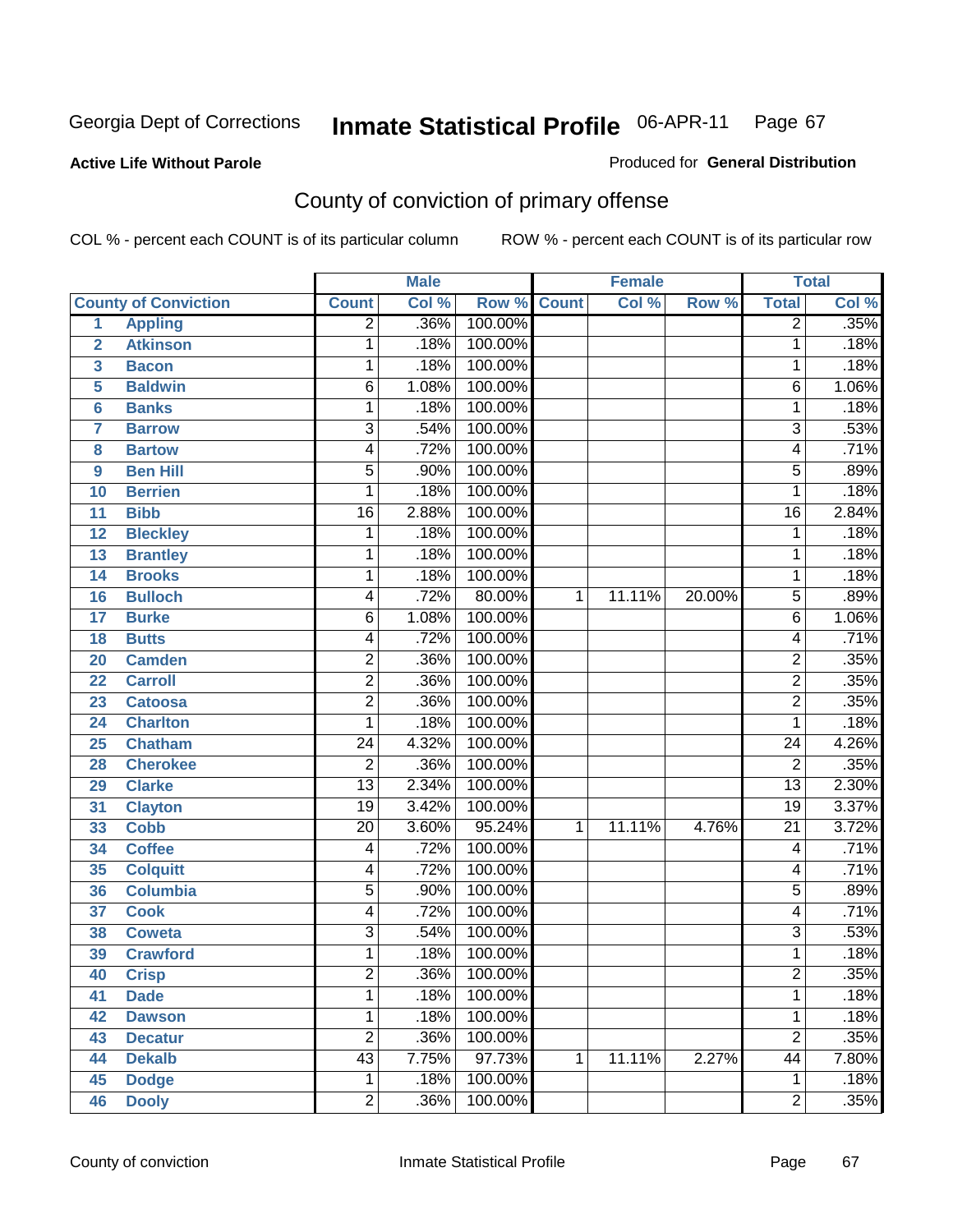#### **Active Life Without Parole**

#### Produced for **General Distribution**

# County of conviction of primary offense

|                 |                             |                           | <b>Male</b> |             |   | <b>Female</b> |        |                         | <b>Total</b>               |
|-----------------|-----------------------------|---------------------------|-------------|-------------|---|---------------|--------|-------------------------|----------------------------|
|                 | <b>County of Conviction</b> | <b>Count</b>              | Col %       | Row % Count |   | Col %         | Row %  | <b>Total</b>            | $\overline{\text{Col }\%}$ |
| 47              | <b>Dougherty</b>            | $\overline{21}$           | 3.78%       | 100.00%     |   |               |        | $\overline{21}$         | 3.72%                      |
| 48              | <b>Douglas</b>              | $\overline{16}$           | 2.88%       | 94.12%      | 1 | 11.11%        | 5.88%  | $\overline{17}$         | 3.01%                      |
| 49              | <b>Early</b>                | 1                         | .18%        | 100.00%     |   |               |        | 1                       | .18%                       |
| 51              | <b>Effingham</b>            | $\overline{3}$            | .54%        | 100.00%     |   |               |        | $\overline{3}$          | .53%                       |
| $\overline{52}$ | <b>Elbert</b>               | $\overline{2}$            | .36%        | 100.00%     |   |               |        | $\overline{2}$          | .35%                       |
| $\overline{53}$ | <b>Emanuel</b>              | 1                         | .18%        | 100.00%     |   |               |        | 1                       | .18%                       |
| 56              | <b>Fayette</b>              | 4                         | .72%        | 100.00%     |   |               |        | 4                       | .71%                       |
| $\overline{57}$ | <b>Floyd</b>                | 6                         | 1.08%       | 100.00%     |   |               |        | 6                       | 1.06%                      |
| 58              | <b>Forsyth</b>              | 1                         | .18%        | 100.00%     |   |               |        | 1                       | .18%                       |
| 59              | <b>Franklin</b>             | $\overline{2}$            | .36%        | 100.00%     |   |               |        | $\overline{2}$          | .35%                       |
| 60              | <b>Fulton</b>               | 60                        | 10.81%      | 100.00%     |   |               |        | 60                      | 10.64%                     |
| 61              | <b>Gilmer</b>               | 1                         | .18%        | 100.00%     |   |               |        | 1                       | .18%                       |
| 63              | <b>Glynn</b>                | $\overline{15}$           | 2.70%       | 100.00%     |   |               |        | $\overline{15}$         | 2.66%                      |
| 66              | <b>Greene</b>               | 1                         | .18%        | 100.00%     |   |               |        | $\mathbf{1}$            | .18%                       |
| 67              | <b>Gwinnett</b>             | $\overline{7}$            | 1.26%       | 87.50%      | 1 | 11.11%        | 12.50% | 8                       | 1.42%                      |
| 68              | <b>Habersham</b>            | $\overline{3}$            | .54%        | 100.00%     |   |               |        | $\overline{3}$          | .53%                       |
| 69              | <b>Hall</b>                 | $\overline{11}$           | 1.98%       | 100.00%     |   |               |        | $\overline{11}$         | 1.95%                      |
| $\overline{71}$ | <b>Haralson</b>             | $\overline{2}$            | .36%        | 100.00%     |   |               |        | $\overline{\mathbf{c}}$ | .35%                       |
| $\overline{72}$ | <b>Harris</b>               | $\mathbf 1$               | .18%        | 100.00%     |   |               |        | $\mathbf{1}$            | .18%                       |
| 73              | <b>Hart</b>                 | $\overline{\overline{3}}$ | .54%        | 100.00%     |   |               |        | $\overline{3}$          | .53%                       |
| 75              | <b>Henry</b>                | $\overline{10}$           | 1.80%       | 100.00%     |   |               |        | $\overline{10}$         | 1.77%                      |
| 76              | <b>Houston</b>              | $\overline{7}$            | 1.26%       | 100.00%     |   |               |        | $\overline{7}$          | 1.24%                      |
| 78              | <b>Jackson</b>              | $\overline{8}$            | 1.44%       | 100.00%     |   |               |        | $\overline{8}$          | 1.42%                      |
| 79              | <b>Jasper</b>               | 1                         | .18%        | 100.00%     |   |               |        | 1                       | .18%                       |
| 80              | <b>Jeff Davis</b>           | 1                         | .18%        | 100.00%     |   |               |        | 1                       | .18%                       |
| 81              | <b>Jefferson</b>            | 1                         | .18%        | 100.00%     |   |               |        | 1                       | .18%                       |
| 84              | <b>Jones</b>                | $\mathbf{1}$              | .18%        | 100.00%     |   |               |        | $\mathbf 1$             | .18%                       |
| 87              | <b>Laurens</b>              | $\overline{3}$            | .54%        | 100.00%     |   |               |        | $\overline{3}$          | .53%                       |
| 88              | Lee                         | $\overline{2}$            | .36%        | 100.00%     |   |               |        | $\overline{2}$          | .35%                       |
| 89              | <b>Liberty</b>              | $\overline{5}$            | .90%        | 100.00%     |   |               |        | $\overline{5}$          | .89%                       |
| 91              | Long                        | $\overline{3}$            | .54%        | 100.00%     |   |               |        | $\overline{3}$          | .53%                       |
| 92              | <b>Lowndes</b>              | 4                         | .72%        | 100.00%     |   |               |        | 4                       | .71%                       |
| 95              | <b>Madison</b>              | 1                         | .18%        | 100.00%     |   |               |        | 1                       | .18%                       |
| 96              | <b>Marion</b>               | 1                         | .18%        | 100.00%     |   |               |        | 1                       | .18%                       |
| 98              | <b>Mcintosh</b>             | 1                         | .18%        | 100.00%     |   |               |        | $\mathbf{1}$            | .18%                       |
| 100             | <b>Miller</b>               | 1                         | .18%        | 100.00%     |   |               |        | 1                       | .18%                       |
| 102             | <b>Monroe</b>               | $\overline{3}$            | .54%        | 100.00%     |   |               |        | $\overline{3}$          | .53%                       |
| 106             | <b>Muscogee</b>             | $\overline{19}$           | 3.42%       | 100.00%     |   |               |        | 19                      | 3.37%                      |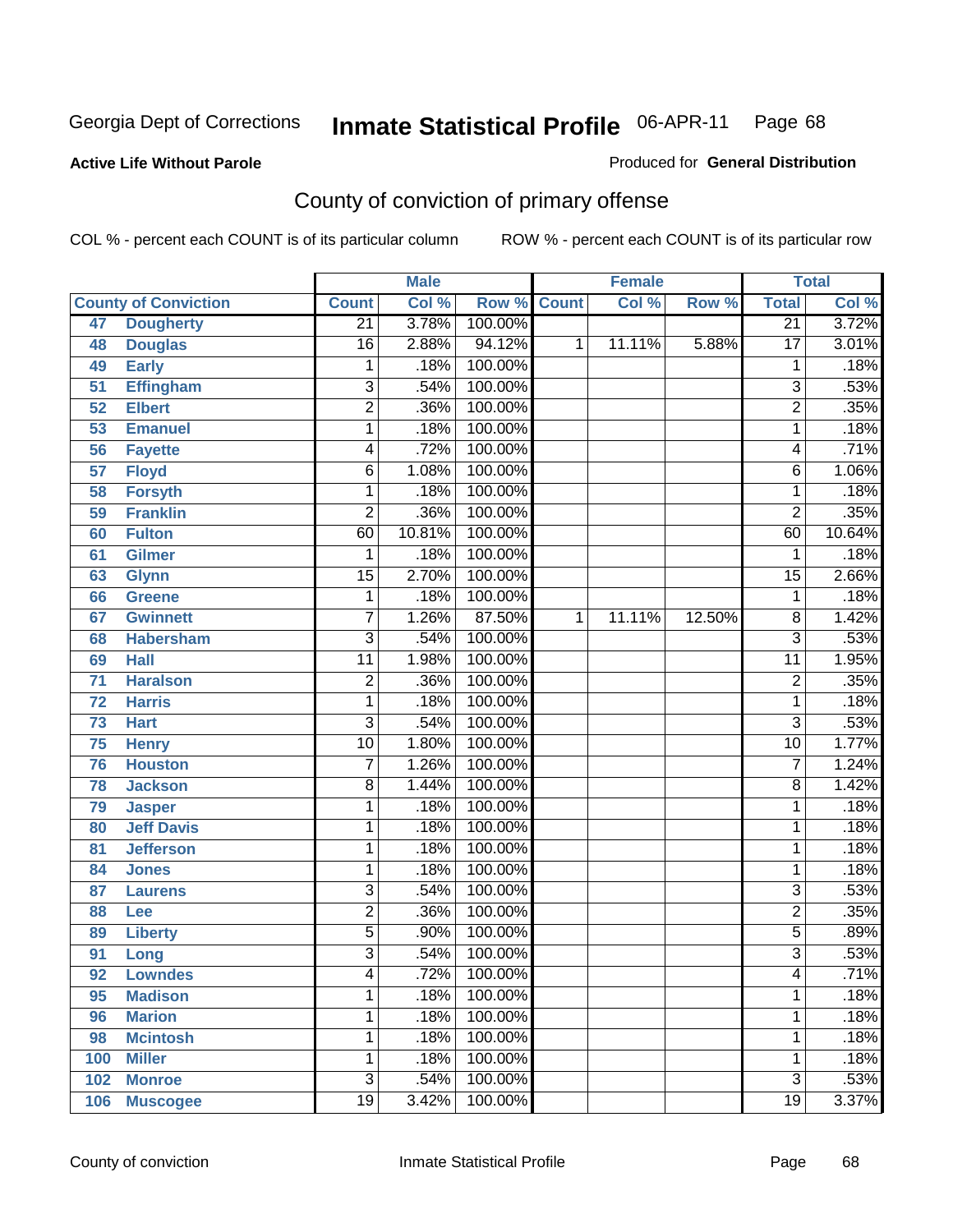#### **Active Life Without Parole**

#### Produced for **General Distribution**

# County of conviction of primary offense

|                                     |                           | <b>Male</b> |         |                | <b>Female</b> |        |                 | <b>Total</b> |
|-------------------------------------|---------------------------|-------------|---------|----------------|---------------|--------|-----------------|--------------|
| <b>County of Conviction</b>         | <b>Count</b>              | Col %       | Row %   | <b>Count</b>   | Col %         | Row %  | <b>Total</b>    | Col %        |
| 107<br><b>Newton</b>                | $\overline{3}$            | .54%        | 75.00%  | $\overline{1}$ | 11.11%        | 25.00% | $\overline{4}$  | .71%         |
| <b>Oglethorpe</b><br>109            | $\overline{1}$            | .18%        | 100.00% |                |               |        | $\overline{1}$  | .18%         |
| 110<br><b>Paulding</b>              | $\overline{2}$            | .36%        | 100.00% |                |               |        | $\overline{2}$  | .35%         |
| $\overline{113}$<br><b>Pierce</b>   | $\overline{\overline{3}}$ | .54%        | 100.00% |                |               |        | $\overline{3}$  | .53%         |
| 114<br><b>Pike</b>                  | $\overline{3}$            | .54%        | 75.00%  | $\mathbf{1}$   | 11.11%        | 25.00% | 4               | .71%         |
| $\overline{115}$<br><b>Polk</b>     | $\overline{1}$            | .18%        | 100.00% |                |               |        | $\mathbf{1}$    | .18%         |
| $\frac{116}{116}$<br><b>Pulaski</b> | $\overline{1}$            | .18%        | 100.00% |                |               |        | $\overline{1}$  | .18%         |
| 117<br>Putnam                       | 4                         | .72%        | 100.00% |                |               |        | $\overline{4}$  | .71%         |
| 119<br><b>Rabun</b>                 | 1                         | .18%        | 100.00% |                |               |        | $\mathbf{1}$    | .18%         |
| <b>Randolph</b><br>120              | $\overline{1}$            | .18%        | 100.00% |                |               |        | $\mathbf{1}$    | .18%         |
| 121<br><b>Richmond</b>              | $\overline{22}$           | 3.96%       | 95.65%  | 1              | 11.11%        | 4.35%  | $\overline{23}$ | 4.08%        |
| <b>Rockdale</b><br>122              | $\overline{4}$            | .72%        | 100.00% |                |               |        | 4               | .71%         |
| <b>Spalding</b><br>126              | $\overline{5}$            | .90%        | 100.00% |                |               |        | $\overline{5}$  | .89%         |
| <b>Stephens</b><br>127              | $\overline{2}$            | .36%        | 100.00% |                |               |        | $\overline{2}$  | .35%         |
| <b>Sumter</b><br>129                | $\overline{1}$            | .18%        | 100.00% |                |               |        | $\mathbf{1}$    | .18%         |
| <b>Taliaferro</b><br>131            | 1                         | .18%        | 100.00% |                |               |        | $\mathbf{1}$    | .18%         |
| <b>Tattnall</b><br>132              | $\overline{2}$            | .36%        | 100.00% |                |               |        | $\overline{2}$  | .35%         |
| <b>Terrell</b><br>135               | $\overline{1}$            | .18%        | 100.00% |                |               |        | $\mathbf 1$     | .18%         |
| <b>Thomas</b><br>136                | $\overline{\overline{3}}$ | .54%        | 100.00% |                |               |        | $\overline{3}$  | .53%         |
| <b>Tift</b><br>137                  | $\overline{5}$            | .90%        | 100.00% |                |               |        | $\overline{5}$  | .89%         |
| <b>Toombs</b><br>138                | $\overline{6}$            | 1.08%       | 100.00% |                |               |        | 6               | 1.06%        |
| 139<br><b>Towns</b>                 | 1                         | .18%        | 100.00% |                |               |        | 1               | .18%         |
| <b>Troup</b><br>$\overline{141}$    | $\overline{1}$            | .18%        | 100.00% |                |               |        | $\overline{1}$  | .18%         |
| $\overline{142}$<br><b>Turner</b>   | $\overline{1}$            | .18%        | 100.00% |                |               |        | $\overline{1}$  | .18%         |
| 144<br><b>Union</b>                 | 1                         | .18%        | 100.00% |                |               |        | $\mathbf{1}$    | .18%         |
| 145<br><b>Upson</b>                 | $\overline{2}$            | .36%        | 100.00% |                |               |        | $\overline{2}$  | .35%         |
| <b>Walker</b><br>146                | $\overline{\overline{3}}$ | .54%        | 75.00%  | 1              | 11.11%        | 25.00% | 4               | .71%         |
| $\overline{147}$<br><b>Walton</b>   | $\overline{4}$            | .72%        | 100.00% |                |               |        | 4               | .71%         |
| 148<br><b>Ware</b>                  | $\overline{10}$           | 1.80%       | 100.00% |                |               |        | $\overline{10}$ | 1.77%        |
| 150<br><b>Washington</b>            | $\overline{2}$            | .36%        | 100.00% |                |               |        | $\overline{2}$  | .35%         |
| 151<br><b>Wayne</b>                 | $\overline{2}$            | .36%        | 100.00% |                |               |        | $\overline{2}$  | .35%         |
| <b>Whitfield</b><br>155             | $\overline{6}$            | 1.08%       | 100.00% |                |               |        | $\overline{6}$  | 1.06%        |
| <b>Wilkes</b><br>$\overline{157}$   | 1                         | .18%        | 100.00% |                |               |        | 1               | .18%         |
| 159<br><b>Worth</b>                 | 1                         | .18%        | 100.00% |                |               |        | 1               | .18%         |
| <b>Total Rported</b>                | $\overline{555}$          | 100%        | 98.4%   | 9              | 100%          | 1.6%   | 564             | 100%         |

| ⊥Not ¦<br><b>Reported</b> | οt |  | o.<br>$ -$ |
|---------------------------|----|--|------------|
|---------------------------|----|--|------------|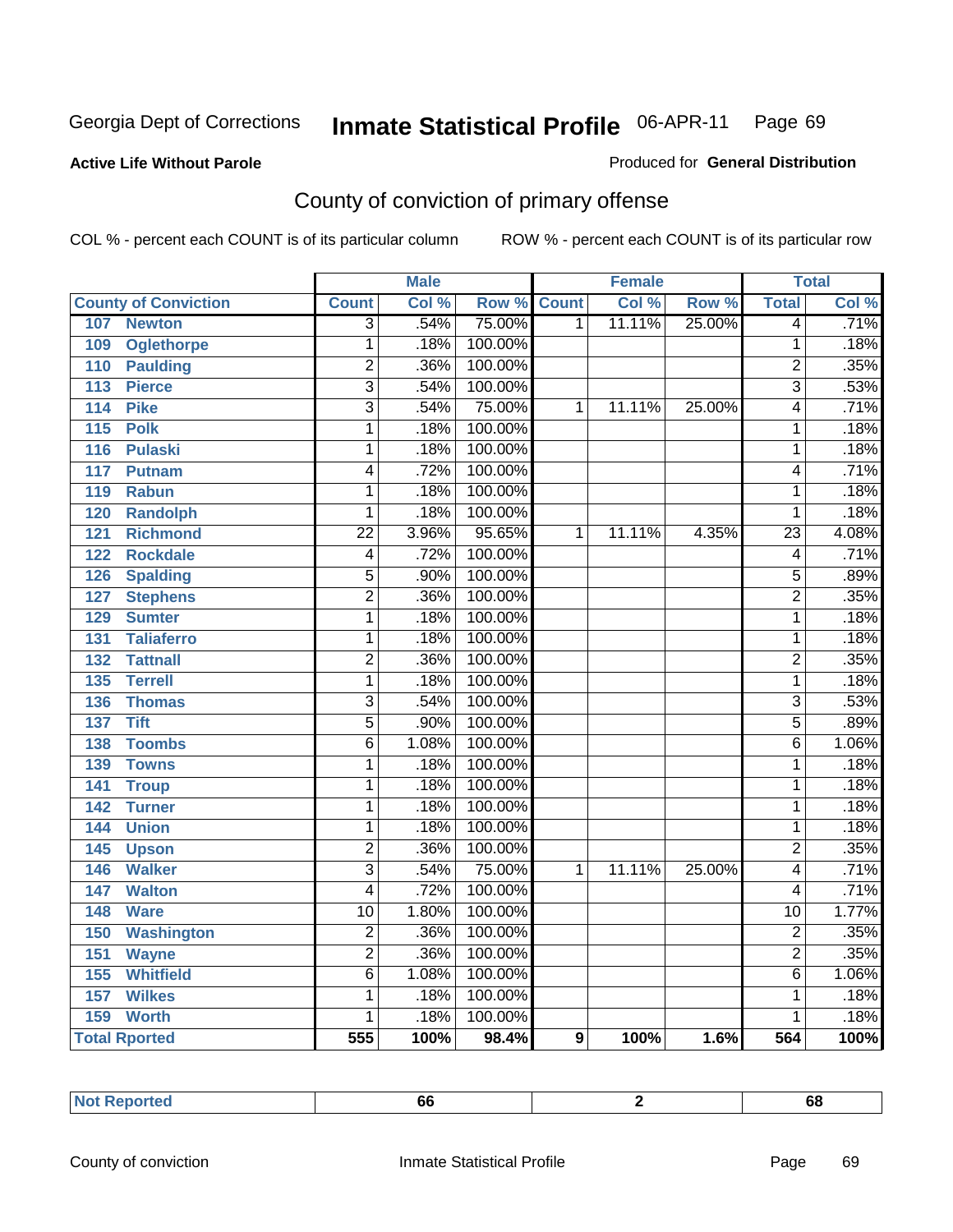**Active Life Without Parole** 

Produced for **General Distribution**

# County of conviction of primary offense

|                    | <b>Male</b> | Female | <b>Total</b> |
|--------------------|-------------|--------|--------------|
| <b>Grand Total</b> | 621         |        | 632          |
|                    |             |        |              |

|  | М |  | w |  |
|--|---|--|---|--|
|--|---|--|---|--|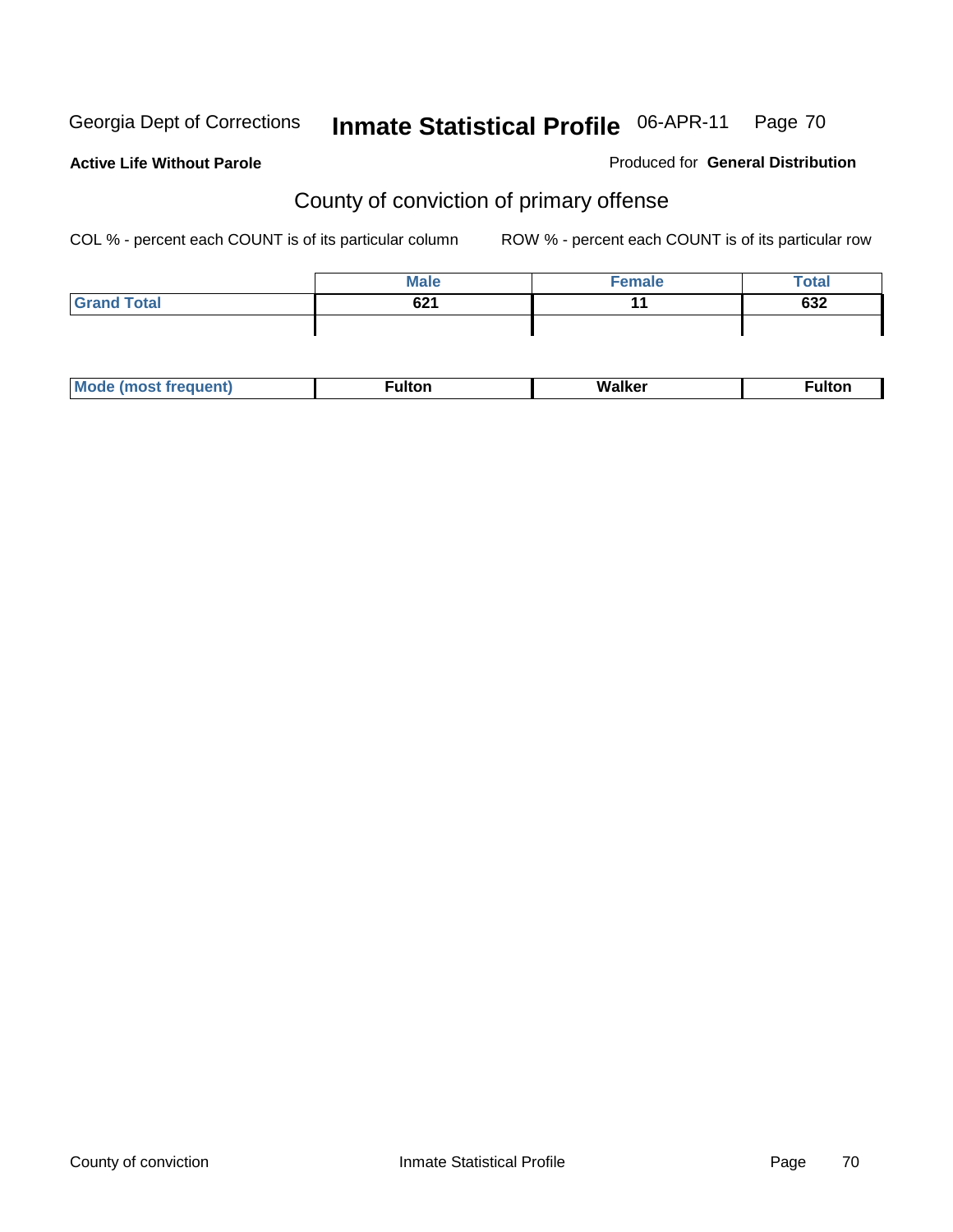#### **Active Life Without Parole**

#### Produced for **General Distribution**

# Circuit of conviction of primary offense

|                         |                                 |                 | <b>Male</b> |         |              | <b>Female</b> |        |                 | <b>Total</b> |
|-------------------------|---------------------------------|-----------------|-------------|---------|--------------|---------------|--------|-----------------|--------------|
|                         | <b>Circuit of Conviction</b>    | <b>Count</b>    | Col %       | Row %   | <b>Count</b> | Col %         | Row %  | <b>Total</b>    | Col %        |
| 1                       | <b>Alapaha Circuit</b>          | 6               | 1.08%       | 100.00% |              |               |        | 6               | 1.06%        |
| $\overline{2}$          | <b>Alcovy Circuit</b>           | 7               | 1.26%       | 87.50%  | 1            | 11.11%        | 12.50% | $\overline{8}$  | 1.42%        |
| $\overline{\mathbf{3}}$ | <b>Atlanta Circuit</b>          | 60              | 10.81%      | 100.00% |              |               |        | 60              | 10.64%       |
| 4                       | <b>Atlantic Circuit</b>         | 11              | 1.98%       | 100.00% |              |               |        | 11              | 1.95%        |
| 5                       | <b>Augusta Circuit</b>          | $\overline{33}$ | 5.95%       | 97.06%  | 1            | 11.11%        | 2.94%  | 34              | 6.03%        |
| $6\phantom{a}$          | <b>Blue Ridge Circuit</b>       | $\overline{2}$  | .36%        | 100.00% |              |               |        | $\overline{2}$  | .35%         |
| $\overline{\mathbf{7}}$ | <b>Brunswick Circuit</b>        | $\overline{22}$ | 3.96%       | 100.00% |              |               |        | $\overline{22}$ | 3.90%        |
| 8                       | <b>Chattahoochee Circuit</b>    | $\overline{21}$ | 3.78%       | 100.00% |              |               |        | $\overline{21}$ | 3.72%        |
| 9                       | <b>Cherokee Circuit</b>         | 4               | .72%        | 100.00% |              |               |        | 4               | .71%         |
| 10                      | <b>Clayton Circuit</b>          | $\overline{19}$ | 3.42%       | 100.00% |              |               |        | $\overline{19}$ | 3.37%        |
| 11                      | <b>Cobb Circuit</b>             | $\overline{20}$ | 3.60%       | 95.24%  | 1            | 11.11%        | 4.76%  | $\overline{21}$ | 3.72%        |
| 12                      | <b>Conasauga Circuit</b>        | 6               | 1.08%       | 100.00% |              |               |        | 6               | 1.06%        |
| $\overline{13}$         | <b>Cordele Circuit</b>          | 9               | 1.62%       | 100.00% |              |               |        | $\overline{9}$  | 1.60%        |
| 14                      | <b>Coweta Circuit</b>           | 6               | 1.08%       | 100.00% |              |               |        | 6               | 1.06%        |
| 15                      | <b>Dougherty Circuit</b>        | $\overline{21}$ | 3.78%       | 100.00% |              |               |        | $\overline{21}$ | 3.72%        |
| 16                      | <b>Dublin Circuit</b>           | $\overline{3}$  | .54%        | 100.00% |              |               |        | $\overline{3}$  | .53%         |
| 17                      | <b>Eastern Circuit</b>          | $\overline{24}$ | 4.32%       | 100.00% |              |               |        | 24              | 4.26%        |
| 18                      | <b>Flint Circuit</b>            | $\overline{10}$ | 1.80%       | 100.00% |              |               |        | 10              | 1.77%        |
| 19                      | <b>Griffin Circuit</b>          | 14              | 2.52%       | 93.33%  | $\mathbf{1}$ | 11.11%        | 6.67%  | $\overline{15}$ | 2.66%        |
| 20                      | <b>Gwinnett Circuit</b>         | 7               | 1.26%       | 87.50%  | 1            | 11.11%        | 12.50% | $\overline{8}$  | 1.42%        |
| 21                      | <b>Houston Circuit</b>          | 7               | 1.26%       | 100.00% |              |               |        | $\overline{7}$  | 1.24%        |
| 22                      | <b>Lookout Mountain Circuit</b> | $\overline{6}$  | 1.08%       | 85.71%  | 1            | 11.11%        | 14.29% | $\overline{7}$  | 1.24%        |
| 23                      | <b>Macon Circuit</b>            | $\overline{17}$ | 3.06%       | 100.00% |              |               |        | $\overline{17}$ | 3.01%        |
| 24                      | <b>Middle Circuit</b>           | 10              | 1.80%       | 100.00% |              |               |        | 10              | 1.77%        |
| 25                      | <b>Mountain Circuit</b>         | 6               | 1.08%       | 100.00% |              |               |        | $\overline{6}$  | 1.06%        |
| 26                      | <b>Northeastern Circuit</b>     | $\overline{12}$ | 2.16%       | 100.00% |              |               |        | $\overline{12}$ | 2.13%        |
| 27                      | <b>Northern Circuit</b>         | 9               | 1.62%       | 100.00% |              |               |        | 9               | 1.60%        |
| 28                      | <b>Ocmulgee Circuit</b>         | $\overline{13}$ | 2.34%       | 100.00% |              |               |        | $\overline{13}$ | 2.30%        |
| 29                      | <b>Oconee Circuit</b>           | $\overline{3}$  | .54%        | 100.00% |              |               |        | $\overline{3}$  | .53%         |
| 30                      | <b>Ogeechee Circuit</b>         | $\overline{7}$  | 1.26%       | 87.50%  | 1            | 11.11%        | 12.50% | 8               | 1.42%        |
| $\overline{31}$         | <b>Pataula Circuit</b>          | 4               | .72%        | 100.00% |              |               |        | 4               | .71%         |
| 32                      | <b>Piedmont Circuit</b>         | 12              | 2.16%       | 100.00% |              |               |        | 12              | 2.13%        |
| 33                      | <b>Rome Circuit</b>             | 6               | 1.08%       | 100.00% |              |               |        | $\overline{6}$  | 1.06%        |
| 34                      | <b>South Georgia Circuit</b>    | $\overline{2}$  | .36%        | 100.00% |              |               |        | $\overline{2}$  | .35%         |
| 35                      | <b>Southern Circuit</b>         | $\overline{12}$ | 2.16%       | 100.00% |              |               |        | $\overline{12}$ | 2.13%        |
| 36                      | <b>Southwestern Circuit</b>     | $\overline{3}$  | .54%        | 100.00% |              |               |        | $\overline{3}$  | .53%         |
| 37                      | <b>Stone Mountain Circuit</b>   | $\overline{43}$ | 7.75%       | 97.73%  | 1            | 11.11%        | 2.27%  | 44              | 7.80%        |
| 38                      | <b>Tallapoosa Circuit</b>       | $\overline{3}$  | .54%        | 100.00% |              |               |        | $\overline{3}$  | .53%         |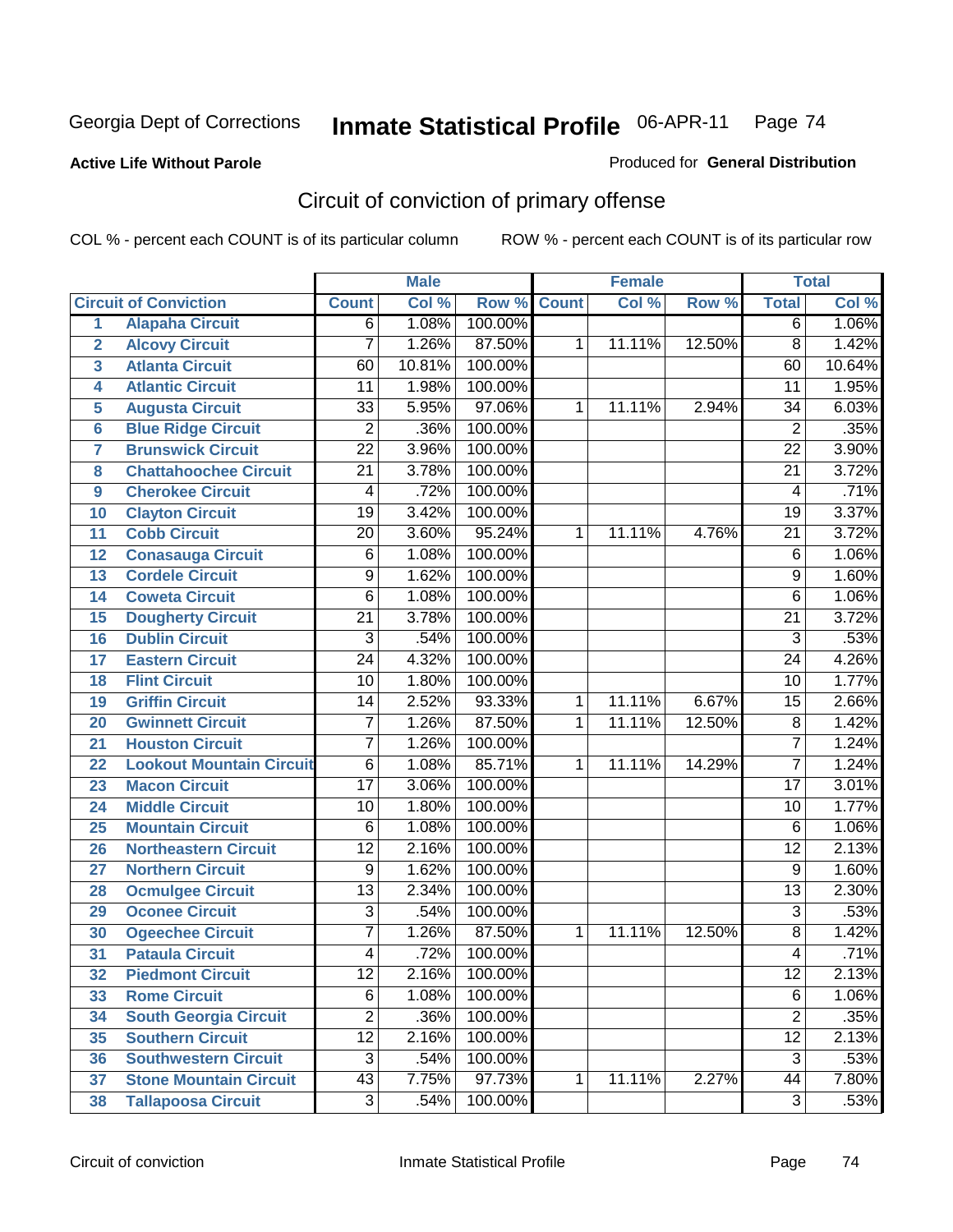**Active Life Without Parole** 

#### Produced for **General Distribution**

# Circuit of conviction of primary offense

|    |                              |              | <b>Male</b> |         |              | <b>Female</b> |       |              | <b>Total</b> |
|----|------------------------------|--------------|-------------|---------|--------------|---------------|-------|--------------|--------------|
|    | <b>Circuit of Conviction</b> | <b>Count</b> | Col %       | Row %   | <b>Count</b> | Col %         | Row % | <b>Total</b> | Col %        |
| 39 | <b>Tifton Circuit</b>        |              | 1.26%       | 100.00% |              |               |       |              | 1.24%        |
| 40 | <b>Toombs Circuit</b>        | 2            | .36%        | 100.00% |              |               |       | 2            | .35%         |
| 41 | <b>Waycross Circuit</b>      | 20           | 3.60%       | 100.00% |              |               |       | 20           | 3.55%        |
| 42 | <b>Western Circuit</b>       | 13           | 2.34%       | 100.00% |              |               |       | 13           | 2.30%        |
| 43 | <b>Rockdale Circuit</b>      | 4            | .72%        | 100.00% |              |               |       | 4            | .71%         |
| 44 | <b>Douglas Circuit</b>       | 16           | 2.88%       | 94.12%  |              | 11.11%        | 5.88% | 17           | 3.01%        |
| 45 | <b>Appalachian Circuit</b>   |              | .18%        | 100.00% |              |               |       |              | .18%         |
| 46 | <b>Enotah Circuit</b>        | 2            | .36%        | 100.00% |              |               |       | 2            | .35%         |
| 47 | <b>Bell-Forsyth Circuit</b>  |              | .18%        | 100.00% |              |               |       |              | .18%         |
| 48 | <b>Towaliga Circuit</b>      |              | 1.26%       | 100.00% |              |               |       |              | 1.24%        |
| 49 | <b>Paulding Circuit</b>      | 2            | .36%        | 100.00% |              |               |       | 2            | .35%         |
|    | <b>Total Rported</b>         | 555          | 100%        | 98.4%   | 9            | 100%          | 1.6%  | 564          | 100%         |

| <b>eported</b><br>'N ( | 66   | 68  |
|------------------------|------|-----|
| <b>otal</b>            | co4  | coo |
| $\mathbf{v}$ and       | 94 I | তত∠ |

|  | M | *****<br>⊡alilu | chee | .<br>''ILC |
|--|---|-----------------|------|------------|
|--|---|-----------------|------|------------|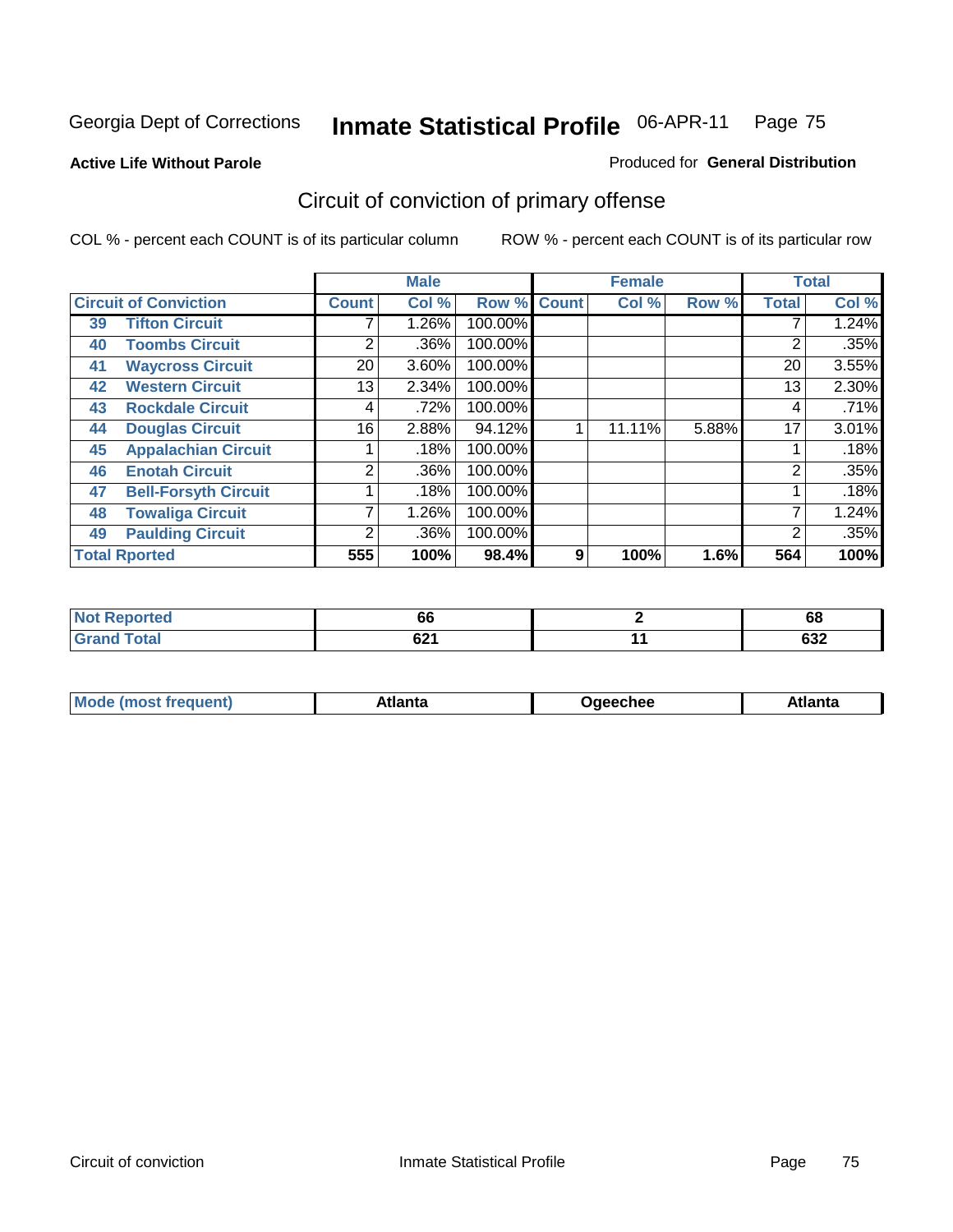### **Active Life Without Parole**

#### Produced for **General Distribution**

## Years served (jail + prison) in this incarceration

|                       |                 | <b>Male</b> |         |                | <b>Female</b> |       |                 | <b>Total</b> |
|-----------------------|-----------------|-------------|---------|----------------|---------------|-------|-----------------|--------------|
| <b>Years Served</b>   | <b>Count</b>    | Col %       | Row %   | <b>Count</b>   | Col %         | Row % | <b>Total</b>    | Col %        |
| Less than one year    | $\overline{39}$ | 6.28%       | 95.12%  | 2              | 18.18%        | 4.88% | 41              | 6.49%        |
| 1 to 1.99 years       | $\overline{36}$ | 5.80%       | 100.00% |                |               |       | $\overline{36}$ | 5.70%        |
| 2 to 2.99 years       | $\overline{21}$ | 3.38%       | 100.00% |                |               |       | 21              | 3.32%        |
| 3 to 3.99 years       | $\overline{27}$ | 4.35%       | 100.00% |                |               |       | $\overline{27}$ | 4.27%        |
| 4 to 4.99 years       | 19              | 3.06%       | 95.00%  | 1              | 9.09%         | 5.00% | 20              | 3.16%        |
| 5 to 5.99 years       | $\overline{25}$ | 4.03%       | 96.15%  | $\mathbf{1}$   | 9.09%         | 3.85% | $\overline{26}$ | 4.11%        |
| 6 to 6.99 years       | $\overline{30}$ | 4.83%       | 100.00% |                |               |       | $\overline{30}$ | 4.75%        |
| 7 to 7.99 years       | $\overline{27}$ | 4.35%       | 96.43%  | 1              | 9.09%         | 3.57% | $\overline{28}$ | 4.43%        |
| 8 to 8.99 years       | $\overline{42}$ | 6.76%       | 91.30%  | $\overline{4}$ | 36.36%        | 8.70% | 46              | 7.28%        |
| 9 to 9.99 years       | $\overline{39}$ | 6.28%       | 100.00% |                |               |       | $\overline{39}$ | 6.17%        |
| 10 to 10.99 years     | 46              | 7.41%       | 100.00% |                |               |       | 46              | 7.28%        |
| 11 to 11.99 years     | 40              | 6.44%       | 100.00% |                |               |       | 40              | 6.33%        |
| 12 to 12.99 years     | $\overline{32}$ | 5.15%       | 96.97%  | 1              | 9.09%         | 3.03% | $\overline{33}$ | 5.22%        |
| 13 to 13.99 years     | $\overline{51}$ | 8.21%       | 98.08%  | $\mathbf{1}$   | 9.09%         | 1.92% | 52              | 8.23%        |
| 14 to 14.99 years     | $\overline{45}$ | 7.25%       | 100.00% |                |               |       | 45              | 7.12%        |
| 15 to 15.99 years     | $\overline{26}$ | 4.19%       | 100.00% |                |               |       | 26              | 4.11%        |
| 16 to 16.99 years     | $\overline{24}$ | 3.86%       | 100.00% |                |               |       | $\overline{24}$ | 3.80%        |
| 17 to 17.99 years     | 22              | 3.54%       | 100.00% |                |               |       | 22              | 3.48%        |
| 18 to 18.99 years     | 6               | 0.97%       | 100.00% |                |               |       | 6               | 0.95%        |
| 19 to 19.99 years     | 6               | 0.97%       | 100.00% |                |               |       | $\overline{6}$  | 0.95%        |
| 20 to 20.99 years     | $\mathbf{1}$    | 0.16%       | 100.00% |                |               |       | $\mathbf{1}$    | 0.16%        |
| 21 to 21.99 years     | 3               | 0.48%       | 100.00% |                |               |       | $\overline{3}$  | 0.47%        |
| 22 to 22.99 years     | 5               | 0.81%       | 100.00% |                |               |       | $\overline{5}$  | 0.79%        |
| 23 to 23.99 years     | 1               | 0.16%       | 100.00% |                |               |       | 1               | 0.16%        |
| 24 to 24.99 years     | $\overline{2}$  | 0.32%       | 100.00% |                |               |       | $\overline{2}$  | 0.32%        |
| 27 to 27.99 years     | $\overline{1}$  | 0.16%       | 100.00% |                |               |       | $\mathbf{1}$    | 0.16%        |
| Thirty $+$ years      | $\overline{5}$  | 0.81%       | 100.00% |                |               |       | $\overline{5}$  | 0.79%        |
| <b>Total Reported</b> | 621             | 100%        | 98.26%  | 11             | 100%          | 1.74% | 632             | 100%         |

| . | <br>ᅆ | ^^^<br>∪J∠ |
|---|-------|------------|

| Mean<br>(average)    | 9.86              | 7.18            | 9.81                |
|----------------------|-------------------|-----------------|---------------------|
| Median (middle)      | 10.13             | 8.15            | 10.025              |
| Mode (most frequent) | 14 to 14.99 years | 7 to 7.99 years | $14$ to 14.99 years |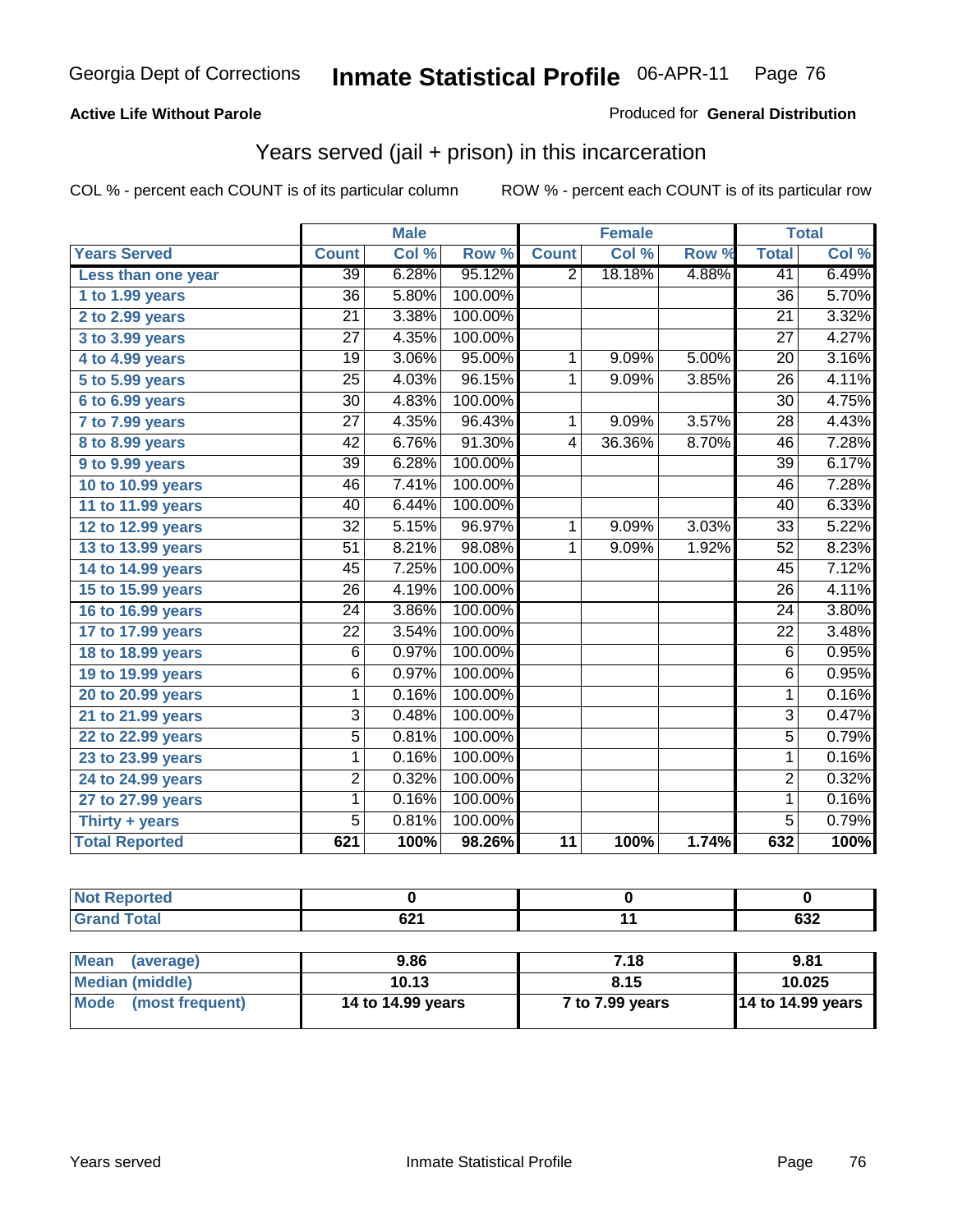### **Active Life Without Parole**

Produced for **General Distribution**

### Results of most recent HIV tests

|                         |              | <b>Male</b> |        |              | <b>Female</b> |        |       | Total    |
|-------------------------|--------------|-------------|--------|--------------|---------------|--------|-------|----------|
| <b>HIV Test Results</b> | <b>Count</b> | Col %       | Row %  | <b>Count</b> | Col %         | Row %  | Total | Col %    |
| <b>Positive</b>         | 4            | $0.67\%$    | 80.00% |              | 10.00%        | 20.00% |       | $0.83\%$ |
| <b>Negative</b>         | 591          | 99.33%      | 98.50% |              | $90.00\%$     | 1.50%  | 600   | 99.17%   |
| <b>Total Reported</b>   | 595          | 100%        | 98.35% | 10           | 100%          | 1.65%  | 605   | 100%     |

| <b>Not</b>   | nr.        | $\sim$     |
|--------------|------------|------------|
| ported:      | ΔU         | --         |
| <b>Cotal</b> | $\sim$     | <b>000</b> |
| Grr          | <b>DZI</b> | פט         |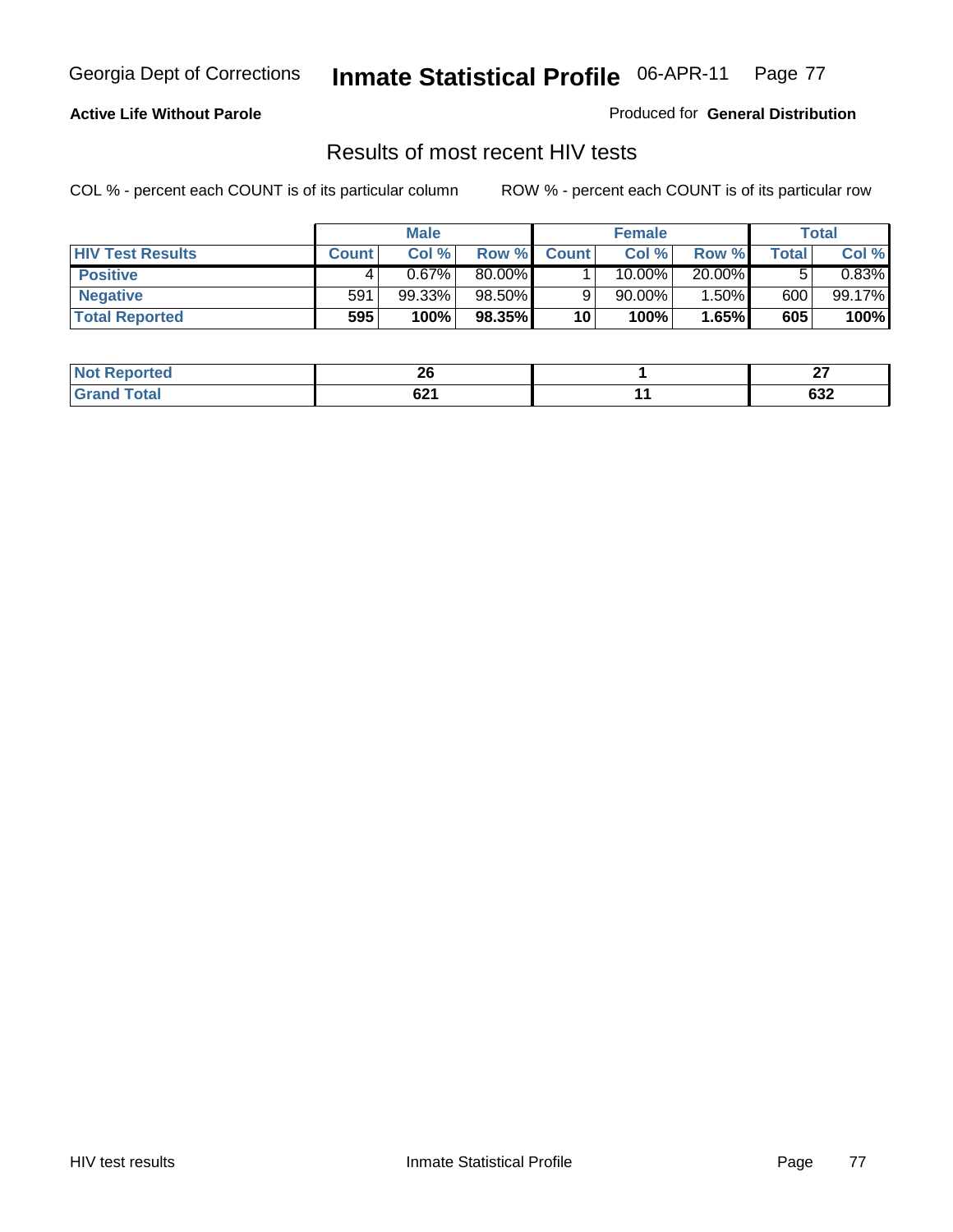### **Active Life Without Parole**

#### Produced for **General Distribution**

### Results of most recent tuberculosis test

|                                  |              | <b>Male</b> |         |                 | <b>Female</b> |       |       | Total  |
|----------------------------------|--------------|-------------|---------|-----------------|---------------|-------|-------|--------|
| <b>Tuberculosis Test Results</b> | <b>Count</b> | Col %       | Row %   | <b>Count</b>    | Col %         | Row % | Total | Col %  |
| Positive on current test         | 160          | 26.76%      | 100.00% |                 |               |       | 160   | 26.32% |
| <b>Negative</b>                  | 438          | 73.24%      | 97.77%  | 10 <sub>1</sub> | 100.00%       | 2.23% | 448   | 73.68% |
| <b>Total Reported</b>            | 598          | 100%        | 98.36%  | 10              | 100%          | 1.64% | 608   | 100%   |

| 'Not<br><b>Reported</b> | n,<br>Zv       |            |
|-------------------------|----------------|------------|
| Total                   | $\sim$<br>0Z I | coc<br>63Z |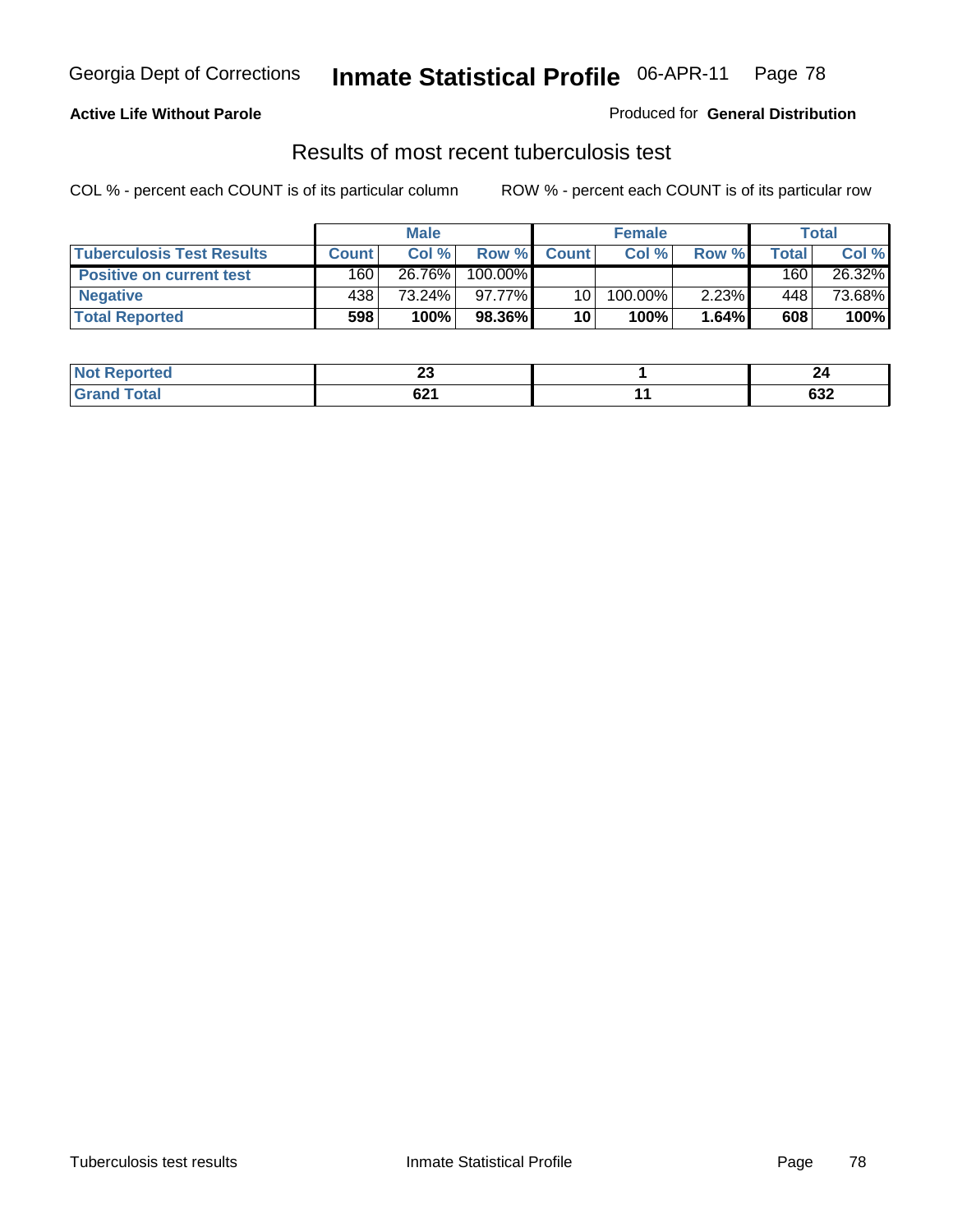### **Active Life Without Parole**

Produced for **General Distribution**

## Results of most recent syphilis test

|                                 |              | <b>Male</b> |        |              | <b>Female</b> |       |       | Total     |
|---------------------------------|--------------|-------------|--------|--------------|---------------|-------|-------|-----------|
| <b>Syphilis Test Results</b>    | <b>Count</b> | Col %       | Row %  | <b>Count</b> | Col %         | Row % | Total | Col %     |
| <b>Positive on current test</b> | 17           | 2.88%       | 94.44% |              | 10.00%        | 5.56% | 18    | $3.00\%$  |
| <b>Negative</b>                 | 574          | 97.12%      | 98.46% |              | 90.00%        | 1.54% | 583   | $97.00\%$ |
| <b>Total Reported</b>           | 591          | 100%        | 98.34% | 10           | 100%          | 1.66% | 601   | 100%      |

| <b>Not</b><br><b>Reported</b> | n,<br>ას    |                  |
|-------------------------------|-------------|------------------|
| <b>Total</b>                  | co.<br>04 I | <b>000</b><br>פט |